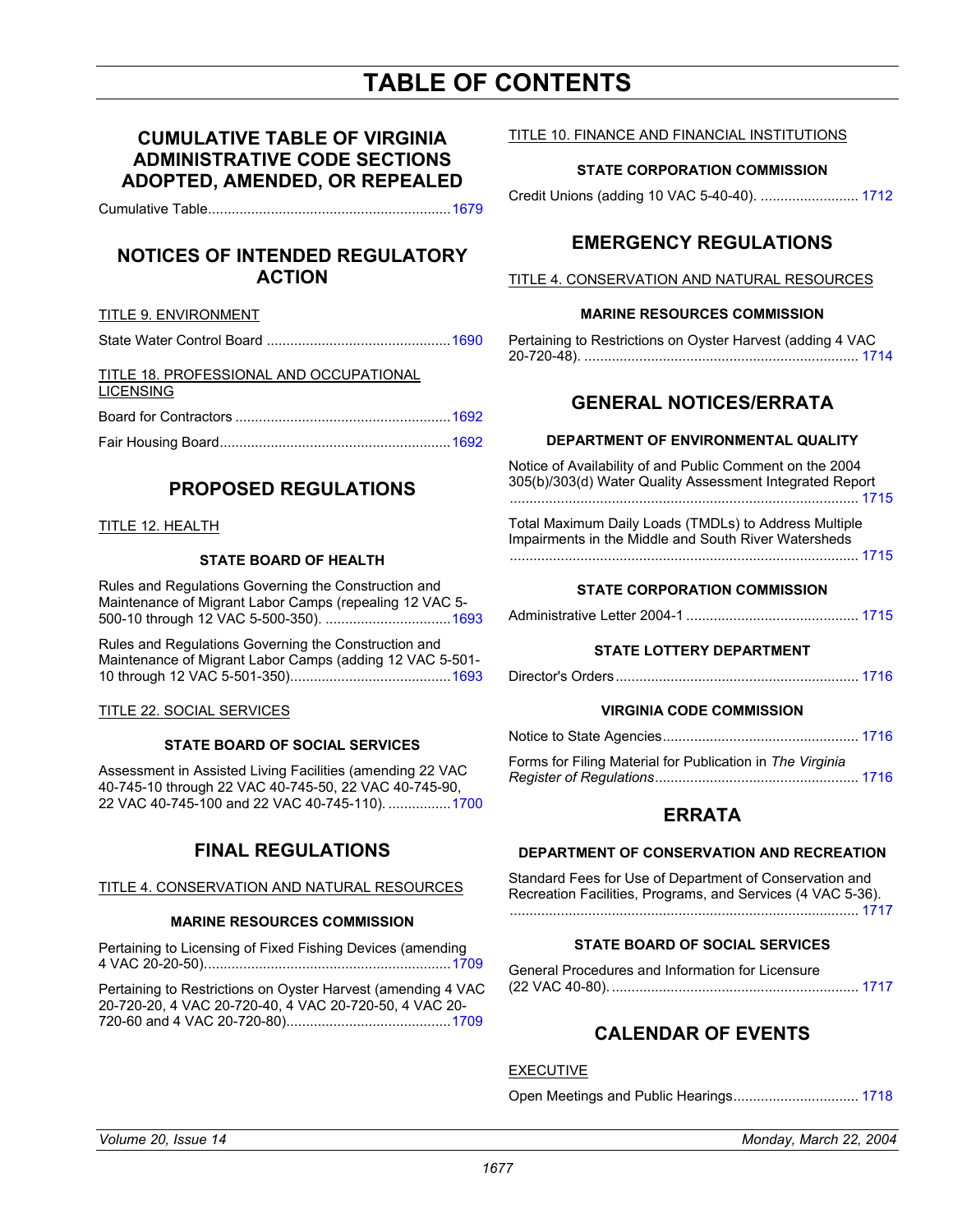# Table of Contents

| <b>INDEPENDENT</b> |
|--------------------|
|                    |
| <b>LEGISLATIVE</b> |
|                    |
| CHRONOLOGICAL LIST |
|                    |
|                    |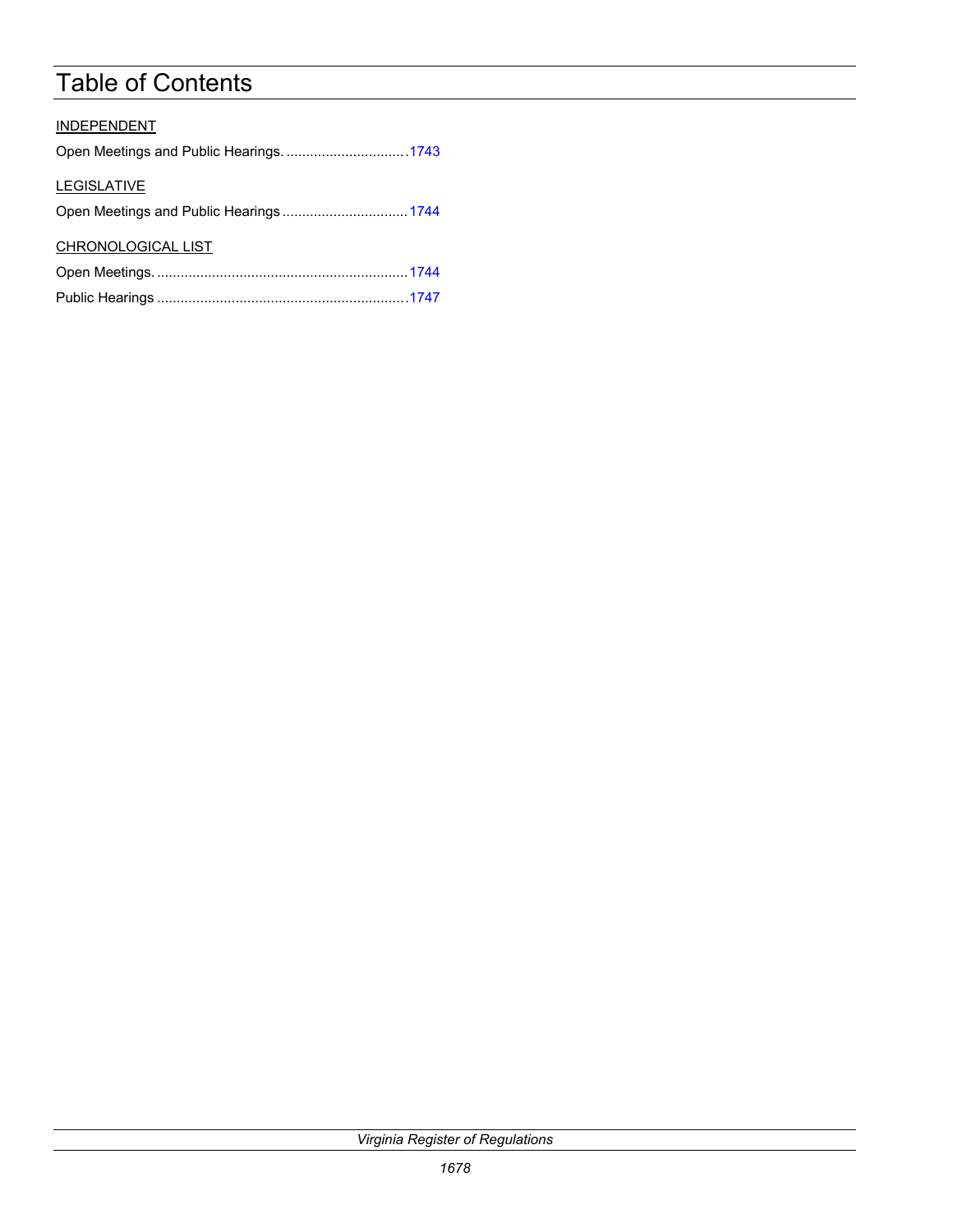# <span id="page-2-0"></span>**CUMULATIVE TABLE OF VIRGINIA ADMINISTRATIVE CODE SECTIONS ADOPTED, AMENDED, OR REPEALED**

The table printed below lists regulation sections, by Virginia Administrative Code (VAC) title, that have been amended, added or repealed in the *Virginia Register* since the regulations were originally published or last supplemented in VAC (the Fall 2003 VAC Supplement includes final regulations published through *Virginia Register* Volume 19, Issue 24, dated August 11, 2003). Emergency regulations, if any, are listed, followed by the designation "emer," and errata pertaining to final regulations are listed. Proposed regulations are not listed here. The table lists the sections in numerical order and shows action taken, the volume, issue and page number where the section appeared, and the effective date of the section.

| <b>SECTION NUMBER</b>                       | <b>ACTION</b> | <b>CITE</b>           | EFFECTIVE DATE           |
|---------------------------------------------|---------------|-----------------------|--------------------------|
| <b>Title 1. Administration</b>              |               |                       |                          |
| 1 VAC 55-10-10                              | Amended       | 20:5 VA.R. 454        | 12/17/03                 |
| 1 VAC 55-10-20                              | Amended       | 20:5 VA.R. 454        | 12/17/03                 |
| 1 VAC 55-10-30                              | Amended       | 20:5 VA.R. 454        | 12/17/03                 |
| 1 VAC 55-20-320 emer                        | Amended       | 19:25 VA.R. 3829      | 10/1/03-9/30/04          |
| <b>Title 2. Agriculture</b>                 |               |                       |                          |
| 2 VAC 5-320-10                              | Amended       | 20:10 VA.R. 1010      | 2/26/04                  |
| 2 VAC 5-325-10 through 2 VAC 5-325-120      | Added         | 20:9 VA.R. 886        | 12/15/03                 |
| 2 VAC 5-360                                 | Erratum       | 20:11 VA.R. 1387      |                          |
| 2 VAC 5-360-10 through 2 VAC 5-360-100      | Amended       | 20:9 VA.R. 889        | $2/12/04$ *              |
| 2 VAC 5-360-110 through 2 VAC 5-360-140     | Repealed      | 20:9 VA.R. 889        | $2/12/04$ *              |
| 2 VAC 5-440-10 through 2 VAC 5-440-60       | Amended       | 20:12 VA.R. 1471-1474 | 3/25/04                  |
| 2 VAC 5-440-80                              | Repealed      | 20:12 VA.R. 1474      | 3/25/04                  |
| 2 VAC 5-440-90                              | Repealed      | 20:12 VA.R. 1474      | 3/25/04                  |
| 2 VAC 20-30                                 | Erratum       | 20:1 VA.R 39          | $\overline{\phantom{a}}$ |
| Title 4. Conservation and Natural Resources |               |                       |                          |
| 4 VAC 5-36-20                               | Amended       | 20:13 VA.R. 1604      | 4/7/04                   |
| 4 VAC 5-36-50 through 4 VAC 5-36-150        | Amended       | 20:13 VA.R. 1604-1621 | 4/7/04                   |
| 4 VAC 5-36-170 through 4 VAC 5-36-210       | Amended       | 20:13 VA.R. 1621-1632 | 4/7/04                   |
| 4 VAC 5-36-220                              | Added         | 20:13 VA.R. 1632      | 4/7/04                   |
| 4 VAC 15-30-40                              | Amended       | 19:25 VA.R. 3780      | 7/30/03                  |
| 4 VAC 20-252-50                             | Amended       | 20:10 VA.R. 1011      | 1/5/04                   |
| 4 VAC 20-252-55                             | Amended       | 20:10 VA.R. 1011      | 1/5/04                   |
| 4 VAC 20-252-60                             | Amended       | 20:10 VA.R. 1011      | 1/5/04                   |
| 4 VAC 20-252-70                             | Amended       | 20:10 VA.R. 1012      | 1/5/04                   |
| 4 VAC 20-252-90                             | Amended       | 20:10 VA.R. 1012      | 1/5/04                   |
| 4 VAC 20-252-100                            | Amended       | 20:10 VA.R. 1012      | 1/5/04                   |
| 4 VAC 20-252-130                            | Amended       | 20:10 VA.R. 1012      | 1/5/04                   |
| 4 VAC 20-252-150                            | Amended       | 20:10 VA.R. 1013      | 1/5/04                   |
| 4 VAC 20-252-160                            | Amended       | 20:10 VA.R. 1014      | 1/5/04                   |
| 4 VAC 20-490-35                             | Added         | 20:6 VA.R. 584        | 11/1/03                  |
| 4 VAC 20-490-40                             | Amended       | 20:6 VA.R. 584        | 11/1/03                  |
| 4 VAC 20-490-45                             | Added         | 20:6 VA.R. 584        | 11/1/03                  |
| 4 VAC 20-620-30                             | Amended       | 20:4 VA.R. 342        | 10/15/03                 |
| 4 VAC 20-620-40                             | Amended       | 20:4 VA.R. 342        | 10/15/03                 |
| 4 VAC 20-650-10 through 4 VAC 20-650-40     | Amended       | 20:6 VA.R. 585        | 11/1/03                  |
| 4 VAC 20-720-20                             | Amended       | 20:6 VA.R. 585        | 11/1/03                  |
| 4 VAC 20-720-40                             | Amended       | 20:6 VA.R. 586        | 11/1/03                  |
| 4 VAC 20-720-40 through 4 VAC 20-720-80     | Amended       | 20:4 VA.R. 344-346    | 10/8/03                  |
| 4 VAC 20-720-50 through 4 VAC 20-720-90     | Amended       | 20:6 VA.R. 587-588    | 11/1/03                  |
| 4 VAC 20-720-40                             | Amended       | 20:10 VA.R. 1014      | 1/1/04                   |

Effective date changed in 20:11

 $\overline{a}$ 

*Volume 20, Issue 14 Monday, March 22, 2004*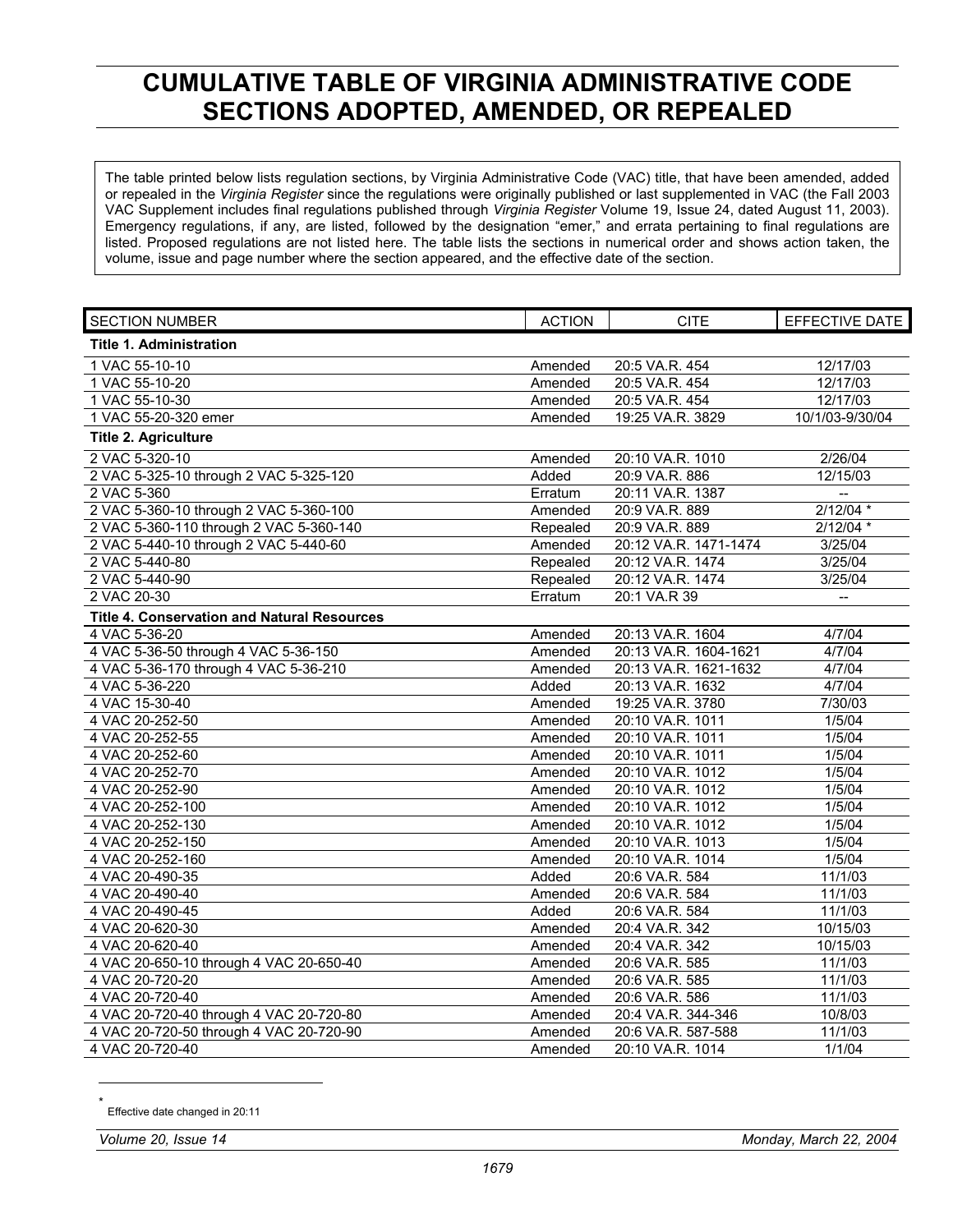| <b>SECTION NUMBER</b>                            | <b>ACTION</b> | <b>CITE</b>        | EFFECTIVE DATE                                      |
|--------------------------------------------------|---------------|--------------------|-----------------------------------------------------|
| 4 VAC 20-720-50                                  | Amended       | 20:10 VA.R. 1015   | 1/1/04                                              |
| 4 VAC 20-720-60                                  | Amended       | 20:10 VA.R. 1015   | 1/1/04                                              |
| 4 VAC 20-720-80                                  | Amended       | 20:10 VA.R. 1016   | 1/1/04                                              |
| 4 VAC 20-752-20                                  | Amended       | 19:25 VA.R. 3780   | 7/23/03                                             |
| 4 VAC 20-950-46                                  | Amended       | 20:6 VA.R. 589     | 11/1/03                                             |
| 4 VAC 20-950-47                                  | Amended       | 20:6 VA.R. 589     | 11/1/03                                             |
| 4 VAC 20-950-48                                  | Amended       | 20:6 VA.R. 589     | 11/1/03                                             |
| 4 VAC 20-1070-10 through 4 VAC 20-1070-50        | Added         | 19:25 VA.R. 3781   | 8/1/03                                              |
| 4 VAC 25-10-10 through 4 VAC 25-10-80            | Amended       | 20:10 VA.R. 1016   | 2/26/04                                             |
| 4 VAC 25-31 (Forms)                              | Amended       | 20:2 VA.R. 135     | $\overline{a}$                                      |
| 4 VAC 25-31 (Forms)                              | Amended       | 20:5 VA.R. 487     | $\hspace{0.05cm} -\hspace{0.05cm} -\hspace{0.05cm}$ |
| 4 VAC 25-130 (Forms)                             | Amended       | 20:1 VA.R 33       | $\overline{\phantom{a}}$                            |
| 4 VAC 25-130-700.5                               | Amended       | 20:10 VA.R. 1017   | 2/25/04                                             |
| 4 VAC 25-130-800.21                              | Amended       | 20:10 VA.R. 1017   | 2/25/04                                             |
| <b>Title 6. Criminal Justice and Corrections</b> |               |                    |                                                     |
| 6 VAC 20-171-10                                  | Amended       | 20:3 VA.R. 214     | 11/19/03                                            |
| 6 VAC 20-171-20                                  | Amended       | 20:3 VA.R. 217     | 11/19/03                                            |
| 6 VAC 20-171-30                                  | Amended       | 20:3 VA.R. 217     | 11/19/03                                            |
| 6 VAC 20-171-40                                  | Repealed      | 20:3 VA.R. 217     | 11/19/03                                            |
| 6 VAC 20-171-50 through 6 VAC 20-171-130         | Amended       | 20:3 VA.R. 217-221 | 11/19/03                                            |
| 6 VAC 20-171-140                                 | Repealed      | 20:3 VA.R. 221     | 11/19/03                                            |
| 6 VAC 20-171-150                                 | Repealed      | 20:3 VA.R. 222     | 11/19/03                                            |
| 6 VAC 20-171-170 through 6 VAC 20-171-200        | Amended       | 20:3 VA.R. 222-223 | 11/19/03                                            |
| 6 VAC 20-171-220                                 | Amended       | 20:3 VA.R. 224     | 11/19/03                                            |
| 6 VAC 20-171-230                                 | Amended       | 20:3 VA.R. 225     | 11/19/03                                            |
| 6 VAC 20-171-240                                 | Amended       | 20:3 VA.R. 226     | 11/19/03                                            |
| 6 VAC 20-171-250 through 6 VAC 20-171-280        | Amended       | 20:3 VA.R. 227-229 | 11/19/03                                            |
| 6 VAC 20-171-300                                 | Amended       | 20:3 VA.R. 230     | 11/19/03                                            |
| 6 VAC 20-171-310                                 | Amended       | 20:3 VA.R. 231     | 11/19/03                                            |
| 6 VAC 20-171-320                                 | Amended       | 20:3 VA.R. 232     | 11/19/03                                            |
| 6 VAC 20-171-325                                 | Repealed      | 20:3 VA.R. 233     | 11/19/03                                            |
| 6 VAC 20-171-330                                 | Repealed      | 20:3 VA.R. 233     | 11/19/03                                            |
| 6 VAC 20-171-340                                 | Repealed      | 20:3 VA.R. 233     | 11/19/03                                            |
| 6 VAC 20-171-350 through 6 VAC 20-171-400        | Amended       | 20:3 VA.R. 234-241 | 11/19/03                                            |
| 6 VAC 20-171-420                                 | Amended       | 20:3 VA.R. 241     | 11/19/03                                            |
| 6 VAC 20-171-430                                 | Amended       | 20:3 VA.R. 241     | 11/19/03                                            |
| 6 VAC 20-171-440                                 | Amended       | 20:3 VA.R. 241     | 11/19/03                                            |
| 6 VAC 20-171-460                                 | Amended       | 20:3 VA.R. 241     | 11/19/03                                            |
| 6 VAC 20-171-480                                 | Amended       | 20:3 VA.R. 241     | 11/19/03                                            |
| 6 VAC 20-171-500                                 | Amended       | 20:3 VA.R. 241     | 11/19/03                                            |
| 6 VAC 20-171-510                                 | Amended       | 20:3 VA.R. 241     | 11/19/03                                            |
| 6 VAC 20-171-540                                 | Amended       | 20:3 VA.R. 241     | 11/19/03                                            |
| 6 VAC 20-171-560                                 |               |                    | 11/19/03                                            |
| 6 VAC 20-190                                     | Amended       | 20:3 VA.R. 241     |                                                     |
| 6 VAC 20-190-10                                  | Erratum       | 20:8 VA.R. 850     | 12/3/03                                             |
| 6 VAC 20-190-40                                  | Amended       | 20:4 VA.R. 346     | 12/3/03                                             |
|                                                  | Amended       | 20:4 VA.R. 347     | 12/3/03                                             |
| 6 VAC 20-190-60                                  | Amended       | 20:4 VA.R. 347     |                                                     |
| 6 VAC 20-190-90                                  | Amended       | 20:4 VA.R. 347     | 12/3/03                                             |
| 6 VAC 20-190-100                                 | Amended       | 20:4 VA.R. 347     | 12/3/03                                             |
| 6 VAC 20-190-120                                 | Amended       | 20:4 VA.R. 347     | 12/3/03                                             |
| 6 VAC 20-190-150                                 | Amended       | 20:4 VA.R. 348     | 12/3/03                                             |
| 6 VAC 20-190-160                                 | Amended       | 20:4 VA.R. 348     | 12/3/03                                             |
| 6 VAC 20-190-170                                 | Amended       | 20:4 VA.R. 348     | 12/3/03                                             |
| 6 VAC 20-200                                     | Repealed      | 20:4 VA.R. 348     | 12/3/03                                             |
| 6 VAC 20-220-10 through 6 VAC 20-220-80          | Added         | 20:4 VA.R. 348-350 | 12/3/03                                             |
| 6 VAC 20-230-10 through 6 VAC 20-230-99 emer     | Added         | 20:9 VA.R. 905-915 | 1/12/04-1/11/05                                     |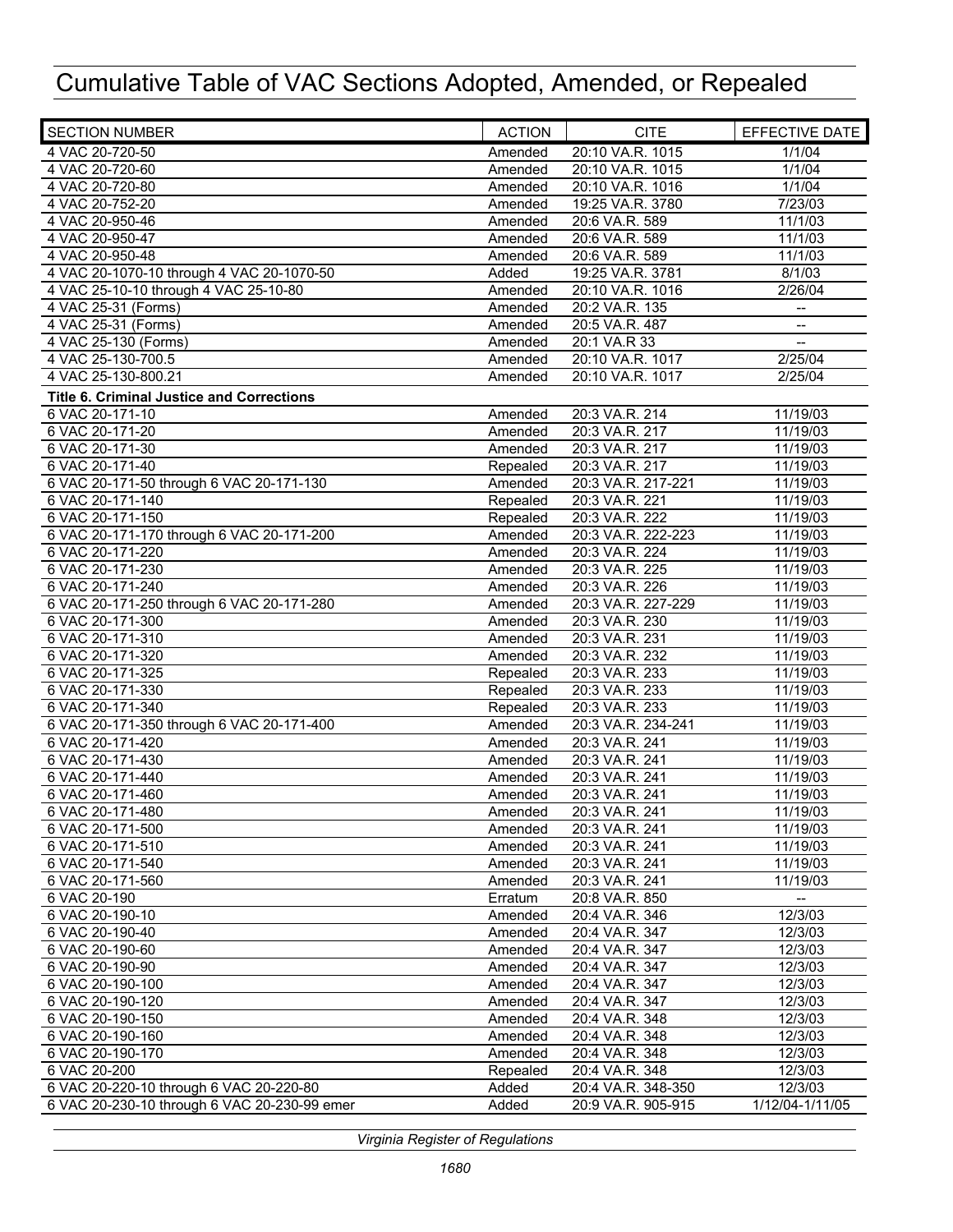| <b>SECTION NUMBER</b>                    | <b>ACTION</b> | <b>CITE</b>        | EFFECTIVE DATE           |
|------------------------------------------|---------------|--------------------|--------------------------|
| <b>Title 7. Economic Development</b>     |               |                    |                          |
| 7 VAC 10-20-10                           | Amended       | 20:10 VA.R. 1018   | 2/15/04                  |
| 7 VAC 10-20-120                          | Amended       | 20:10 VA.R. 1020   | 2/15/04                  |
| 7 VAC 10-20-300                          | Amended       | 20:10 VA.R. 1020   | 2/15/04                  |
| <b>Title 8. Education</b>                |               |                    |                          |
| 8 VAC 20-70-10                           | Amended       | 20:7 VA.R. 656     | 1/14/04                  |
| 8 VAC 20-70-30                           | Amended       | 20:7 VA.R. 657     | 1/14/04                  |
| 8 VAC 20-70-40                           | Amended       | 20:7 VA.R. 657     | 1/14/04                  |
| 8 VAC 20-70-70                           | Amended       | 20:7 VA.R. 657     | 1/14/04                  |
| 8 VAC 20-70-80                           | Amended       | 20:7 VA.R. 657     | 1/14/04                  |
| 8 VAC 20-70-100 through 8 VAC 20-70-170  | Amended       | 20:7 VA.R. 657-658 | 1/14/04                  |
| 8 VAC 20-70-190                          | Amended       | 20:7 VA.R. 658     | 1/14/04                  |
| 8 VAC 20-70-200                          | Amended       | 20:7 VA.R. 658     | 1/14/04                  |
| 8 VAC 20-70-210                          | Amended       | 20:7 VA.R. 658     | 1/14/04                  |
| 8 VAC 20-70-220                          | Amended       | 20:7 VA.R. 658     | 1/14/04                  |
| 8 VAC 20-70-230                          | Amended       | 20:7 VA.R. 658     | 1/14/04                  |
| 8 VAC 20-70-235                          | Added         | 20:7 VA.R. 658     | 1/14/04                  |
| 8 VAC 20-70-240 through 8 VAC 20-70-270  | Repealed      | 20:7 VA.R. 658     | 1/14/04                  |
| 8 VAC 20-70-280                          | Amended       | 20:7 VA.R. 658     | 1/14/04                  |
| 8 VAC 20-70-290                          | Amended       | 20:7 VA.R. 659     | 1/14/04                  |
| 8 VAC 20-70-300                          | Amended       | 20:7 VA.R. 659     | 1/14/04                  |
| 8 VAC 20-70-340 through 8 VAC 20-70-380  | Amended       | 20:7 VA.R. 659-660 | 1/14/04                  |
| 8 VAC 20-70-390                          | Repealed      | 20:7 VA.R. 660     | 1/14/04                  |
| 8 VAC 20-70-400 through 8 VAC 20-70-440  | Amended       | 20:7 VA.R. 660     | 1/14/04                  |
| 8 VAC 20-70-460                          | Amended       | 20:7 VA.R. 660     | 1/14/04                  |
| 8 VAC 20-70-470                          | Amended       | 20:7 VA.R. 660     | 1/14/04                  |
| 8 VAC 20-70-510                          | Amended       | 20:7 VA.R. 660     | 1/14/04                  |
| 8 VAC 20-70-520                          | Repealed      | 20:7 VA.R. 660     | 1/14/04                  |
| 8 VAC 20-70-525                          | Added         | 20:7 VA.R. 660     | 1/14/04                  |
| 8 VAC 20-70-530 through 8 VAC 20-70-1510 | Repealed      | 20:7 VA.R. 660     | 1/14/04                  |
| 8 VAC 20-680-10 emer                     | Added         | 20:7 VA.R. 675     | 11/7/03-11/6/04          |
| <b>Title 9. Environment</b>              |               |                    |                          |
| 9 VAC 5-10-20                            | Amended       | 20:6 VA.R. 590     | 1/1/04                   |
| 9 VAC 5-20-21                            | Amended       | 20:12 VA.R. 1476   | 3/24/04                  |
| 9 VAC 5-20-206 (G02)                     | Amended       | 20:12 VA.R. 1498   | 3/24/04                  |
| 9 VAC 5-20-206 (C03)                     | Amended       | 20:12 VA.R. 1498   | 3/24/04                  |
| 9 VAC 5-40                               | Erratum       | 19:25 VA.R. 3844   | $\overline{\phantom{a}}$ |
| 9 VAC 5-40-240                           | Amended       | 20:12 VA.R. 1499   | 3/24/04                  |
| 9 VAC 5-40-310                           | Amended       | 20:12 VA.R. 1499   | 3/24/04                  |
| 9 VAC 5-40-3260                          | Amended       | 20:12 VA.R. 1479   | 3/24/04                  |
| 9 VAC 5-40-5200                          | Amended       | 20:12 VA.R. 1500   | 3/24/04                  |
| 9 VAC 5-40-5220                          | Amended       | 20:12 VA.R. 1501   | 3/24/04                  |
| 9 VAC 5-40-5700 through 9 VAC 5-40-5770  | Added         | 20:12 VA.R. 1480   | 3/24/04                  |
| 9 VAC 5-40-5800                          | Amended       | 20:8 VA.R. 808     | 1/29/04                  |
| 9 VAC 5-40-5810                          | Amended       | 20:8 VA.R. 808     | 1/29/04                  |
| 9 VAC 5-40-5820                          | Amended       | 20:8 VA.R. 810     | 1/29/04                  |
| 9 VAC 5-40-5822                          | Amended       | 20:8 VA.R. 810     | 1/29/04                  |
| 9 VAC 5-40-5824                          | Amended       | 20:8 VA.R. 811     | 1/29/04                  |
| 9 VAC 5-40-5850                          | Amended       | 20:8 VA.R. 811     | 1/29/04                  |
| 9 VAC 5-40-5855                          | Amended       | 20:8 VA.R. 811     | 1/29/04                  |
| 9 VAC 5-40-5860                          | Amended       | 20:8 VA.R. 811     | 1/29/04                  |
| 9 VAC 5-40-5870                          | Amended       | 20:8 VA.R. 811     | 1/29/04                  |
| 9 VAC 5-40-5880                          | Amended       | 20:8 VA.R. 812     | 1/29/04                  |
| 9 VAC 5-40-5890                          | Amended       | 20:8 VA.R. 812     | 1/29/04                  |
| 9 VAC 5-40-5910                          | Amended       | 20:8 VA.R. 813     | 1/29/04                  |

*Volume 20, Issue 14 Monday, March 22, 2004*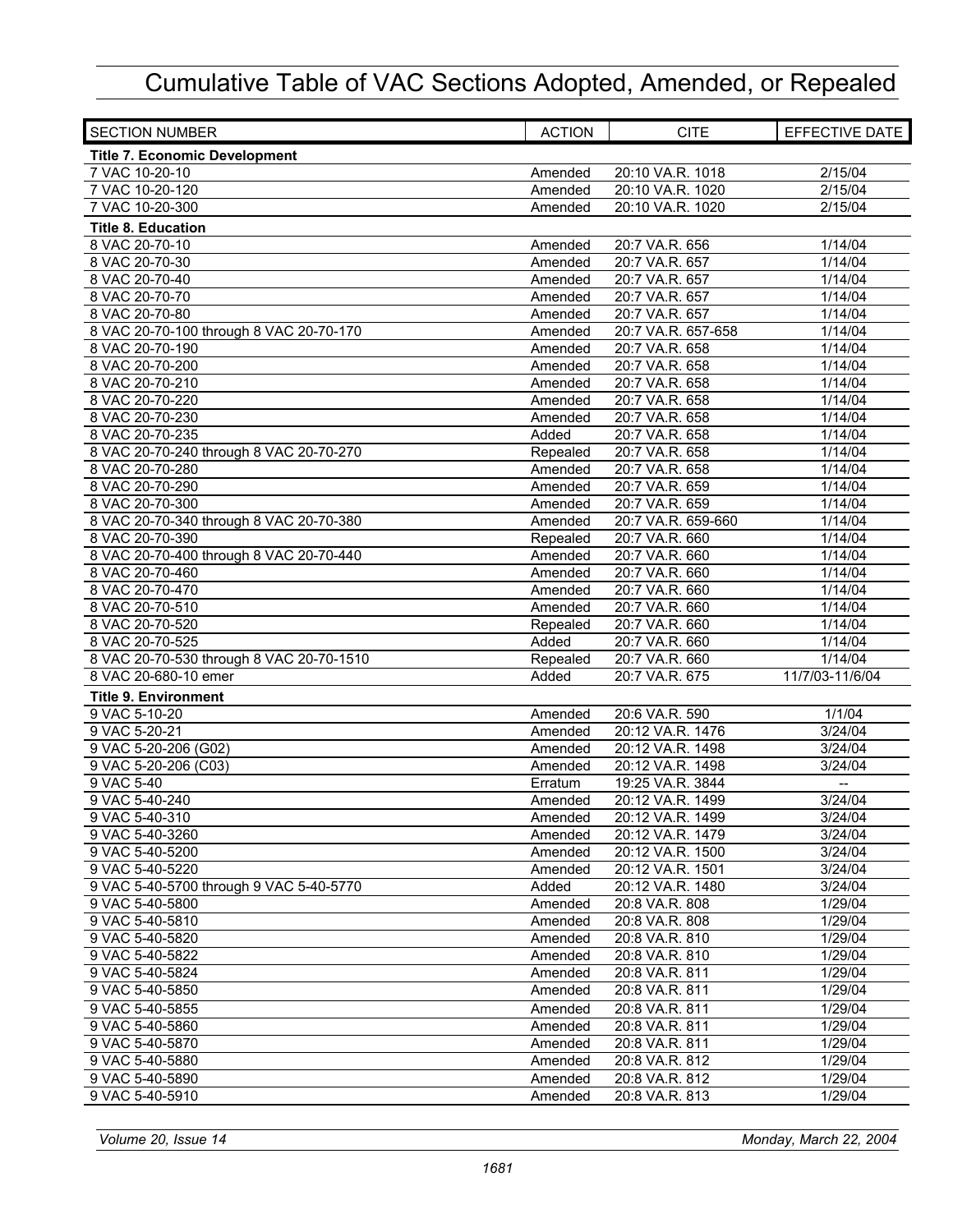| <b>SECTION NUMBER</b>                                         | <b>ACTION</b> | <b>CITE</b>                          | EFFECTIVE DATE           |
|---------------------------------------------------------------|---------------|--------------------------------------|--------------------------|
| 9 VAC 5-40-5920                                               | Amended       | 20:8 VA.R. 813                       | 1/29/04                  |
| 9 VAC 5-40-6820 through 9 VAC 5-40-7230                       | Added         | 20:12 VA.R. 1480-1497                | 3/24/04                  |
| 9 VAC 5-91-20 emer                                            | Amended       | 20:12 VA.R. 1507                     | 1/28/04-1/27/05          |
| 9 VAC 5-91-160 emer                                           | Amended       | 20:12 VA.R. 1513                     | 1/28/04-1/27/05          |
| 9 VAC 5-91-180 emer                                           | Amended       | 20:12 VA.R. 1513                     | 1/28/04-1/27/05          |
| 9 VAC 5-91-750 emer                                           | Amended       | 20:12 VA.R. 1515                     | 1/28/04-1/27/05          |
| 9 VAC 5-91-760 emer                                           | Amended       | 20:12 VA.R. 1515                     | 1/28/04-1/27/05          |
| 9 VAC 5-140-421 emer                                          | Added         | 20:11 VA.R. 1222                     | 1/12/04-1/11/05          |
| 9 VAC 5-140-550                                               | Amended       | 20:12 VA.R. 1504                     | 3/24/04                  |
| 9 VAC 20-60-18                                                | Amended       | 20:2 VA.R. 128                       | 11/5/03                  |
| 9 VAC 20-80                                                   | Erratum       | 19:26 VA.R. 3926                     | $\overline{\phantom{a}}$ |
| 9 VAC 20-80-10                                                | Amended       | 19:25 VA.R. 3782                     | 9/24/03                  |
| 9 VAC 20-80-60                                                | Amended       | 19:25 VA.R. 3782                     | 9/24/03                  |
| 9 VAC 20-80-80                                                | Amended       | 19:25 VA.R. 3782                     | 9/24/03                  |
| 9 VAC 20-80-90                                                | Amended       | 19:25 VA.R. 3782                     | 9/24/03                  |
| 9 VAC 20-80-100                                               | Amended       | 19:25 VA.R. 3782                     | 9/24/03                  |
| 9 VAC 20-80-105                                               | Added         | 19:25 VA.R. 3782                     | 9/24/03                  |
| 9 VAC 20-80-110                                               | Amended       | 19:25 VA.R. 3782                     | 9/24/03                  |
| 9 VAC 20-80-113                                               | Amended       | 19:25 VA.R. 3782                     | 9/24/03                  |
| 9 VAC 20-80-115                                               | Amended       | 19:25 VA.R. 3782                     | 9/24/03                  |
| 9 VAC 20-80-120                                               | Amended       | 19:25 VA.R. 3782                     | 9/24/03                  |
| 9 VAC 20-80-140 through 9 VAC 20-80-190                       | Amended       | 19:25 VA.R. 3782                     | 9/24/03                  |
| 9 VAC 20-80-205                                               | Added         | 19:25 VA.R. 3782                     | 9/24/03                  |
| 9 VAC 20-80-210                                               | Amended       | 19:25 VA.R. 3782                     | 9/24/03                  |
| 9 VAC 20-80-240 through 9 VAC 20-80-280                       | Amended       | 19:25 VA.R. 3782                     | $\frac{1}{9/24/03}$      |
| 9 VAC 20-80-300                                               | Amended       | 19:25 VA.R. 3782                     | 9/24/03                  |
| 9 VAC 20-80-310                                               | Amended       | 19:25 VA.R. 3782                     | 9/24/03                  |
| 9 VAC 20-80-330                                               | Amended       | 19:25 VA.R. 3782                     | 9/24/03                  |
| 9 VAC 20-80-340                                               | Amended       | 19:25 VA.R. 3782                     | 9/24/03                  |
| 9 VAC 20-80-360                                               | Amended       | 19:25 VA.R. 3782                     | 9/24/03                  |
| 9 VAC 20-80-370                                               | Amended       | 19:25 VA.R. 3782                     | 9/24/03                  |
| 9 VAC 20-80-400                                               | Amended       | 19:25 VA.R. 3782                     | 9/24/03                  |
| 9 VAC 20-80-470                                               | Amended       | 19:25 VA.R. 3782                     | 9/24/03                  |
| 9 VAC 20-80-485                                               | Amended       | 19:25 VA.R. 3782                     | 9/24/03                  |
| 9 VAC 20-80-500 through 9 VAC 20-80-530                       | Amended       | 19:25 VA.R. 3782                     | 9/24/03                  |
| 9 VAC 20-80-550                                               | Amended       | 19:25 VA.R. 3782                     | 9/24/03                  |
| 9 VAC 20-80-570                                               | Amended       | 19:25 VA.R. 3782                     | 9/24/03                  |
| 9 VAC 20-80-580                                               | Amended       | 19:25 VA.R. 3782                     | 9/24/03                  |
| 9 VAC 20-80-600                                               | Amended       | 19:25 VA.R. 3782                     | 9/24/03                  |
| 9 VAC 20-80-620                                               | Amended       |                                      |                          |
| 9 VAC 20-80-640                                               | Amended       | 19:25 VA.R. 3782<br>19:25 VA.R. 3782 | 9/24/03<br>9/24/03       |
|                                                               |               | 19:25 VA.R. 3782                     | 9/24/03                  |
| 9 VAC 20-80-650<br>9 VAC 20-80-670                            | Amended       |                                      | 9/24/03                  |
|                                                               | Amended       | 19:25 VA.R. 3782<br>19:25 VA.R. 3782 |                          |
| 9 VAC 20-80-730<br>9 VAC 20-80-740                            | Amended       |                                      | 9/24/03<br>9/24/03       |
| 9 VAC 20-80-760 through 9 VAC 20-80-790                       | Amended       | 19:25 VA.R. 3782                     |                          |
|                                                               | Amended       | 19:25 VA.R. 3782                     | 9/24/03                  |
| 9 VAC 20-80, Appendices 5.1 through 5.6, 7.1 through 7.4, 9.1 | Repealed      | 19:25 VA.R. 3782                     | 9/24/03                  |
| 9 VAC 20-170-70                                               | Added         | 20:3 VA.R. 242                       | 11/19/03                 |
| 9 VAC 20-170-195                                              | Added         | 20:3 VA.R. 243                       | 11/19/03                 |
| 9 VAC 25-260                                                  | Erratum       | 19:26 VA.R. 3926                     |                          |
| 9 VAC 25-260                                                  | Erratum       | 20:11 VA.R. 1387                     | $\overline{\phantom{a}}$ |
| 9 VAC 25-260-5 through 9 VAC 25-260-30                        | Amended       | 19:25 VA.R. 3785                     | $2/12/04$ *              |
| 9 VAC 25-260-50                                               | Amended       | 19:25 VA.R. 3785                     | $2/12/04$ *              |

Notice of effective date published in 20:9 VA.R. 890.

 $\overline{a}$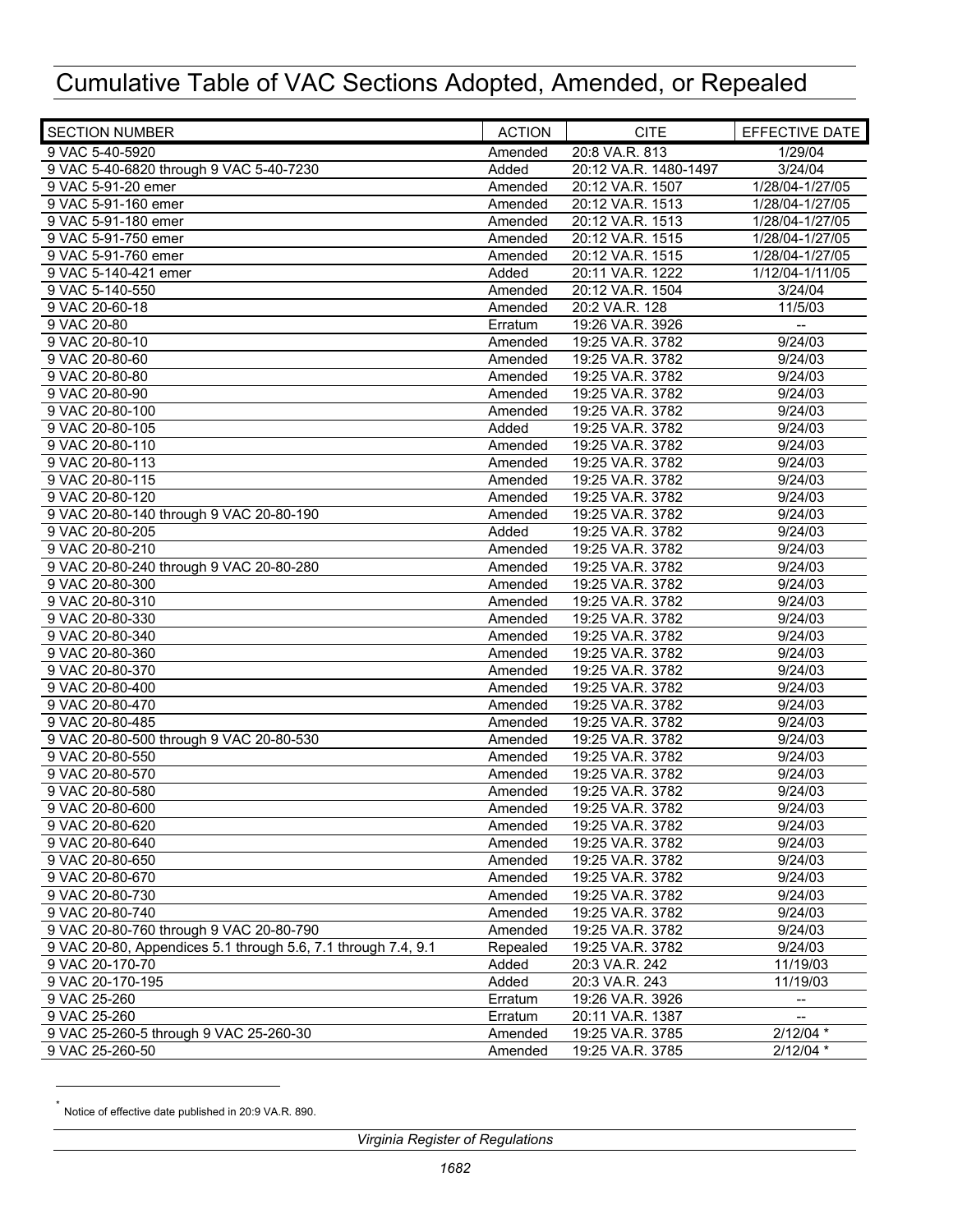| <b>SECTION NUMBER</b>                               | <b>ACTION</b> | <b>CITE</b>           | EFFECTIVE DATE           |
|-----------------------------------------------------|---------------|-----------------------|--------------------------|
| 9 VAC 25-260-140                                    | Amended       | 19:25 VA.R. 3785      | $2/12/04$ *              |
| 9 VAC 25-260-150                                    | Repealed      | 19:25 VA.R. 3785      | 2/12/04 *                |
| 9 VAC 25-260-155                                    | Amended       | 20:9 VA.R. 890        | 2/12/04                  |
| 9 VAC 25-260-170                                    | Amended       | 19:25 VA.R. 3785      | $2/12/04$ *              |
| 9 VAC 25-260-190 through 9 VAC 25-260-240           | Repealed      | 19:25 VA.R. 3785      | 2/12/04 *                |
| 9 VAC 25-260-300                                    | Amended       | 19:25 VA.R. 3785      | $2/12/04$ *              |
| 9 VAC 25-260-310                                    | Amended       | 19:25 VA.R. 3785      | 2/12/04 *                |
| 9 VAC 25-260-320                                    | Amended       | 19:25 VA.R. 3785      | $2/12/04$ *              |
| 9 VAC 25-260-340                                    | Repealed      | 19:25 VA.R. 3785      | $2/12/04$ *              |
| 9 VAC 25-260-380 through 9 VAC 25-260-450           | Amended       | 19:25 VA.R. 3785      | $2/12/04$ *              |
| 9 VAC 25-260-415                                    | Added         | 19:25 VA.R. 3785      | $2/12/04$ *              |
| 9 VAC 25-260-470 through 9 VAC 25-260-540           | Amended       | 19:25 VA.R. 3785      | 2/12/04 *                |
| 9 VAC 25-280-10 through 9 VAC 25-280-90             | Added         | 19:25 VA.R. 3785      | 2/12/04 *                |
| 9 VAC 25-580-10                                     | Amended       | 20:12 VA.R. 1505      | 3/24/04                  |
| 9 VAC 25-580-50                                     | Amended       | 20:12 VA.R. 1505      | 3/24/04                  |
| 9 VAC 25-580-130                                    | Amended       | 20:12 VA.R. 1505      | 3/24/04                  |
| 9 VAC 25-580-270                                    | Amended       | 20:12 VA.R. 1505      | 3/24/04                  |
| 9 VAC 25-580-290                                    | Repealed      | 20:12 VA.R. 1505      | 3/24/04                  |
| 9 VAC 25-580-320                                    | Amended       | 20:12 VA.R. 1505      | 3/24/04                  |
| 9 VAC 25-790                                        | Erratum       | 20:12 VA.R. 1526      | $\overline{\phantom{a}}$ |
| 9 VAC 25-790-10 through 9 VAC 25-790-1000           | Added         | 20:9 VA.R. 891        | 2/12/04                  |
| <b>Title 10. Finance and Financial Institutions</b> |               |                       |                          |
| 10 VAC 5-200-90                                     | Added         | 20:2 VA.R. 128        | 9/11/03                  |
| Title 11. Gaming                                    |               |                       |                          |
| 11 VAC 10-20-410 through 11 VAC 10-20-417 emer      | Added         | 19:26 VA.R. 3913-3919 | 8/13/03-8/12/04          |
| 11 VAC 10-130-77                                    | Amended       | 20:4 VA.R. 350        | 10/14/03                 |
| 11 VAC 10-150-130                                   | Amended       | 20:4 VA.R. 351        | 11/17/03                 |
| Title 12. Health                                    |               |                       |                          |
| 12 VAC 5-218-10 through 12 VAC 5-218-60             | Added         | 19:26 VA.R. 3911      | 10/8/03                  |
| 12 VAC 5-220-200                                    | Amended       | 20:2 VA.R. 129        | 11/5/03                  |
| 12 VAC 5-400-10 through 12 VAC 5-400-90             | Repealed      | 20:6 VA.R. 597        | 12/31/03                 |
| 12 VAC 5-407-10 through 12 VAC 5-407-120            | Added         | 19:26 VA.R. 3911      | 10/8/03                  |
| 12 VAC 5-550-5                                      | Added         | 19:26 VA.R. 3912      | 10/8/03                  |
| 12 VAC 5-550-10                                     | Repealed      | 19:26 VA.R. 3912      | 10/8/03                  |
| 12 VAC 5-550-30                                     | Amended       | 19:26 VA.R. 3912      | 10/8/03                  |
| 12 VAC 5-550-40                                     | Repealed      | 19:26 VA.R. 3912      | 10/8/03                  |
| 12 VAC 5-550-70                                     | Amended       | 19:26 VA.R. 3912      | 10/8/03                  |
| 12 VAC 5-550-90 through 12 VAC 5-550-120            | Amended       | 19:26 VA.R. 3912      | 10/8/03                  |
| 12 VAC 5-550-125                                    | Added         | 19:26 VA.R. 3912      | 10/8/03                  |
| 12 VAC 5-550-130                                    | Amended       | 19:26 VA.R. 3912      | 10/8/03                  |
| 12 VAC 5-550-140                                    | Amended       | 19:26 VA.R. 3912      | 10/8/03                  |
| 12 VAC 5-550-150                                    | Amended       | 19:26 VA.R. 3912      | 10/8/03                  |
| 12 VAC 5-550-190                                    | Amended       | 19:26 VA.R. 3912      | 10/8/03                  |
| 12 VAC 5-550-200                                    | Amended       | 19:26 VA.R. 3912      | 10/8/03                  |
| 12 VAC 5-550-210                                    | Amended       | 19:26 VA.R. 3912      | 10/8/03                  |
| 12 VAC 5-550-230 through 12 VAC 5-550-260           | Amended       | 19:26 VA.R. 3912      | 10/8/03                  |
| 12 VAC 5-550-280 through 12 VAC 5-550-320           | Amended       | 19:26 VA.R. 3912      | 10/8/03                  |
| 12 VAC 5-550-360 through 12 VAC 5-550-390           | Amended       | 19:26 VA.R. 3912      | 10/8/03                  |
| 12 VAC 5-550-410                                    | Amended       | 19:26 VA.R. 3912      | 10/8/03                  |
| 12 VAC 5-550-430 through 12 VAC 5-550-470           | Amended       | 19:26 VA.R. 3912      | 10/8/03                  |
| 12 VAC 5-550-510                                    | Amended       | 19:26 VA.R. 3912      | 10/8/03                  |
| 12 VAC 5-550-520                                    | Amended       | 19:26 VA.R. 3912      | 10/8/03                  |
| 12 VAC 5-581                                        | Repealed      | 20:9 VA.R. 891        | 2/12/04                  |
| 12 VAC 30-10-650 emer                               | Amended       | 20:10 VA.R. 1049      | 1/4/04-1/3/05            |
| 12 VAC 30-40-100                                    | Amended       | 20:4 VA.R. 351        | 12/3/03                  |

*Volume 20, Issue 14 Monday, March 22, 2004*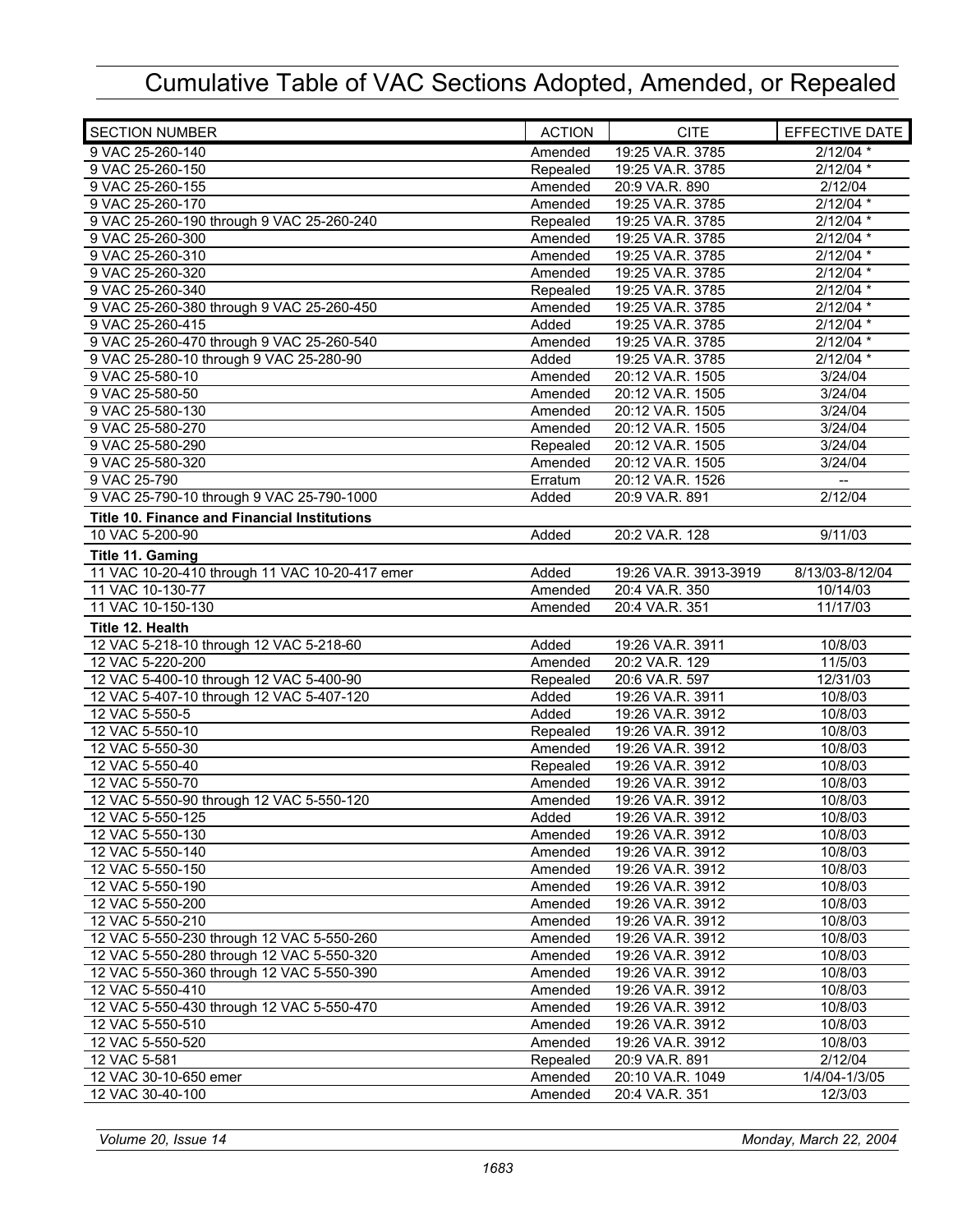| <b>SECTION NUMBER</b>                            | <b>ACTION</b> | <b>CITE</b>           | EFFECTIVE DATE           |
|--------------------------------------------------|---------------|-----------------------|--------------------------|
| 12 VAC 30-40-140                                 | Amended       | 20:4 VA.R. 351        | 12/3/03                  |
| 12 VAC 30-40-240                                 | Amended       | 20:4 VA.R. 351        | 12/3/03                  |
| 12 VAC 30-40-280                                 | Amended       | 20:4 VA.R. 351        | 12/3/03                  |
| 12 VAC 30-40-290                                 | Amended       | 20:4 VA.R. 351        | 12/3/03                  |
| 12 VAC 30-50-10                                  | Amended       | 20:1 VA.R. 25         | 10/22/03                 |
| 12 VAC 30-50-20                                  | Amended       | 20:1 VA.R. 26         | 10/22/03                 |
| 12 VAC 30-50-50                                  | Amended       | 20:1 VA.R. 26         | 10/22/03                 |
| 12 VAC 30-50-60                                  | Amended       | 20:1 VA.R. 27         | 10/22/03                 |
| 12 VAC 30-50-120                                 | Amended       | 20:1 VA.R. 27         | 10/22/03                 |
| 12 VAC 30-50-130                                 | Amended       | 20:7 VA.R. 661        | 2/1/04                   |
| 12 VAC 30-50-140                                 | Amended       | 20:1 VA.R. 27         | 10/22/03                 |
| 12 VAC 30-50-140                                 | Amended       | 20:1 VA.R. 29         | 10/22/03                 |
| 12 VAC 30-50-150                                 | Amended       | 20:1 VA.R. 30         | 10/22/03                 |
| 12 VAC 30-50-210 emer                            | Amended       | 20:8 VA.R. 836        | 1/4/04-1/3/05            |
| 12 VAC 30-50-210 emer                            | Amended       | 20:10 VA.R. 1054      | 1/4/04-1/3/05            |
| 12 VAC 30-50-530                                 | Amended       | 20:1 VA.R. 28         | 10/22/03                 |
| 12 VAC 30-50-226                                 | Amended       | 20:7 VA.R. 661        | 2/1/04                   |
| 12 VAC 30-50-420                                 | Amended       | 20:7 VA.R. 664        | 2/1/04                   |
| 12 VAC 30-50-430                                 | Amended       | 20:7 VA.R. 664        | 2/1/04                   |
| 12 VAC 30-50-510                                 | Amended       | 20:7 VA.R. 667        | 2/1/04                   |
| 12 VAC 30-60-61                                  | Amended       | 20:7 VA.R. 669        | 2/1/04                   |
| 12 VAC 30-60-143                                 | Amended       | 20:7 VA.R. 669        | 2/1/04                   |
| 12 VAC 30-60-147                                 | Amended       | 20:7 VA.R. 673        | 2/1/04                   |
| 12 VAC 30-70-201                                 | Amended       | 20:5 VA.R. 455        | 1/4/04                   |
| 12 VAC 30-70-291 emer                            | Amended       | 19:26 VA.R. 3920      | 8/13/03-8/12/04          |
| 12 VAC 30-70-301 emer                            | Amended       | 19:26 VA.R. 3921      | 8/13/03-8/12/04          |
| 12 VAC 30-70-331 emer                            | Amended       | 19:26 VA.R. 3922      | 8/13/03-8/12/04          |
| 12 VAC 30-70-425                                 | Added         | 20:8 VA.R. 814        | 1/28/04                  |
| 12 VAC 30-70-426                                 | Added         | 20:8 VA.R. 814        | 1/28/04                  |
| 12 VAC 30-80-20                                  | Amended       | 20:8 VA.R. 815        | 1/28/04                  |
| 12 VAC 30-80-30                                  | Amended       | 20:8 VA.R. 817        | 1/28/04                  |
| 12 VAC 30-80-40                                  | Amended       | 20:2 VA.R. 132        | 11/6/03                  |
| 12 VAC 30-80-40 emer                             | Amended       | 20:8 VA.R. 839        | 1/4/04-1/3/05            |
| 12 VAC 30-120-140 through 12 VAC 30-120-190      | Amended       | 20:11 VA.R. 1178      | 3/11/04                  |
| 12 VAC 30-120-165                                | Added         | 20:11 VA.R. 1178      | 3/11/04                  |
| 12 VAC 30-120-195                                | Added         | 20:11 VA.R. 1178      | 3/11/04                  |
| 12 VAC 30-120-200                                | Repealed      | 20:11 VA.R. 1178      | 3/11/04                  |
| 12 VAC 30-120-201                                | Added         | 20:11 VA.R. 1178      | $\overline{3}/11/04$     |
| 12 VAC 30-120-350 emer                           | Amended       | 20:8 VA.R. 843        | 12/4/03-12/3/04          |
| 12 VAC 30-120-370 emer                           | Amended       | 20:8 VA.R. 845        | 12/15/03-12/14/04        |
| 12 VAC 30-120-380 emer                           | Amended       | 20:8 VA.R. 847        | 12/15/03-12/14/04        |
| 12 VAC 30-120-420 emer                           | Amended       | 20:8 VA.R. 847        | 12/15/03-12/14/04        |
| 12 VAC 30-120-700                                | Amended       | 19:25 VA.R. 3786      | 10/1/03                  |
| 12 VAC 30-120-710                                | Amended       | 19:25 VA.R. 3789      | 10/1/03                  |
| 12 VAC 30-120-720                                | Amended       | 19:25 VA.R. 3789      | 10/1/03                  |
| 12 VAC 30-130-290 through 12 VAC 30-130-340 emer | Amended       | 20:10 VA.R. 1050-1054 | 1/4/04-1/3/05            |
| 12 VAC 30-130-335 emer                           | Added         | 20:10 VA.R. 1053      | 1/4/04-1/3/05            |
| 12 VAC 30-130-400 emer                           | Amended       | 20:10 VA.R. 1054      | 1/4/04-1/3/05            |
| 12 VAC 30-130-550                                | Repealed      | 20:7 VA.R. 673        | 2/1/04                   |
| 12 VAC 30-130-565                                | Amended       | 20:7 VA.R. 673        | 2/1/04                   |
| 12 VAC 30-130-570                                | Repealed      | 20:7 VA.R. 673        | 2/1/04                   |
| 12 VAC 30-130-1000 emer                          | Added         | 20:8 VA.R. 840        | 1/4/04-1/3/05            |
| 12 VAC 30-135-10 through 12 VAC 30-135-90        | Added         | 19:25 VA.R. 3789-3791 | 10/1/03                  |
| 12 VAC 35-105                                    | Erratum       | 19:25 VA. R. 3844     | $\overline{\phantom{a}}$ |
| 12 VAC 35-180-10                                 | Amended       | 20:9 VA.R. 892        | 2/11/04                  |
| 12 VAC-35-180-20                                 | Repealed      | 20:9 VA.R. 894        | 2/11/04                  |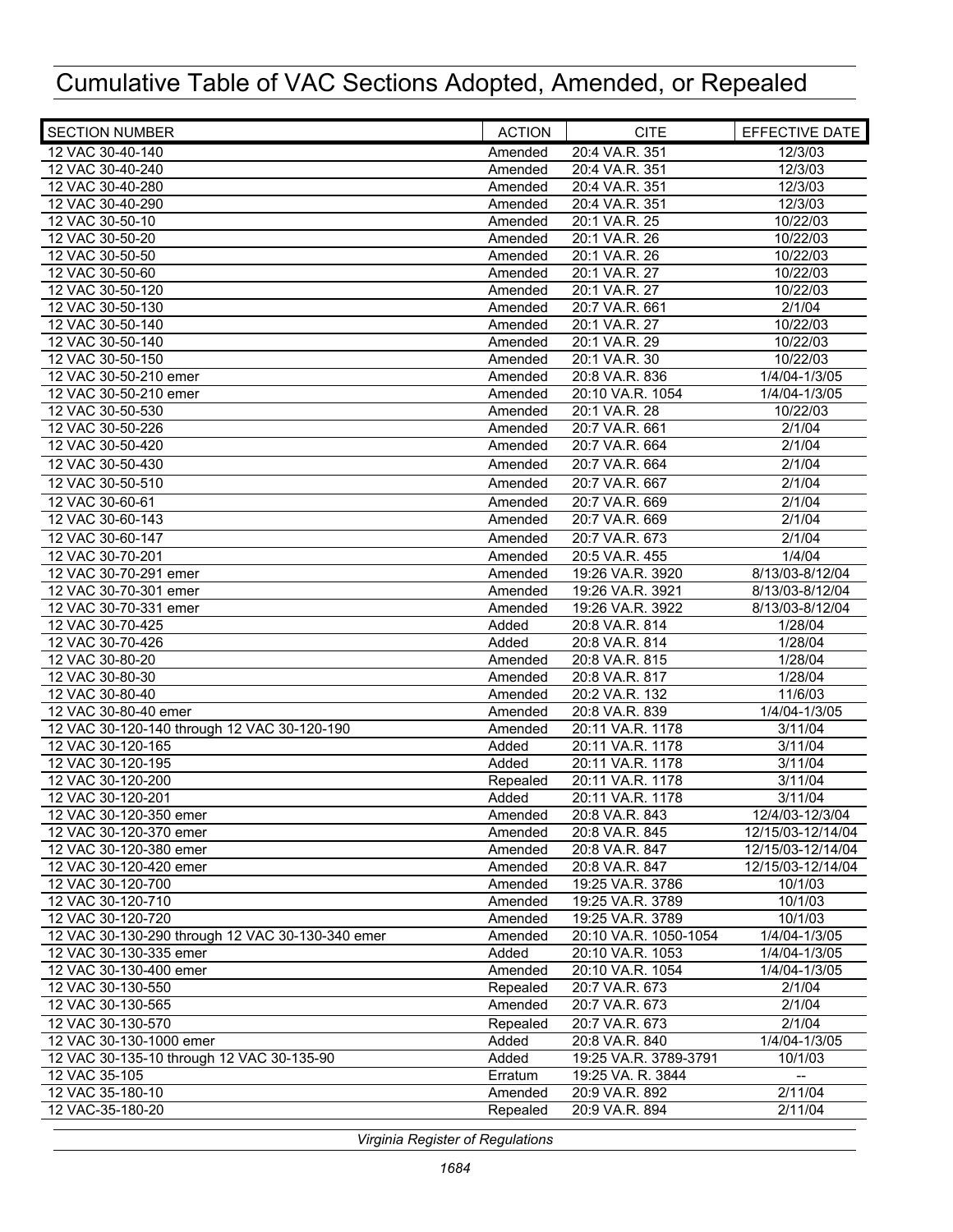| <b>SECTION NUMBER</b>                       | <b>ACTION</b> | <b>CITE</b>        | EFFECTIVE DATE |
|---------------------------------------------|---------------|--------------------|----------------|
| 12 VAC 35-180-30 through 12 VAC 35-180-110  | Amended       | 20:9 VA.R. 894-899 | 2/11/04        |
| 12 VAC 35-180-130 through 12 VAC 35-180-150 | Amended       | 20:9 VA.R. 899     | 2/11/04        |
| Title 13. Housing                           |               |                    |                |
| 13 VAC 5-21-10                              | Amended       | 19:25 VA.R. 3791   | 10/1/03        |
| 13 VAC 5-21-20                              | Amended       | 19:25 VA.R. 3792   | 10/1/03        |
| 13 VAC 5-21-31                              | Amended       | 19:25 VA.R. 3792   | 10/1/03        |
| 13 VAC 5-21-41                              | Amended       | 19:25 VA.R. 3793   | 10/1/03        |
| 13 VAC 5-21-51                              | Amended       | 19:25 VA.R. 3795   | 10/1/03        |
| 13 VAC 5-21-61                              | Amended       | 19:25 VA.R. 3795   | 10/1/03        |
| 13 VAC 5-21-70                              | Amended       | 19:25 VA.R. 3796   | 10/1/03        |
| 13 VAC 5-31-10                              | Amended       | 19:25 VA.R. 3796   | 10/1/03        |
| 13 VAC 5-31-40                              | Amended       | 19:25 VA.R. 3796   | 10/1/03        |
| 13 VAC 5-31-50                              | Amended       | 19:25 VA.R. 3796   | 10/1/03        |
| 13 VAC 5-31-60                              | Amended       | 19:25 VA.R. 3796   | 10/1/03        |
| 13 VAC 5-31-90                              | Amended       | 19:25 VA.R. 3796   | 10/1/03        |
| 13 VAC 5-31-110                             | Amended       | 19:25 VA.R. 3797   | 10/1/03        |
| 13 VAC 5-31-180                             | Amended       | 19:25 VA.R. 3797   | 10/1/03        |
| 13 VAC 5-31-190                             | Added         | 19:25 VA.R. 3797   | 10/1/03        |
| 13 VAC 5-51                                 | Erratum       | 20:1 VA.R 39       |                |
| 13 VAC 5-51-11                              | Amended       | 19:25 VA.R. 3798   | 10/1/03        |
| 13 VAC 5-51-21                              | Amended       | 19:25 VA.R. 3798   | 10/1/03        |
| 13 VAC 5-51-31                              | Amended       | 19:25 VA.R. 3799   | 10/1/03        |
| 13 VAC 5-51-41                              | Amended       | 19:25 VA.R. 3799   | 10/1/03        |
| 13 VAC 5-51-51                              | Amended       | 19:25 VA.R. 3800   | 10/1/03        |
| 13 VAC 5-51-61                              | Amended       | 19:25 VA.R. 3801   | 10/1/03        |
| 13 VAC 5-51-71                              | Repealed      | 19:25 VA.R. 3801   | 10/1/03        |
| 13 VAC 5-51-81                              | Amended       | 19:25 VA.R. 3802   | 10/1/03        |
| 13 VAC 5-51-85                              | Added         | 19:25 VA.R. 3810   | 10/1/03        |
| 13 VAC 5-51-91                              | Amended       | 19:25 VA.R. 3812   | 10/1/03        |
| 13 VAC 5-51-101                             | Amended       | 19:25 VA.R. 3813   | 10/1/03        |
| 13 VAC 5-51-111                             | Amended       | 19:25 VA.R. 3814   | 10/1/03        |
| 13 VAC 5-51-121                             | Amended       | 19:25 VA.R. 3814   | 10/1/03        |
| 13 VAC 5-51-129                             | Added         | 19:25 VA.R. 3815   | 10/1/03        |
| 13 VAC 5-51-130                             | Amended       | 19:25 VA.R. 3815   | 10/1/03        |
| 13 VAC 5-51-131                             | Amended       | 19:25 VA.R. 3815   | 10/1/03        |
| 13 VAC 5-51-132                             | Added         | 19:25 VA.R. 3816   | 10/1/03        |
| 13 VAC 5-51-133                             | Amended       | 19:25 VA.R. 3816   | 10/1/03        |
| 13 VAC 5-51-135                             | Amended       | 19:25 VA.R. 3816   | 10/1/03        |
| 13 VAC 5-51-136                             | Amended       | 19:25 VA.R. 3817   | 10/1/03        |
| 13 VAC 5-51-140                             | Amended       | 19:25 VA.R. 3817   | 10/1/03        |
| 13 VAC 5-51-150                             | Amended       | 19:25 VA.R. 3818   | 10/1/03        |
| 13 VAC 5-51-155                             | Added         | 19:25 VA.R. 3822   | 10/1/03        |
| 13 VAC 5-51-160                             | Repealed      | 19:25 VA.R. 3822   | 10/1/03        |
| 13 VAC 5-51-170                             | Repealed      | 19:25 VA.R. 3822   | 10/1/03        |
| 13 VAC 5-51-180                             | Repealed      | 19:25 VA.R. 3823   | 10/1/03        |
| 13 VAC 5-51-181                             | Repealed      | 19:25 VA.R. 3823   | 10/1/03        |
| 13 VAC 5-51-182                             | Repealed      | 19:25 VA.R. 3824   | 10/1/03        |
| 13 VAC 5-51-190                             | Repealed      | 19:25 VA.R. 3824   | 10/1/03        |
| 13 VAC 5-51-200                             | Repealed      | 19:25 VA.R. 3824   | 10/1/03        |
| 13 VAC 5-61-11 through 13 VAC 5-61-460      | Repealed      | 19:25 VA.R. 3824   | 10/1/03        |
| 13 VAC 5-62                                 | Erratum       | 20:2 VA.R. 140     |                |
| 13 VAC 5-62-10 through 13 VAC 5-62-480      | Added         | 19:25 VA.R. 3824   | 10/1/03        |
| 13 VAC 5-62-260 L                           | Suspended     | 20:2 VA.R. 133     |                |
|                                             |               |                    |                |

<sup>&</sup>lt;sup>1</sup> Effective date suspended for further public comment.

-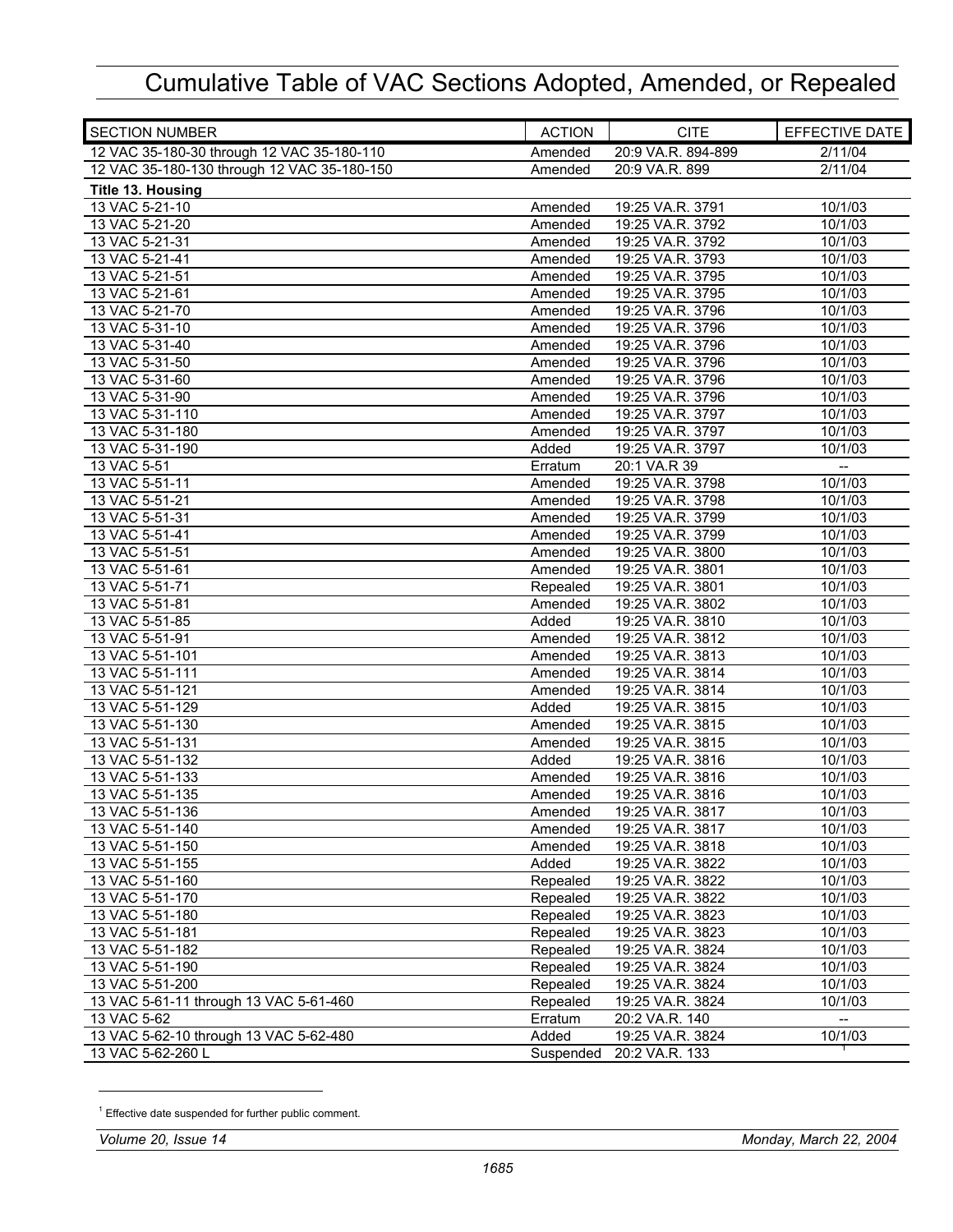| <b>SECTION NUMBER</b>                     | <b>ACTION</b> | <b>CITE</b>      | EFFECTIVE DATE |
|-------------------------------------------|---------------|------------------|----------------|
| 13 VAC 5-62-260 M                         | Suspended     | 20:2 VA.R. 133   |                |
| 13 VAC 5-62-260 N                         | Suspended     | 20:2 VA.R. 133   |                |
| 13 VAC 5-80-10                            | Amended       | 19:25 VA.R. 3796 | 10/1/03        |
| 13 VAC 5-80-20                            | Repealed      | 19:25 VA.R. 3796 | 10/1/03        |
| 13 VAC 5-80-30                            | Repealed      | 19:25 VA.R. 3796 | 10/1/03        |
| 13 VAC 5-80-40 through 13 VAC 5-80-140    | Amended       | 19:25 VA.R. 3796 | 10/1/03        |
| 13 VAC 5-80-150                           | Repealed      | 19:25 VA.R. 3796 | 10/1/03        |
| 13 VAC 5-91-10                            | Amended       | 19:25 VA.R. 3825 | 10/1/03        |
| 13 VAC 5-91-40                            | Amended       | 19:25 VA.R. 3825 | 10/1/03        |
| 13 VAC 5-91-50                            | Amended       | 19:25 VA.R. 3825 | 10/1/03        |
| 13 VAC 5-91-60                            | Amended       | 19:25 VA.R. 3825 | 10/1/03        |
| 13 VAC 5-91-100                           | Amended       | 19:25 VA.R. 3825 | 10/1/03        |
| 13 VAC 5-91-110                           | Amended       | 19:25 VA.R. 3825 | 10/1/03        |
| 13 VAC 5-91-120                           | Amended       | 19:25 VA.R. 3825 | 10/1/03        |
| 13 VAC 5-91-140                           | Amended       | 19:25 VA.R. 3825 | 10/1/03        |
| 13 VAC 5-91-160                           | Amended       | 19:25 VA.R. 3825 | 10/1/03        |
| 13 VAC 5-91-180                           | Amended       | 19:25 VA.R. 3826 | 10/1/03        |
| 13 VAC 5-91-200                           | Amended       | 19:25 VA.R. 3826 | 10/1/03        |
| 13 VAC 5-91-210                           | Amended       | 19:25 VA.R. 3826 | 10/1/03        |
| 13 VAC 5-91-230                           | Repealed      | 19:25 VA.R. 3826 | 10/1/03        |
| 13 VAC 5-91-245                           | Added         | 19:25 VA.R. 3826 | 10/1/03        |
| 13 VAC 5-91-250                           | Amended       | 19:25 VA.R. 3826 | 10/1/03        |
| 13 VAC 5-91-260                           | Amended       | 19:25 VA.R. 3826 | 10/1/03        |
| 13 VAC 5-91-270                           | Amended       | 19:25 VA.R. 3826 | 10/1/03        |
| 13 VAC 10-10-10                           | Amended       | 19:25 VA.R. 3826 | 8/1/03         |
| 13 VAC 10-10-20                           | Amended       | 19:25 VA.R. 3826 | 8/1/03         |
| 13 VAC 10-40-10                           | Amended       | 19:25 VA.R. 3827 | 8/1/03         |
| 13 VAC 10-40-30 through 13 VAC 10-40-70   | Amended       | 19:25 VA.R. 3827 | 8/1/03         |
| 13 VAC 10-40-90                           | Amended       | 19:25 VA.R. 3827 | 8/1/03         |
| 13 VAC 10-40-100                          | Amended       | 19:25 VA.R. 3827 | 8/1/03         |
| 13 VAC 10-40-120                          | Amended       | 19:25 VA.R. 3827 | 8/1/03         |
| 13 VAC 10-40-120                          | Amended       | 20:3 VA.R. 244   | 9/25/03        |
| 13 VAC 10-40-130                          | Amended       | 19:25 VA.R. 3827 | 8/1/03         |
| 13 VAC 10-40-130                          | Amended       | 20:3 VA.R. 244   | 9/25/03        |
| 13 VAC 10-40-140                          | Amended       | 19:25 VA.R. 3827 | 8/1/03         |
| 13 VAC 10-40-160                          | Amended       | 19:25 VA.R. 3827 | 8/1/03         |
| 13 VAC 10-40-160                          | Amended       | 20:3 VA.R. 244   | 9/25/03        |
| 13 VAC 10-40-170                          | Amended       | 19:25 VA.R. 3827 | 8/1/03         |
| 13 VAC 10-40-190 through 13 VAC 10-40-230 | Amended       | 19:25 VA.R. 3827 | 8/1/03         |
| 13 VAC 10-40-190                          | Amended       | 20:3 VA.R. 244   | 9/25/03        |
| 13 VAC 10-40-210                          | Amended       | 20:3 VA.R. 244   | 9/25/03        |
| 13 VAC 10-40-230                          | Amended       | 20:3 VA.R. 244   | 9/25/03        |
| 13 VAC 10-180-10                          | Amended       | 20:10 VA.R. 1021 | 1/12/04        |
| 13 VAC 10-180-50                          | Amended       | 20:10 VA.R. 1022 | 1/12/04        |
| 13 VAC 10-180-60                          | Amended       | 20:10 VA.R. 1023 | 1/12/04        |
| Title 14. Insurance                       |               |                  |                |
| 14 VAC 5-71 (Forms)                       | Added         | 20:11 VA.R. 1223 | --             |
| 14 VAC 5-71-10                            | Amended       | 20:5 VA.R. 457   | 11/1/03        |
| 14 VAC 5-71-20                            | Amended       | 20:5 VA.R. 458   | 11/1/03        |
| 14 VAC 5-71-30                            | Repealed      | 20:5 VA.R. 459   | 11/1/03        |
| 14 VAC 5-71-31                            | Added         | 20:5 VA.R. 460   | 11/1/03        |
| 14 VAC 5-71-35                            | Added         | 20:5 VA.R. 463   | 11/1/03        |
| 14 VAC 5-71-40                            | Amended       | 20:5 VA.R. 464   | 11/1/03        |
| 14 VAC 5-71-60                            | Amended       | 20:5 VA.R. 464   | 11/1/03        |
| 14 VAC 5-71-70                            | Amended       | 20:5 VA.R. 465   | 11/1/03        |
| 14 VAC 5-71-80                            | Repealed      | 20:5 VA.R. 466   | 11/1/03        |
|                                           |               |                  |                |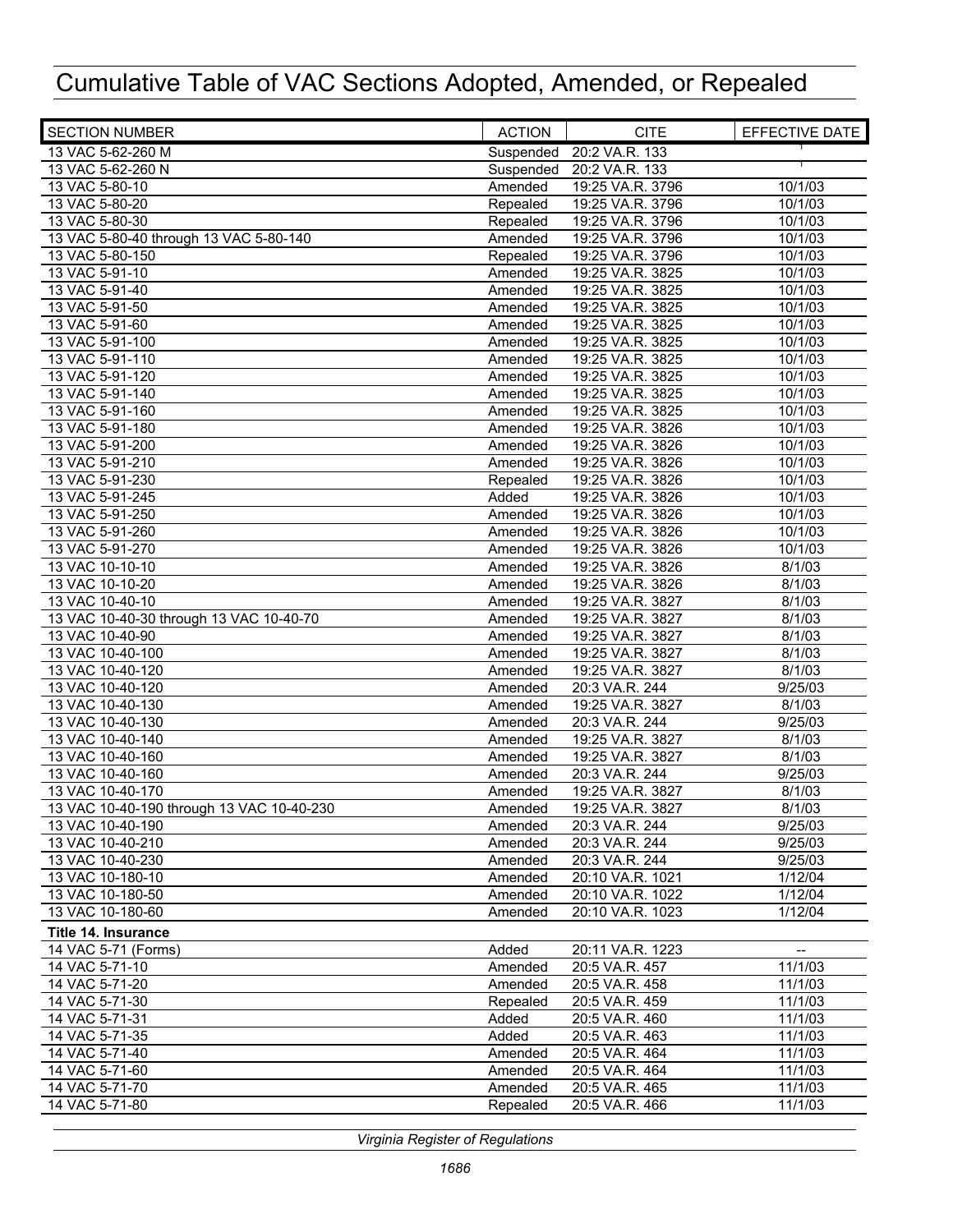| <b>SECTION NUMBER</b>                                   | <b>ACTION</b>      | <b>CITE</b>                               | EFFECTIVE DATE                    |
|---------------------------------------------------------|--------------------|-------------------------------------------|-----------------------------------|
| 14 VAC 5-71-90                                          | Amended            | 20:5 VA.R. 466                            | 11/1/03                           |
| 14 VAC 5-71-91                                          | Added              | 20:5 VA.R. 467                            | 11/1/03                           |
| 14 VAC 5-71-92                                          | Added              | 20:5 VA.R. 467                            | 11/1/03                           |
| 14 VAC 5-71-93                                          | Added              | 20:5 VA.R. 467                            | 11/1/03                           |
| 14 VAC 5-310                                            | Erratum            | 20:8 VA.R. 850                            | $\overline{\phantom{a}}$          |
| 14 VAC 5-310-10                                         | Amended            | 20:5 VA.R. 469                            | 12/31/03                          |
| 14 VAC 5-310-20                                         | Amended            | 20:5 VA.R. 469                            | 12/31/03                          |
| 14 VAC 5-310-30                                         | Amended            | 20:5 VA.R. 469                            | 12/31/03                          |
| 14 VAC 5-310-40                                         | Amended            | 20:5 VA.R. 470                            | 12/31/03                          |
| 14 VAC 5-310-50                                         | Amended            | 20:5 VA.R. 470                            | 12/31/03                          |
| 14 VAC 5-310-60                                         | Repealed           | 20:5 VA.R. 472                            | 12/31/03                          |
| 14 VAC 5-310-70                                         | Repealed           | 20:5 VA.R. 473                            | 12/31/03                          |
| 14 VAC 5-310-80                                         | Amended            | 20:5 VA.R. 475                            | 12/31/03                          |
| 14 VAC 5-310-90                                         | Amended            | 20:5 VA.R. 479                            | 12/31/03                          |
| 14 VAC 5-310-100                                        | Amended            | 20:5 VA.R. 481                            | 12/31/03                          |
| 14 VAC 5-310-105                                        | Added              | 20:5 VA.R. 482                            | 12/31/03                          |
| 14 VAC 5-310-110                                        | Repealed           | 20:5 VA.R. 482                            | 12/31/03                          |
| <b>Title 16. Labor and Employment</b>                   |                    |                                           |                                   |
| 16 VAC 25-85-1904.12                                    | Repealed           | 20:7 VA.R. 673                            | 1/15/04                           |
| 16 VAC 25-85-1904.29                                    | Amended            | 20:7 VA.R. 673                            | 1/15/04                           |
| 16 VAC 25-145-10 through 16 VAC 25-145-50               | Added              | 20:12 VA.R. 1505-1506                     | 4/1/04                            |
| Title 18. Professional and Occupational Licensing       |                    |                                           |                                   |
| 18 VAC 5-21-10 through 18 VAC 5-21-40 emer              | Amended            | 20:9 VA.R. 915-921                        | 12/15/03-12/14/04                 |
| 18 VAC 5-21-170 emer                                    | Amended            | 20:9 VA.R. 921                            | 12/15/03-12/14/04                 |
| 18 VAC 10-10-10                                         | Amended            | 20:11 VA.R. 1190                          | 4/24/04                           |
| 18 VAC 10-10-30                                         | Amended            | 20:11 VA.R. 1190                          | 4/24/04                           |
| 18 VAC 10-10-40                                         | Amended            | 20:11 VA.R. 1190                          | 4/24/04                           |
| 18 VAC 10-10-90                                         | Amended            | 20:11 VA.R. 1190                          | 4/24/04                           |
| 18 VAC 15-10-10 through 18 VAC 15-10-90<br>18 VAC 15-30 | Amended<br>Erratum | 20:11 VA.R. 1191-1192<br>19:26 VA.R. 3926 | 4/24/04<br>$\qquad \qquad \cdots$ |
| 18 VAC 25-10-10 through 18 VAC 25-10-90                 | Amended            | 20:11 VA.R. 1193-1195                     | 4/24/04                           |
| 18 VAC 30-20-10                                         | Amended            | 20:8 VA.R. 821                            | 1/28/04                           |
| 18 VAC 30-20-150                                        | Amended            | 20:8 VA.R. 821                            | 1/28/04                           |
| 18 VAC 30-20-170                                        | Amended            | 20:8 VA.R. 821                            | 1/28/04                           |
| 18 VAC 30-20-240                                        | Amended            | 20:8 VA.R. 821                            | 1/28/04                           |
| 18 VAC 30-20-280                                        | Amended            | 20:8 VA.R. 821                            | 1/28/04                           |
| 18 VAC 41-10-10 through 18 VAC 41-10-60                 | Amended            | 20:11 VA.R. 1195-1196                     | 4/24/04                           |
| 18 VAC 41-10-80                                         | Amended            | 20:11 VA.R. 1196                          | 4/24/04                           |
| 18 VAC 41-10-90                                         | Amended            | 20:11 VA.R. 1196                          | 4/24/04                           |
| 18 VAC 47-10-10 through 18 VAC 47-10-90                 | Amended            | 20:11 VA.R. 1198                          | 4/24/04                           |
| 18 VAC 50-10-10 through 18 VAC 50-10-90                 | Amended            | 20:11 VA.R. 1200-1201                     | 4/24/04                           |
| 18 VAC 62-20-10 through 18 VAC 62-20-180                | Added              | 20:12 VA.R. 1515-1518                     | 2/2/04-2/1/05                     |
| 18 VAC 65-20                                            | Erratum            | 20:10 VA.R. 1060                          |                                   |
| 18 VAC 65-20-10                                         | Amended            | 20:8 VA.R. 822                            | 1/28/04                           |
| 18 VAC 65-20-50                                         | Amended            | 20:8 VA.R. 822                            | 1/28/04                           |
| 18 VAC 65-20-70                                         | Amended            | 20:8 VA.R. 822                            | 1/28/04                           |
| 18 VAC 65-20-170                                        | Amended            | 20:8 VA.R. 823                            | 1/28/04                           |
| 18 VAC 65-20-350                                        | Amended            | 20:8 VA.R. 823                            | 1/28/04                           |
| 18 VAC 65-20-400                                        | Amended            | 20:8 VA.R. 823                            | 1/28/04                           |
| 18 VAC 65-20-440                                        | Amended            | 20:8 VA.R. 824                            | 1/28/04                           |
| 18 VAC 65-20-570                                        | Amended            | 20:8 VA.R. 824                            | 1/28/04                           |
| 18 VAC 65-20-580                                        | Amended            | 20:8 VA.R. 824                            | 1/28/04                           |
| 18 VAC 65-20-590                                        | Amended            | 20:8 VA.R. 824                            | 1/28/04                           |
| 18 VAC 65-20-700                                        | Amended            | 20:8 VA.R. 824                            | 1/28/04                           |
| 18 VAC 70-10-10 through 18 VAC 70-10-90                 | Amended            | 20:11 VA.R. 1203-1204                     | 4/24/04                           |
| 18 VAC 76-40-10 emer                                    | Added              | 19:25 VA.R. 3831                          | 8/6/03-8/5/04                     |

*Volume 20, Issue 14 Monday, March 22, 2004*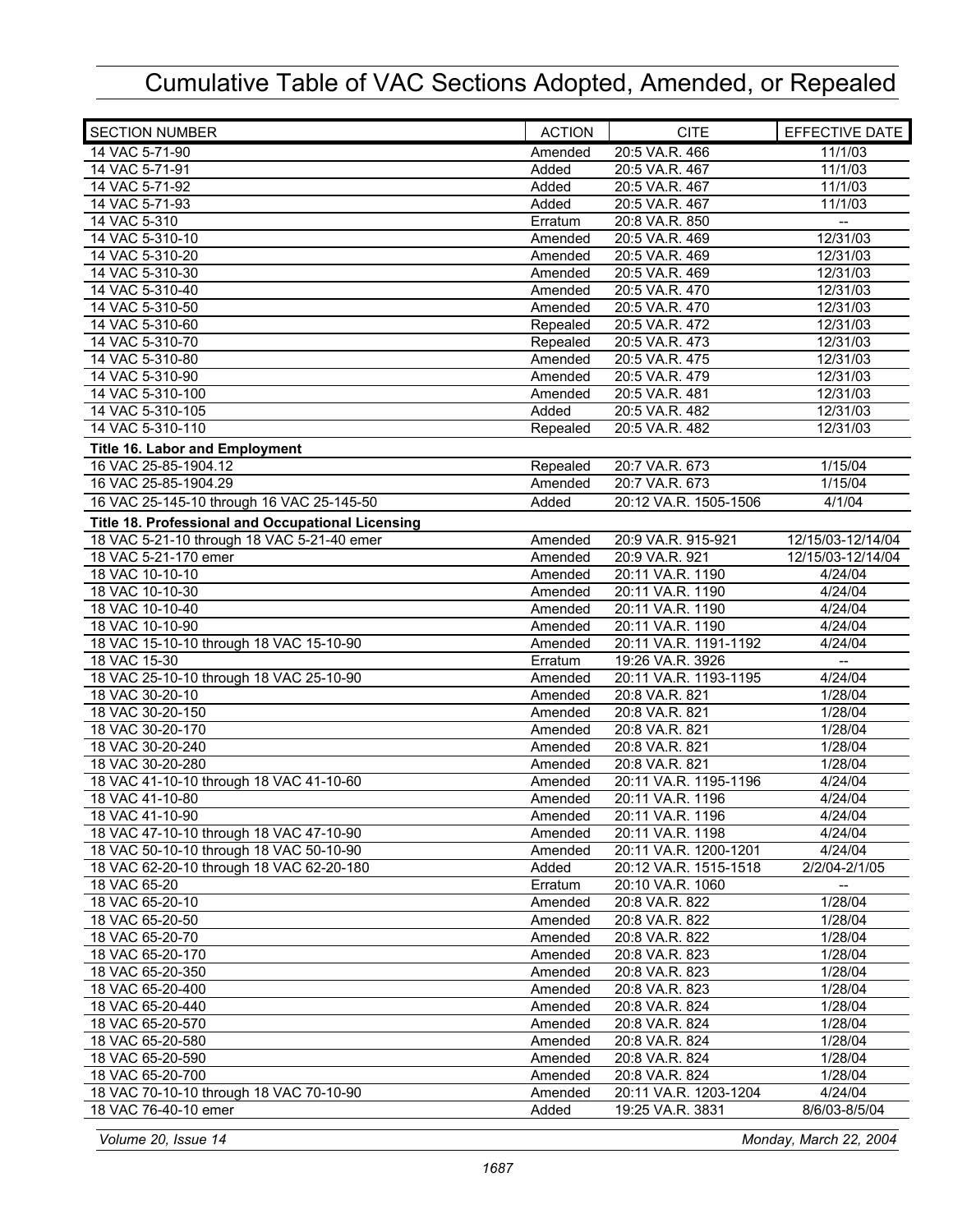| <b>SECTION NUMBER</b>                             | <b>ACTION</b> | <b>CITE</b>           | EFFECTIVE DATE           |
|---------------------------------------------------|---------------|-----------------------|--------------------------|
| 18 VAC 76-40-20 emer                              | Added         | 19:25 VA.R. 3831      | 8/6/03-8/5/04            |
| 18 VAC 76-40-30 emer                              | Added         | 19:25 VA.R. 3832      | 8/6/03-8/5/04            |
| 18 VAC 76-40-30 emer (Forms)                      | Added         | 19:25 VA.R. 3833      |                          |
| 18 VAC 80-20-70                                   | Amended       | 19:25 VA.R. 3827      | 10/1/03                  |
| 18 VAC 85-20-10                                   | Amended       | 20:10 VA.R. 1042      | 2/25/04                  |
| 18 VAC 85-20-22                                   | Amended       | 20:10 VA.R. 1042      | 2/25/04                  |
| 18 VAC 85-20-30                                   | Amended       | 20:10 VA.R. 1042      | 2/25/04                  |
| 18 VAC 85-20-120                                  | Amended       | 20:10 VA.R. 1042      | 2/25/04                  |
| 18 VAC 85-20-121                                  | Amended       | 20:10 VA.R. 1042      | 2/25/04                  |
| 18 VAC 85-20-131                                  | Amended       | 20:10 VA.R. 1042      | 2/25/04                  |
| 18 VAC 85-20-140                                  | Amended       | 20:10 VA.R. 1042      | 2/25/04                  |
| 18 VAC 85-20-150                                  | Repealed      | 20:10 VA.R. 1042      | 2/25/04                  |
| 18 VAC 85-20-210                                  | Amended       | 20:10 VA.R. 1042      | 2/25/04                  |
| 18 VAC 85-20-230                                  | Amended       | 20:10 VA.R. 1042      | 2/25/04                  |
| 18 VAC 85-20-235                                  | Amended       | 20:10 VA.R. 1042      | 2/25/04                  |
| 18 VAC 85-20-236                                  | Amended       | 20:10 VA.R. 1042      | 2/25/04                  |
| 18 VAC 85-20-240                                  | Amended       | 20:10 VA.R. 1042      | 2/25/04                  |
| 18 VAC 85-110-50                                  | Amended       | 20:10 VA.R. 1046      | 4/26/04                  |
| 18 VAC 85-110-60                                  | Amended       | 20:10 VA.R. 1047      | 4/26/04                  |
| 18 VAC 100-10-10 through 18 VAC 100-10-90         | Amended       | 20:11 VA.R. 1205-1206 | 4/24/04                  |
| 18 VAC 120-10-100                                 | Erratum       | 20:13 VA.R. 1644      | $\overline{\phantom{a}}$ |
| 18 VAC 120-10-100 through 18 VAC 120-10-180       | Amended       | 20:11 VA.R. 1208-1209 | 4/24/04                  |
| 18 VAC 130-10-10 through 18 VAC 130-10-90         | Amended       | 20:11 VA.R. 1210-1211 | 4/24/04                  |
| 18 VAC 135-10-10 through 18 VAC 135-10-90         | Amended       | 20:11 VA.R. 1213-1214 | 4/24/04                  |
| 18 VAC 140-20-105                                 | Amended       | 20:8 VA.R. 825        | 1/28/04                  |
| 18 VAC 140-20-150                                 | Amended       | 20:8 VA.R. 826        | 1/28/04                  |
| 18 VAC 145-10-10 through 18 VAC 145-10-90         | Amended       | 20:11 VA.R. 1215-1217 | 4/24/04                  |
| 18 VAC 155-10-5                                   | Added         | 20:11 VA.R. 1217-1218 | 4/24/04                  |
| 18 VAC 155-10-10 through 18 VAC 155-10-80         | Amended       | 20:11 VA.R. 1218-1219 | 4/24/04                  |
| 18 VAC 160-10-10 through 18 VAC 160-10-90         | Amended       | 20:11 VA.R. 1220-1221 | 4/24/04                  |
| <b>Title 19. Public Safety</b>                    |               |                       |                          |
| 19 VAC 30-20-80                                   | Amended       | 20:4 VA.R. 352        | 1/2/04                   |
| 19 VAC 30-80-20                                   | Amended       | 20:2 VA.R. 134        | 11/5/03                  |
| 19 VAC 30-80-40                                   | Added         | 20:2 VA.R. 134        | 11/5/03                  |
|                                                   |               |                       |                          |
| Title 20. Public Utilities and Telecommunications |               |                       |                          |
| 20 VAC 5-10-20                                    | Amended       | 20:10 VA.R. 1044      | 12/23/04                 |
| Title 21. Securities and Retail Franchising       |               |                       |                          |
| 21 VAC 5-120-50                                   | Amended       | 20:1 VA.R. 32         | 9/2/03                   |
| <b>Title 22. Social Services</b>                  |               |                       |                          |
| 22 VAC 30-20-90                                   | Amended       | 20:7 VA.R. 674        | 1/15/04                  |
| 22 VAC 30-30-10                                   | Amended       | 20:9 VA.R. 899        | 2/11/04                  |
| 22 VAC 30-30-20                                   | Amended       | 20:9 VA.R. 899        | 2/11/04                  |
| 22 VAC 30-30-30                                   | Repealed      | 20:9 VA.R. 899        | 2/11/04                  |
| 22 VAC 30-30-31                                   | Added         | 20:9 VA.R. 899        | 2/11/04                  |
| 22 VAC 30-30-40                                   | Repealed      | 20:9 VA.R. 899        | 2/11/04                  |
| 22 VAC 30-30-50 through 22 VAC 30-30-120          | Amended       | 20:9 VA.R. 899        | 2/11/04                  |
| 22 VAC 30-30-130                                  | Repealed      | 20:9 VA.R. 899        | 2/11/04                  |
| 22 VAC 30-30-131                                  | Added         | 20:9 VA.R. 899        | 2/11/04                  |
| 22 VAC 30-30-140                                  | Repealed      | 20:9 VA.R. 899        | 2/11/04                  |
| 22 VAC 30-30-141                                  | Added         | 20:9 VA.R. 899        | 2/11/04                  |
| 22 VAC 30-30-160                                  | Amended       | 20:9 VA.R. 899        | 2/11/04                  |
| 22 VAC 30-30-170 through 22 VAC 30-30-210         | Repealed      | 20:9 VA.R. 899        | 2/11/04                  |
| 22 VAC 30-30-171                                  | Added         | 20:9 VA.R. 899        | 2/11/04                  |
| 22 VAC 30-30-181                                  | Added         | 20:9 VA.R. 899        | 2/11/04                  |
| 22 VAC 30-30-191                                  | Added         | 20:9 VA.R. 899        | 2/11/04                  |
|                                                   |               |                       |                          |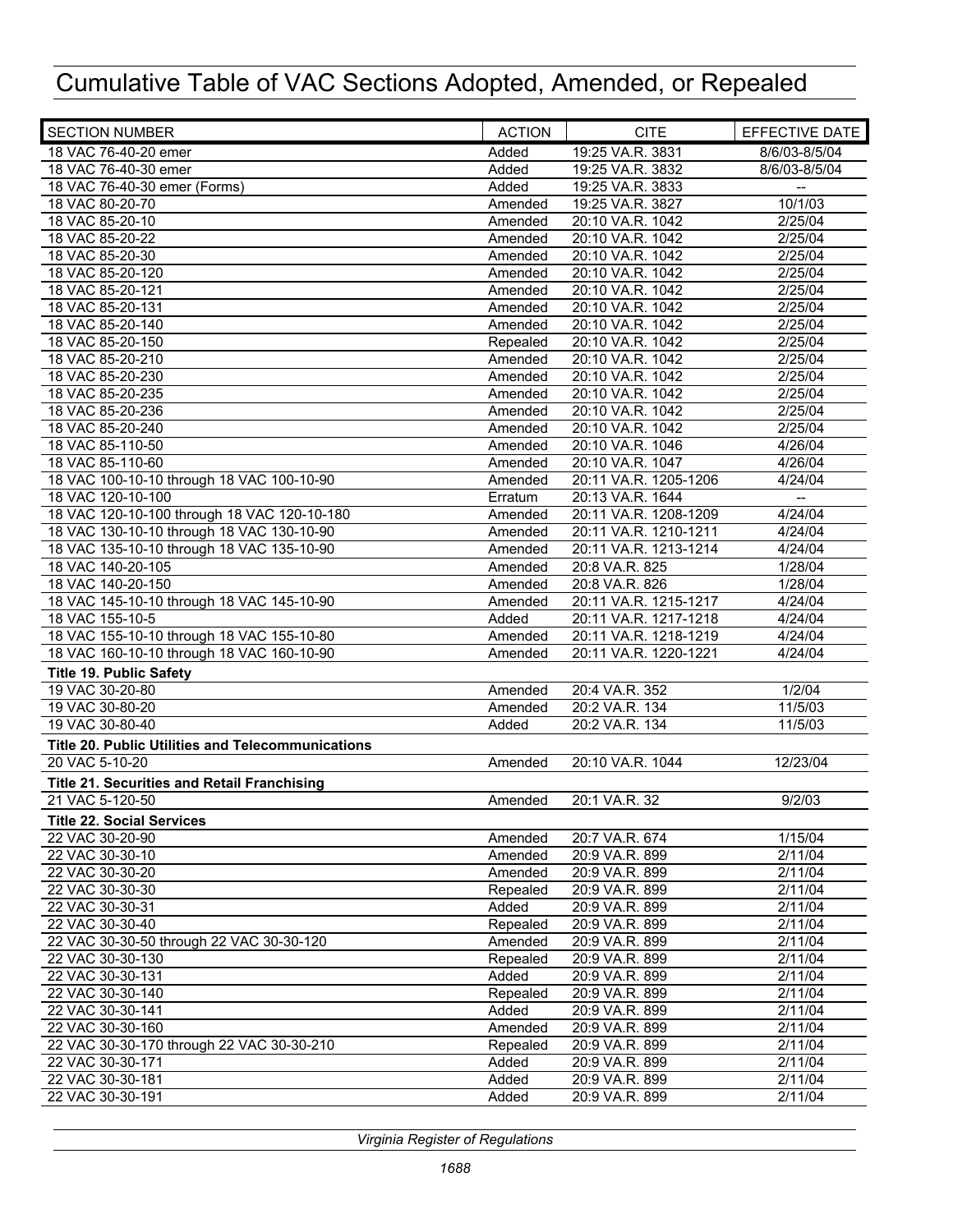| <b>SECTION NUMBER</b>                       | <b>ACTION</b> | <b>CITE</b>           | EFFECTIVE DATE           |
|---------------------------------------------|---------------|-----------------------|--------------------------|
| 22 VAC 30-30-201                            | Added         | 20:9 VA.R. 899        | 2/11/04                  |
| 22 VAC 30-30-211                            | Added         | 20:9 VA.R. 899        | 2/11/04                  |
| 22 VAC 30-30-220                            | Amended       | 20:9 VA.R. 899        | 2/11/04                  |
| 22 VAC 30-30-230                            | Repealed      | 20:9 VA.R. 901        | 2/11/04                  |
| 22 VAC 30-30-240                            | Repealed      | 20:9 VA.R. 901        | 2/11/04                  |
| 22 VAC 30-30-241                            | Added         | 20:9 VA.R. 901        | 2/11/04                  |
| 22 VAC 30-30-250                            | Amended       | 20:9 VA.R. 901        | 2/11/04                  |
| 22 VAC 30-30-260                            | Added         | 20:9 VA.R. 901        | 2/11/04                  |
| 22 VAC 30-30-270                            | Added         | 20:9 VA.R. 901        | 2/11/04                  |
| 22 VAC 30-30-280                            | Added         | 20:9 VA.R. 901        | 2/11/04                  |
| 22 VAC 40-190                               | Erratum       | 20:12 VA.R. 1526      | $\overline{a}$           |
| 22 VAC 40-190-10 through 22 VAC 40-190-70   | Repealed      | 20:11 VA.R. 1178      | $4/1/04$ *               |
| 22 VAC 40-191                               | Erratum       | 20:12 VA.R. 1526      | $\overline{\phantom{a}}$ |
| 22 VAC 40-191-10 through 22 VAC 40-191-150  | Added         | 20:11 VA.R. 1179-1188 | $4/1/04$ *               |
| 22 VAC 40-250-10                            | Amended       | 20:8 VA.R. 827        | 2/1/04                   |
| 22 VAC 40-250-20                            | Amended       | 20:8 VA.R. 827        | 2/1/04                   |
| 22 VAC 40-260-10                            | Amended       | 20:8 VA.R. 827        | 2/1/04                   |
| 22 VAC 40-260-20                            | Amended       | 20:8 VA.R. 828        | 2/1/04                   |
| 22 VAC 40-270                               | Repealed      | 20:8 VA.R. 831        | 2/1/04                   |
| 22 VAC 40-675-10 through 22 VAC 40-675-220  | Added         | 20:8 VA.R. 832-835    | 2/1/04                   |
| 22 VAC 40-705-60                            | Amended       | 20:5 VA.R. 483        | 1/1/04                   |
| 22 VAC 40-705-130                           | Amended       | 20:5 VA.R. 483        | 1/1/04                   |
| 22 VAC 40-730-115                           | Added         | 20:5 VA.R. 484        | 1/1/04                   |
| Title 24. Transportation and Motor Vehicles |               |                       |                          |
| 24 VAC 30-71                                | Erratum       | 20:7 VA.R. 678        | $\overline{\phantom{a}}$ |
| 24 VAC 30-71-10                             | Amended       | 20:4 VA.R. 353        | 12/3/03                  |
| 24 VAC 30-71-20                             | Amended       | 20:4 VA.R. 353        | 12/3/03                  |
| 24 VAC 30-71-30                             | Amended       | 20:4 VA.R. 354        | 12/3/03                  |
| 24 VAC 30-71-50                             | Amended       | 20:4 VA.R. 354        | 12/3/03                  |
| 24 VAC 30-71-70                             | Amended       | 20:4 VA.R. 354        | 12/3/03                  |
| 24 VAC 30-71-80                             | Amended       | 20:4 VA.R. 354        | 12/3/03                  |
| 24 VAC 30-71-90                             | Amended       | 20:4 VA.R. 355        | 12/3/03                  |
| 24 VAC 30-71-100                            | Amended       | 20:4 VA.R. 355        | 12/3/03                  |
| 24 VAC 30-71-110                            | Amended       | 20:4 VA.R. 355        | 12/3/03                  |
| 24 VAC 30-71-120                            | Amended       | 20:4 VA.R. 355        | 12/3/03                  |
| 24 VAC 30-71-130                            | Amended       | 20:4 VA.R. 355        | 12/3/03                  |
| 24 VAC 30-71-150                            | Amended       | 20:4 VA.R. 357        | 12/3/03                  |
| 24 VAC 30-71-160                            | Amended       | 20:4 VA.R. 357        | 12/3/03                  |
| 24 VAC 30-71-170                            | Amended       | 20:4 VA.R. 362        | 12/3/03                  |
| 24 VAC 30-380-10                            | Amended       | 20:13 VA.R. 1633      | 2/12/04                  |
| 24 VAC 30-580-10 through 24 VAC 30-580-40   | Amended       | 20:5 VA.R. 485-486    | 10/28/03                 |

 $\overline{a}$ 

Effective date corrected in 20:12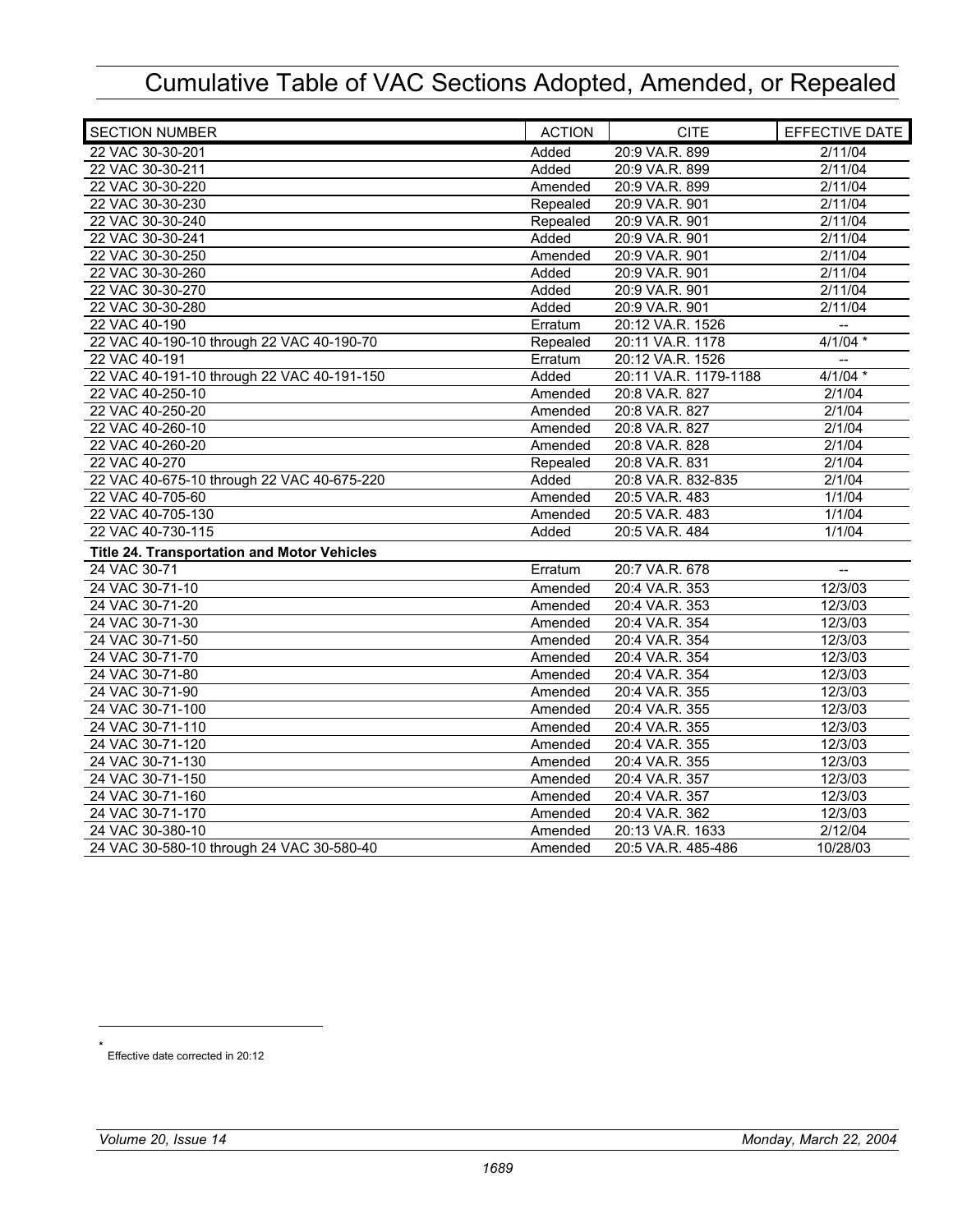# <span id="page-13-0"></span>**NOTICES OF INTENDED REGULATORY ACTION**

**Symbol Key** 

† Indicates entries since last publication of the *Virginia Register*

## **TITLE 9. ENVIRONMENT**

### **STATE WATER CONTROL BOARD**

#### **Notice of Intended Regulatory Action**

Notice is hereby given in accordance with § 2.2-4007 of the Code of Virginia that the State Water Control Board intends to consider amending regulations entitled **9 VAC 25-110, Virginia Pollutant Discharge Elimination System (VPDES) General Permit for Domestic Sewage Discharges of Less Than or Equal to 1,000 Gallons Per Day.** The purpose of the proposed action is to reissue the existing general permit that expires on August 1, 2006. The general permit will establish limitations and monitoring requirements for domestic sewage discharges of less than or equal to 1,000 gallons per day.

The agency intends to hold a public hearing on the proposed action after publication in the Virginia Register.

Statutory Authority: § 62.1-44.15 of the Code of Virginia, § 402 of the federal Clean Water Act, and 40 CFR Parts 122, 123 and 124.

Public comments may be submitted until 5 p.m. on April 8, 2004.

**Contact:** Lily Choi, Department of Environmental Quality, P.O. Box 10009, Richmond, VA 23240, telephone (804) 698-4054, FAX (804) 698-4032 or e-mail ychoi@deq.state.va.us.

VA.R. Doc. No. R04-117; Filed February 18, 2004, 8:48 a.m.

#### **Notice of Intended Regulatory Action**

Notice is hereby given in accordance with § 2.2-4007 of the Code of Virginia that the State Water Control Board intends to consider amending regulations entitled **9 VAC 25-115, General Virginia Pollutant Discharge Elimination System (VPDES) Permit for Seafood Processing Facilities**. The purpose of the proposed action is to reissue the existing general permit that expires on July 24, 2006. The goal of the regulatory action is to continue the existence of the general permit that establishes limitations and monitoring requirements for point source discharges from seafood processing facilities.

The agency intends to hold a public hearing on the proposed action after publication in the Virginia Register.

Statutory Authority: § 62.1-44.15 of the Code of Virginia, § 402 of the federal Clean Water Act, and 40 CFR Parts 122, 123 and 124.

Public comments may be submitted until 5 p.m. on April 8, 2004.

**Contact:** Michael Gregory, Department of Environmental Quality, P.O. Box 10009, Richmond, VA 23240, telephone (804) 698-4065, FAX (804) 698-4032 or e-mail mbgregory@deq.state.va.us.

VA.R. Doc. No. R04-118; Filed February 18, 2004, 8:48 a.m.

#### **Notice of Intended Regulatory Action**

Notice is hereby given in accordance with § 2.2-4007 of the Code of Virginia that the State Water Control Board intends to consider amending regulations entitled **9 VAC 25-260, Water Quality Standards.** The purpose of the proposed action is to amend the state's Antidegradation Policy (9 VAC 25-260-30), part of the Water Quality Standards, by designating portions of the following 11 waters located on federal land within Shenandoah National Park: Big Run, Brokenback Run, Doyles River, East Branch Naked Creek, East Hawksbill Creek, Hughes River, Jeremys Run, North Fork Thornton River, Piney River, Rose River, and White Oak Canyon Run as Exceptional State Waters (9 VAC 25-260-30 A 3 c). The Exceptional State Waters category of the Antidegradation Policy allows the board to designate waters that display exceptional environmental settings and either exceptional aquatic communities or exceptional recreational opportunities for added protection. Once designated, the Antidegradation Policy provides that no water quality degradation would be allowed in the Exceptional State Waters. The only exception would be temporary, limited impact activities. By ensuring that no water quality degradation is allowed to occur in waters with exceptional environmental settings and either exceptional recreational opportunities or exceptional aquatic communities, the board is protecting these special waters at their present quality for use and enjoyment by future generations of Virginians.

The agency intends to hold a public hearing on the proposed action after publication in the Virginia Register.

Statutory Authority: § 62.1-44.15 of the Code of Virginia; Clean Water Act (33 USC § 1251 et seq.); 40 CFR Part 131.

Public comments may be submitted until 5 p.m. on April 9, 2004.

**Contact:** Jean W. Gregory, Department of Environmental Quality, P.O. Box 10009, Richmond, VA 23240, telephone (804) 698-4113 or e-mail jwgregory@deq.state.va.us.

VA.R. Doc. No. R04-110; Filed February 4, 2004, 10:57 a.m.

#### **† Notice of Intended Regulatory Action**

Notice is hereby given in accordance with § 2.2-4007 of the Code of Virginia that the State Water Control Board intends to consider amending regulations entitled **9 VAC 25-720, Water Quality Management Planning Regulation**. The purpose of the proposed action is to amend the Potomac-Shenandoah Basin (9 VAC 25-720-50) to update the stream segment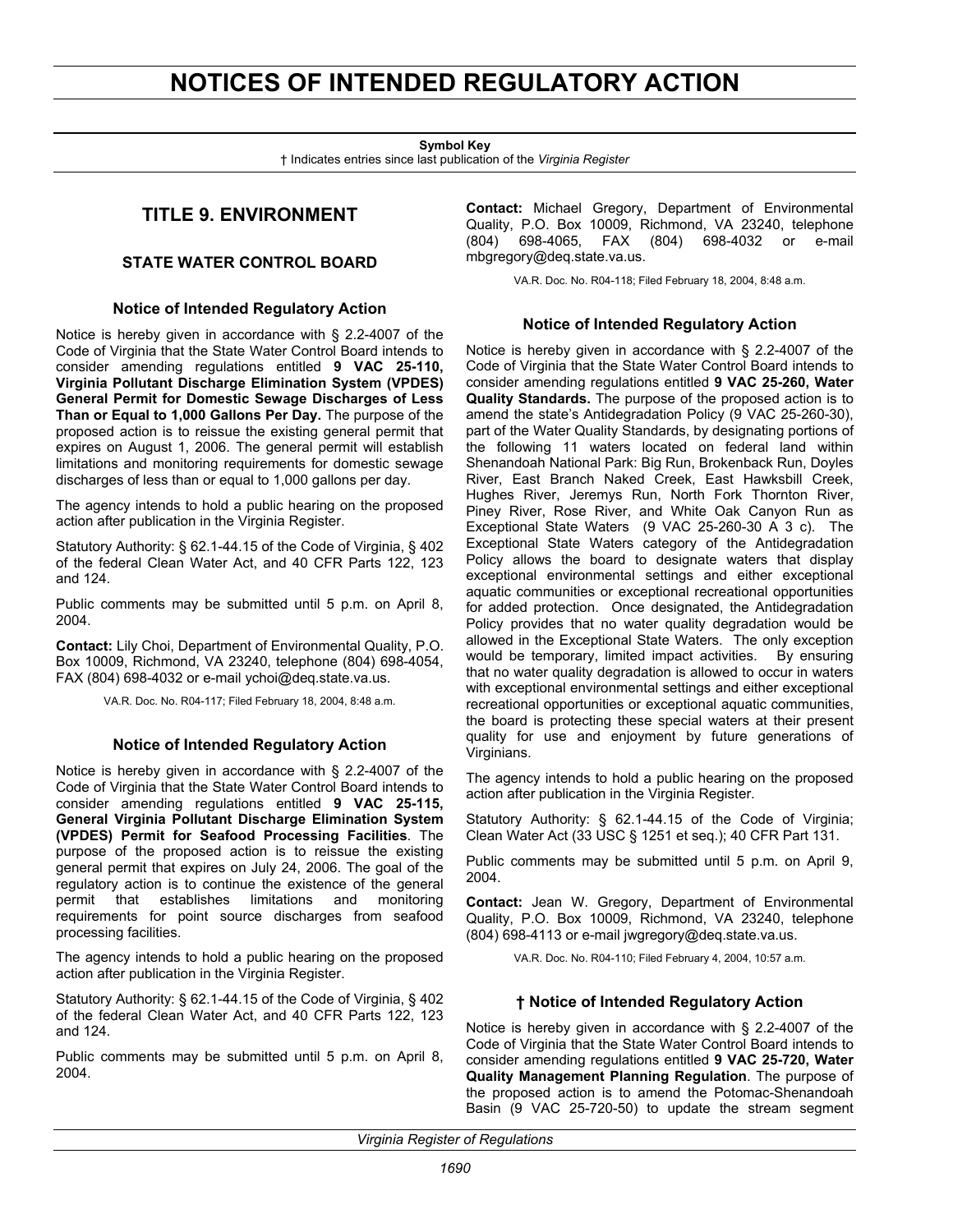# Notices of Intended Regulatory Action

classifications, effluent limitations and waste load allocations that have changed to reflect new requirements or changing water quality conditions.

The agency intends to hold a public hearing on the proposed action after publication in the Virginia Register.

Statutory Authority: § 62.1-44.15 of the Code of Virginia; 33 USC 1313(e) of the Clean Water Act.

Public comments may be submitted until 5 p.m. on May 14, 2004.

**Contact:** Bryant Thomas, Department of Environmental Quality, 13901 Crown Court, Woodbridge, VA 22193, telephone (703) 583-3843, FAX (703) 583-3841 or e-mail bhthomas@deq.state.va.us.

VA.R. Doc. No. R04-121; Filed March 3, 2004, 10:21 a.m.

### **† Notice of Intended Regulatory Action**

Notice is hereby given in accordance with § 2.2-4007 of the Code of Virginia that the State Water Control Board intends to consider amending regulations entitled **9 VAC 25-720, Water Quality Management Planning Regulation**. The purpose of the proposed action is to amend the Rappahannock River Basin (9 VAC 25-720-70) to update the stream segment classifications, effluent limitations and waste load allocations that have changed to reflect new requirements or changing water quality conditions.

The agency intends to hold a public hearing on the proposed action after publication in the Virginia Register.

Statutory Authority: § 62.1-44.15 of the Code of Virginia; 33 USC 1313(e) of the Clean Water Act.

Public comments may be submitted until 5 p.m. on May 14, 2004.

**Contact:** Bryant Thomas, Department of Environmental Quality, 13901 Crown Court, Woodbridge, VA 22193, telephone (703) 583-3843, FAX (703) 583-3841 or e-mail bhthomas@deq.state.va.us.

VA.R. Doc. No. R04-122; Filed March 3, 2004, 10:22 a.m.

### **† Notice of Intended Regulatory Action**

Notice is hereby given in accordance with § 2.2-4007 of the Code of Virginia that the State Water Control Board intends to consider amending regulations entitled **9 VAC 25-720, Water Quality Management Planning Regulation**. The purpose of the proposed action is to amend the Roanoke River Basin (9 VAC 25-720-80) to update the stream segment classifications, effluent limitations and waste load allocations that have changed to reflect new requirements or changing water quality conditions.

The agency intends to hold a public hearing on the proposed action after publication in the Virginia Register.

Statutory Authority: § 62.1-44.15 of the Code of Virginia; 33 USC 1313(e) of the Clean Water Act.

Public comments may be submitted until 5 p.m. on May 14, 2004.

**Contact:** Jason R. Hill, Department of Environmental Quality, 3019 Peters Creek Road, Roanoke, VA 24019, telephone (540) 562-6724, FAX (540) 562-6729 or e-mail jrhill@deq.state.va.us.

VA.R. Doc. No. R04-123; Filed March 3, 2004, 10:22 a.m.

### **† Notice of Intended Regulatory Action**

Notice is hereby given in accordance with § 2.2-4007 of the Code of Virginia that the State Water Control Board intends to consider amending regulations entitled **9 VAC 25-720, Water Quality Management Planning Regulation**. The purpose of the proposed action is to amend the Tennessee-Big Sandy River Basin (9 VAC 25-720-90) to update the stream segment classifications, effluent limitations and waste load allocations that have changed to reflect new requirements or changing water quality conditions.

The agency intends to hold a public hearing on the proposed action after publication in the Virginia Register.

Statutory Authority: § 62.1-44.15 of the Code of Virginia; 33 USC 1313(e) of the Clean Water Act.

Public comments may be submitted until 5 p.m. on May 14, 2004.

**Contact:** Nancy Norton, Department of Environmental Quality, 355 Deadmore St., Abingdon, VA 24212, telephone (276) 676-4807, FAX (276) 676-4899 or e-mail ntnorton@deq.state.va.us.

VA.R. Doc. No. R04-124; Filed March 3, 2004, 10:22 a.m.

## **† Notice of Intended Regulatory Action**

Notice is hereby given in accordance with § 2.2-4007 of the Code of Virginia that the State Water Control Board intends to consider amending regulations entitled **9 VAC 25-720, Water Quality Management Planning Regulation**. The purpose of the proposed action is to amend the New River Basin (9 VAC 25-720-130) to update the stream segment classifications, effluent limitations and waste load allocations that have changed to reflect new requirements or changing water quality conditions.

The agency intends to hold a public hearing on the proposed action after publication in the Virginia Register.

Statutory Authority: § 62.1-44.15 of the Code of Virginia; 33 USC 1313(e) of the Clean Water Act.

Public comments may be submitted until 5 p.m. on May 14, 2004.

**Contact:** Jason R. Hill, Department of Environmental Quality, 3019 Peters Creek Road, Roanoke, VA 24019, telephone (540) 562-6724, FAX (540) 562-6729 or e-mail jrhill@deq.state.va.us.

VA.R. Doc. No. R04-125; Filed March 3, 2004, 10:22 a.m.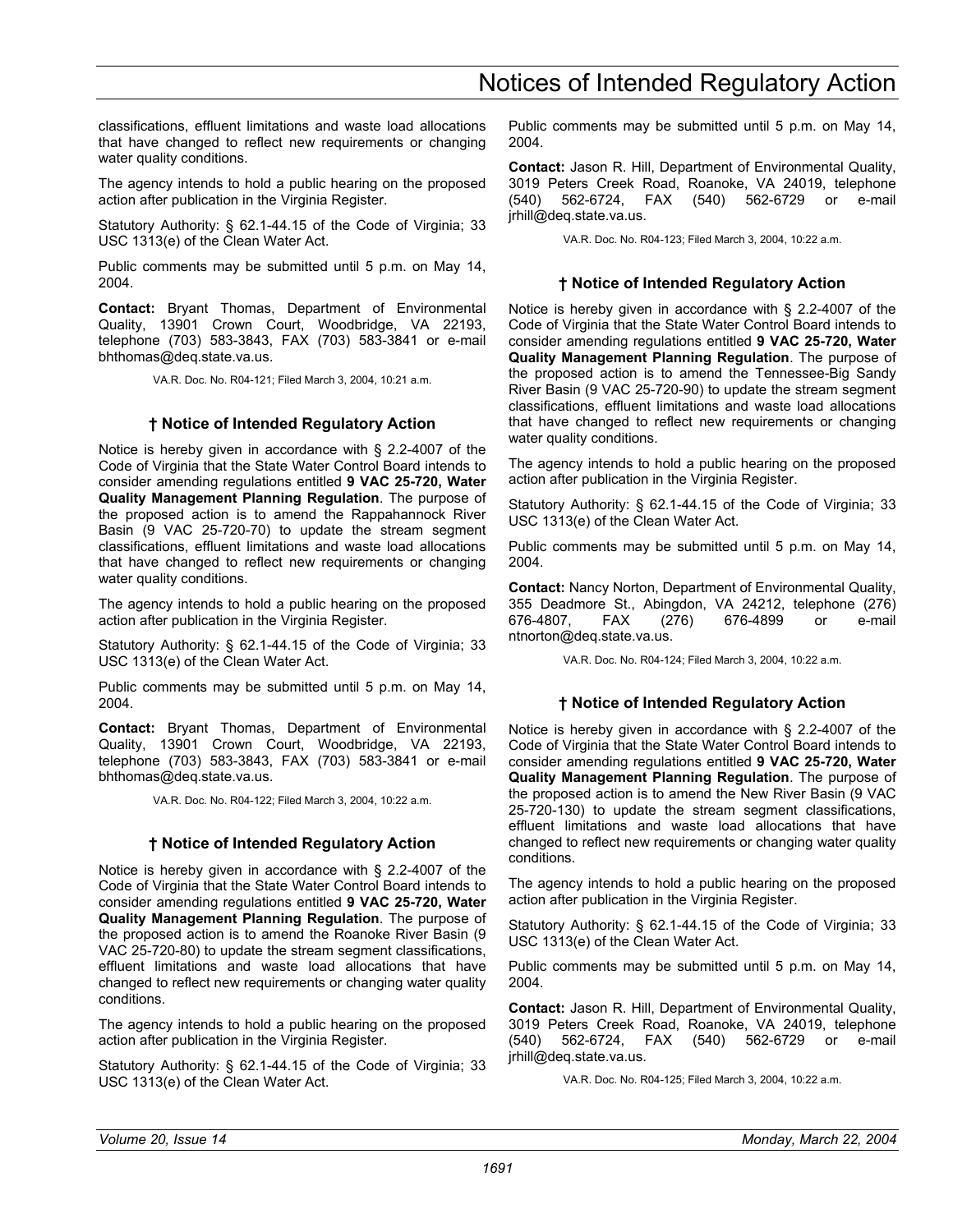<span id="page-15-0"></span>**––––––––––––––––––**

## **TITLE 18. PROFESSIONAL AND OCCUPATIONAL LICENSING**

### **BOARD FOR CONTRACTORS**

#### **Notice of Intended Regulatory Action**

Notice is hereby given in accordance with § 2.2-4007 of the Code of Virginia that the Board for Contractors intends to consider amending regulations entitled **18 VAC 50-30, Tradesman Rules and Regulations.** The purpose of the proposed action is to amend the current regulations to clarify eligibility requirements for licensure, implement continuing education requirements permitted by statute, reflect statutory changes, respond to changes in the industry, and revise language for clarity and ease of use.

The agency intends to hold a public hearing on the proposed regulation after publication in the Virginia Register.

Statutory Authority: §§ 54.1-204 and 54.1-1102 of the Code of Virginia.

Public comments may be submitted until March 24, 2004.

**Contact:** Eric L. Olson, Executive Director, Board for Contractors, 3600 W. Broad St., Richmond, VA 23230, telephone (804) 367-2785, FAX (804) 367-2474 or e-mail eric.olson@dpor.virginia.gov.

VA.R. Doc. No. R04-107; Filed February 2, 2004, 1:47 p.m.

#### **FAIR HOUSING BOARD**

#### **Notice of Intended Regulatory Action**

Notice is hereby given in accordance with § 2.2-4007 of the Code of Virginia that the Fair Housing Board intends to consider promulgating regulations entitled **18 VAC 62-20, Fair Housing Certification Regulations.** The purpose of the proposed action is to promulgate regulations for establishing an education-based certification program for persons subject to the fair housing law who are involved in the business or activity of selling or renting dwellings.

The agency intends to hold a public hearing on the proposed regulation after publication in the Virginia Register.

Statutory Authority: § 54.1-2344 of the Code of Virginia.

Public comments may be submitted until March 24, 2004.

**Contact:** Christine Martine, Executive Director, Fair Housing Board, 3600 W. Broad St., Richmond, VA 23230, telephone (804) 367-8552, FAX (804) 367-6946 or e-mail fhcertification@dpor.virginia.gov.

VA.R. Doc. No. R04-108; Filed February 2, 2004, 1:47 p.m.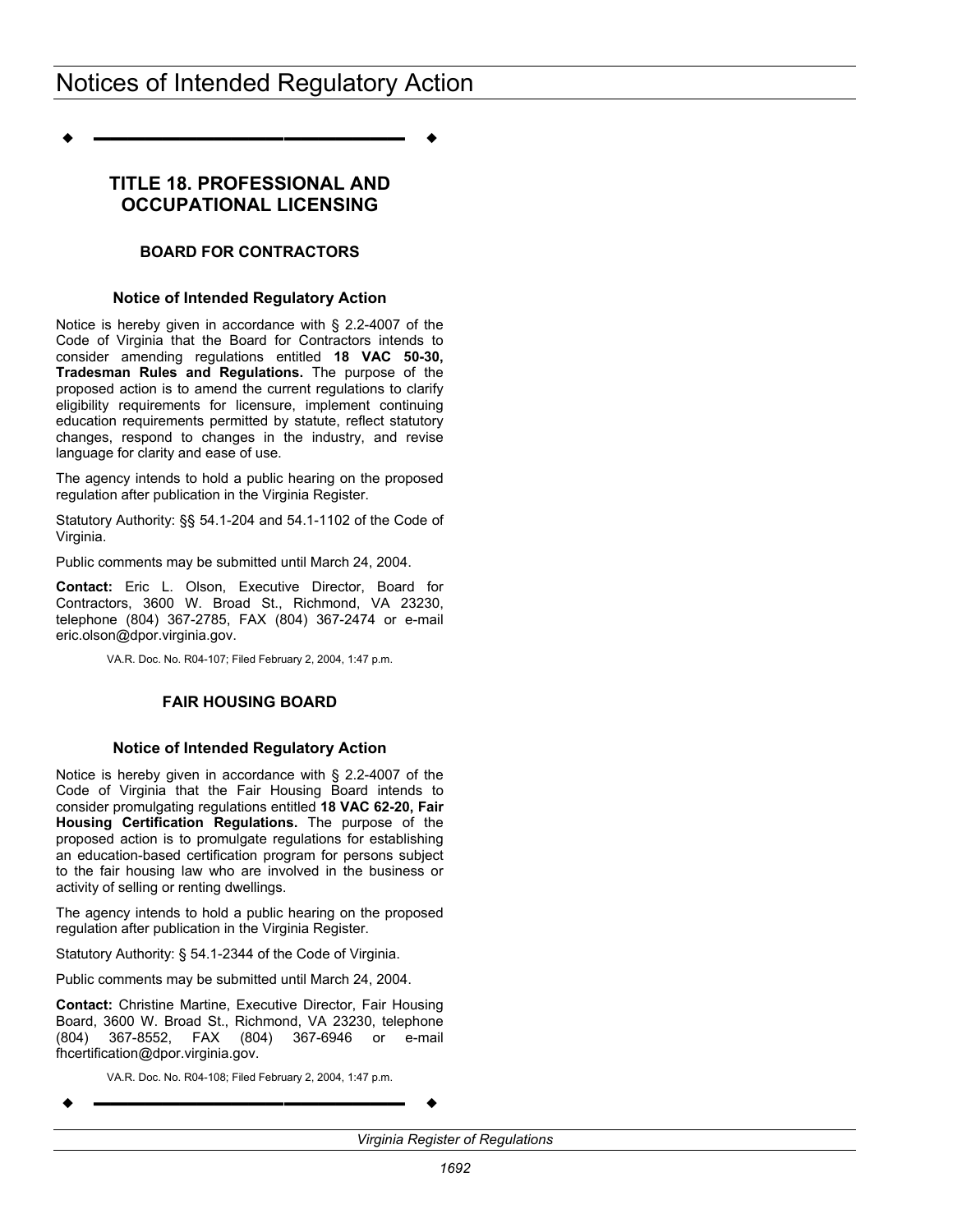# **PROPOSED REGULATIONS**

For information concerning Proposed Regulations, see Information Page.

**Symbol Key** 

<span id="page-16-0"></span>Roman type indicates existing text of regulations. *Italic type* indicates proposed new text. Language which has been stricken indicates proposed text for deletion.

## **TITLE 12. HEALTH**

#### **STATE BOARD OF HEALTH**

Titles of Regulations: **12 VAC 5-500. Rules and Regulations Governing the Construction and Maintenance of Migrant Labor Camps (repealing 12 VAC 5-500-10 through 12 VAC 5-500-350).** 

**12 VAC 5-501. Rules and Regulations Governing the Construction and Maintenance of Migrant Labor Camps (adding 12 VAC 5-501-10 through 12 VAC 5-501-350).** 

Statutory Authority: § 32.1-211 of the Code of Virginia.

Public Hearing Dates:

May 11, 2004 - 7 p.m. (Melfa)

May 18, 2004 - 7 p.m. (Boydton)

- May 19, 2004 7 p.m. (Winchester)
	- Public comments may be submitted until May 21, 2004. (See Calendar of Events section for additional information)

Agency Contact: Gary L. Hagy, Director, Division of Food and Environmental Services, Department of Health, 109 Governor Street, Richmond, VA 23219, telephone (804) 864-7455, FAX (804) 864-7475, or e-mail gary.hagy@vdh.virginia.gov.

Basis: The Board of Health is authorized by § 32.1-211 of the Code of Virginia to adopt regulations governing migrant labor camps.

Purpose: The purpose of the regulations is to ensure that safe and healthy living conditions are provided for migrant workers and their families while they are employed and living in the Commonwealth.

Substance: The proposed regulations will update the current regulations. Due to the nature and extent of the changes, particularly a reorganization of the regulations, the existing regulations will be repealed and a new set of regulations adopted.

The key proposals from the existing regulations include requiring only those migrant labor camps that provide water via their own well and that meet the definition of a waterworks as found in the Virginia Waterworks Regulations and in § 32.1-167 of the Code of Virginia to construct the well in accordance with the Virginia Waterworks Regulations. Those migrant labor camps that have their own wells, but do not meet the definition of a waterworks, must meet the construction standards of the Private Well Regulations. However, the quality of the water will have to meet the quality standards of the Waterworks Regulations.

Another significant proposal is elimination of provisional permits. Provisional permits were once issued to camps that did not fully comply with the regulations but the deficiencies

were such that public health was not at risk. The permits were usually issued contingent upon the camp being brought into total compliance. The federal Department of Labor and Industry does not recognize provisional permits and has levied fines for camps that had only provisional permits. This change will both protect the camp operator from fines and also better protect the camp residents as the camp must fully meet the regulations before they are allowed to occupy the camp. This change is supported by both camp operators and some migrant advocacy groups.

Finally, the requirement for biweekly inspections is being removed. Biweekly inspections, regardless of the compliance record of a migrant labor camp, impose a burden on both the operator and the department. Camps will still have to comply with the regulations but the department will have the flexibility to inspect them as frequently as necessary to ensure compliance. This will allow us to focus inspection efforts on those camps with less than adequate compliance histories. All other changes are for clarity and uniformity with other department regulations.

Issues: The primary advantage of the regulations to the public is that they will update the current regulations to more modern requirements and reflect changes in other laws or regulations that impact migrant labor camps.

The regulations will also eliminate provisional permits that, if issued, subjects the camp owner to fines from the U.S. Department of Labor and Industry as they do not recognize the validity of provisional permits. By removing provisional permits, owners will no longer be subject to these fines, and public health of the migrants living in the camps will be better protected as camps will have to fully comply with the regulations to receive a permit. This change was requested by members of the Migrant and Seasonal Farmworkers Board who are migrant labor camp owners or represent growers.

The regulations will also eliminate the current requirement for biweekly inspections of all camps. Biweekly inspections of camps, regardless of the compliance record of the camp, imposes a burden on both the operator and the department. Camps will still have to comply with the regulations, but the department will have the flexibility to inspect them as frequently as necessary to ensure compliance and the protection of the workers. This will allow the department to focus inspection efforts on those camps with less than adequate compliance histories. All camps will be inspected during the season of occupancy by workers.

There are no known disadvantages posed by these proposed regulations to the public or the Commonwealth.

Department of Planning and Budget's Economic Impact Analysis: The Department of Planning and Budget (DPB) has analyzed the economic impact of this proposed regulation in accordance with § 2.2-4007 H of the Administrative Process Act and Executive Order Number 21 (02). Section 2.2-4007 H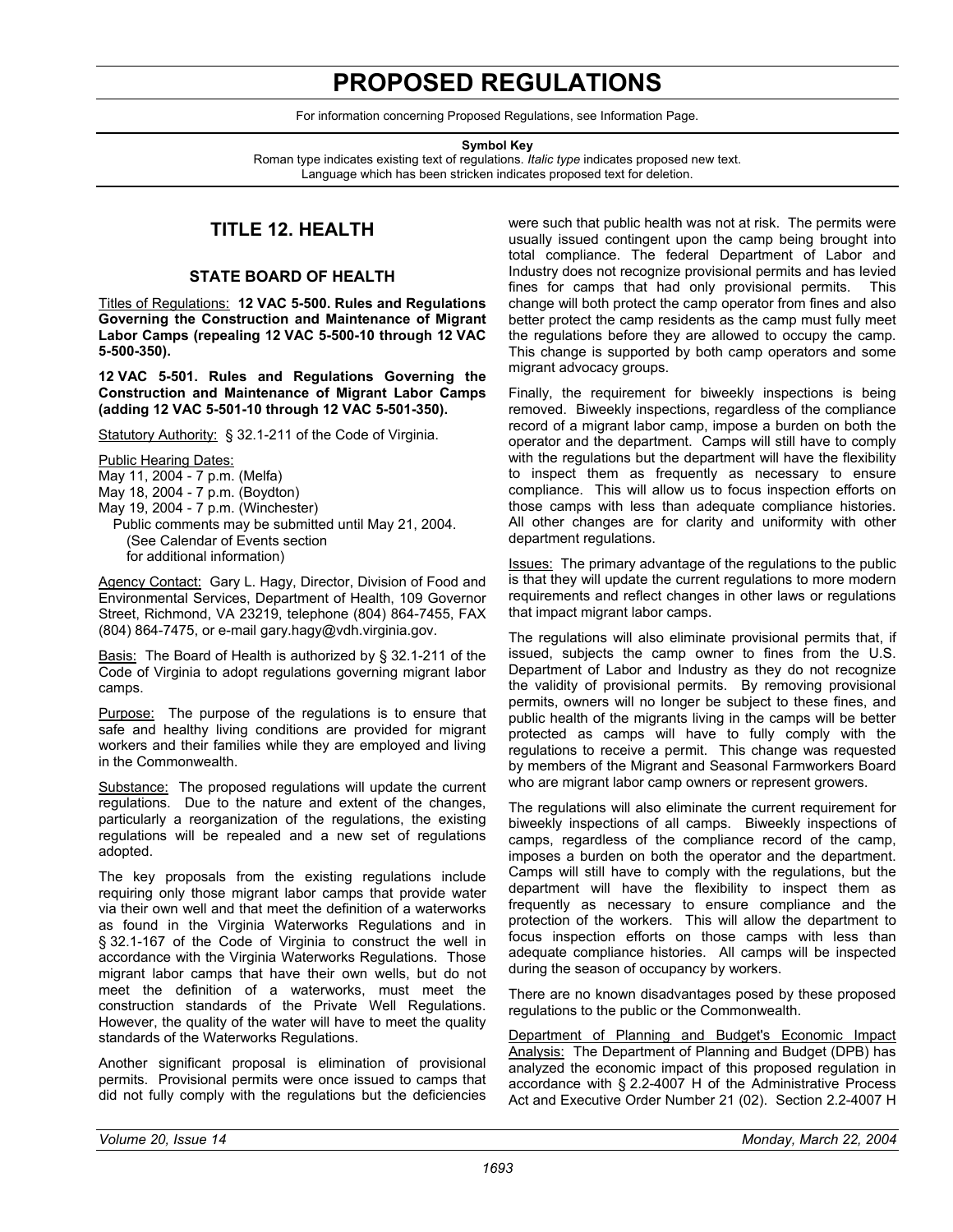requires that such economic impact analyses include, but need not be limited to, the projected number of businesses or other entities to whom the regulation would apply, the identity of any localities and types of businesses or other entities particularly affected, the projected number of persons and employment positions to be affected, the projected costs to affected businesses or entities to implement or comply with the regulation, and the impact on the use and value of private property. The analysis presented below represents DPB's best estimate of these economic impacts.

Summary of the proposed regulation. The Board of Health proposes to repeal the existing regulation and adopting a new regulation in its place due to major organizational changes. The substantive proposed changes include 1) requiring that camp wells not meeting the definition of waterworks comply with private well construction regulations rather than waterworks construction regulations, 2) eliminating provisional permits, and 3) removing the requirement that inspections be conducted biweekly.

Estimated economic impact. These regulations apply to more than 600 migrant labor camps in Virginia. These camps are estimated to house approximately 16,673 laborers next year. About half of the camps are concentrated in the counties of Accomac, Northampton, Pittsylvania, Mecklenburg, Halifax, and Brunswick. The agricultural products grown heavily in these localities include tomatoes, potatoes, tobacco, Christmas trees, and apples. A large percentage of the laborers come from South and Central America to these camps on a temporary basis. The purpose of these regulations is to protect these migrant laborers against health risks that may originate in camp sites, water supplies, sewage, solid waste, campgrounds, buildings, and other structures.

One of the proposed changes will require the camps with water supplies that do not meet the definition of waterworks to comply with construction standards for private wells rather than construction standards for waterworks. Water supplies are defined as waterworks if they serve 25 or more people, 60 or more days out of the year. Currently, all migrant labor camp water supplies are required to comply with construction and bacteriological standards for waterworks. With this change, all will remain subject to waterworks bacteriological standards, but the camp wells that do not meet the waterworks definition could be built according to private well design specifications.

This change will affect the construction of future water supplies at the camps. The number of such wells is not known at this time. The cost difference between the construction of private wells and of waterworks is highly variable and depends on the site, type of drilling, type of well casing used, etc. The difference may range from less than \$1,000 to several thousand dollars. Thus, this change will reduce the compliance costs for camp owners or operators who will be allowed to construct their wells according to private well design specifications under the proposed changes. Since affected wells will continue to comply with waterworks bacteriological standards, the department does not expect any significant changes in health risks that may be present.

Another change will eliminate the provisional permits the department has issued in the past. The department estimates that between 5 and 20 provisional permits may have been issued in the last 5 years. A provisional permit was issued when a camp did not fully comply with the regulations but the deficiencies did not introduce a significant health risk. For example, a provisional permit would be issued to a camp with a window needing some maintenance or a camp where there are no laundry tubs. However, the federal Department of Labor and Industry does not recognize provisional permits and issued fines about two years ago to the provisional permit holders as if they did not have any permit. Since then, the department no longer issues any provisional permits in practice. Since the provisional permits have not been issued for the last two years, no significant economic impact is expected upon promulgation of these regulations.

Finally, another proposed change will no longer require the department to conduct inspections on a bi-weekly basis. Currently, the department is required to inspect every camp biweekly. In practice, however, this requirement is not fully enforced due to a significant shortage of inspection staff. In some localities, only annual inspections are conducted while in a small number of other localities monthly, or bi-weekly inspections are feasible.

With this proposed change, the department will have more discretion in allocating its inspection staff compared to complying with the current uniform inspection frequency. For example, the department will be allowed to shift its resources to inspection of camps with less than adequate compliance histories. This flexibility in allocating currently available inspection resources among camps with varying compliance histories is expected to improve the enforcement of these regulations and therefore the protection of health afforded to migrant laborers at these camps.

Businesses and entities affected. There are currently more than 600 migrant labor camps in the Commonwealth. These camps are estimated to house approximately 16,673 laborers next year.

Localities particularly affected. The proposed regulations apply throughout Virginia. However, the migrant labor camps are concentrated in the counties of Accomac, Northampton, Pittsylvania, Mecklenburg, Halifax, and Brunswick.

Projected impact on employment. The proposed regulations are not expected to create any significant effect on employment.

Effects on the use and value of private property. The proposed regulations are unlikely to significantly affect the use and value of private property.

Agency's Response to the Department of Planning and Budget's Economic Impact Analysis: VDH agrees substantially with the conclusions drawn in that document.

#### Summary:

*The proposed action repeals the existing regulation and replaces it with a new regulation due to a major reorganization of the regulation. The proposed regulations establish minimum criteria for the construction of migrant labor camps in Virginia. These regulations (i) reference federal regulations that the Department of Health is responsible for enforcing; (ii) include the procedure for*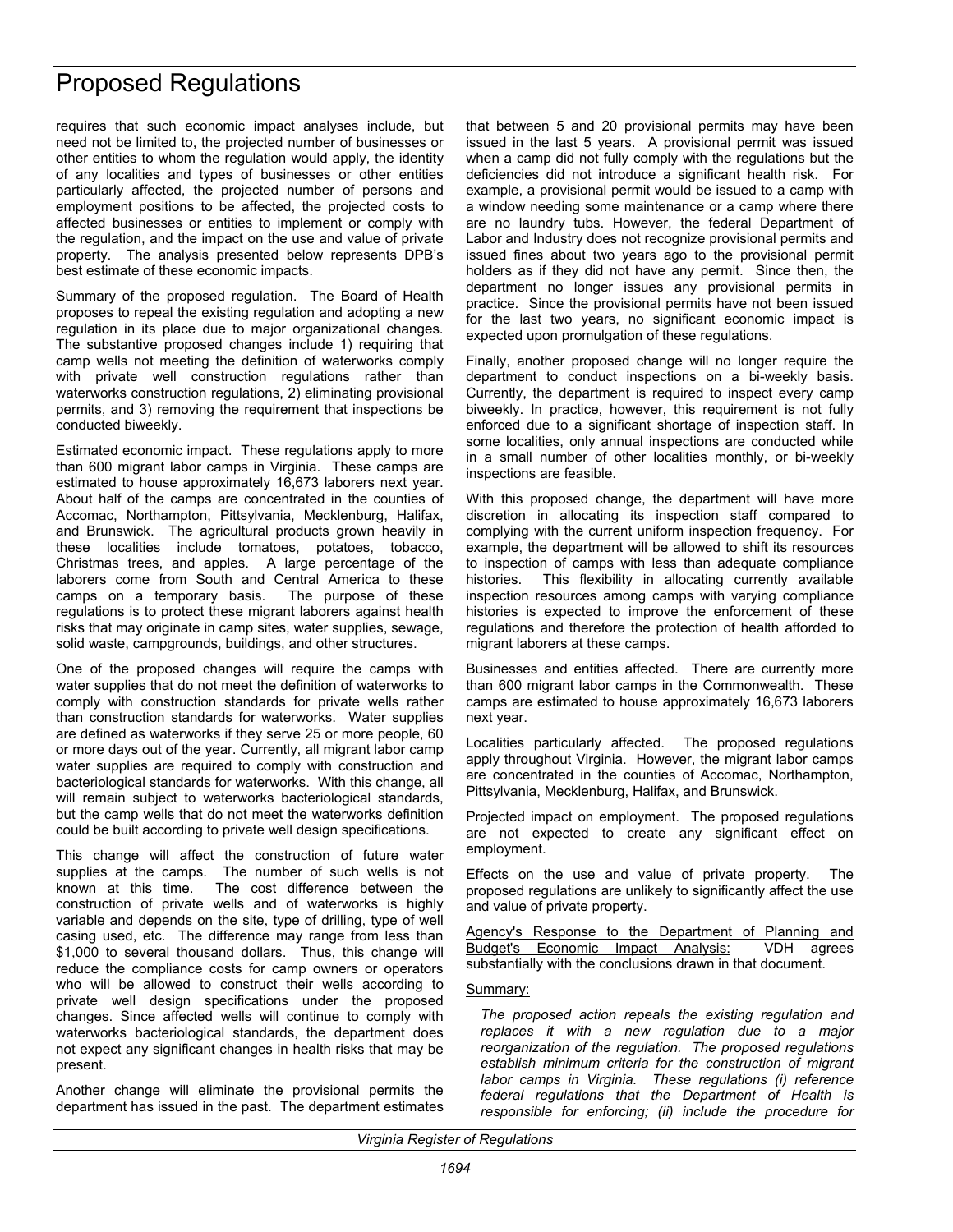*obtaining a permit to construct and a permit to operate a migrant labor camp; and (iii) establish minimum construction standards for water supplies serving migrant labor camps, requirements for the collection and disposal of trash and garbage, and storage of hazardous materials.* 

*The substantive proposed changes include (i) requiring that camp wells not meeting the definition of waterworks comply with private well construction regulations rather than waterworks construction regulations, (ii) eliminating provisional permits, and (iii) removing the requirement that inspections be conducted biweekly.* 

*CHAPTER 501. RULES AND REGULATIONS GOVERNING THE CONSTRUCTION AND MAINTENANCE OF MIGRANT LABOR CAMPS.*

#### *PART I. DEFINITIONS AND GENERAL PROVISIONS.*

#### *12 VAC 5-501-10. Definitions.*

*The following words and terms when used in this chapter shall have the following meanings unless the context clearly indicates otherwise:* 

*"Approved water supply" means a waterworks that has a valid waterworks operation permit from the commissioner or a water supply that is evaluated, tested and, if found in compliance with the applicable standards, accepted and approved by the director or the director's designee.* 

*"Board" means the State Board of Health.* 

*"Camp operator" means a person who has charge, care, or control of a migrant labor camp.* 

*"Camp owner" means a person who owns, leases or proposes to own or lease a migrant labor camp.* 

*"Commissioner" means the State Health Commissioner or his designee who has been delegated powers in accordance with subdivision 2 of 12 VAC 5-501-30.* 

*"Department" means the Virginia Health Department.* 

*"Local health director" means the director of a city, county or district health department or his designated representative who is assigned responsibility for implementation of these regulations at the local level.* 

*"Migrant labor camp" or "camp" means one or more structures, buildings, tents, barracks, trailers, vehicles, converted buildings, and unconventional enclosures of living space, reasonably contiguous, together with the land appertaining thereto, established, operated or used as living quarters for one or more persons, one or more of whom is a migrant worker engaged in agricultural or fishing activities, including related food processing. "Migrant labor camp" does not include (i) a summer camp, campground or hotel as defined in § 35.1-1 of the Code of Virginia, (ii) housing that, in the ordinary course of business, is regularly offered to the general public on a commercial basis and is provided to any migrant worker on the same or comparable terms and conditions as provided to the general public, or (iii) small businesses that are exempt under federal law as provided in* 

*the Fair Labor Standards Act (29 USC § 201 et seq.) and the Migrant and Seasonal Worker Protection Act (29 USC § 1801 et seq.).* 

*"Migrant worker" means any individual from within or outside the Commonwealth who passes seasonally from one place to another for the purpose of employment (agricultural or fishing activities, including related food processing), who is not a year-round employee, and who occupies living quarters other than his permanent home during the period of such work.* 

*"Person" means an association, a corporation, individual, partnership, other legal entity, government, or governmental subdivision or agency.* 

*"Variance" means a conditional waiver of a specific regulation granted by the commissioner or his designee pursuant to 12 VAC 5-501-120 to a specific camp operator relating to a specific situation or facility and may be for a specific period of time.*

#### *12 VAC 5-501-20. Purpose of regulations.*

*This chapter has been promulgated by the State Board of Health to ensure that safe and healthy living conditions are provided for migrant workers and their families while they are employed and living in the Commonwealth of Virginia. This chapter establishes standards and procedures that the State Health Commissioner will follow in determining whether a permit to operate a migrant labor camp should be issued, denied, revoked, or suspended. In a similar way the chapter also delineates the procedures and requirements with which a camp must comply in order for the camp operator to obtain and retain a permit.* 

#### *12 VAC 5-501-30. Administration of regulations.*

*These regulations are administered by the following:* 

*1. The State Board of Health, hereinafter referred to as the board, has responsibility to promulgate, amend and repeal regulations necessary to protect the public health.* 

*2. The State Health Commissioner, hereinafter referred to as the commissioner, is the chief executive officer of the State Department of Health. The commissioner has the authority to act for the board when it is not in session (see § 32.1-20 of the Code of Virginia). The commissioner may delegate his powers under these regulations in writing to any subordinate.* 

*3. The State Department of Health hereinafter referred to as "department" is designated as the primary agent of the commissioner for the purpose of administering these regulations.* 

*4. The district or local health department is responsible for implementing and enforcing the regulatory activities required by these regulations.* 

#### *12 VAC 5-501-40. Right of entry to inspect, etc.; warrants.*

*Upon presentation of appropriate credentials and upon consent of the owner, camp operator or custodian, the commissioner or his designee shall have the right to enter at any reasonable time onto any property to inspect, investigate, evaluate, conduct tests or take samples for testing as he*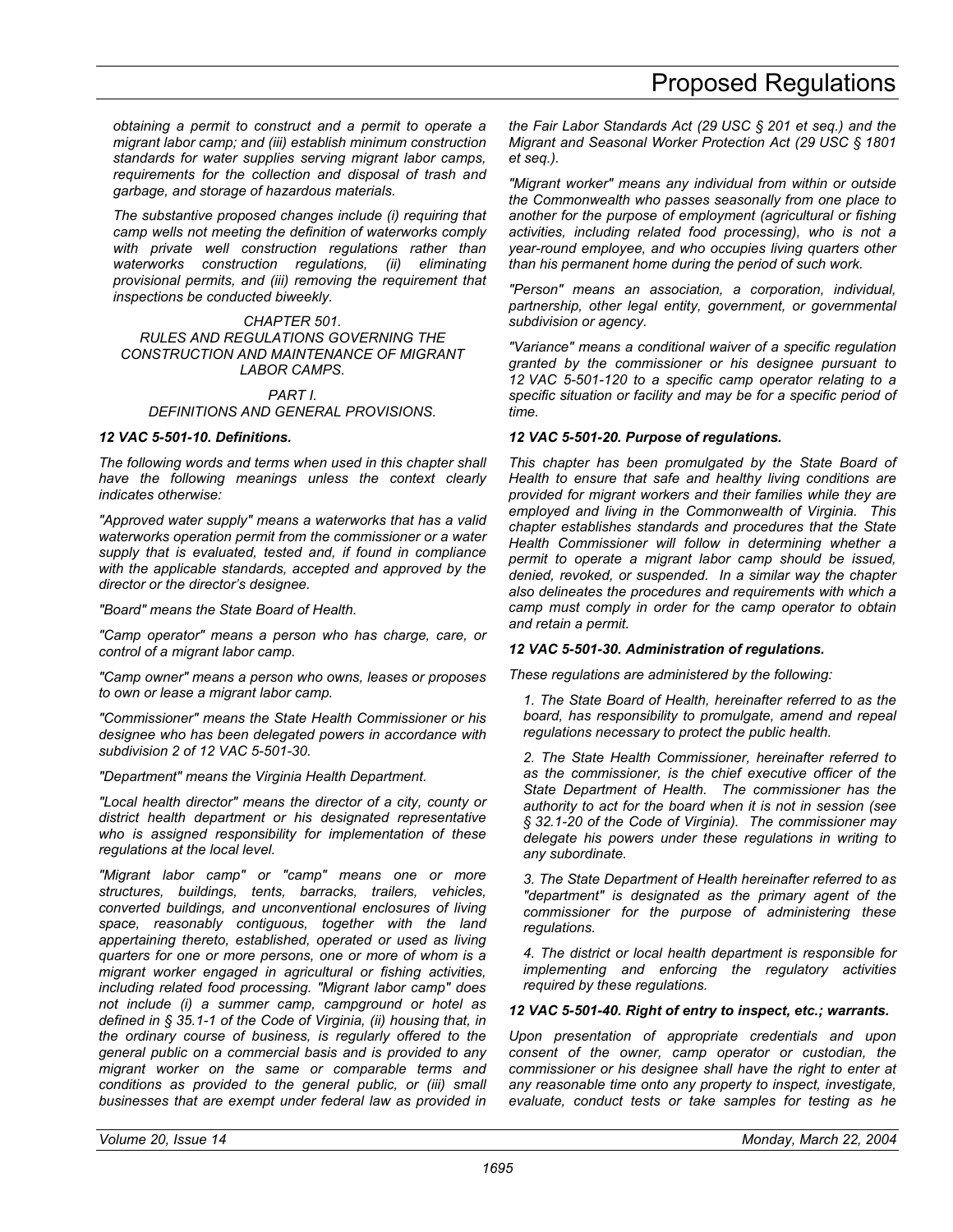*reasonably deems necessary in order to determine compliance with the provisions of this chapter, any order of the board or commissioner, or any conditions in a permit, license or certificate issued by the board or commissioner. If the commissioner or his designee is denied entry, he may apply to an appropriate circuit court for an inspection warrant authorizing such investigation, evaluation, inspection, testing, or taking of samples for testing as provided in Chapter 24 (§ 19.2-393 et seq.) of Title 19.2 of the Code of Virginia.* 

#### *PART II. PROCEDURAL REGULATIONS.*

#### *12 VAC 5-501-50. Continuing validity of existing permits.*

*Operational permits in effect prior to [the effective date of this chapter], unless otherwise revoked, shall remain valid until the expiration date of the permit.* 

#### *12 VAC 5-501-60. Application of the Administrative Process Act.*

*The provisions of Article 3 (§ 2.2-4018 et seq.) of the Virginia Administrative Process Act shall govern the procedures for rendering all case decisions.* 

#### *12 VAC 5-501-70. Emergency orders.*

*The commissioner may, pursuant to §§ 32.1-13 and 32.1-20 of the Code of Virginia, issue emergency orders as is necessary to preserve the public health, safety, welfare and environment. Emergency orders arising out of matters governed by these regulations shall state the reasons and factual basis upon which the emergency order is issued. The emergency order shall state the time period for which it is effective.* 

#### *12 VAC 5-501-80. Enforcement of regulations.*

*A. Notice. Whenever the commissioner or any district or local health department official has reason to believe that a violation of Title 32.1 or Title 35.1 of the Code of Virginia or of any provision of this chapter has occurred or is occurring, he shall so notify the alleged violator. Such notice shall be (i) in writing, with a request to the owner or camp operator to respond by providing any pertinent information on this issue they may wish; (ii) cite the statute, regulation or regulations that are allegedly being violated; and (iii) state the facts that form the basis for believing that the violation has occurred or is occurring. Such notification may be accompanied by a request that certain corrective action be taken.* 

*B. Orders. Pursuant to the authority granted in §§ 32.1-26 and 35.1-6 of the Code of Virginia, the commissioner may issue orders to require any owner or camp operator, or other person, to comply with the provisions of these regulations. The order may require the following:* 

*1. The immediate cessation and correction of the violation;* 

*2. Appropriate remedial action to ensure that the violation does not continue or recur;* 

*3. The submission of a plan to prevent future violations;* 

*4. The submission of an application for a variance; and* 

*5. Any other corrective action deemed necessary to comply with the regulations.* 

*C. Hearing before the issuance of an order. Before the issuance of an order, pursuant to subsection B of this section, the commissioner must comply with the requirements of § 32.1-26 of the Code of Virginia.* 

*D. Order - when effective. All orders issued pursuant to subsection B of this section shall become effective not less than 15 days after mailing a copy thereof by certified mail to the last known address of the owner, camp operator or person violating these regulations. Violation of an order is a Class 1 misdemeanor. See § 32.1-27 of the Code of Virginia.* 

*E. Compliance. The commissioner may act as the agent of the board to enforce all effective orders and these regulations. Should any owner or camp operator fail to comply with any effective order or these regulations, the commissioner may:* 

*1. Institute a proceeding to revoke the camp operator's permit in accordance with 12 VAC 5-501-230;* 

*2. Request the attorney for the Commonwealth to bring a criminal action;* 

*3. Request the Attorney General to bring an action for civil penalty, injunction, or other appropriate remedy; or* 

*4. Do any combination of the above.* 

*F. Not exclusive means of enforcement. Nothing contained in 12 VAC 5-501-70 or this section shall be interpreted to require the commissioner to issue an order prior to seeking enforcement of any regulation or statute through an injunction, mandamus or criminal prosecution.* 

#### *12 VAC 5-501-90. Penalties, injunctions, civil penalties, and charges for violations.*

*A. Any person willfully violating or refusing, failing, or neglecting to comply with any regulation or order of the board or commissioner or any provision of this chapter shall be guilty of a Class 1 misdemeanor unless a different penalty is specified.* 

*B. Any person willfully violating or failing, neglecting or refusing to obey any lawful regulation or order of the board or commissioner or any provision of this chapter may be compelled in a proceeding instituted in an appropriate court by the board or commissioner to obey such regulations, order, or provision of this chapter and to comply therewith by injunction, mandamus, or other appropriate remedy.* 

*C. Without limiting the remedies that may be obtained in subsection B of this section, any person violating or failing, neglecting or refusing to obey any injunction, mandamus or other remedy obtained pursuant to subsection B of this section shall be subject, in the discretion of the court, to a civil penalty not to exceed \$10,000 for each violation. Each day of violation shall constitute a separate offense.* 

*D. With the consent of any person who has violated or failed, neglected, or refused to obey any regulation or order of the board or commissioner or any provision of this chapter, the board may provide, in an order issued by the board against such person, for the payment of civil charges for past*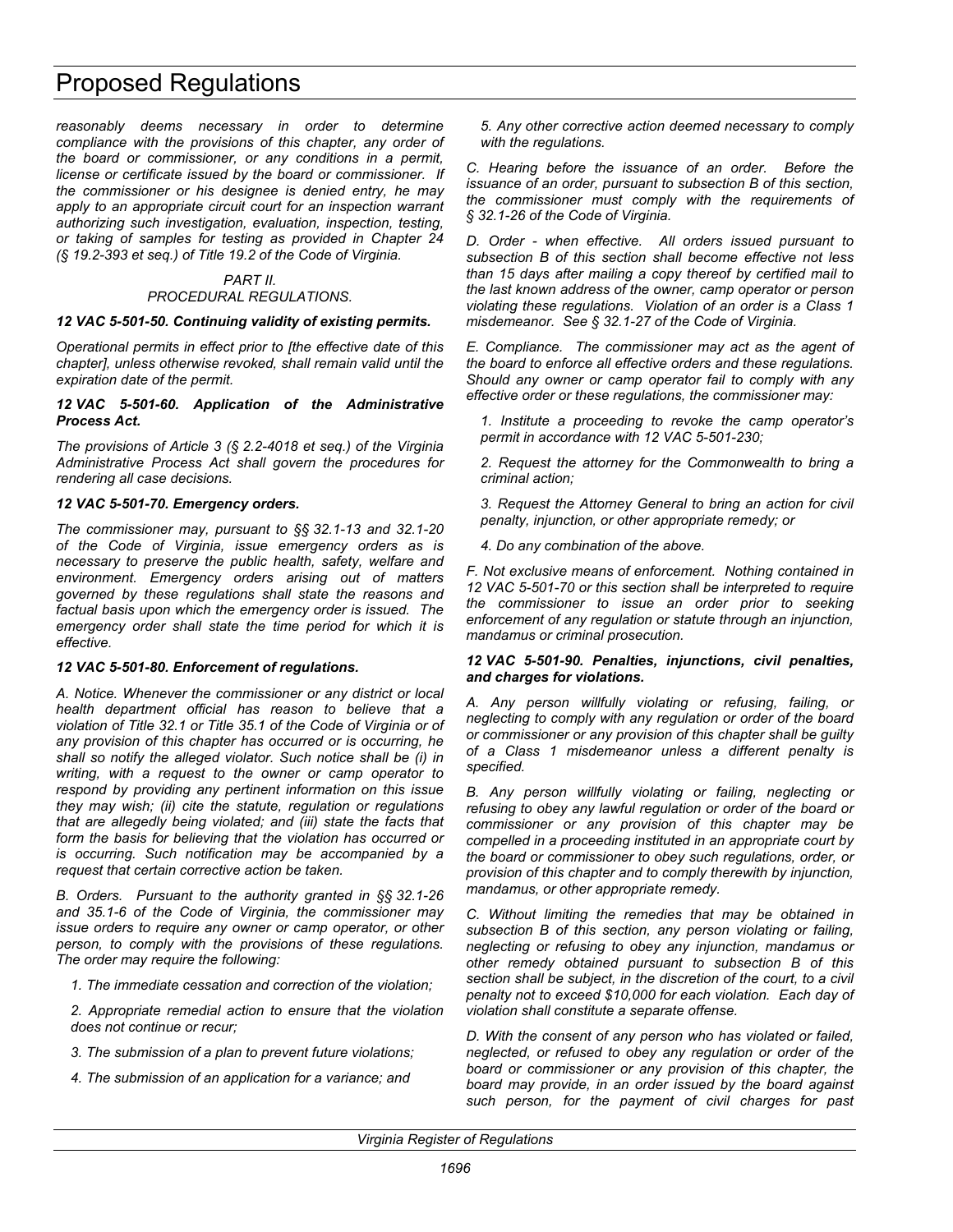*violations in specific sums not to exceed the limit specified in subsection C of this section. Such civil charges shall be instead of any appropriate civil penalty that could be imposed under subsection C of this section.* 

#### *12 VAC 5-501-100. OSHA enforcement.*

*Nothing contained herein shall be construed to bar the enforcement of occupational safety and health standards adopted by the Safety and Health Codes Board in the manner prescribed in Chapter 3 (§ 40.1-22 et seq.) of Title 40.1 of the Code of Virginia and regulations promulgated thereunder.* 

#### *12 VAC 5-501-110. Suspension of regulations during disasters.*

*If, in the case of a man-made or natural disaster, the commissioner finds that certain regulations cannot be complied with and that the public health is better served by not fully complying with these regulations, he may authorize the suspension of the application of the regulations for specifically affected localities and institute a provisional regulatory plan until the disaster is abated.* 

#### *12 VAC 5-501-120. Variances.*

*A. In accordance with § 40.1-6 (9) of the Code of Virginia, a variance to those occupational safety and health regulations set forth at 29 CFR Part 1910 may be granted by the Commissioner of Labor and Industry. Applications for such variances shall be directed to him.* 

*B. The State Health Commissioner or his designee may grant a variance to these regulations by following the appropriate procedures set forth in this subsection.* 

*1. Requirements for a variance to these regulations. The commissioner may grant a variance if he finds that the hardship imposed, which may be economic, outweighs the benefits that may be received by the public and that granting such a variance does not subject the public to unreasonable health risks or environmental pollution.* 

*2. Application for a variance to these regulations. Any camp operator who seeks a variance shall apply in writing within the time period specified in this subsection. The request should be sent to the local health department. Any request for a variance must be made in writing and received by the department prior to the denial of the migrant labor camp permit, or within 30 days after such denial. In the event a person applies for a variance within the 30-day period after the permit has been denied, the date for appealing the denial of the permit, pursuant to 12 VAC 5-501-160, shall commence from the date on which the department acts on the request for a variance. The application for a variance shall include:* 

*a. A citation to the regulation from which a variance is requested;* 

*b. The nature and duration of the variance requested;* 

*c. Any relevant analytical results including results of relevant tests conducted pursuant to the requirements of these regulations;* 

*d. Statements or evidence that establish that the public health, welfare and environment would not be adversely affected if the variance were granted;* 

*e. Suggested conditions that might be imposed on the granting of a variance that would limit the detrimental impact on the public health and welfare;* 

*f. Other information believed pertinent by the applicant; and* 

*g. Such other information as the district or local health department or commissioner may require.* 

*C. Evaluation of an application for a variance to these regulations.* 

*1. The commissioner shall act on any request for a variance to these regulations submitted pursuant to this subsection within 60 days of receipt of the request.* 

*2. In evaluating a variance application, the commissioner shall consider such factors as the following:* 

*a. The effect that such a variance would have on the operation of the migrant labor camp;* 

*b. The cost and other economic considerations imposed by this requirement;* 

*c. The effect that such a variance would have on protection of the public health, safety, welfare and the environment; and* 

*d. Such other factors as the commissioner may deem appropriate.* 

*D. Disposition of a request for a variance to these regulations.* 

*1. If the commissioner proposes to deny the variance, he shall provide the camp operator an opportunity to an informal hearing as provided in § 2.2-4019 of the Code of Virginia. Following this opportunity for an informal hearing, the commissioner may reject any application for a variance by sending a rejection notice to the applicant. The rejection notice shall be in writing and shall state the reasons for the rejection. A rejection notice constitutes a case decision.* 

*2. If the commissioner proposes to grant a variance request submitted pursuant to this chapter, the applicant shall be notified in writing of this decision. Such notice shall identify the variance and the migrant labor camp involved, and shall specify the period of time for which the variance will be effective. Such notice shall provide that the variance will be terminated when the migrant labor camp comes into compliance with the applicable regulation and may be terminated upon a finding by the commissioner that the migrant labor camp has failed to comply with any requirements or schedules issued in conjunction with the variance. The effective date of the variance shall be as noted in the variance letter.* 

*3. All variances to these regulations granted to any migrant labor camp are not transferable unless otherwise stated. Each variance shall be attached to the permit to which it is granted. Each variance is revoked when the permit to which it is attached is revoked.*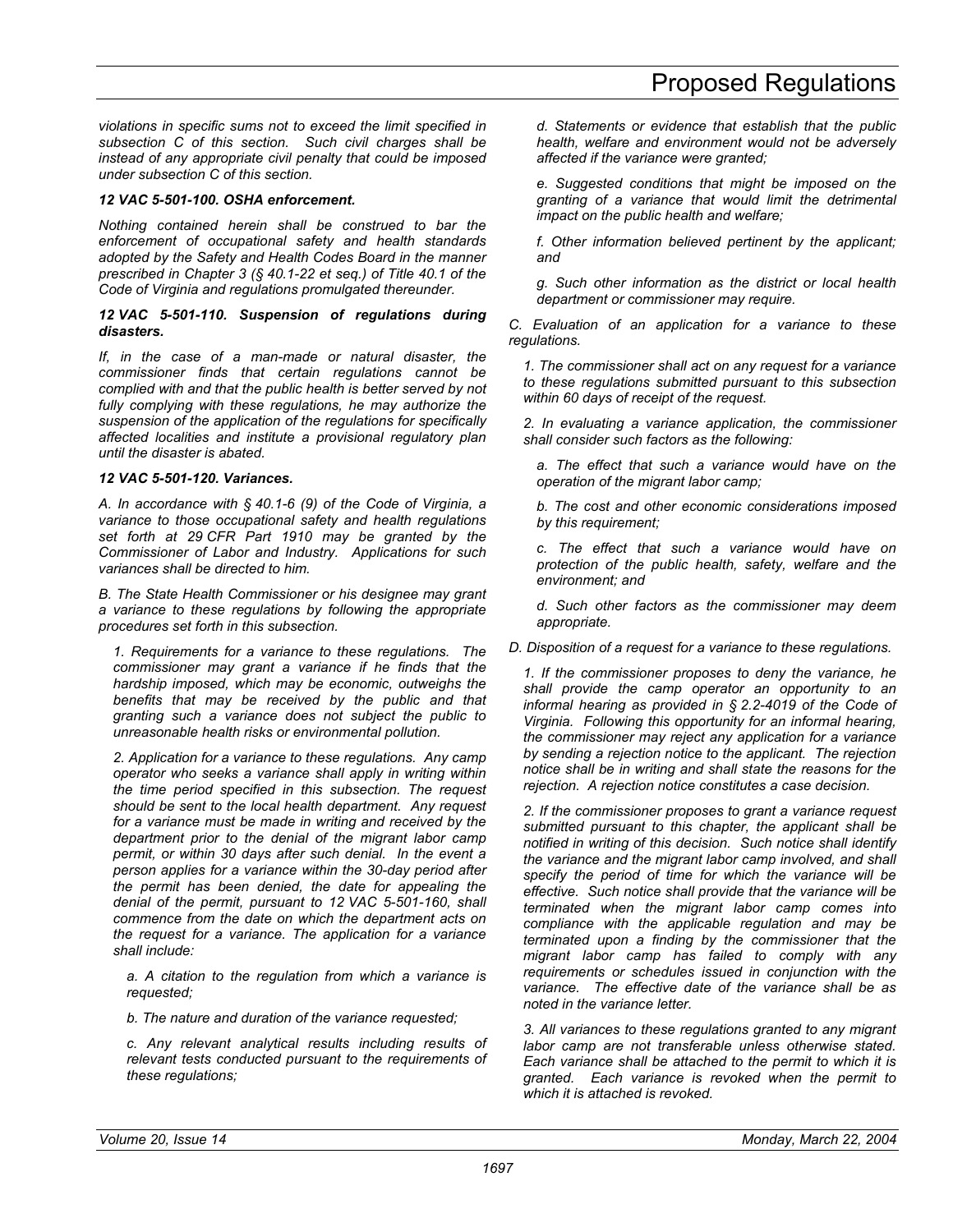*4. No camp operator may challenge the terms or conditions of a variance after 30 calendar days have elapsed from the receipt of the variance.* 

#### *12 VAC 5-501-130. Case decisions.*

*The commissioner or his designee may make case decisions based on informal hearings. An informal hearing is conducted by a district or local health department with the district or local health director presiding and held in conformance with § 2.2- 4019 of the Code of Virginia. The district or local health department may record the hearing or create a written summary or record of the proceedings.* 

#### *12 VAC 5-501-140. Request for hearing.*

*A request for a hearing shall be made by sending the request in writing to the district or local health department in the locality where the migrant labor camp is located. Requests for hearings shall cite the reasons for the hearing request and shall cite the sections of these regulations involved and must be received within 30 calendar days of the decision by the department that led to the hearing request.* 

#### *12 VAC 5-501-150. Hearing.*

*Any owner, camp operator or named party whose rights, duties, or privileges have been, or may be affected by any case decision of the board or its subordinates in the administration of these regulations shall have a right to a hearing.* 

#### *12 VAC 5-501-160. Appeals.*

*A. Any appeal from a denial of a permit to operate a migrant labor camp must be made in writing and received by the local or state health department within 30 days of the date the denial letter was received.* 

*B. Any request for hearing on the denial of an application for a variance pursuant to 12 VAC 5-501-120 D 1 must be made in writing and received within 30 days of receipt of the denial notice.* 

*C. Pursuant to the Administrative Process Act (§ 2.2-4000 et seq. of the Code of Virginia), an aggrieved owner or camp operator may appeal a final decision of the commissioner to the appropriate circuit court.* 

#### *12 VAC 5-501-170. Notice of intention to construct or remodel camp and submission of plans.*

*Any person planning to construct, substantially remodel, or enlarge for occupancy or use a migrant labor camp or any portion of the facility thereof, or to convert a property for use or occupancy as a camp shall give notice in writing to the local health director of his intent to do so at least 30 days before the date of beginning such construction, remodeling, enlargement, or conversion. The notice shall include the name of the city or county in which the property is located; the location of the property within that area; plans of the proposed construction, remodeling, enlargement or conversion; and the name, mailing address and telephone number of the person giving the notice. Upon receipt of such notice, the local health director shall forward to such person a copy of Article 6 (§ 32.1-203 et seq.) of Chapter 6 of Title 32.1 of the Code of* 

*Virginia relating to migrant labor camps and a copy of this chapter.* 

### *12 VAC 5-501-180. Permits.*

*A. No person shall own, establish, conduct, maintain, manage, or operate any migrant labor camp in this Commonwealth unless the migrant labor camp is permitted as provided in this section. All permits shall be in the name of the camp operator. Permits shall not be issued to newly constructed or extensively remodeled migrant labor camps until a certificate of occupancy has been issued by the building official. Only a person who complies with the requirements of these regulations shall be entitled to receive or retain such a permit.* 

*B. Nontransference of migrant labor camp permits. Permits issued shall not be transferable from one person to another or from one location to another. A new camp operator shall be required to make a written application for a permit. The application forms are available from local health departments.* 

*C. Requirements for posting permits. The permit shall be posted in a location in the camp readily visible and accessible to the migrant workers.* 

### *12 VAC 5-501-190. Application for permit.*

*A. Application for a permit to operate a migrant labor camp shall be made on a form prescribed by the board to the local health director of the county or city in which the migrant labor camp is located at least 30 days before such camp is to be opened. A separate application shall be submitted for each camp every year.* 

*B. The local health director shall issue a permit after an inspection if the camp is found to be in compliance with this chapter.* 

*C. If the camp is not found to be in compliance, the local health director may deny, revoke or suspend the permit or recommend denial of a variance.* 

*D. Any expansion or modification of a permitted migrant labor camp shall require the obtaining of a new permit.* 

### *12 VAC 501-200. Issuance of permit.*

*Prior to the issuance of a permit, the director or his designee shall inspect the migrant labor camp to determine compliance with the requirements of these regulations. The department shall issue a permit to the applicant if its inspection reveals that the proposed migrant labor camp complies with all requirements of these regulations. The permit shall expire annually on December 31. Also, changes in the camp operator void the permit and the new camp operator must apply for a new permit.* 

### *12 VAC 5-501-210. Denial of a permit.*

*Whenever the department denies a permit to operate a migrant labor camp, it shall, within 10 days of the inspection, send the applicant a written explanation of the reasons why the permit was denied.* 

### *12 VAC 5-501-220. Suspension of a permit.*

*The director may suspend a permit to operate a migrant labor camp without an informal hearing if the director finds the*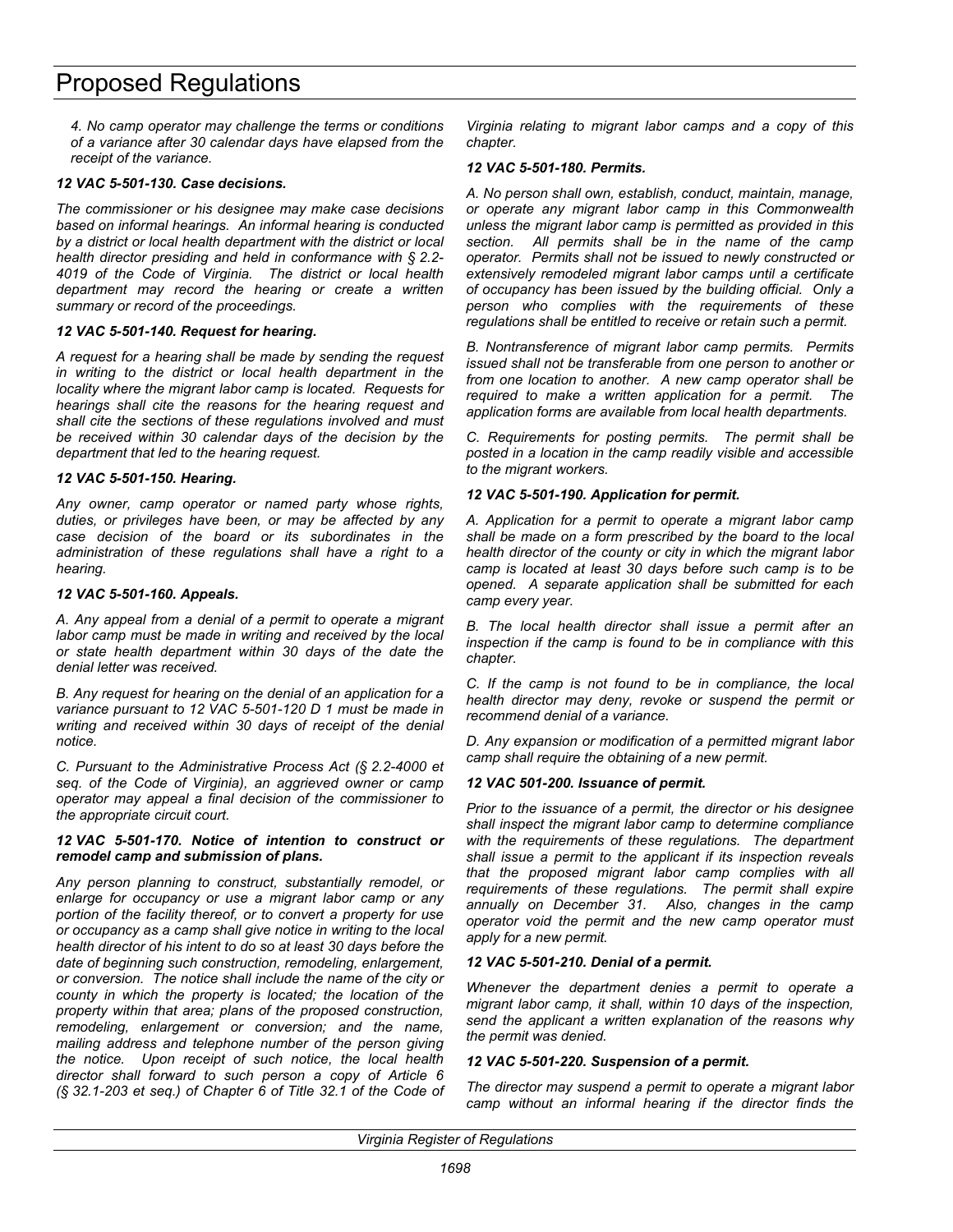*continued operation constitutes a substantial and imminent threat to the public health. Upon receipt of such notice that a permit is suspended, the permit holder shall cease operation immediately and begin corrective action.* 

*Whenever a permit is suspended, the holder of the permit or the camp operator shall be notified in writing by certified mail or by hand delivery. Upon service of notice that the permit is immediately suspended, the former permit holder shall be given an opportunity to request an informal hearing. If a permit holder wants to request an informal hearing, he must submit a request in writing to the director within 10 working days after he receives notice of the suspension. The written request shall be filed with the local health director by the former holder of the permit. If written request for an informal hearing is not filed within 10 working days, the suspension is sustained. Each holder of a suspended permit shall be afforded an opportunity for an informal hearing within three working days of receipt of a request for an informal hearing. The director may end the suspension at any time if the reasons for suspension no longer exist.* 

### *12 VAC 5-501-230. Revocation.*

*Prior to revocation, the director shall notify in writing the holder of the permit, or the camp operator, of the specific reason or*  reasons for which the permit is to be revoked. The permit *shall be revoked at the end of the 30 days following service of such notice unless a written request for an informal conference is filed with the director within 10 days after the permit holder received the notice of revocation. If no request for an informal conference is filed within the 10-day period, the revocation of the permit shall be final.* 

### *12 VAC 5-501-240. Application after revocation.*

*Any person whose permit has been revoked may apply for a new permit, after complying with these regulations, by following the procedures of these regulations.* 

### *12 VAC 5-501-250. Compliance with regulations.*

*The camp operator shall be responsible for ensuring that the migrant labor camp is in compliance with these and any applicable occupational safety and health regulations throughout the period for which the permit is valid.* 

### *12 VAC 5-501-260. Inspections to be conducted.*

*The local health director or his designated representative shall make inspections of camps occupied by migrants to determine compliance with this chapter. If a camp is found not to be in compliance, the local health department may move to suspend or revoke the permit. Migrant labor camps shall be inspected as often as necessary during their occupancy to ensure compliance with the regulations.* 

### *12 VAC 5-501-270. Inspection report.*

*The inspector shall provide the camp operator with a copy of the completed inspection report after an inspection has been conducted. The report shall indicate that the camp is in compliance or shall specify which specific standards have been violated. The inspection report shall further specify needed corrective action or abatement procedures and a date* 

*by which this action is required to be completed or the problem abated.* 

### *12 VAC 5-501-280. Correction.*

*The completed inspection report may specify a reasonable period of time for the correction of the violations found. Where a period of time for the correction is specified, the correction shall be accomplished within the period specified and in accordance with the following provisions:* 

*1. Should a substantial and imminent health hazard be declared by the director, including, but not limited to, substantial fire damage, sewage backing into the living or food preparation and service areas, lack of refrigeration or lack of water, the operator shall immediately cease operations. Operations shall not be resumed until authorized by the director. Authorization shall not be granted until such violations are corrected.* 

*2. All violations identified by the department to be corrected within a reasonable period of time for correction shall be corrected as soon as possible, but in any event, within the period of time specified. A follow-up inspection shall be conducted by the director or his designee to confirm the corrections.* 

#### *PART III. STANDARDS.*

### *12 VAC 5-501-290. Primary source of standards.*

*The occupational safety and health (OSHA) standards governing temporary labor camps (29 CFR 1910.142) promulgated by the Virginia Safety and Health Codes Board shall apply to migrant labor camps, subject to the exceptions and regulations in 12 VAC 5-501-300.* 

#### *12 VAC 5-501-300. Exception to occupational safety and health standards.*

*A. Migrant housing facilities constructed or under construction prior to April 3, 1980, or where a contract for construction was signed prior to March 4, 1980, shall be governed by either: (i) 20 CFR 654.401 et seq.; (ii) 12 VAC 5-501-250; or (iii) variances granted thereto. The choice of governing standards shall be left to the discretion of the individual camp operator. The camp operator shall specify in his application the standard by which he elects to be governed.* 

*B. Migrant housing facilities constructed or under construction on or after April 3, 1980, or where a contract for construction was signed on or after March 4, 1980, shall be governed by the requirements of 12 VAC 5-501-290 or variances granted thereto.* 

### *12 VAC 5-501-310. Trash and garbage collections.*

*The camp operator shall provide either a bulk container into which family trash containers may be emptied by the migrant families or provide for a regular trash and garbage collection service. Refuse from the individual garbage cans and the bulk containers shall be disposed of by the camp operator in a manner authorized by the Solid Waste Management Regulations (9 VAC 20-80) of the Virginia Waste Management Board.*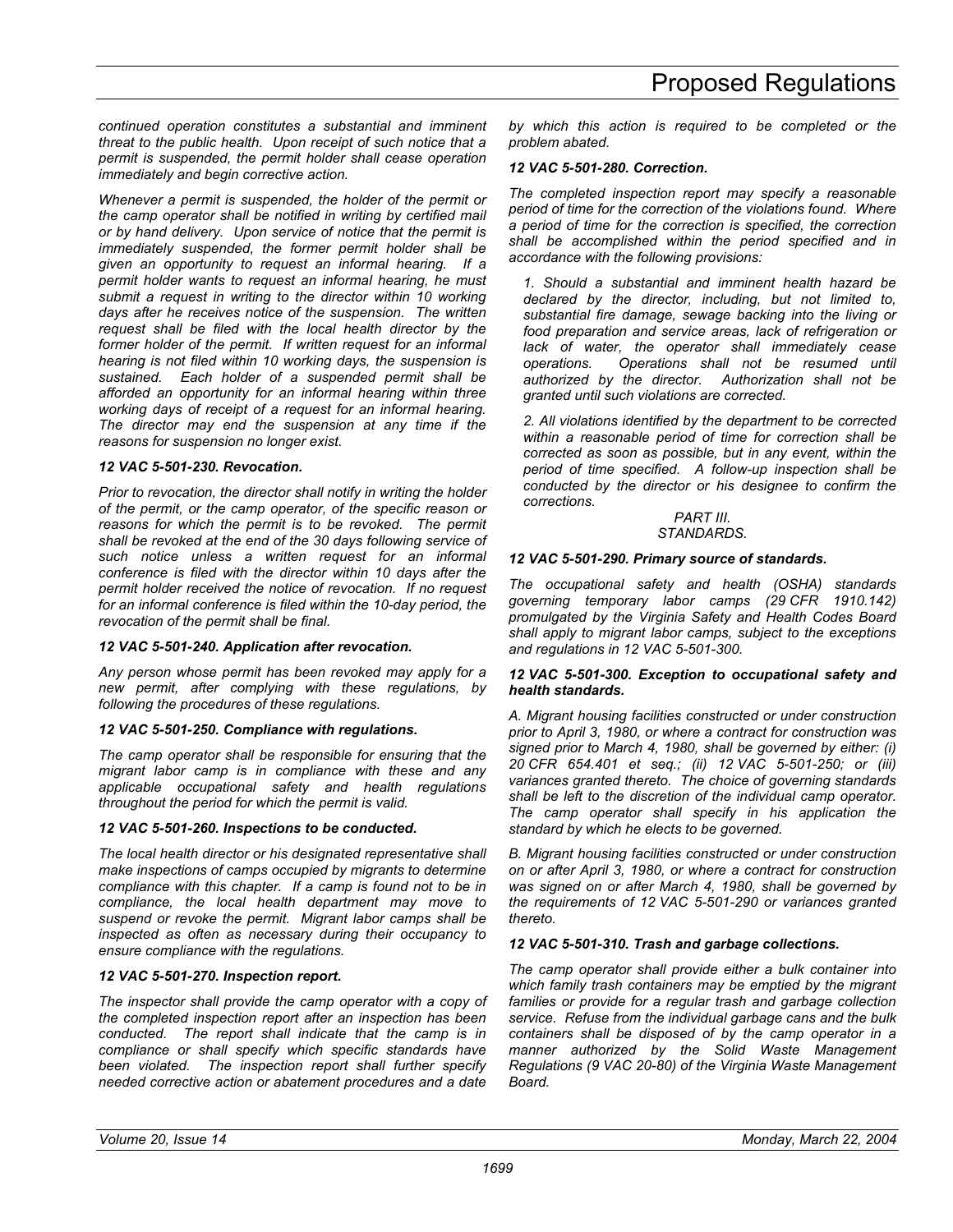#### <span id="page-23-0"></span>*12 VAC 5-501-320. Requirements for water supplies.*

*All migrant labor camps shall have an approved water supply.* 

#### *12 VAC 5-501-330. Requirements of sewage disposal.*

*All migrant labor camps shall comply with the board's regulations governing the disposal of sewage (12 VAC 5-600), promulgated pursuant to §§ 32.1-163 through 32.1-166 of the Code of Virginia. A copy of these regulations may be obtained from the local health department.* 

#### *12 VAC 5-501-340. Storage of hazardous materials.*

*Agricultural pesticides or toxic chemicals shall be stored in secure, partitioned areas that are separate from food and living quarters. Pesticide storage areas shall be at least 100 feet from existing wells or surface water unless barriers or environmental safeguards are present that will prevent contamination of groundwater or surface water from a discharge. The entry to the pesticide storage area shall be clearly marked indicating that pesticides or hazardous materials are stored within. When not in use, the pesticide storage area shall be locked to minimize the unauthorized entry into the storage area. Water and personal protective equipment, as required on the labels of the stored pesticides, shall be available for employee protection in the event of a discharge or other emergency.* 

#### *12 VAC 5-501-350. Conformity with Uniform Statewide Building Code.*

*All newly constructed migrant labor camps shall comply with the Virginia Uniform Statewide Building Code (13 VAC 5-62).* 

VA.R. Doc. No. R03-37; Filed March 3, 2004, 11:50 a.m.

# **–––––––––––––––––– TITLE 22. SOCIAL SERVICES**

#### **STATE BOARD OF SOCIAL SERVICES**

Title of Regulation: **22 VAC 40-745. Assessment in Assisted Living Facilities (amending 22 VAC 40-745-10 through 22 VAC 40-745-50, 22 VAC 40-745-90, 22 VAC 40- 745-100 and 22 VAC 40-745-110).** 

Statutory Authority: §§ 63.2-217 and 63.2-1732 of the Code of Virginia.

Public Hearing Date: N/A -- Public comments may be submitted until May 21, 2004.

(See Calendar of Events section for additional information)

Agency Contact: Marjorie Marker, Family Services Specialist, Department of Social Services, 7 North Eighth Street, Richmond, VA 23219, telephone (804) 726-7536, FAX (804) 726-7895, or e-mail majorie.marker@dss.virginia.gov.

Basis: Section 63.2-217 of the Code of Virginia provides general authority for the State Board of Social Services to adopt regulations as may be necessary or desirable to carry out the purpose of Title 63.2 of the Code of Virginia.

Section 63.2-1732 of the Code of Virginia provides the board with the authority to adopt and enforce regulations to carry out the provisions of Chapter 17 (§ 63.2-1700 et seq.) of Title 63.2, which deal with licensure procedures for assisted living facilities. This section also requires the board to adopt regulations that protect the health, safety, welfare and individual rights of residents in assisted living facilities.

Purpose: The amended regulation is essential to the health, safety, and welfare of individuals applying to or residing in an assisted living facility. The purpose of the proposed action is to bring the regulation into compliance with changes in the Department of Social Services' regulation on licensure of assisted living facilities and with the Department of Medical Assistance Services' administrative policy for reimbursement of assisted living services. In addition, the term "adult care residence" will be replaced with "assisted living facility" throughout, including in the regulation's title.

Substance: The major changes are technical in nature and not substantive, including language changes to bring the regulation into compliance with current statutory language, clarifying definitions of terms, and deleting outdated terminology.

Issues: The advantage to making these changes is to bring the regulation into compliance with previously promulgated changes. This helps to ensure that assessments of applicants to and residents of assisted living facilites are complete in a consistent manner across the state. This regulatory action poses no disadvantages to the public or the Commonwealth.

Department of Planning and Budget's Economic Impact Analysis: The Department of Planning and Budget (DPB) has analyzed the economic impact of this proposed regulation in accordance with § 2.2-4007 H of the Administrative Process Act and Executive Order Number 21 (02). Section 2.2-4007 H requires that such economic impact analyses include, but need not be limited to, the projected number of businesses or other entities to whom the regulation would apply, the identity of any localities and types of businesses or other entities particularly affected, the projected number of persons and employment positions to be affected, the projected costs to affected businesses or entities to implement or comply with the regulation, and the impact on the use and value of private property. The analysis presented below represents DPB's best estimate of these economic impacts.

Summary of the proposed regulation. Section 63.2-1732 of the Code of Virginia provides the State Board of Social Services with the authority to adopt and enforce regulations required to carry out provisions of Chapter 17 (Licensure and Registration Procedures) of Title 63.2 of the Code of Virginia and to protect the health, safety, welfare, and individual rights of residents of assisted living facilities and promote their highest level of functioning.

The proposed regulation (1) requires all assessors to have completed a state-approved training course on the statedesigned uniform assessment instrument (UAI), (2) requires that each community services board be responsible for the assessment and reassessment of its clients for placement in an assisted living facility (ALF), (3) restricts when public pay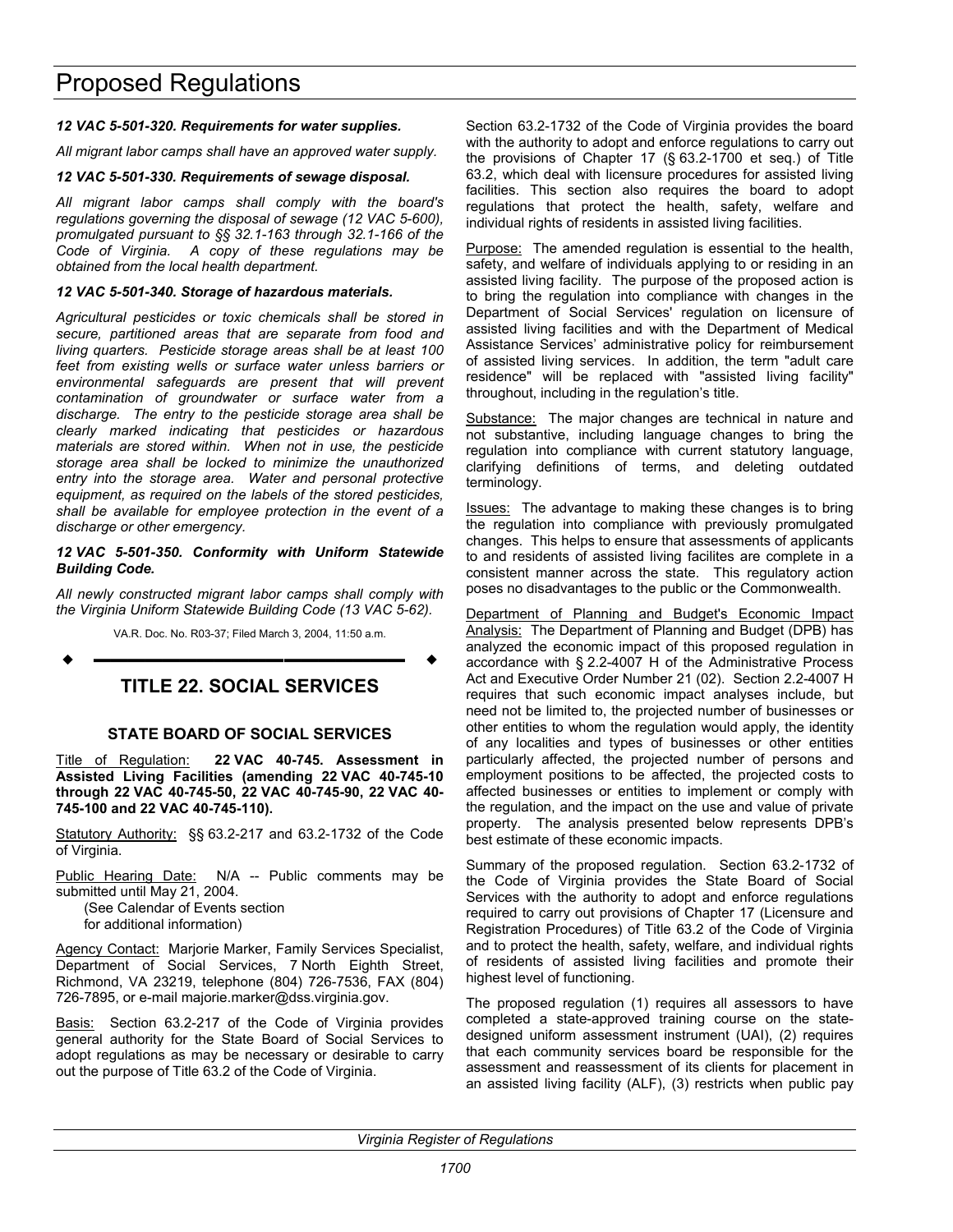individuals<sup>1</sup> can be placed in an ALF under emergency placement to cases when the emergency is documented and approved by a Virginia adult protective services worker, (4) requires ALFs to notify the local department of social services of the discharge or death of a resident within 10 days, (5) allows the local department of social services staff to initiate a change in the level of care for any ALF resident during an inspection or review when it is determined that the UAI is not reflective of the resident's current status, and (6) specifies who are considered qualified assessors for the purposes of the initial evaluation and who are considered qualified assessors for all subsequent evaluations for both public pay and private pay individuals.

The regulation also proposes a number of changes in order to make the regulation consistent with the Code of Virginia (such as replacing the phrase "adult care residence" with the phrase "assisted living facility") and with the Department of Medical Assistance Services' policy (such as modifying the definition of assisted living to include only regular assisted living and not intensive assisted living as in the existing regulation).

The proposed regulation also includes clarifying language and definitions, removes redundant language, and reorganizes parts of the existing regulation for clarity.

Estimated economic impact. (1) The proposed regulation requires all assessors to have completed a state-approved training course on the UAI. Assessors from the various public human services agencies who have been routinely completing UAIs for applicants to and residents of ALFs prior to January 1, 2004 will not be required to meet the training requirement. The existing regulation does not include any training requirements for assessors. DSS believes that it is in the best interest of the assessors and residents to require this training.

The Department of Social Services (DSS) does not believe that the proposed change will have a significant impact. All DSS assessors have been required to take the UAI training course since 1996, when the regulation was promulgated (DSS assessors account for 85% of all assessments). Moreover, DSS believes that most non-DSS assessors voluntarily choose to take the course even though they are not required to do so under the existing regulation.

The proposed change is likely to affect assessors at the various ALFs who have not voluntarily chosen to take the training course and all non-DSS assessors (at human services agencies and ALFs) who begin operating after January 1, 2004 and who would not otherwise have chosen to attend the training.

The UAI training is provided at no cost to the assessors. DSS currently contracts with Virginia Commonwealth University (VCU) to run UAI training programs across the state. According to DSS, VCU will continue to provide the required training to any additional assessors at no extra cost. While the training itself will be provided at no additional cost to the individuals or the state, the training requirement is likely to impose some economic costs. According to DSS, it takes two to three days for individuals to be trained in the UAI for public

pay individuals and half a day to be trained in the UAI for private pay individuals. This includes time that would have otherwise been used for regular work-related activities. By diverting time away from regular work responsibilities, the proposed change is likely to result in a loss of productivity and impose some economic costs. The proposed change is also likely to impose additional travel-related costs. Even though VCU currently operates five training centers across the state, costs related to traveling to and from the training centers and to any overnight stays will add to the economic cost associated with the proposed change. It is not possible to precisely estimate the magnitude of these costs. In order to arrive at a precise estimate, it would be necessary to know the number of additional assessors expected to attend the training, the fraction of these assessors attending the UAI training for private pay individuals versus the number attending the UAI training for public pay individuals, and the geographic proximity of each individual to a training center.

The proposed regulation may also produce some economic benefits. By requiring assessors to have state-approved training in the UAI, the proposed change may better ensure that appropriate level of care is assigned to applicants to and residents of ALFs. Apart from any potential public health benefits accruing from individuals being assigned the right level of care, the proposed change may also result in a more efficient allocation of resources. For example, to the extent that the proposed change reduces the number of public pay individuals being assigned an inappropriate level of care, the proposed change will lead to a more efficient and welltargeted allocation of state resources. However, there are no studies or data currently available indicating the impact of the state-approved training on the performance of assessors.

The net economic impact of the proposed change will depend on whether the additional costs imposed by the regulation in terms of lost productivity and travel-related costs are greater than or less than any potential benefits of having assessors take state-approved UAI training. Due to a lack of data, it is not possible to estimate the precise economic impact of the proposed change at this time.

(2) The proposed regulation requires that each community services board (CSB) be responsible for the assessment and reassessment of its clients for placement in an ALF. CSBs are responsible for monitoring individuals with mental health and mental retardation issues and fall under the Department of Mental Health, Mental Retardation, and Substance Abuse (DMHMRSA). The existing regulation does not require CSBs to assess their clients for ALF placement. Currently, only some CSBs carry out ALF assessment on their clients. Due to cost and staffing issues, others choose not to conduct these assessments. Under these circumstances, DSS (the assessor of last resort) is required to step in and conduct the ALF assessment. DSS believes that it is in the best interest of individuals with mental health and mental retardation issues to be assessed by CSB assessors rather than DSS assessors.

The proposed change is likely to shift the cost of conducting an assessment or reassessment for individuals with mental health and mental retardation issues from DSS to the local CSBs. Local CSBs are supported by the state (through DMHMRSA) and by the local government. According to DSS,

 $\overline{a}$ 

 $1$  Residents of an assisted living facility eligible for benefits under the Auxiliary Grants Program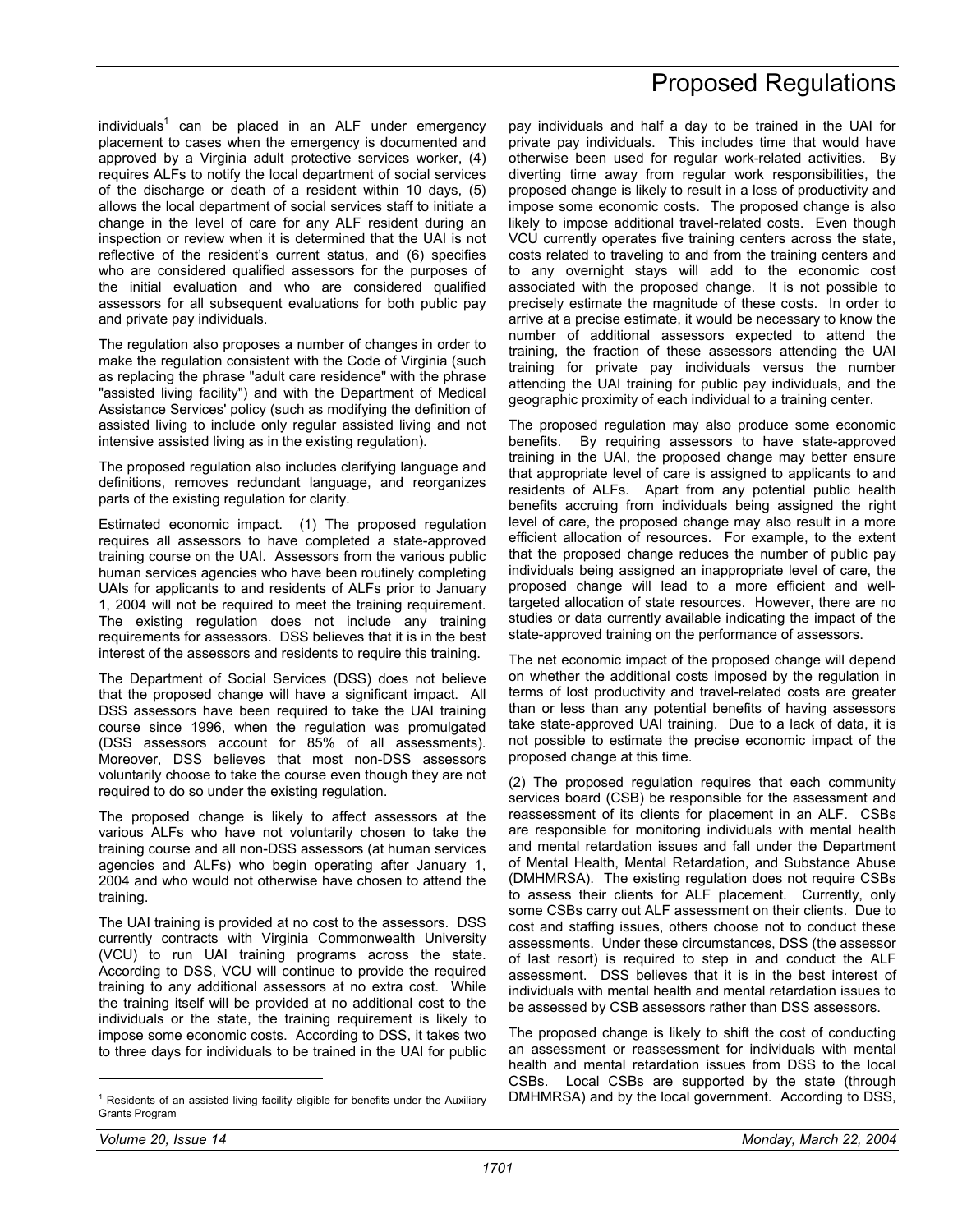approximately 5% (and no more than 10%) of DSS cases will be shifted to CSBs because of the proposed change. In fiscal year 2001, there were approximately 1,300 full ALF assessments performed in Virginia. Of these, 85% or 1,100 were conducted by DSS. Based on these numbers, approximately 55 (and no more than 110) cases are likely to be shifted from DSS to the local CSBs. The Department of Medical Assistance Services (DMAS) reimburses \$100 towards the cost of each assessment. Any costs incurred over and above \$100 per assessment will have to be met by the CSB, and hence by DMHMRSA and the relevant local authorities.

The proposed change could produce some economic benefits. According to DSS, CSB assessors are more qualified and in a better position to evaluate individuals with mental health and/or mental retardation issues for ALF placement than are DSS assessors. By better ensuring that individuals with mental health and mental retardation issues are assigned the appropriate level of care, the proposed change could produce some public health benefits and lead to a more efficient allocation of resources. However, there is no data available at this time to indicate that CSB assessors perform better than DSS assessors in the placement of individuals with mental health and mental retardation issues.

The proposed change could have a small net positive economic impact. The transfer of costs from DSS to the local CSBs will not have a net economic impact on Virginia. To the extent that the proposed change will better ensure that individuals with mental health and mental retardation issues are assigned the appropriate level of care, the proposed regulation could produce some economic benefits. However, the effectiveness of CSB assessors compared to DSS assessors in placing mentally challenged individuals is not known.

(3) The proposed regulation restricts when public pay individuals can be placed in an ALF under emergency placement to cases when the emergency is documented and approved by a Virginia adult protective services worker. Under existing policy, the emergency could be documented and approved by an adult protective services worker or a case manager. According to DSS, language providing for case managers to approve emergency placements is being removed due to the difficulty in identifying and training case managers (case managers work at various human services agencies, at both the state and local level). Moreover, according to DSS, there have been very few instances of case managers approving emergency placements in the past few years.

The proposed change is not likely to have a significant economic impact. Based on information provided by DSS, there have been very few instances of a case manager approving emergency placement. Moreover, as long as the emergency is documented and approved by an adult protective services worker, individuals will still be able to avail of emergency placement at little or no additional cost.

(4) The proposed regulation requires ALFs to notify the local department of social services of the discharge or death of a resident within 10 days (notification can be in writing or by phone). Under the existing regulation, ALFs were only

required to inform the local department of social services of the date of discharge (defined as the process that ends an individual's stay in an ALF) of a resident, but not within any specific time period. According to DSS, the proposed change is intended to ensure that ALFs report all deaths and discharges in a timely manner in order to prevent facilities from continuing to receive state checks even after the resident has been discharged or has died. DSS is aware of at least a couple of instances when an ALF has continued to receive state funds even after the resident has died or been discharged.

The proposed change is not likely to have a significant economic impact. The notification requirement is not likely to impose any significant additional costs on ALFs. Moreover, to the extent that the proposed change reduces the number of instances of facilities continuing to receive state funds after the resident has died or been discharged, it is likely to provide for better enforcement of the existing regulation and produce some economic benefits.

(5) The proposed regulation allows staff from the local department of social services to initiate a change in the level of care for any ALF resident during an inspection or review when it is determined that the UAI is not reflective of the resident's current status. Under current policy, DMAS staff are allowed conduct routine utilization reviews to determine whether residents are at the appropriate level of care, and DSS licensing staff are allowed to review a sample of residents during the course of their inspections. The proposed change will allow DSS staff to initiate a change in level of care during any inspection or review.

The proposed change is not likely to have a significant economic impact. To the extent that it better ensures that individuals are placed at the appropriate level of care, it is likely to produce some public health benefits and lead to a more efficient allocation of resources.

(6) The proposed regulation specifies who are considered qualified assessors for the purposes of the initial evaluation and who are considered qualified assessors for all subsequent evaluations, for both public pay and private pay individuals. For the initial evaluation, the list is expanded to include the Department of Corrections (DOC) community release units. The change is intended to make ALF placements easier for inmates being released from prison. According to DSS, some localities have been unwilling to go into correctional facilities to assess inmates. Thus, corrections staff have been trained in the use of UAI. For any subsequent evaluations, the list of qualified assessors excludes DMHMRSA, DOC, and acute care hospitals as individuals have usually left the care of these agencies and facilities by the time follow-up assessments are done.

The proposed change is not likely to have a significant economic impact. There are not likely to be any significant additional costs associated with training DOC personnel. According to DSS, corrections staff have been trained in the use of the UAI. Any additional costs are likely to be counterbalanced by the cost savings of having assessors within these facility conduct the assessment.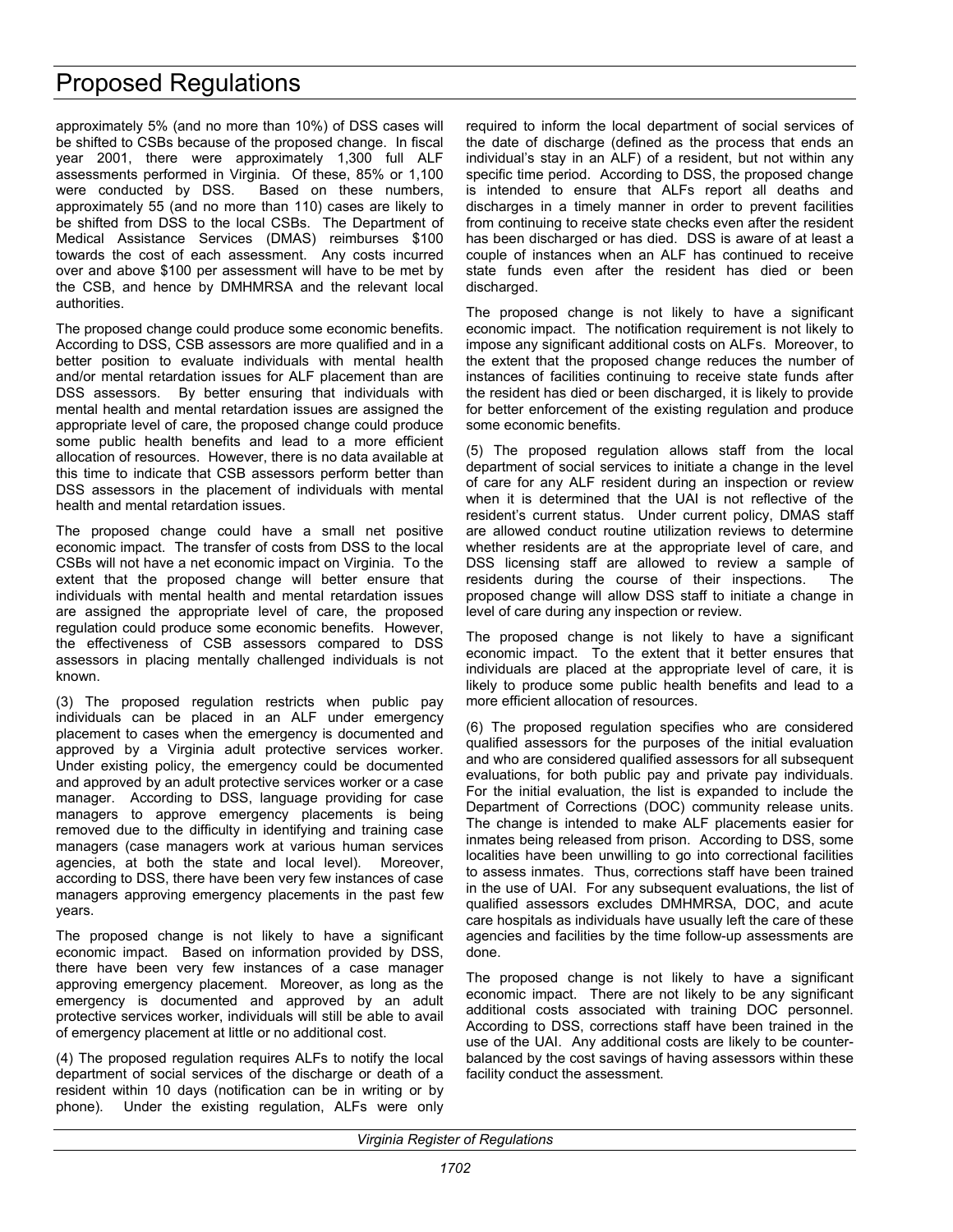The remaining changes being proposed, such as changes that make the regulation consistent with the Code if Virginia and DMAS policy, the deletion of redundant language and the addition of clarifying language, and the reorganization of various sections are not likely to have a significant economic impact. To the extent that these changes improve the understanding and implementation of the regulation, they are likely to produce some economic benefits.

Businesses and entities affected. The proposed regulation is likely to affect assessors, assisted living facilities, and applicants to and residents of assisted living facilities. Assessors at the various ALFs who have not voluntarily chosen to take the training course and all non-DSS assessors (at human services agencies and ALFs) who begin operating after January 1, 2004 will now be required to attend stateapproved training in the UAI. CSB assessors, rather than DSS assessors, will be responsible for the assessment and reassessment of its clients for placement in an ALF. Staff from the local department of social services will be authorized to initiate a change in the level of care for any ALF resident during an inspection or review. DOC community release units will now be allowed to conduct the assessment and placement of inmates being released from prison. Assisted living facilities will be required to notify the local department of social services of the discharge or death of a resident within 10 days. Public pay individuals seeking emergency placement will be required to have the emergency documented and approved by a Virginia adult protective services worker.

According to DSS, there are approximately 675 assisted living facilities, close to 10,270 auxiliary grant residents in assisted living facilities, and 120 local departments of social services. In FY 2001, approximately 1,100 assisted living full assessments (or 85% of all full assessments) and 10,000 assisted living short assessments were conducted by the local social services departments.

Localities particularly affected. The proposed regulation is likely to affect all localities in the Commonwealth.

Projected impact on employment. The proposed regulation is not likely to have a significant impact on employment.

Effects on the use and value of private property. The proposed regulation is not likely to have a significant impact on the use and value of private property.

Agency's Response to the Department of Planning and Budget's Economic Impact Analysis: The Department of Social Services concurs with the Economic Impact Analysis prepared by the Department of Planning and Budget.

#### Summary:

*The proposed amendments (i) require assessors to have completed a state-approved training course on the statedesigned uniform assessment instrument (UAI); (ii) require that each community services board be responsible for the assessment and reassessment of its clients for placement in an assisted living facility; (iii) restrict when public pay individuals (i.e., residents of an assisted living facility eligible for benefits under the Auxiliary Grants Program) can be placed in an assisted living facility under emergency placement to cases when the emergency is documented* 

*and approved by a Virginia adult protective services worker; (iv) require assisted living facilities to notify the local department of social services of the discharge or death of a resident within 10 days; (v) allow the local department of social services' staff to initiate a change in the level of care for an assisted living facility resident during an inspection or review when it is determined that the UAI is not reflective of the resident's current status; and (vi) specify who are considered qualified assessors for the purposes of the initial evaluation and who are considered qualified assessors for all subsequent evaluations for both public pay and private pay individuals. The regulation also proposes changes to make the regulation consistent with the Code of Virginia (such as replacing the phrase "adult care residence" with the phrase "assisted living facility") and with the Department of Medical Assistance Services' policy (such as modifying the definition of assisted living to include only regular assisted living and not intensive assisted living as in the existing regulation). The proposed regulation also includes clarifying language and definitions, removes redundant language, and reorganizes parts of the existing regulation for clarity.* 

#### CHAPTER 745. ASSESSMENT IN ADULT CARE RESIDENCES *ASSISTED LIVING FACILITIES*.

#### **22 VAC 40-745-10. Definitions.**

The following words and terms, when used in this chapter, shall have the following meanings, unless the context clearly indicates otherwise:

"Activities of daily living (ADLs)" means bathing, dressing, toileting, transferring, bowel control, bladder control, and eating/feeding. A person's degree of independence in performing these activities is a part of determining appropriate level of care and services.

care residence (ACR)" means any place, establishment, or institution, public or private, operated or maintained for the maintenance or care of four or more adults who are aged, infirm, or disabled and who are cared for in a primarily residential setting, except (i) a facility or portion of a facility licensed by the State Board of Health or the Department of Mental Health, Mental Retardation and Substance Abuse Services, but including any portion of such facility not so licensed, and (ii) the home or residence of an individual who cares for or maintains only persons related to him by blood or marriage, and (iii) a facility or any portion of a facility serving infirm or disabled persons between the ages of 18 and 21, or 22 if enrolled in an educational program for the handicapped pursuant to § 22.1-214 of the Code of Virginia, when such facility is licensed by the Virginia Department of Social Services (DSS) as a child-caring institution under Chapter 10 (§ 63.1-195 et seq.) of Title 63.1 of the Code of Virginia, but including any portion of the facility not so licensed. Included in this definition are any two or more places, establishments, or institutions owned or operated by a single entity and providing maintenance or care to a combined total of four or more aged, infirm or disabled adults.

"Applicant" means an adult eurrently residing or planning to reside in an adult care residence *assisted living facility*.

## Proposed Regulations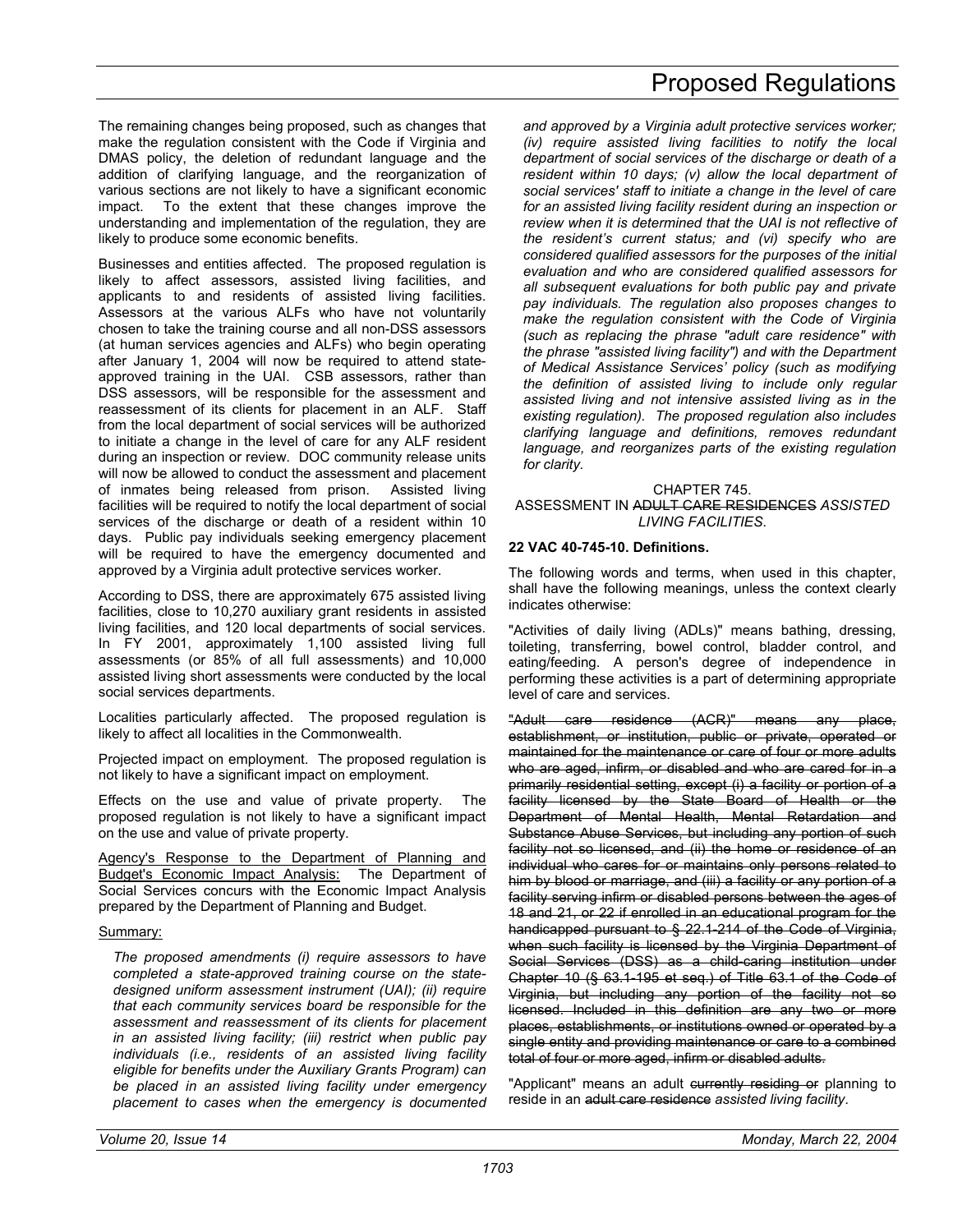"Assessment" means a standardized approach using common definitions to gather sufficient information about applicants to and residents of adult care residences *assisted living facilities* to determine the need for appropriate level of care and services.

#### "Assessor" means the entity specified in this regulation as qualified to perform assessments and authorize service in an adult care residence.

"Assisted living" means a level of service provided by an adult care residence *assisted living facility* for adults who may have physical or mental impairments and require at least moderate assistance with the activities of daily living. Moderate assistance means dependency in two or more of the activities of daily living. Included in this level of service are individuals who are dependent in behavior pattern (i.e., abusive, aggressive, disruptive). Within assisted living, there are two payment levels for recipients of an auxiliary grant: regular assisted living and intensive assisted living as defined in regulations promulgated by the Department of Medical Assistance Services.

*"Assisted living facility (ALF)" means any congregate residential setting that provides or coordinates personal and health care services, 24-hour supervision, and assistance (scheduled and unscheduled) for the maintenance or care of four or more adults who are aged, infirm or disabled and who are cared for in a primarily residential setting, except (i) a facility or portion of a facility licensed by the State Board of Health or the Department of Mental Health, Mental Retardation and Substance Abuse Services, but including any portion of such facility not so licensed; (ii) the home or residence of an individual who cares for or maintains only persons related to him by blood or marriage; (iii) a facility or portion of a facility serving infirm or disabled persons between the ages of 18 and 21, or 22 if enrolled in an educational program for the handicapped pursuant to § 22.1-214 of the Code of Virginia, when such facility is licensed by the department as a children's residential facility under Chapter 17 (§ 63.2-1700 et seq.) of Title 63.2 of the Code of Virginia, but including any portion of the facility not so licensed; and (iv) any housing project for persons 62 years of age or older or the disabled that provides no more than basic coordination of care services and is funded by the U.S. Department of Housing and Urban Development, by the U.S. Department of Agriculture, or by the Virginia Housing Development Authority. Included in this definition are any two or more places, establishments or institutions owned or operated by a single entity and providing maintenance or care to a combined total of four or more aged, infirm or disabled adults. Maintenance or care means the protection, general supervision and oversight of the physical and mental well-being of an aged, infirm or disabled individual.*

"Auxiliary Grants Program" means a state and locally funded assistance program to supplement income of a Supplemental Security Income (SSI) recipient or adult who would be eligible for SSI except for excess income, who resides in an adult care residence *assisted living facility* with an approved rate.

"Case management" means multiple functions designed to link individuals to appropriate services. Case management may include a variety of common components such as initial screening of need, comprehensive assessment of needs, development and implementation of a plan of care, service monitoring, and follow-up.

"Case management agency" means a public human service agency which employs or contracts for case management.

"Case manager" means an employee of a public human service agency who is qualified and designated to develop and coordinate plans of care.

"Community-based waiver services" means a service program administered by the Department of Medical Assistance Services under a waiver approved by the United States Secretary of Health and Human Services.

"Consultation" means the process of seeking and receiving information and guidance from appropriate human service agencies and other professionals when assessment data indicate certain social, physical and mental health conditions.

"Department" or "DSS" means the Virginia Department of Social Services.

"Dependent" means, for activities of daily living (ADLs) and instrumental activities of daily living (IADLs), the individual needs the assistance of another person or needs the assistance of another person and equipment or device to safely complete the activity. For medication administration, dependent means the individual needs to have medications administered or monitored by another person or professional staff. For behavior pattern, dependent means the person's behavior is aggressive, abusive, or disruptive.

"Discharge" means the movement of a resident out of the adult care residence *assisted living facility*.

"Emergency placement" means the temporary status of an individual in an adult care residence *assisted living facility* when the person's health and safety would be jeopardized by not permitting entry into the facility until requirements for admission have been met. An emergency placement shall occur only when the emergency is documented and approved by a Virginia adult protective services worker or case manager for public pay individuals or by an independent physician or a Virginia adult protective services worker for private pay individuals.

*"Facility" means an assisted living facility.* 

"Independent physician" means a physician who is chosen by the resident of the adult care residence *assisted living facility* and who has no financial interest in the adult care residence *assisted living facility*, directly or indirectly, as an owner, officer, or employee or as an independent contractor with the residence *facility*.

"Instrumental activities of daily living (IADLs)" means meal preparation, housekeeping, laundry, and money management. A person's degree of independence in performing these activities is a part of determining appropriate level of care and services.

"Maximum physical assistance" means that an individual has a rating of total dependence in four or more of the seven activities of daily living as documented on the uniform assessment instrument. An individual who can participate in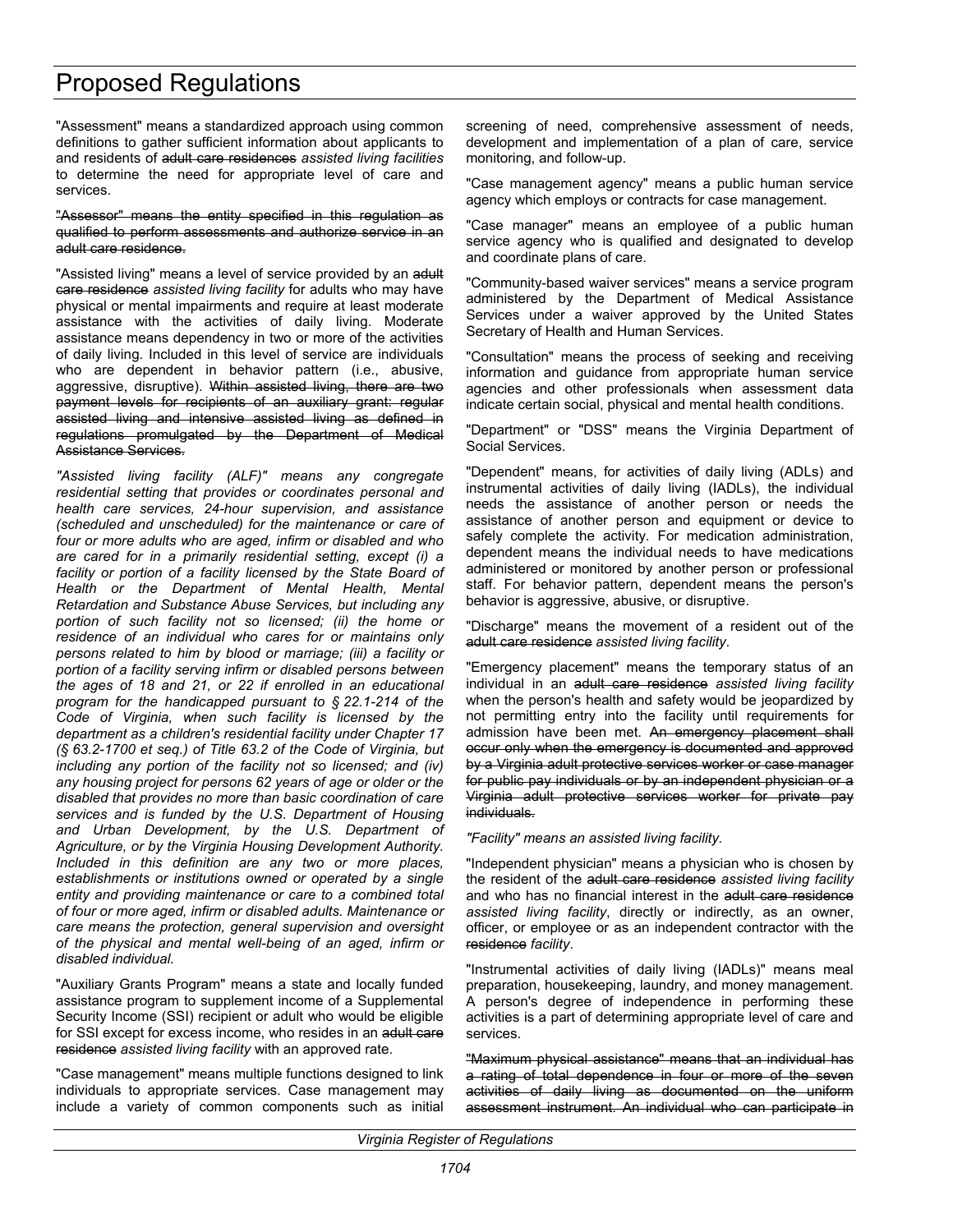any way with the performance of the activity is not considered to be totally dependent.

"Medication administration" means the degree of assistance required to take medications and is a part of determining the need for appropriate level of care and services.

"Private pay" means *that* a resident of an adult care *assisted living* facility *is* not eligible for benefits under the Auxiliary Grants Program.

"Public human service agency" means an agency established or authorized by the General Assembly under Chapters 2 and 3 (§§ 63.1-31 *63.2-203* et seq. and 63.1-38 *63.2-300* et seq.) of Title 63.1 *63.2*, Chapter 24 *7* (§ 2.1-371 *2.2-700* et seq.) of Title 2.1 *2.2*, Chapters 1 and 10 (§§ 37.1-1 et seq. and 37.1- 194 et seq.) of Title 37.1, or Article 5 (§ 32.1-30 et seq.) of Chapter 1 of Title 32.1*, Chapter 1 (§ 51.5-1 et seq.) of Title 51.5, or §§ 53.1-21 and 53.1-60* of the Code of Virginia, or hospitals operated by the state under Chapters 6.1 and 9 (§§ 23-50.4 et seq. and 23-62 et seq.) of Title 23 of the Code of Virginia and supported wholly or principally by public funds, including but not limited to funds provided expressly for the purposes of case management.

"Public pay" means *that* a resident of an adult care facility *assisted living facility is* eligible for benefits under the Auxiliary Grants Program.

"Qualified assessor" means an entity contracting with the Department of Medical Assistance Services (DMAS) to perform nursing facility preadmission screening or to complete the uniform assessment instrument for a home- and community-based waiver program, including an independent physician contracting with DMAS to complete the uniform assessment instrument for residents of adult care residences, or any hospital which has contracted with DMAS to perform nursing facility preadmission screenings *individual who is authorized to perform an assessment, reassessment, or change in level of care for an applicant to or resident of an assisted living facility. For public pay individuals, a qualified assessor is an employee of a public human services agency trained in the completion of the uniform assessment instrument. For private pay individuals, a qualified assessor is staff of the assisted living facility or an independent private physician trained in the completion of the uniform assessment instrument*.

#### "Residence" means an adult care residence.

*"Resident" means an individual who resides in an assisted living facility.* 

"Residential living" means a level of service provided by an adult care residence *assisted living facility* for adults who may have physical or mental impairments and require only minimal assistance with the activities of daily living. Minimal assistance means dependency in only one activity of daily living or dependency in one or more of the selected instrumental activities of daily living. Included in this level of service are individuals who are dependent in medication administration as documented on the uniform assessment instrument. This definition includes independent living facilities that voluntarily become licensed.

*"Significant change" means a change in a resident's condition that is expected to last longer than 30 days. It does not include short-term changes that resolve with or without intervention, a short-term acute illness or episodic event, or a well-established, predictive, cyclic pattern of clinical signs and symptoms associated with a previously diagnosed condition where an appropriate course of treatment is in progress.* 

"Targeted case management" means the provision of ongoing case management services by an employee of a public human services agency contracting with the Department of Medical Assistance Services to an auxiliary grant resident of an adult care residence *assisted living facility* who meets the criteria set forth in *Part IV (*12 VAC 30-50-410 et seq.*) of 12 VAC 30-50.* 

"Total dependence" means the individual is entirely unable to participate in the performance of an activity of daily living.

"Uniform assessment instrument" means the departmentdesignated assessment form. There is an alternate version of the uniform assessment instrument which may be used for private pay residents; social and financial information which is not relevant because of the resident's payment status is not included on this version.

"User's Manual: Virginia Uniform Assessment Instrument" means the department-designated handbook containing common definitions and procedures for completing the department-designated assessment form.

"Virginia Department of Medical Assistance Services (DMAS)" means the single state agency designated to administer the Medical Assistance Program in Virginia.

#### **22 VAC 40-745-20. Persons to be assessed.**

A. Effective February 1, 1996, All residents *of* and applicants of ACRs *to assisted living facilities* must be assessed using the uniform assessment instrument *prior to admission, at least annually, and whenever there is a significant change in the resident's condition that appears to be permanent*.

B. Unless a private pay resident requests the uniform assessment instrument be completed by a case manager or other qualified assessor *For private pay individuals*, qualified staff of the ACR *assisted living facility* or an independent private physician may complete the uniform assessment instrument for private pay individuals. Qualified staff of the ACR *assisted living facility* is an employee *of the facility* with documented training in the completion of *by completion of a state-approved course on* the uniform assessment instrument *for either public or private pay assessments*. The administrator or the administrator's designated representative must approve and sign the completed uniform assessment instrument *for private pay individuals*. *A private pay individual may request the assessment be completed by a qualified public human services agency assessor.* When a case manager *public human services agency assessor* completes the UAI uniform assessment instrument *for a private pay individual*, the case management agency may determine and charge a fee for private pay applicants and residents; the fee may not exceed the fee paid by DMAS for public pay applicants and residents.

C. For public pay individuals, a uniform assessment instrument shall be completed by a case manager or other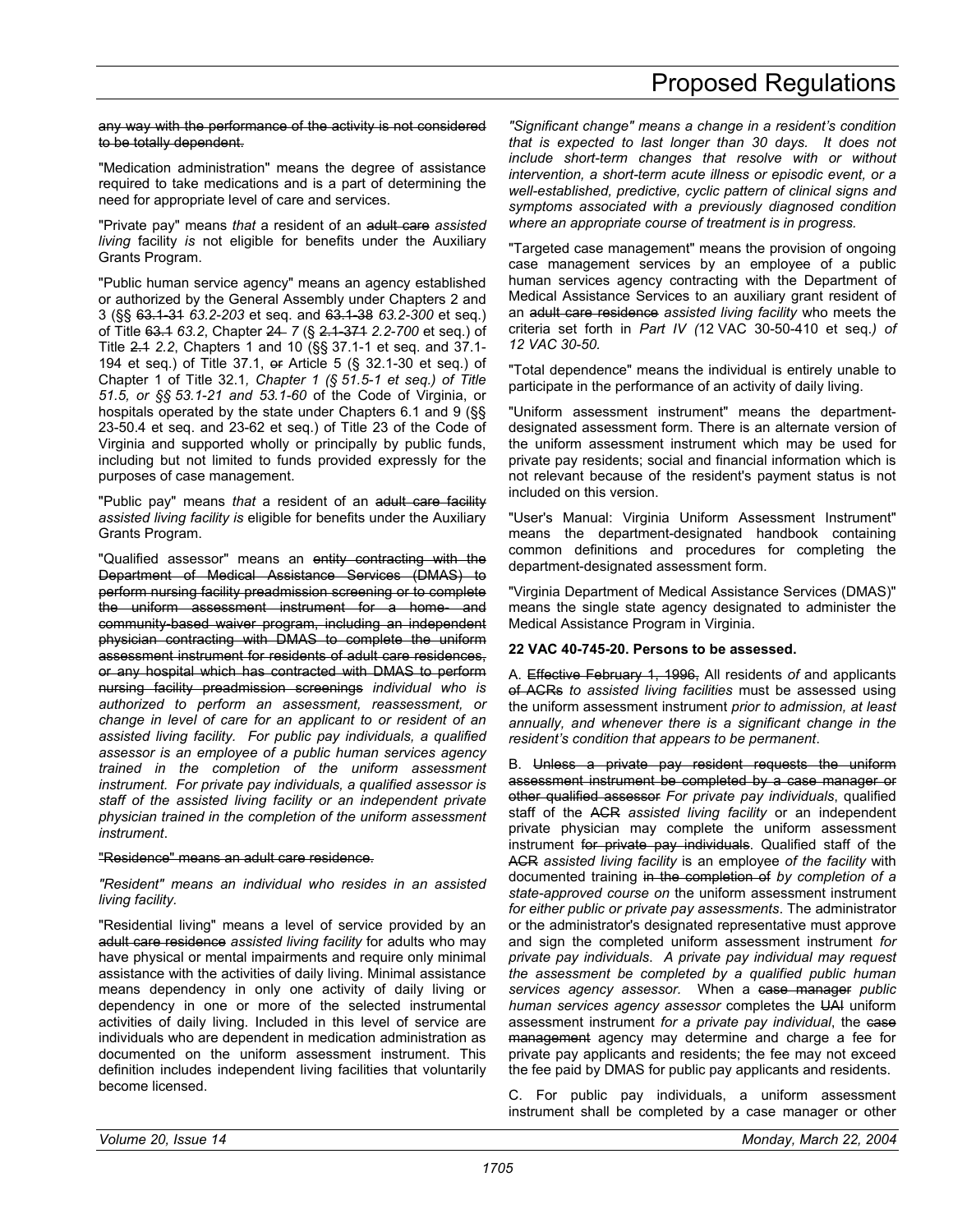qualified assessor to determine the need for residential or assisted living services. *The assessor is qualified to complete the assessment if he has completed a state-approved training course on the state-designated uniform assessment instrument. Public human services agency assessors who routinely complete, as part of their job descriptions, uniform assessment instruments for applicants to or residents of assisted living facilities prior to January 1, 2004, may be deemed to be qualified assessors without the completion of the training course. Qualified assessors that may authorize assisted living facility services for public pay individuals are employees of (i) local departments of social services; (ii) area agencies on aging; (iii) centers for independent living; (iv) community services boards; (v) local departments of health; (vi) state facilities operated by the Department of Mental Health, Mental Retardation and Substance Abuse Services, (vii) acute-care hospitals, and (viii) Department of Corrections Community Release Units; and an independent physician contracting with DMAS.*

D. The ACR *assisted living facility* must coordinate with the assessor to ensure that the uniform assessment instrument is completed as required.

#### **22 VAC 40-745-30. Determination of services to be provided.**

A. The assessment shall be conducted with the department-designated uniform assessment instrument which sets forth a resident's care needs. The uniform assessment instrument is designed to be a comprehensive, accurate, standardized, and reproducible assessment of individuals seeking or receiving long-term care services. The uniform assessment instrument is comprised of a short assessment and a full assessment. The short assessment is designed to briefly assess the individual's need for appropriate level of care and services and to determine if a full assessment is needed. The uniform assessment instrument shall contain the following items: Full name of the individual; social security number; current address; date of birth; sex; marital status; racial/ethnic background; education; method for communication of needs; primary caregiver or emergency contact or both; usual living arrangements; problems with physical environmental; use of current formal services; annual income; sources of income; legal representatives; benefits or entitlements received; types of health insurance; performance on functional status which includes ADLs, continence, ambulation and IADLs; physician information; admissions to hospitals, nursing facilities or adult care residences for medical or rehabilitation reasons; advance directives; diagnoses and medication profile; sensory functioning; joint motion; presence of fractures/dislocations; missing limbs or paralysis/paresis; nutrition; smoking history; use of rehabilitation therapies; presence of pressure ulcers; need for special medical procedures; need for ongoing medical/nursing needs; orientation; memory and judgment; behavior pattern; life stressors; emotional status; social history which includes activities, religious involvement; contact with family and friends; hospitalization for emotional problems; use of alcohol or drugs; assessment of caregivers; and an assessment summary.

B. Sections of the uniform assessment instrument which must be completed are as follows:

1. The assessment for private pay individuals shall include the following portions of the uniform assessment instrument: name of the individual; social security number; current address; birthdate; sex; marital status; performance on functional status, which includes ADLs, continence, ambulation, IADLs, medication administration, and behavior pattern. In lieu of completing selected parts of the department-designated uniform assessment instrument, the alternate uniform assessment instrument developed for private pay applicants and residents may be used.

2. For public pay individuals, the short form of the uniform assessment instrument shall be completed. *The short form consists of sections related to identification and background, functional status, medication administration, and behavior pattern.* If, upon assessment, it is determined that the individual is dependent in *at least* two activities of daily living or is dependent in behavior, then the full assessment must be completed.

C. 1 The uniform assessment instrument shall be completed within 90 days prior to the date of admission to the ACR *assisted living facility*. If there has been a change in the individual's condition since the completion of the uniform assessment instrument which would affect the admission to an ACR *assisted living facility*, a new uniform assessment instrument shall be completed as specified in 22 VAC 40- 745-20.

2. When a resident moves to an ACR *assisted living facility* from another ACR *assisted living facility* a new uniform assessment instrument is not required except that a new uniform assessment instrument shall be completed whenever there is a *significant* change in the resident's condition that appears to warrant a change in the resident's approved level of care or the assessment was completed more than 12 months ago.

3. In emergency placements, the uniform assessment instrument must be completed within seven working days from the date of placement. An emergency placement shall occur only when the emergency is documented and approved by a Virginia adult protective services worker or case manager for public pay individuals or by a Virginia adult protective services worker or independent physician for private pay individuals.

D. The uniform assessment instrument shall be completed at least once every 12 months *annually* on all residents of ACRs *assisted living facilities*. Uniform assessment instruments shall be completed as needed whenever there is a *significant* change in the resident's condition that appears to warrant a change in the resident's approved level of care. All uniform assessment instruments shall be completed as required in subsection A of this section *by 22 VAC 40-745-20*.

E. At the request of the ACR *assisted living facility*, the resident's representative, the resident's physician, DSS, or the local department of social services, an independent assessment using the uniform assessment instrument shall be completed to determine whether the resident's care needs are being met in the current placement. An independent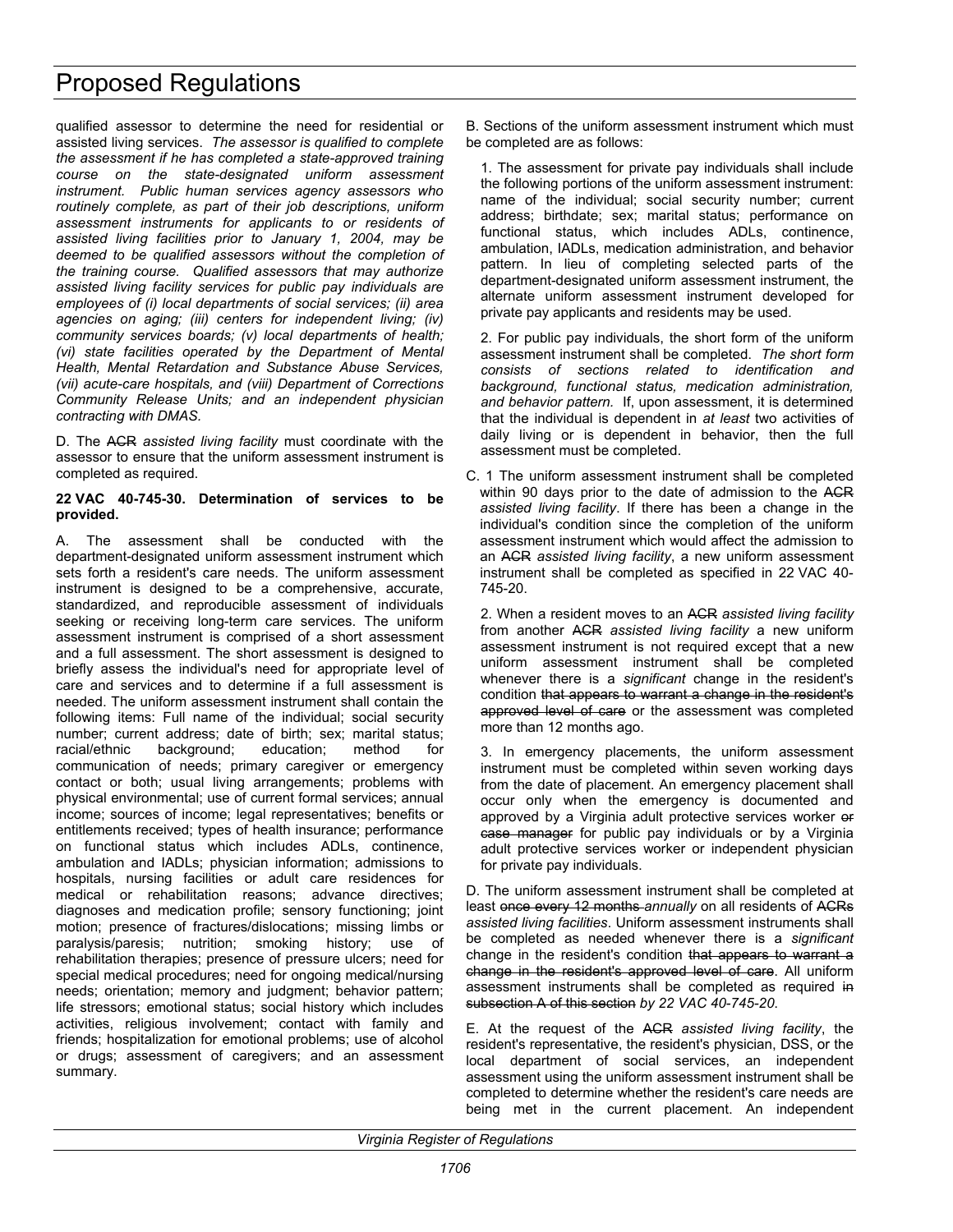#### assessment is an assessment that is completed by an entity other than the original assessor. The ACR *assisted living facility* shall assist the resident in obtaining the independent assessment as requested. If the request is for a private pay resident, and the independent assessment confirms that the resident's placement is appropriate, then the entity requesting the independent assessment shall be responsible for payment of the assessment, if applicable.

F. The assessor shall consult with other appropriate human service professionals as needed to complete the assessment.

G. DMAS shall reimburse for completion of assessments and authorization of ACR *assisted living facility* placement for public pay applicants and residents pursuant to this section.

#### **22 VAC 40-745-40. Discharge.**

Discharge is the process that ends the stay in an ACR *assisted living facility*. Staff of the ACR *assisted living facility* must plan for post-discharge services when the resident is returned to a home-based placement or *,* a nursing facility*, or other placement*. ACR *Assisted living facility* staff shall notify the local department of social services financial eligibility worker in the jurisdiction responsible for authorizing the auxiliary grant *and the public human agency assessor* of the date *and place* of discharge and case management, if applicable *as well as when a resident dies. The assisted living facility must make these notifications within 10 days of the change in the resident's status*.

#### **22 VAC 40-745-50. Authorization of services to be provided.**

A. The assessor is responsible for authorizing the individual for the appropriate level of care for admission to and continued stay in an ACR *assisted living facility*.

B. The ACR *assisted living facility* must be knowledgeable of the criteria for level of care in an ACR *assisted living facility* and is responsible for discharge of the resident whenever a resident does not meet the criteria for level of care in an ACR *assisted living facility* upon admission or at any later time.

C. The appropriate level of care must be documented on the uniform assessment instrument, completed in a manner consistent with the definitions of activities of daily living and directions provided in the User's Manual: Virginia Uniform Assessment Instrument.

*D. During an inspection or review, staff from either the department, DMAS, or the local department of social services may initiate a change in level of care for any assisted living facility resident for whom it is determined that the resident's uniform assessment instrument is not reflective of the resident's current status.* 

#### **22 VAC 40-745-90. Actions to be taken upon completion of the uniform assessment instrument.**

#### A. Public pay individuals.

1. Upon completion of the uniform assessment instrument for admission, changes in the individual's approved level of care, *a significant change in the resident's condition,* or for the 12-month assessment *annual reassessment*, the case manager or a qualified assessor shall forward to the local

department of social services financial eligibility worker in the appropriate agency of jurisdiction, in the format specified by the department, the effective date of admission or change in level of care. *Qualified assessors who may perform the annual reassessment or a change in level of care for public pay individuals are employees of (i) local departments of social services; (ii) area agencies on aging; (iii) centers for independent living; (iv) community services boards; and (v) local departments of health, or an independent physician contracting with DMAS to complete the uniform assessment instrument.*

2. A copy of The *completed* uniform assessment instrument, a copy of the referral to the financial eligibility worker, and other relevant data shall be maintained in the ACR *assisted living facility* resident's record.

3. The 12-month assessment *annual reassessment* shall be completed by the *qualified* assessor conducting the initial assessment. If the original assessor is neither willing nor able to complete the assessment and another assessor is not available, the local department of social services where the resident resides following placement in an ACR *assisted living facility* shall be the assessor.

*4. Clients of a community services board shall be assessed and reassessed by staff of the community services board.* 

B. For private pay residents, the ACR *assisted living facility* shall ensure that assessments for all residents at admission and at subsequent intervals are completed as required in this chapter. The ACR *assisted living facility* shall maintain in the resident's record a copy of the resident's uniform assessment instrument and other relevant data.

#### **22 VAC 40-745-100. Targeted case management for auxiliary grant recipients.**

A. Targeted case management shall be limited to those residents who have multiple needs across multiple providers and this coordination is beyond the scope of the ACR *assisted living facility*. It shall be the responsibility of the assessor who identifies the individual's need for residential or assisted living in an ACR *assisted living facility* to assess the need for targeted case management services as defined in *Part IV (*12 VAC 30-50-410 et seq.*) of 12 VAC 30-50.* 

B. A case management agency must have signed an agreement with DMAS to be reimbursed for the provision of targeted case management services to auxiliary grant recipients.

C. The local department of social services where the adult resides, following placement in an ACR *assisted living facility*, shall be the case management agency when there is no other qualified case management provider willing or able to provide case management services.

D. A qualified case manager must possess a combination of relevant work experience in human services or health care and relevant education which indicates that the individual possesses the knowledge, skills, and abilities at entry level as defined in *Part IV (*12 VAC 30-50-410 et seq.*) of 12 VAC 30- 50.* This must be documented on the case manager's job application form or supporting documentation or observable in the job or promotion interview. When the provider agency is a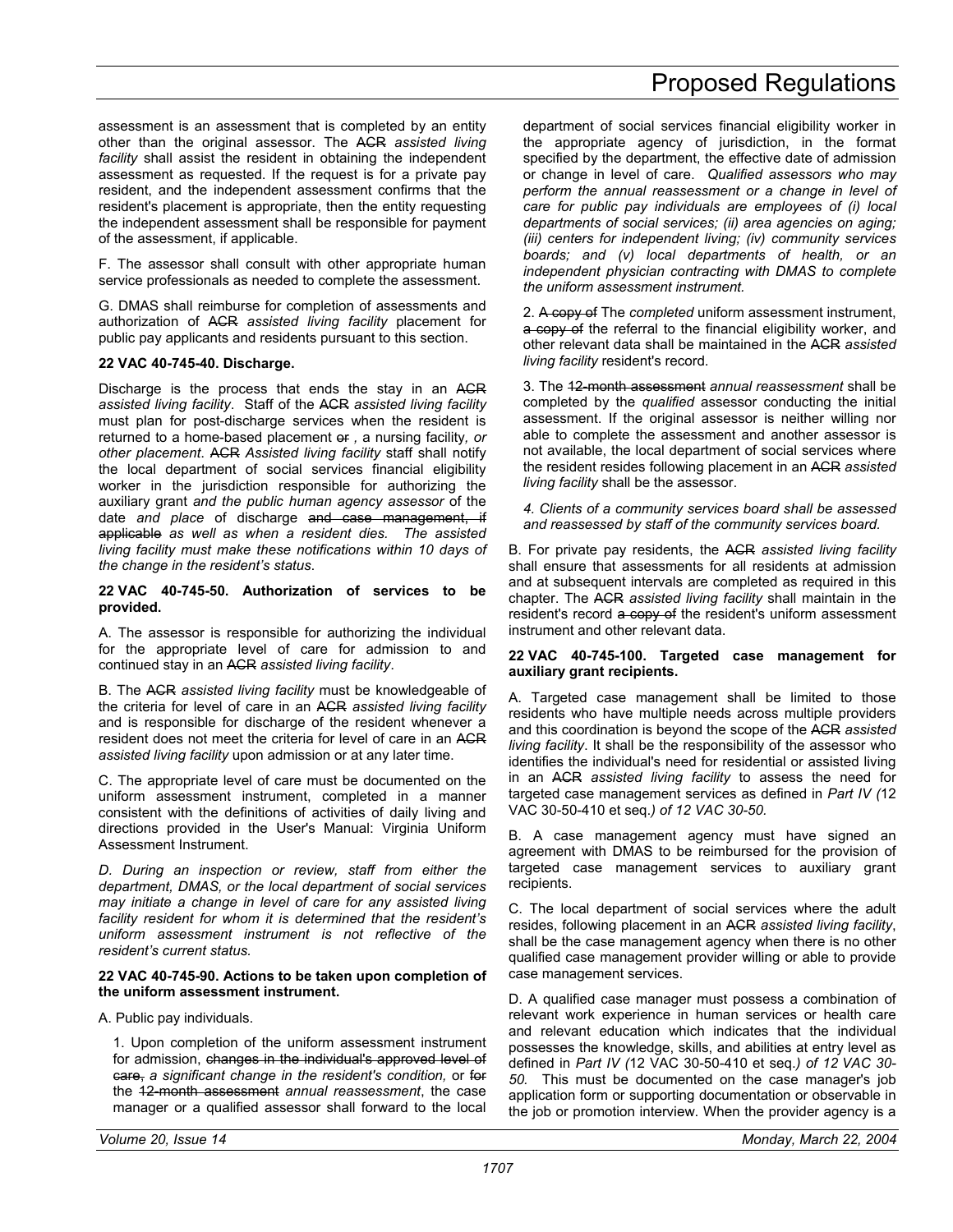local department of social services, case managers shall meet the qualifications for social work/social work supervisor classification as specified in 22 VAC 40-670-10 et seq.

#### **22 VAC 40-745-110. Resident appeals.**

Assessors shall advise orally and in writing all applicants to and residents of ACRs *assisted living facilities* for which assessment or targeted case management services or both are provided of the right to appeal the outcome of the assessment, the 12-month assessment *annual reassessment*, or determination of level of care. Applicants for auxiliary grants who are denied an auxiliary grants grant because the assessor determines that they do not require the minimum level of services offered in the residential care level have the right to file an appeal with the department of Social Services under § 63.1-116 *63.2-517* of the Code of Virginia. A determination that the individual does not meet the criteria to receive assisted living services and intensive assisted living services is an action which is appealable to DMAS.

#### DOCUMENTS INCORPORATED BY REFERENCE

User's Manual: Virginia Uniform Assessment Instrument (UAI), Long-Term Care Council, March 1994 *Commonwealth of Virginia, Revised April 1998*.

VA.R. Doc. No. R03-211; Filed March 3, 2004, 8:25 a.m.

**––––––––––––––––––**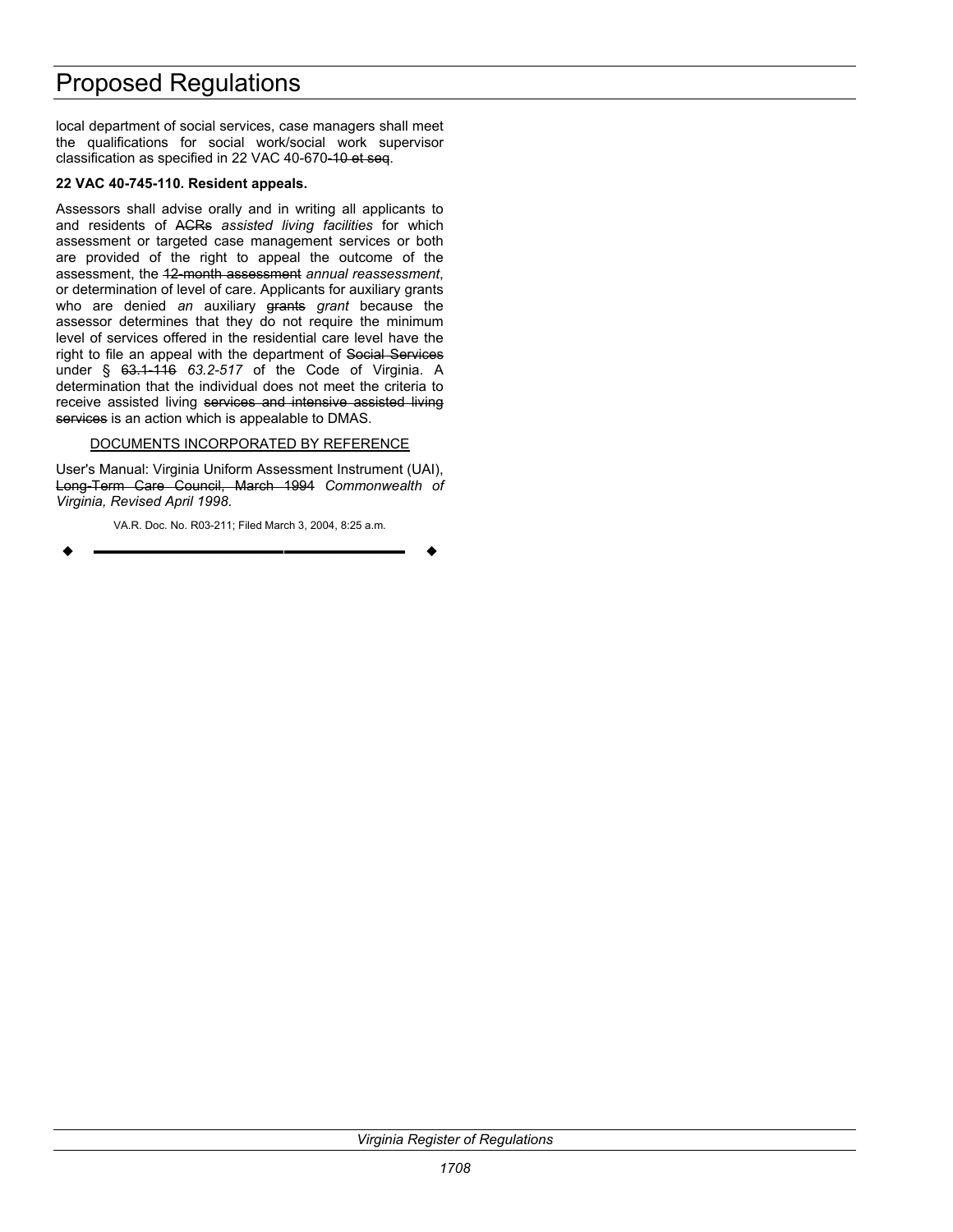# **FINAL REGULATIONS**

For information concerning Final Regulations, see Information Page.

**Symbol Key** 

<span id="page-32-0"></span>Roman type indicates existing text of regulations. *Italic type* indicates new text. Language which has been stricken indicates text to be deleted. [Bracketed language] indicates a change from the proposed text of the regulation.

## **TITLE 4. CONSERVATION AND NATURAL RESOURCES**

#### **MARINE RESOURCES COMMISSION**

REGISTRAR'S NOTICE: The following regulations filed by the Marine Resources Commission are exempt from the Administrative Process Act in accordance with § 2.2-4006 A 12 of the Code of Virginia; however, the commission is required to publish the full text of final regulations.

#### Title of Regulation: **4 VAC 20-20. Pertaining to Licensing of Fixed Fishing Devices (amending 4 VAC 20-20-50).**

Statutory Authority: § 28.2-201 of the Code of Virginia.

Effective Date: March 1, 2004.

#### Summary:

*The amendments (i) establish relief for pound net fishermen who were affected by Hurricane Isabel by exempting them from the provisions that require that a fixed fishing device must be fished in 2004 in order for the licensee to maintain his priority right to the net's location in future years and (ii) exempt the 2004 current pound net licensees from the requirement to fish their pound nets or system of nets or poles in order to maintain their priority rights to existing established locations. This amendment applies to the license year 2004 only.* 

Agency Contact: Deborah Cawthon, Marine Resources Commission, 2600 Washington Avenue, 3rd Floor, Newport News, VA 23607, telephone (757) 247-2248, FAX (757) 247- 2002 or e-mail dcawthon@mrc.state.va.us.

#### **4 VAC 20-20-50. Priority rights; renewal by current licensee.**

A. Applications for renewal of license for existing fixed fishing devices may be accepted by the officer beginning at 9 a.m. on December 1 of the current license year through noon on January 10 of the next license year providing the applicant has met all requirements of law and this chapter. Any location not relicensed during the above period of time shall be considered vacant and available to any qualified applicant after noon on January 10.

B. Except as provided in subsection C of this section, a currently licensed fixed fishing device must have been fished during the current license year*, except as provided in subsection D of this section,* in order for the licensee to maintain his priority right to such location. It shall be mandatory for the licensee to notify the officer, on forms provided by the commission, when the fixed fishing device is ready to be fished in the location applied for, by a complete system of nets and poles*, except as provided in subsection D of this section*, for the purpose of visual inspection by the

officer. Either the failure of the licensee to notify the officer when the fixed fishing device is ready to be fished or the failure by the licensee actually to fish the licensed device, by use of a complete system of nets and poles*, except as provided in subsection D of this section*, shall terminate his right or privilege to renew the license during the period set forth in subsection A of this section of this chapter, and he shall not become a qualified applicant for such location until 9 a.m. on February 1. Any application received from an unqualified applicant under this subsection shall be considered as received at 9 a.m. on February 1; however, in the event of the death of a current license holder, the priority right to renew the currently held locations of the deceased licensee shall not expire by reason of failure to fish said locations during the year for which they were licensed, but one additional year shall be and is hereby granted to the personal representative or lawful beneficiary of the deceased licensee to license the location in the name of the estate of the deceased licensee for purposes of fishing said location or making valid assignment thereof.

C. During the effective period of 4 VAC 20-530-10 et seq., which establishes a moratorium on the taking and possession of American shad in the Chesapeake Bay and its tributaries, any person licensed during 1993 to set a staked gill net who chooses not to set that net during the period of the moratorium may maintain his priority right to the stake net's 1993 location by completing an application for a fixed fishing device and submitting it to the officer. No license fee shall be charged for the application.

*D. During 2004, current pound net licensees shall not be required to fish their pound nets or establish a complete system of nets and poles in order to renew their licenses or maintain their priority rights to such locations for 2005.* 

VA.R. Doc. No. R04-126; Filed March 1, 2004, 12:58 p.m.

**\* \* \* \* \* \* \* \*** 

Title of Regulation: **4 VAC 20-720. Pertaining to Restrictions on Oyster Harvest (amending 4 VAC 20-720-20, 4 VAC 20- 720-40, 4 VAC 20-720-50, 4 VAC 20-720-60 and 4 VAC 20- 720-80).** 

Statutory Authority: §§ 28.2-201 and 28.2-507 of the Code of Virginia.

Effective Date: March 1, 2004.

Summary:

*The amendments extend the public oyster harvest season in the Pocomoke-Tangier Management Area through the month of March, ending March 31, 2004, and add an additional public oyster harvest area known as the Pocomoke Sound Handscrape Area that will be open to public oyster harvest for the month of March (March 1, 2004, through March 31, 2004).*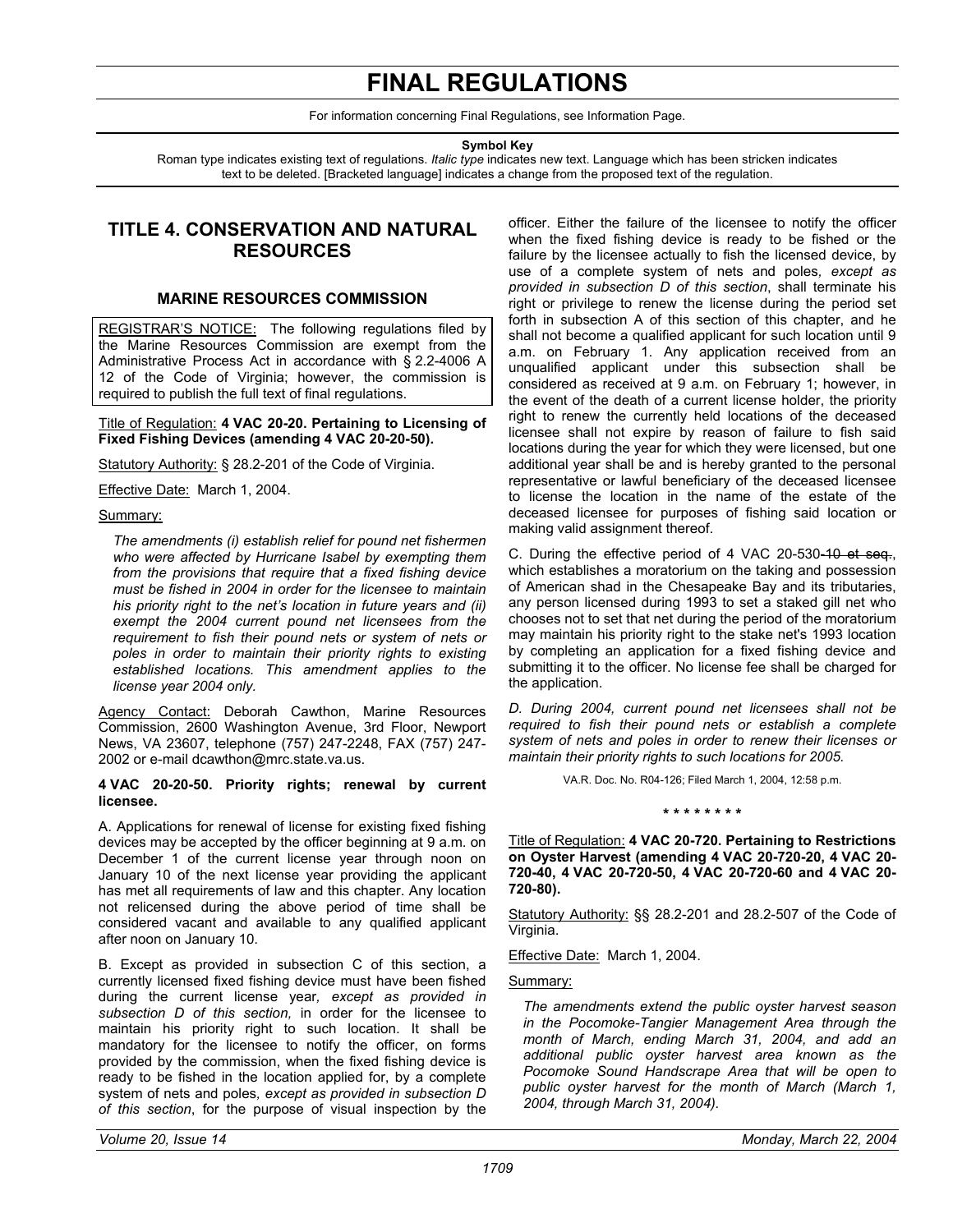# Final Regulations

Agency Contact: Katherine V. Leonard, Administrative and Program Specialist, Marine Resources Commission, 2600 Washington Avenue, 3rd Floor, Newport News, VA 23607, telephone (757) 247-2120.

#### **4 VAC 20-720-20. Definitions.**

The following words and terms when used in this chapter shall have the following meanings unless the context clearly indicates otherwise:

"Deep Rock Dredge Area" means the area described as follows: starting at Cherry Point, Gwynns Island, thence northeast to G'1P" along the south side of channel to Piankatank River; thence east-southeast to G'1R"; thence southwest to Sandy Point, Gwynns Island, north of Hole in Wall (see map).

"Deep Water Shoal State Replenishment Seed Area (DWS)" in the James River (574.66 Acres) means the areas beginning at a point approximately 530 feet west of Deep Water Shoal Light, said point being Corner 1 as located by Virginia State Plane Coordinates, South Zone, NAD 1927, north 302,280.00, east 2,542,360.00; thence north azimuth 30°49'59", 4,506.99 feet to Corner 2, north 306,150.00, east 2,544,670.00; thence north azimuth 135°08'57", 5,430.60 feet to Corner 3, north 302,300.00, east 2,548,500.00; thence north azimuth 212°13'54", 3,487.42 feet to Corner 4, north 299,350.00, east 2,546,640.00; thence north azimuth 269°10'16", 2,765.29 feet to Corner 5, north 299,310.00, east 2,543,875.00; thence north azimuth 332°58'26", 3,334.09 feet to Corner 1, being the point of beginning.

"Great Wicomico River Hand Scrape Area" means that area of a line drawn from Sandy Point to Cockrell Point.

"Hand scrape" means any device or instrument with a catching bar having an inside measurement of no more than 22 inches, which is used or usable for the purpose of extracting or removing shellfish from a water bottom or the bed of a body of water.

"James River Hand Scrape Area" means that area of the James River west of the Monitor and Merrimac Bridge Tunnel to the James River Bridge (Route 17).

"Pocomoke and Tangier Sounds Management Area (PTSMA)" means the area as defined in § 28.2-524 of the Code of Virginia.

"Pocomoke Sound" means that area northeast from a line from Beach Island Light to the house on the Great Fox Island.

*"Pocomoke Sound Hand Scrape Area" means that area northeast of the Pocomoke and Tangier Management Area near Saxis.* 

"Public oyster ground" means all those grounds defined in § 28.2-551 of the Code of Virginia, all ground set aside as public oyster ground by court order, and all ground set aside as public oyster ground by order of the Marine Resources Commission.

"Rappahannock River Drumming Ground Hand Scrape Area" means that portion of the Rappahannock and Corrotoman River, west of the Route 3 bridge (Norris Bridge), and north of a line from the center of the Route 3 bridge (Norris Bridge)

following westward along the channel to Towles Point at Buoy "R6," excluding the Corrotoman River north of a line from Balls Point to Corrotoman Point. (See map.)

"Rappahannock River Hand Scrape Area" means that area including all public grounds between a line extending from the eastern-most point of Long Point thence in an easterly direction to flashing red buoy "8"; thence due east to Rogue Point, upriver to a line extending from Tarpley Point; thence in a southwesterly direction to flashing green buoy "13"; thence south-southwesterly to Jones Point. (See map.)

"Rappahannock River Temples Bay Hand Scrape Area" means that area in the Rappahannock River, west of the Route 3 bridge (Norris Bridge) and south of a line drawn from the center of the Route 3 bridge (Norris Bridge) upriver to Towles Point continuing the line upriver to red buoy 8; thence across to the southside of the river to Long Point, thence back to the Route 3 bridge (Norris Bridge) along the southern shoreline. (See map.)

"Tangier Sound" means that area from Tangier Light North to the Maryland-Virginia line (red buoy #6).

"Tangier Sound Hand Tong Area" means that area in the PTSMA south and west of a line from Fishbone Island thence southeast to bell buoy "5", thence south southwest to buoy "3" (such area to include all of Public Ground 3 and Flat Rock) and shall be a hand tong area only (see map) and Cod Harbor (approximately 1,124 acres) beginning at a point of East Point Marsh, said point having the Virginia state coordinates, south section, coordinates of north 555,414.89, east 2,730,388.85; thence south 79°59', east 2,260 feet to a line designating the western extent of the PTSMA as described in § 28.2-524 of the Code of Virginia; thence south 10°16', west 2,800 feet; thence south 28°46', west 8,500 feet to a point on Sand Spit, position north 545,131.78, east, 2,728,014.94; thence along the mean low water line of Cod Harbor in a west, north and northeast direction crossing Canton Creek and Mailboat Harbor from headland to headland to the point of beginning. (See map.)

"Unassigned ground" means all grounds other than public oyster ground as defined by this chapter and which have not been set aside or assigned by lease, permit, or easement by the Marine Resources Commission.

#### **4 VAC 20-720-40. Open season and areas.**

The lawful seasons and areas for the harvest of oysters from the public oyster grounds and unassigned grounds are as follows:

1. James River Seed Area, including the Deep Water Shoal State Replenishment Seed Area and James River Jail Island and Point of Shoals Clean Cull Areas: October 1, 2003, through April 30, 2004. By hand tong only.

2. Seaside of Eastern Shore: for clean cull oysters only, November 1, 2003, through January 31, 2004. By hand only.

3. The Rappahannock River Hand Scrape Area; the Rappahannock River Drumming Ground Hand Scrape Area; the Rappahannock River Temples Bay Hand Scrape Area: October 15, 2003, through January 15, 2004.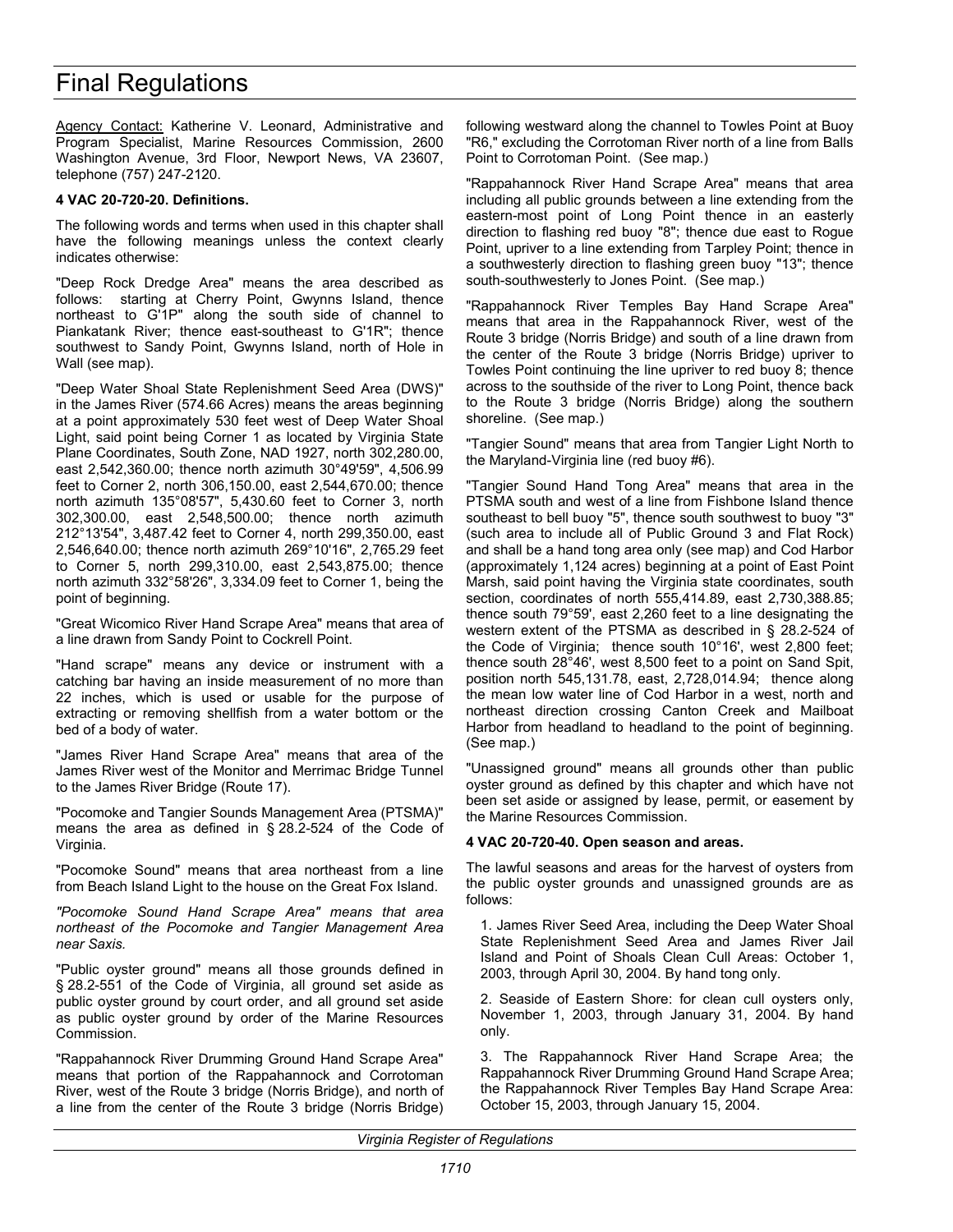4. That area of the Rappahannock River, west of the line drawn from Tarpley Point to green buoy #13 to Jones Point and the area of the Corrotoman River, north of the line drawn from Balls Point to Corrotoman Point; that area of the Nomini and Lower Machodoc Rivers to the Virginia-Maryland state line (PRV6A to PRV6B; and PRV5A to PRV5C, respectively); that area of the Coan River to the Virginia-Maryland state line (PRV1A to PRV1B), except for that area above a line from Walnut Point (Survey Station Walnut) to Stephens Point (Survey Station Arthur); that area of the Yeocomico River inside Public Grounds 102, 104, 107, 112 and 113; that area of the Piankatank River, west of the Route 3 bridge; and Little Wicomico River: October 15, 2003, through January 15, 2004. By hand tong only.

5. The following areas of the PTSMA in Tangier Sound, from Tangier Light north to the Maryland-Virginia Line (red buoy #6) and in the Pocomoke Sound, northeast from a line from Beach Island Light to the house on the Great Fox Island, excluding the Tangier Sound Hand Tong Areas: December 1, 2003, through February 29, 2004 *March 31, 2004*. By dredge only.

6. Deep Rock Dredge Area: March 1, 2004, through March 31, 2004.

7. Great Wicomico River Hand Scrape Area: February 1, 2004, through March 31, 2004. By hand scrape only.

8. James River Hand Scrape Area: January 1, 2004, through February 29, 2004. By hand scrape only.

*9. Pocomoke Sound Handscrape Area: March 1, 2004, through March 31, 2004. By hand scrape only.* 

#### **4 VAC 20-720-50. Closed harvest season and areas.**

It shall be unlawful for any person to harvest oysters from the following areas during the specified periods:

1. All public oyster grounds and unassigned grounds in the Chesapeake Bay and its tributaries, including the tributaries of the Potomac River, except the following areas: that area of the Rappahannock River west of the line drawn from Tarpley Point to green buoy #13 to Jones Point; the area of the Corrotoman River north of the line drawn from Balls Point to Corrotoman Point; the Rappahannock River Hand Scrape Area; the Drumming Ground Hand Scrape Area; the Temples Bay Hand Scrape Area; that area of the Piankatank River west of the Route 3 bridge; that area of the Nomini and Lower Machodoc Rivers to the Virginia-Maryland state line; that area of the Coan River to the Virginia-Maryland state line, except for above a line from Walnut Point to Stephens Point; that area of the Yeocomico River inside Public Grounds 102, 104, 107, 112 and 113; the Little Wicomico River; the PTSMA in Tangier Sound, from Tangier Light north to the Maryland-Virginia Line; the Pocomoke Sound, northeast from a line from Beach Island Light to the house on the Great Fox Island; the James River Seed Area; the James River Jail Island and Point of Shoals Clean Cull Areas; the Seaside of Eastern Shore; the Great Wicomico River Hand Scrape Area; the James River Hand Scrape Area; and the Deep Rock Dredge Area: October 1, 2003, through September 30, 2004.

2. James River Seed Area, including the Deep Water Shoal State Replenishment Seed Area, and James River Jail Island and Point of Shoals Clean Cull Areas: May 1, 2004, through September 30, 2004.

3. All public oyster grounds and unassigned grounds on the Seaside of Eastern Shore: for clean cull oysters, October 1 through October 31, 2003, and February 1, 2004, through September 30, 2004; and for seed oysters, all year. Oyster harvest from leased oyster ground and fee simple oyster ground shall require a permit from the Marine Resources Commission as set forth in 4 VAC 20-720-90.

4. That area of the Rappahannock River west of the line drawn from Tarpley Point to green buoy #13 to Jones Point; the area of the Corrotoman River, north of the line drawn from Balls Point to Corrotoman Point; the Rappahannock River Hand Scrape; the Rappahannock River Drumming Ground Handscrape Area; the Rappahannock River Temples Bay Hand Scrape Area; that area of the Nomini and Lower Machodoc Rivers to the Virginia-Maryland state line; that area of the Coan River to the Virginia-Maryland state line, except for above a line from Walnut Point to Stephens Point; that area of the Piankatank River west of the Route 3 bridge; and that area of the Yeocomico River inside Public Grounds 102, 104, 107, 112 and 113; and Little Wicomico River: October 1, 2003, through October 14, 2003, and January 16, 2004, through September 30, 2004.

5. The following areas of the PTSMA: in Tangier, from Tangier Light north to the Maryland-Virginia line, and in the area of the PTSMA in the Pocomoke Sound, northeast from a line from Beach Island Light to the house on the Great Fox Island: October 1, 2003, through November 30, 2003, and March 1, 2004 *April 1, 2004*, through September 30, 2004.

6. Deep Rock Dredge Area: October 1, 2003, through February 29, 2004, and April 1, 2004, through September 30, 2004.

7. Great Wicomico River Hand Scrape Area; October 1, 2003, through January 31, 2004, and April 1, 2004, through September 30, 2004.

8. James River Hand Scrape Area: October 1, 2003, through December 31, 2003, and March 1, 2004, through September 30, 2004.

*9. Pocomoke Sound Hand Scrape: October 1, 2003, through February 29, 2004, and April 1, 2004, through September 30, 2004.* 

#### **4 VAC 20-720-60. Day and time limit.**

A. It shall be unlawful to take, catch or possess oysters on Saturday and Sunday from the public oyster grounds or unassigned grounds in the waters of the Commonwealth of Virginia, except that this provision shall not apply to any person harvesting no more than one bushel per day by hand for household use only during the season when the public oyster grounds or unassigned grounds are legally open for harvest. The presence of any gear normally associated with the harvesting of oysters on board the boat or other vehicle used during any harvesting under this exception shall be prima facie evidence of violation of this chapter.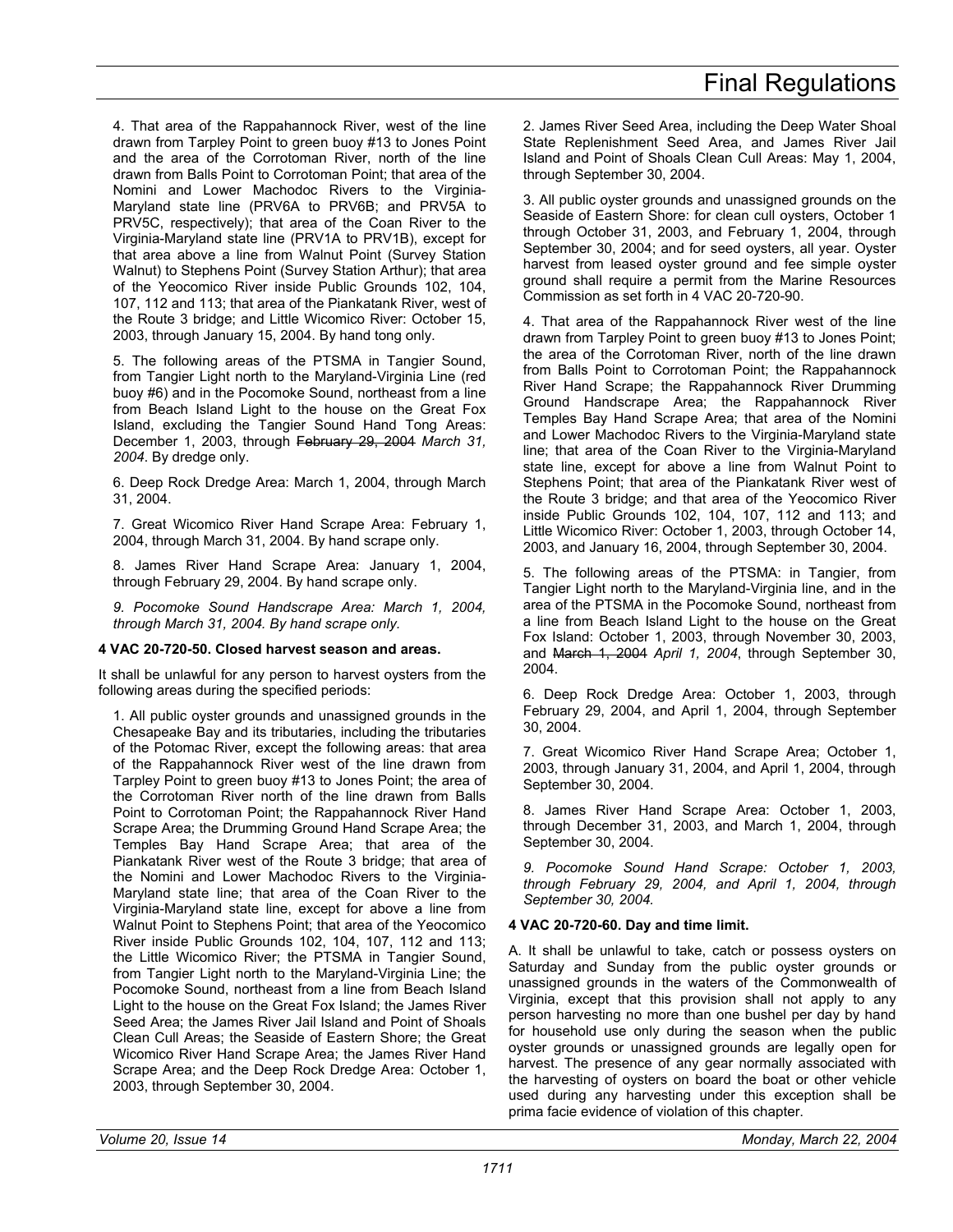# <span id="page-35-0"></span>Final Regulations

B. It shall be unlawful for any person to harvest or attempt to harvest oysters prior to sunrise or after 2 p.m. from the areas described in subdivisions 1, and 3 through 8 *9* of 4 VAC 20- 720-40.

C. The Commissioner of Marine Resources hereby is authorized to issue licenses to applicants to dredge for oysters where permitted on public oyster grounds by the Code of Virginia and Marine Resources Commission regulation or order, provided the applicant is eligible under all applicable laws and regulations, and further provided that such license shall be granted only upon the condition that the boat not leave the dock until one hour before sunrise and be back at dock before sunset.

D. The Commissioner of Marine Resources hereby is authorized to issue licenses to applicants to hand scrape, as described in 4 VAC 20-720-20, for oysters where permitted on public oyster grounds by the Code of Virginia and Marine Resources Commission regulation or order, provided the applicant is eligible under all applicable laws and regulations, and further provided that such license shall be granted only upon the condition that the boat not leave the dock until onehalf hour before sunrise and be back at dock before sunset.

#### **4 VAC 20-720-80. Quotas and harvest limits.**

A. In the James River Seed Area, including the Deep Water Shoal State Replenishment Seed Area, there shall be an oyster harvest quota of 80,000 bushels of seed oysters. It shall be unlawful for any person to harvest seed oysters from the James River Seed Area after the 80,000 bushel quota has been reached. In the James River Seed Area, including the Deep Water Shoal State Replenishment Seed Area, and Clean Cull Areas there shall be an oyster harvest quota of 15,000 bushels of market oysters. It shall be unlawful for any person to harvest market oysters from the James River Seed and Clean Cull Areas after the 15,000 bushel quota has been reached.

B. The lawful daily limit of clean cull oysters harvested from the areas as described in subdivisions 3, 4, 7 and 8*, and 9* of 4 VAC 20-720-40 shall be determined by the number of registered commercial fishermen licensees on board the vessel multiplied by eight bushels. It shall be unlawful to possess on board any vessel or to land more than the daily limit of clean cull oysters.

C. In the PTSMA in Tangier Sound, from Tangier Light north to the Maryland-Virginia line, and in the Pocomoke Sound, northeast from a line from Beach Island Light to the house on the Great Fox Island, where harvesting is allowed by dredge, there shall be a harvest limit of 15 bushels per day, per vessel. It shall be unlawful to possess on board any vessel more than 15 bushels per day. No blue crab bycatch is allowed. It shall be unlawful to possess on board any vessel more than 250 hard clams.

D. In the Deep Rock Dredge Area there shall be a harvest limit of 15 bushels per day per vessel. It shall be unlawful to possess on board any vessel or to land more than 15 bushels per day per vessel. No blue crab bycatch is allowed. It shall be unlawful to possess on board any vessel more than 250 hard clams.

E. Harvesters who export the oysters to an out-of-state market or do not sell the oysters to a licensed and Department of Health certified Virginia buyer but sell the oysters directly to the public for human consumption shall report oysters harvested on a daily basis and pay oyster taxes weekly.

VA.R. Doc. No. R04-120; Filed March 1, 2004, 10:04 a.m.

# **––––––––––––––––––**

## **TITLE 10. FINANCE AND FINANCIAL INSTITUTIONS**

#### **STATE CORPORATION COMMISSION**

REGISTRAR'S NOTICE: The State Corporation Commission is exempt from the Administrative Process Act in accordance with § 2.2-4002 A 2 of the Code of Virginia, which exempts courts, any agency of the Supreme Court, and any agency that by the Constitution is expressly granted any of the powers of a court of record.

#### Title of Regulation: **10 VAC 5-40. Credit Unions (adding 10 VAC 5-40-40).**

Statutory Authority: §§ 6.1-225.3:1, 6.1-225.22 and 12.1-13 of the Code of Virginia.

Effective Date: March 1, 2004.

Agency Contact: E. Joseph Face, Jr., Commissioner of Financial Institutions, State Corporation Commission, P.O. Box 640, Richmond, VA 23218, telephone (804) 371-9657, FAX (804) 371-9416, toll free (800) 552-7945, or e-mail jface@scc.state.va.us.

#### Summary:

*The regulation gives state credit unions parity with their federal counterparts in relation to providing credit union services to underbanked areas.* 

AT RICHMOND, FEBRUARY 24, 2004

COMMONWEALTH OF VIRGINIA, ex rel.

STATE CORPORATION COMMISSION

CASE NO. BFI-2003-00060

Ex Parte: In re: Proposed Credit Union Regulation

#### ORDER ADOPTING A REGULATION

By Order entered in this case on November 21, 2003, the State Corporation Commission ("Commission") directed that notice be given of its proposal, acting pursuant to §§ 6.1- 225.3:1 and 6.1-225.22 of the Code of Virginia, to promulgate a regulation permitting certain Virginia state credit unions to provide services to "underserved areas" in a manner comparable to federal credit unions. Notice of the proposed regulation was published in the Virginia Register on December 15, 2003, the proposed regulation was posted on the Commission's website, and the Bureau of Financial Institutions sent written notice of the proposal to all Virginia state credit unions and others.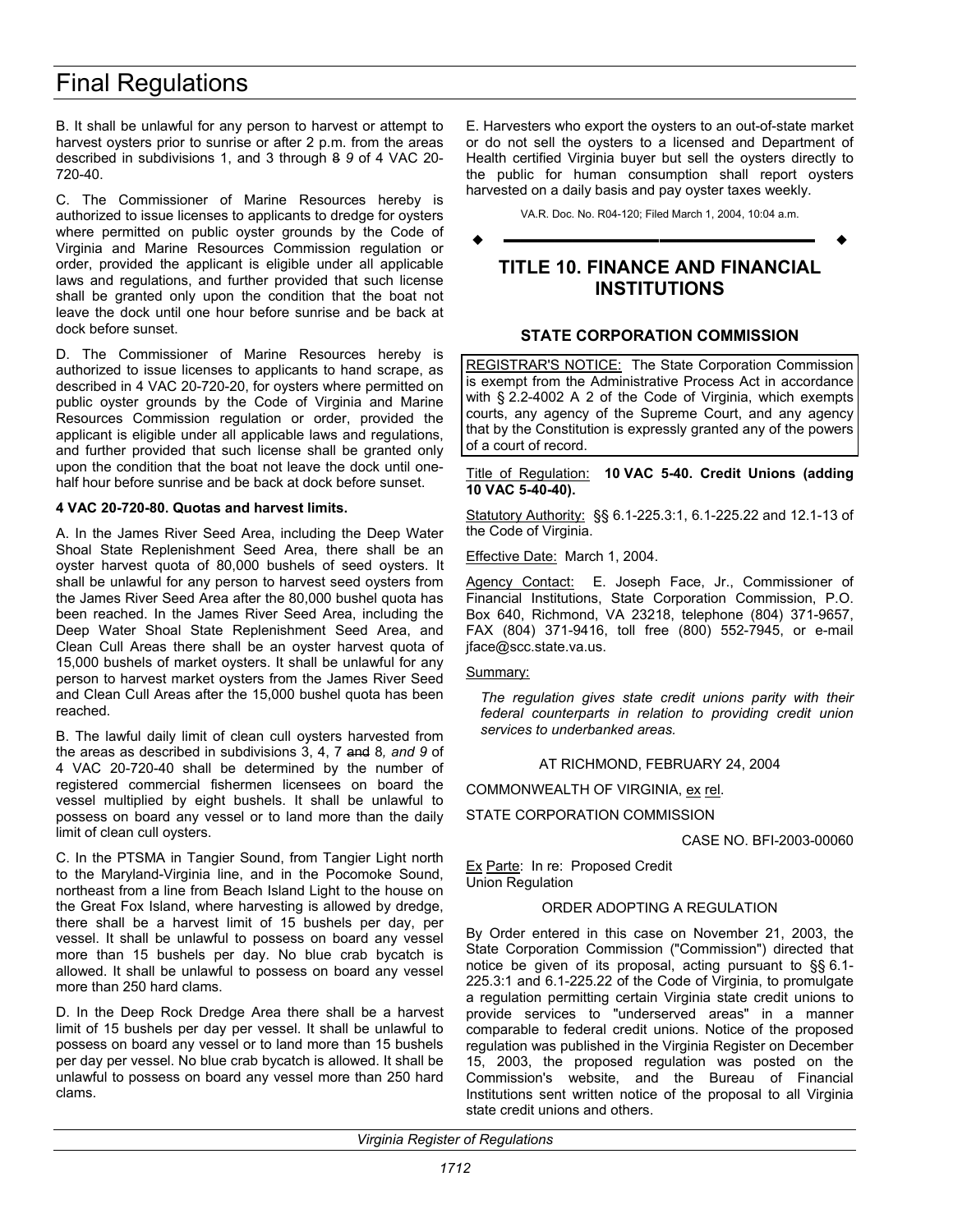Interested persons were afforded an opportunity to request a hearing and file comments in writing or electronically on or before January 9, 2004. Comments in favor of the proposed regulation were received from various credit unions and the Virginia Credit Union League and comments against the proposal were received from Keith Leggett and the Virginia Bankers Association. No request for a hearing was received.

The Commission, having considered the record, the proposed regulation, and all comments filed, concludes that the proposed regulation is a proper exercise of our authority under §§ 6.1-225.3:1 and 6.1-225.22 of the Code of Virginia, will promote the parity with federal credit unions contemplated by the cited statutes, and should be adopted as proposed.

## THEREFORE, IT IS ORDERED THAT:

(1) Proposed 10 VAC 5-40-40 attached hereto is adopted effective March 1, 2004.

(2) The regulation shall be published on the Commission website at http://www.state.va.us/scc/caseinfo.htm.

(3) An attested copy hereof, together with a copy of the regulation, shall be sent to the Register of Regulations for publication in the Virginia Register.

(4) This case is dismissed from the Commission's docket of active cases.

AN ATTESTED COPY hereof shall be sent by the Clerk of the Commission to the Commissioner of Financial Institutions who shall forthwith mail a copy of this Order and the regulation to all state credit unions and such other interested persons as he shall designate.

## *10 VAC 5-40-40. Serving underserved areas.*

*Any multiple-group state credit union shall have the power to amend its articles of incorporation or bylaws, pursuant to § 6.1-225.16 of the Code of Virginia, to expand its field of membership to include individuals and organizations in one or more underserved areas to the same extent, and subject to the same conditions, as is authorized for federal credit unions under 12 USC § 1759. The numerical limitations contained in § 6.1-225.23 B 2 and the provisions of § 6.1-225.23:1 of the Code of Virginia shall not apply to the exercise of this power.*

VA.R. Doc. No. R04-50; Filed February 25, 2004, 2:22 p.m. **––––––––––––––––––**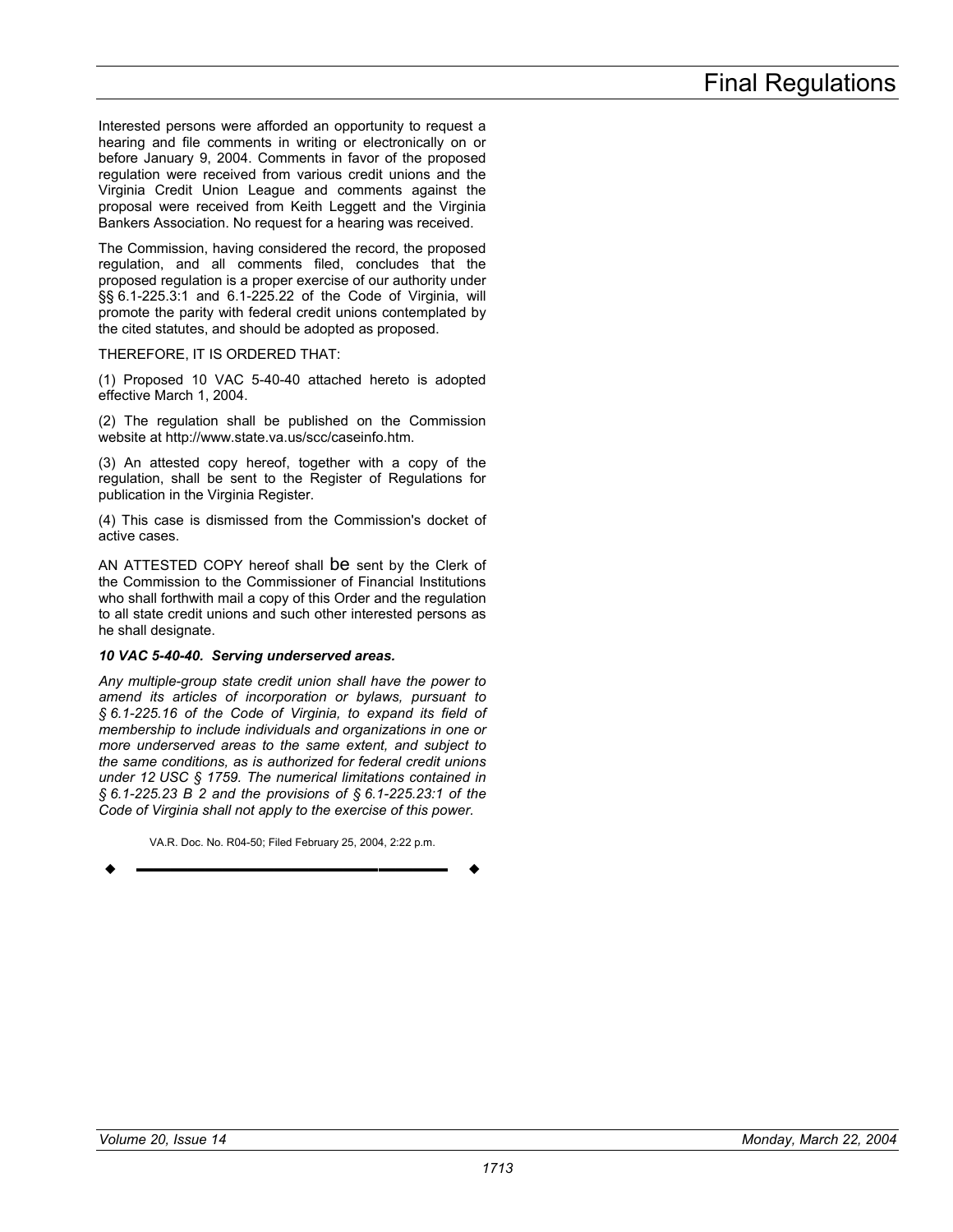## **TITLE 4. CONSERVATION AND NATURAL RESOURCES**

## **MARINE RESOURCES COMMISSION**

Title of Regulation: **4 VAC 20-720. Pertaining to Restrictions on Oyster Harvest (adding 4 VAC 20-720-48).** 

Statutory Authority: §§ 28.2-201. 28.2-210 and 28.2-507 of the Code of Virginia.

Effective Dates: March 1, 2004, through March 31, 2004.

#### Summary:

*This emergency chapter is promulgated pursuant to §§ 28.2-210 and 28.2-507 of the Code of Virginia and extends the public oyster harvest season for the James River Hand Scrape Area as described in 4 VAC 20-720-20, Definitions. This emergency action was taken by the commission in an effort to allow the watermen to continue harvesting clean cull size oysters to meet the demands of the market and allow for loss of workdays due to bad weather. The effective date of this emergency chapter is March 1, 2004. This emergency chapter shall terminate on March 31, 2004.* 

Agency Contact: Katherine V. Leonard, Administrative and Program Specialist, Marine Resources Commission, 2600 Washington Avenue, 3rd Floor, Newport News, VA 23607, telephone (757) 247-2120.

#### *4 VAC 20-720-48. Extension of the public oyster harvest season for the James River Hand Scrape Area.*

*A. The season for the harvesting of oysters from this area is extended through the month of March, ending March 31, 2004.* 

*B. All other applicable laws and regulations for harvesting oysters from public oyster grounds shall apply during this extended time period.* 

VA.R. Doc. No. R04-119; Filed March 1, 2004, 10:05 a.m.

$$
\bullet
$$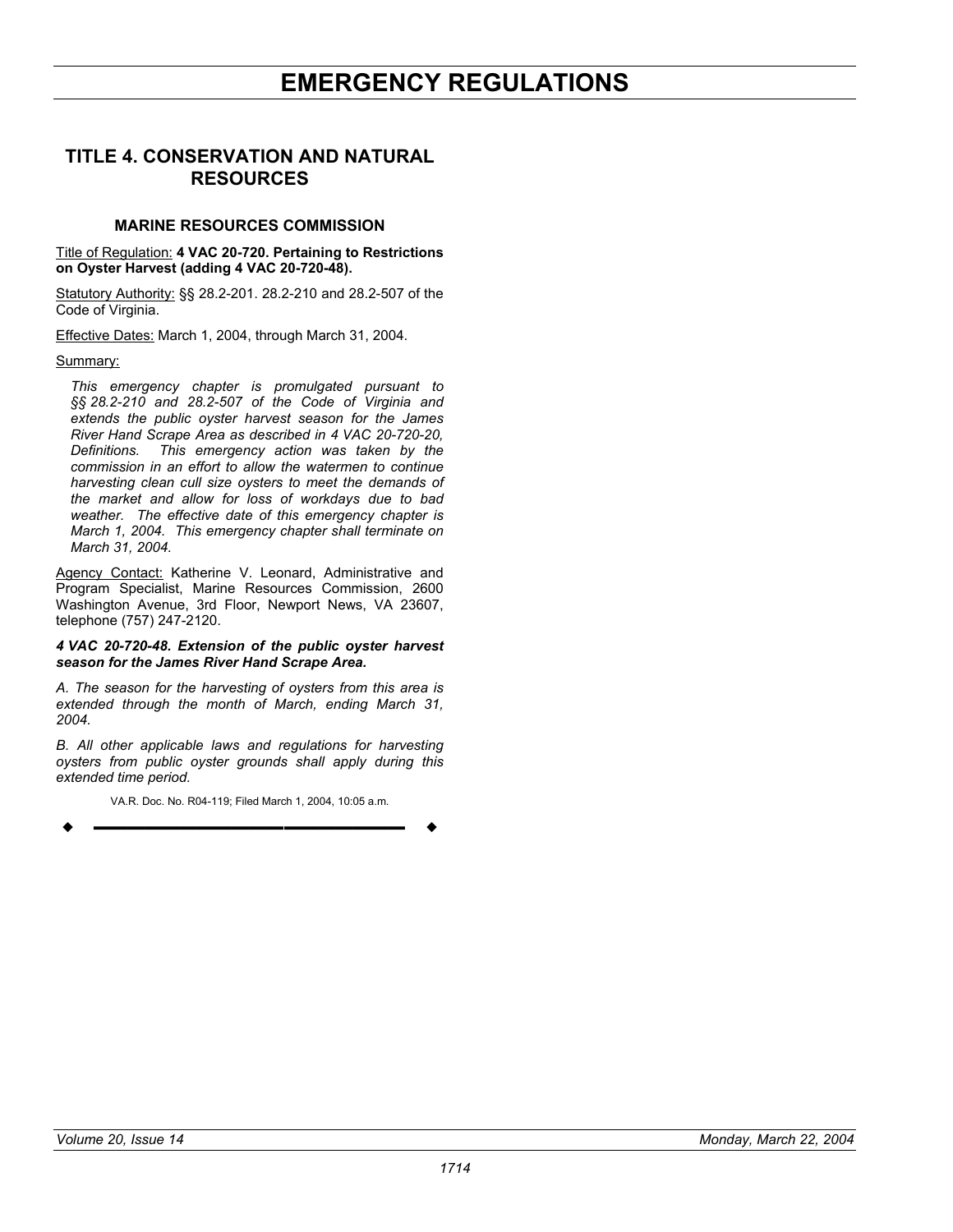# **GENERAL NOTICES/ERRATA**

## **DEPARTMENT OF ENVIRONMENTAL QUALITY**

## **Notice of Availability of and Public Comment on the 2004 305(b)/303(d) Water Quality Assessment Integrated Report**

The Virginia Department of Environmental Quality (DEQ) will release the Draft 2004 305(b)/303(d) Water Quality Assessment Integrated Report (Integrated Report) on March 22, 2004 for public comment.

The Integrated Report combines both the 305(b) Water Quality Assessment and the 303(d) Report on Impaired Waters. It will be available for download on our website at http://www.deq.state.va.us/wqa/ throughout the public comment period, which ends on Friday, April 23, 2004, at 5 p.m. A hard copy of the draft report is available upon request by phoning Patricia Carpin at (804) 698-4575.

The final report and maps will be available later this year after review and approval by the United States Environmental Protection Agency. Copies of the final report and associated maps on CDs can be pre-ordered now at the website above at no charge. Hard copies of the final maps will also be available for a fee. They can be pre-ordered by printing the order form on our website, filling it out and mailing it to DEQ at the address indicated on the form with a check payable to "Treasurer of Virginia". Please memo your check with "2004 IR maps".

Four public information meetings are scheduled regarding the draft Integrated Report. They will be held on:

- March 25th, 10 a.m. 11:30 p.m. DEQ South West Regional Office, 355 Deadmore Street in Abingdon. For directions please contact Allen Newman, (276) 676-4804, ajnewman@deq.state.va.us.
- March 26th, 10 a.m. 11:30 a.m. DEQ Northern Va. Regional Office, 13901 Crown Court in Woodbridge. For directions please contact Bryant Thomas, (703) 583-3843, bhthomas@deq.state.va.us.
- March 30th, 10:30 a.m. 12 p.m. DEQ Piedmont Regional Office, 4949-A Cox Road in Glen Allen. For directions please contact Jennifer Palmore, (804) 527-5058, jvpalmore@deq.state.va.us.
- March 31st, 10:30 a.m. 12 p.m. DEQ West Central Regional Office, 3019 Peters Creek Road in Roanoke. For directions please contact Mike McLeod, (540) 562-6721, dmmcleod@deq.state.va.us.

Written comments on the draft Integrated Report can be sent to: Darryl M. Glover, DEQ Water Quality Monitoring and Assessment Manager, via e-mail attachment to, dmglover@deq.state.va.us, or (US) mail to P.O. Box 10009, Richmond, VA 23240. Please include your name, (US mail) address, telephone number, and e-mail address.

### **Total Maximum Daily Loads (TMDLs) to Address Multiple Impairments in the Middle and South River Watersheds**

The Department of Environmental Quality (DEQ) and the Department of Conservation and Recreation (DCR) seek written and oral comments from interested persons on the development of Total Maximum Daily Loads (TMDLs) to address multiple impairments in the Middle and South River watersheds. The subject stream segments are identified in Virginia's 1998 303(d) TMDL Priority List and Report as impaired due to violations of the state's water quality standards for bacteria, the General Standard (benthics), or both. The bacteria impairments include 15.7 miles on Upper Middle River, 12.1 miles on Lewis Creek, 7.3 miles on Polecat Draft, 18.1 miles on Lower Middle River, 12.6 miles on South River, and 8.73 miles on Moffett Creek. The benthic impairments include 15.7 miles on Upper Middle River, 12.1 miles on Lewis Creek, 8.73 miles on Moffett Creek, and 31.45 miles on Christians Creek.

Section 303(d) of the Clean Water Act and § 62.1-44.19:7 C of the Code of Virginia require DEQ to develop TMDLs for pollutants responsible for each impaired water contained in Virginia's 303(d) TMDL Priority List and Report.

The final public meeting on the development of TMDLs to address the impairments in the subject stream segments will be held on Thursday, March 25, 2004, at 7 p.m. in the Board Room at the Augusta County Government Center, 18 Government Center Lane, Verona, Virginia. Directions and a map to the location are available at http://www.mme.state.va.us/Dmm/Training\_Schedule/veronadir.pdf.

A copy of the draft TMDL report addressing all of the impairments listed above, except for the Lewis Creek benthic impairment, will be available for review on or before March 25, 2004, on the DEQ website at http://www.deq.state.va.us/tmdl/tmdlrpts.html. The TMDL for the Lewis Creek benthic impairment will be completed at a later date and will be the subject of subsequent public involvement and public comment opportunities. The public comment period for the March 25th meeting and the draft report addressing the remaining impairments will end on April 24, 2004. Written comments should include the name, address, and telephone number of the person submitting the comments and should be sent to Robert Brent, Department of Environmental Quality, 4411 Early Road, P.O. Box 3000, Harrisonburg, VA 22801, telephone (540) 574-7848, FAX (540) 574-7878, or e-mail rnbrent@deq.state.va.us.

## **STATE CORPORATION COMMISSION**

February 23, 2004

Administrative Letter 2004-1

TO: ALL INSURERS LICENSED TO WRITE ACCIDENT AND SICKNESS INSURANCE IN VIRGINIA, AND ALL HEALTH SERVICES PLANS AND HEALTH MAINTENANCE ORGANIZATIONS LICENSED IN VIRGINIA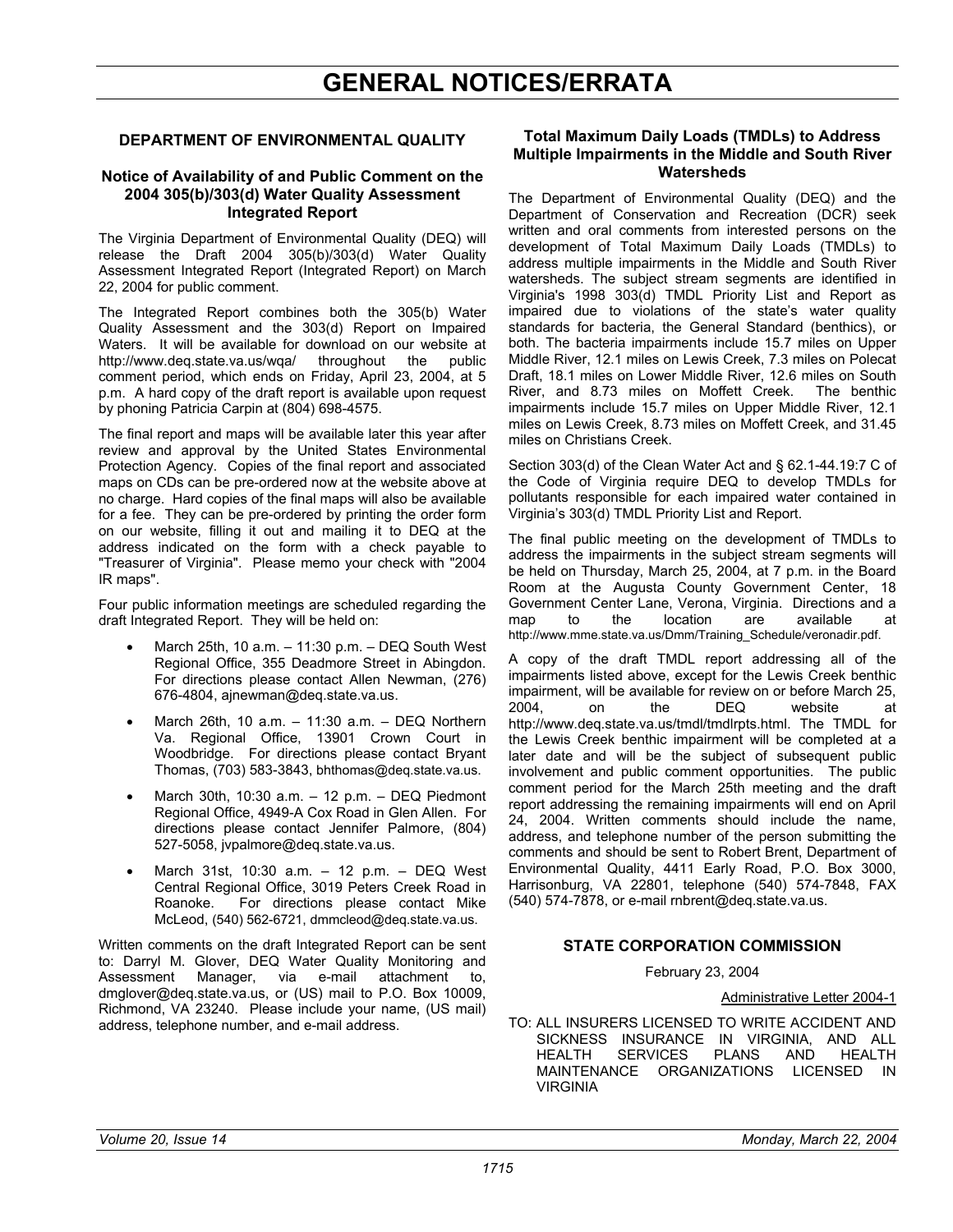# General Notices/Errata

RE: 14 VAC 5-190-10 et seq.: Rules Governing the Reporting of Cost and Utilization Data Relating to Mandated Benefits and Mandated Providers - 2003 Reporting Period

The purpose of this Administrative Letter is to assist carriers in the preparation of the Annual Report of Cost and Utilization Data relating to Mandated Benefits and Providers required pursuant to 14 VAC 5-190-10 et seq. and § 38.2-3419.1 of the Code of Virginia, and to remind all affected carriers of the reporting requirements applicable to mandated benefits and providers for the 2003 reporting year. The report must be in the format contained in Form MB-1. Each licensed carrier must submit a separate Form MB-1, unless the carrier is exempt from the reporting requirements. It is not acceptable to submit more than one Form MB-1 for a single carrier or to consolidate information from different carriers on one form. The completed Form MB-1 (cover sheet and sections) is due on or before May 1, 2004.

On or before March 21, 2004, carriers may access, complete and submit Form MB-1 electronically, and review related instructions and representative CPT and ICD-9-CM codes, through the Bureau of Insurance's website at:

http://www.state.va.us/scc/division/boi/webpages/mandatedforms.htm

Carriers should refer to 14 VAC 5-190-40 for an explanation of the circumstances under which a full and complete or an abbreviated report must be filed, or under which a company may be exempt from filing a report. The *Virginia total annual written premium for all accident and sickness policies or contracts* referred to in this section is the amount reported to the Commission on the company's Annual Statement for the year ending December 31, 2003. This is the amount used to determine if a report is required.

The instructions explain the type of information necessary to complete Form MB-1, and serve to highlight frequent errors and omissions. All sources of information, including 14 VAC 5-190-10 et seq., §§ 38.2-3408 through 38.2-3418.13, as applicable, § 38.2-4221, and CPT and ICD-9-CM codes should be consulted in the preparation of this report. Please note that the CPT and ICD-9-CM codes are not intended to exhaust all medical codes that may be used in collecting data for Form MB-1, but are representative of some of the more common codes associated with the mandated benefits.

Correspondence regarding reporting requirements should be directed to Mary Ann Mason, Senior Insurance Market Examiner, Forms and Rates Section, Bureau of Insurance - Life and Health Division, P.O. Box 1157, Richmond, VA 23218, telephone (804) 371-9348, FAX (804) 371-9944.

System related questions or problems should be directed to Brenda Golden, Assistant Deputy Commissioner, Bureau of Insurance - Life and Health Division, P.O. Box 1157, Richmond, VA 23218, telephone (804) 371-9074, FAX (804) 371-9944.

Carriers are reminded that failure to submit a substantially complete and accurate report pursuant to the provisions of 14 VAC 5-190-10 et seq. by May 1, 2004, may be considered a violation subject to a penalty as set forth in § 38.2-218 of the

Code of Virginia. Lack of notice, lack of information, lack of means of producing the required data, or other such reasons will not be accepted for not submitting a complete and accurate report in a timely manner.

/s/ Alfred W. Gross Commissioner of Insurance

### **STATE LOTTERY DEPARTMENT**

#### **Director's Orders**

The following Director's Orders of the State Lottery Department were filed with the Virginia Registrar of Regulations on February 18, 2004, and March 3, 2004. The orders may be viewed at the State Lottery Department, 900 E. Main Street, Richmond, Virginia, or at the office of the Registrar of Regulations, 910 Capitol Street, 2nd Floor, Richmond, Virginia.

Director's Order Number Seven (04)

Virginia's Instant Game Lottery 325; "Checkerboard Bingo," (effective 2/10/04)

Director's Order Number Nine (04)

Virginia's Instant Game Lottery 591; "Cash Zone," (effective 2/23/04)

Director's Order Number Ten (04)

Virginia's Instant Game Lottery 250; "Double Money," (effective 2/26/04)

Director's Order Number Eleven (04)

Virginia's Instant Game Lottery 599; "Tough Trucks, Big Bucks," (effective 2/23/04)

Director's Order Number Twelve (04)

Virginia's Instant Game Lottery 588; "100 Grand Hand," (effective 2/26/04)

## **VIRGINIA CODE COMMISSION**

#### **Notice to State Agencies**

**Mailing Address:** Virginia Code Commission, 910 Capitol Street, General Assembly Building, 2nd Floor, Richmond, VA 23219, FAX (804) 692-0625.

### **Forms for Filing Material for Publication in** *the Virginia Register of Regulations*

All agencies are required to use the appropriate forms when furnishing material for publication in the Virginia Register of Regulations. The forms may be obtained from: Virginia Code Commission, 910 Capitol Street, General Assembly Building, 2nd Floor, Richmond, VA 23219, telephone (804) 786-3591.

**Internet:** Forms and other Virginia Register resources may be printed or downloaded from the Virginia Register web page: http://register.state.va.us.

FORMS:

NOTICE of INTENDED REGULATORY ACTION-RR01 NOTICE of COMMENT PERIOD-RR02 PROPOSED (Transmittal Sheet)-RR03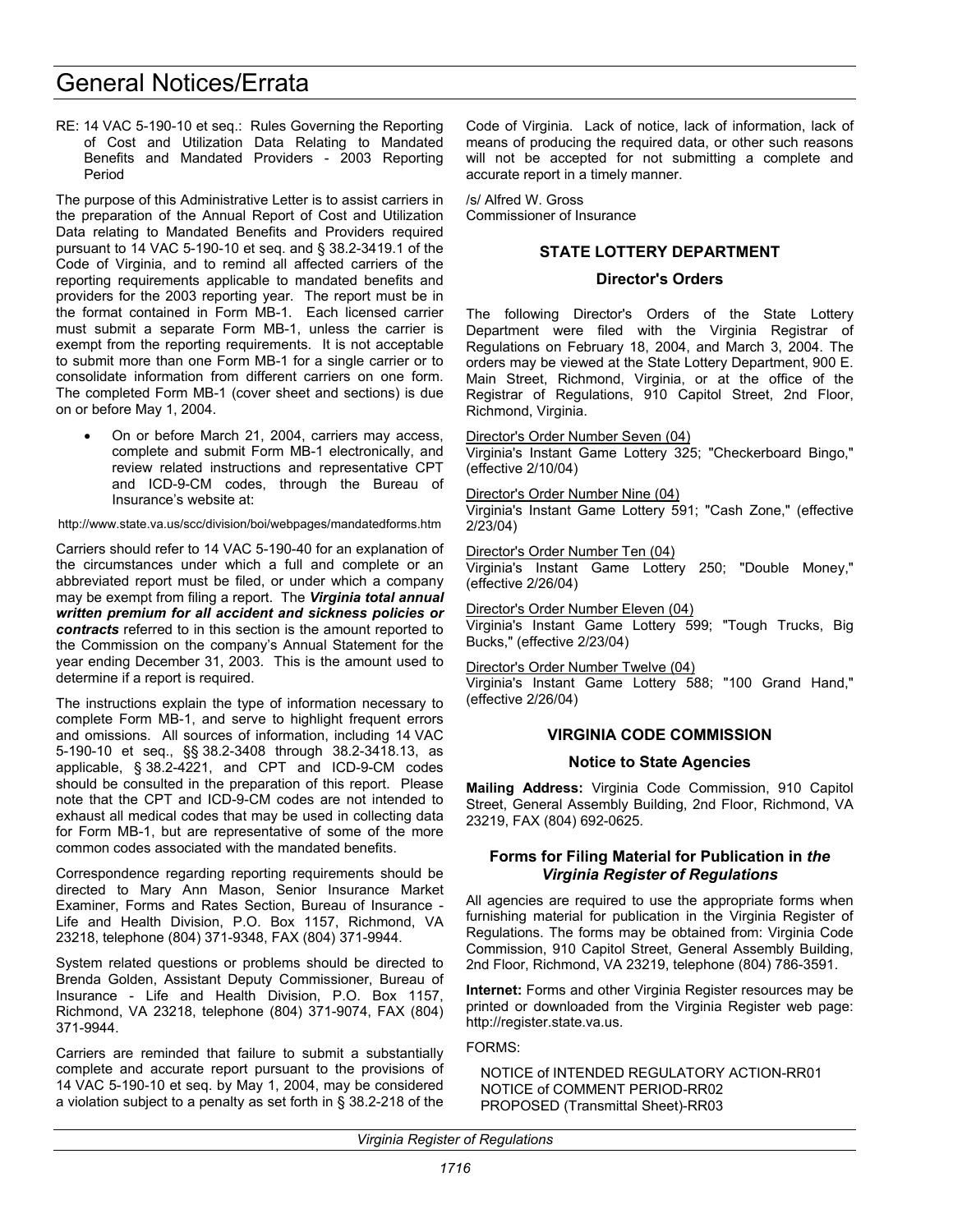FINAL (Transmittal Sheet)-RR04 EMERGENCY (Transmittal Sheet)-RR05 NOTICE of MEETING-RR06 AGENCY RESPONSE TO LEGISLATIVE OBJECTIONS-RR08 RESPONSE TO PETITION FOR RULEMAKING-RR13 FAST-TRACK RULEMAKING ACTION-RR14

## **ERRATA**

### **DEPARTMENT OF CONSERVATION AND RECREATION**

Title of Regulation: **4 VAC 5-36. Standard Fees for Use of Department of Conservation and Recreation Facilities, Programs, and Services.** 

Publication: 20:13 VA.R. 1604-1633 March 8, 2004.

Correction to Final Regulation:

Page 1604, change Title of Regulation to read as follows:

Title of Regulation: **4 VAC 5-36. Standard Fees for Use of Department of Conservation and Recreation Facilities, Programs, and Services (amending 4 VAC 5-36-20, 4 VAC 5-36-50 through 4 VAC 5-36-150, 4 VAC 5-36-170 through 4 VAC 5-36-220).** 

## **STATE BOARD OF SOCIAL SERVICES**

Title of Regulation: **22 VAC 40-80. General Procedures and Information for Licensure.** 

Publication: 20:10 VA.R. 972-989 January 26, 2004

Correction to Proposed Regulation:

Page 975, 22 VAC 40-80-10, column 2, definition of "Denial," line 2, strike "original" and insert "*initial*"

Page 976, 22 VAC 40-80-30, column 2, line 6, change "*supress*" to "*suppress*"

Page 977, 22 VAC 40-80-100, paragraph 2, line 2, after "routinely" strike "and"

VA.R. Doc. No. R03-41; Filed March 2, 2004, 2:25 p.m.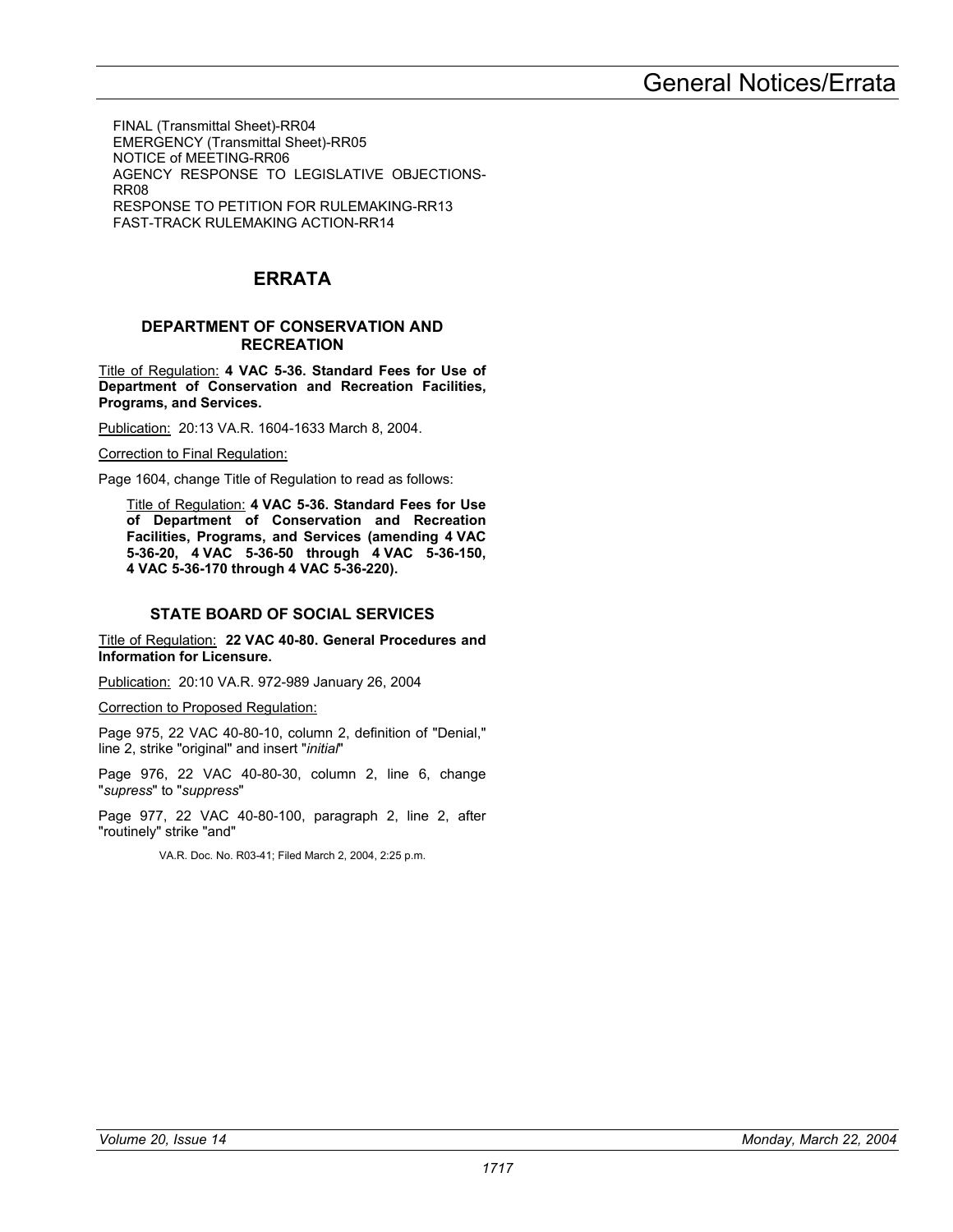# **CALENDAR OF EVENTS**

**Symbol Key** 

† Indicates entries since last publication of the *Virginia Register* **Location accessible to persons with disabilities** Teletype (TTY)/Voice Designation

### **NOTICE**

Only those meetings which are filed with the Registrar of Regulations by the filing deadline noted at the beginning of this publication are listed. Since some meetings are called on short notice, please be aware that this listing of meetings may be incomplete. Also, all meetings are subject to cancellation and the *Virginia Register* deadline may preclude a notice of such cancellation. If you are unable to find a meeting notice for an organization in which you are interested, please check the Commonwealth Calendar at www.vipnet.org or contact the organization directly.

For additional information on open meetings and public hearings held by the standing committees of the legislature during the interim, please call Legislative Information at (804) 698-1500 or Senate Information and Constituent Services at (804) 698- 7410 or (804) 698-7419/TTY雪, or visit the General Assembly web site's Legislative Information System (http://leg1.state.va.us/lis.htm) and select "Meetings."

VIRGINIA CODE COMMISSION

## **EXECUTIVE**

## **BOARD OF ACCOUNTANCY**

### **May 6, 2004 - 10 a.m.** -- Open Meeting

Holiday Inn-Richmond, 6531 West Broad Street, Richmond, Virginia. (Interpreter for the deaf provided upon request)

A meeting to discuss general business matters including complaint cases. A public comment period will be held at the beginning of the meeting. All meetings are subject to cancellation. The time of the meeting is subject to change. Any person desiring to attend the meeting and requiring special accommodations or interpreter services should contact the board at (804) 367-8505 or TDD (804) 367-9753 at least 10 days prior to the meeting so suitable arrangements can be made. The board fully complies with the Americans with Disabilities Act.

**Contact:** Nancy Taylor Feldman, Executive Director, Board of Accountancy, 3600 W. Broad St., Suite 696, Richmond, VA 23230, telephone (804) 367-8505, FAX (804) 367-2174, (804) 367-9753/TTY <sup>3</sup>, e-mail boa@boa.state.va.us.

### **DEPARTMENT OF AGRICULTURE AND CONSUMER SERVICES**

## **Virginia Agricultural Council**

**March 22, 2004 - 8:30 a.m.** -- Open Meeting **March 23, 2004 - 8 a.m.** -- Open Meeting Holiday Inn, 1200 Fifth Street, Charlottesville, Virginia. (Interpreter for the deaf provided upon request)

A meeting to hear and act upon agricultural project proposals for financial assistance through the Virginia Agricultural Council. The council will entertain public comment at the conclusion of all other business for a period not to exceed 30 minutes. Any person who needs any accommodation in order to participate at the meeting should contact Thomas Yates at least five days before the meeting date so that suitable arrangements can be made.

**Contact:** Thomas R. Yates, Executive Director, Virginia Agricultural Council, 1100 Bank St., Room 509, Richmond, VA 23219, telephone (804) 786-6060, FAX (804) 371-8372, (800) 828-1120/TTY <sup>3</sup>, e-mail tyates@vdacs.state.va.us.

## **Virginia Dark-Fired Tobacco Board**

**March 24, 2004 - 10 a.m.** -- Open Meeting Sheldon's Restaurant, Business Route 15 and 360, Keysville, Virginia. $\blacksquare$ 

A meeting to review and consider approval of minutes of the last meeting. In addition, the board's financial statement will be reviewed and the budget for FY04-05 approved. During the meeting, the board will consider funding proposals for research, promotion, and education projects pertaining to the Virginia dark-fired tobacco industry. Other business that may come before the board will be considered as well. The board will entertain public comment at the conclusion of all other business for a period not to exceed 30 minutes. Any person who needs any accommodation in order to participate at the meeting should contact D. Stanley Duffer at least five days before the meeting date so that suitable arrangements can be made.

**Contact:** D. Stanley Duffer, Secretary, Virginia Dark-Fired Tobacco Board, P.O. Box 129, Halifax, VA 24558, telephone (434) 572-4568, FAX (434) 572-8234.

## **Virginia Horse Industry Board**

**April 1, 2004 - 10 a.m.** -- Open Meeting

Virginia Department of Forestry, 900 Natural Resources Drive, Charlottesville, Virginia.

A meeting to review the minutes of the last meeting, its current financial statement, and promotional plans for the coming year. The board will also review grant proposals submitted for FY 2004-2005. The board will entertain public comment at the conclusion of all other business for a period not to exceed 30 minutes. Any person who needs any accommodation in order to participate at the meeting should contact Andrea S. Heid at least five days before the meeting date so that suitable arrangements can be made.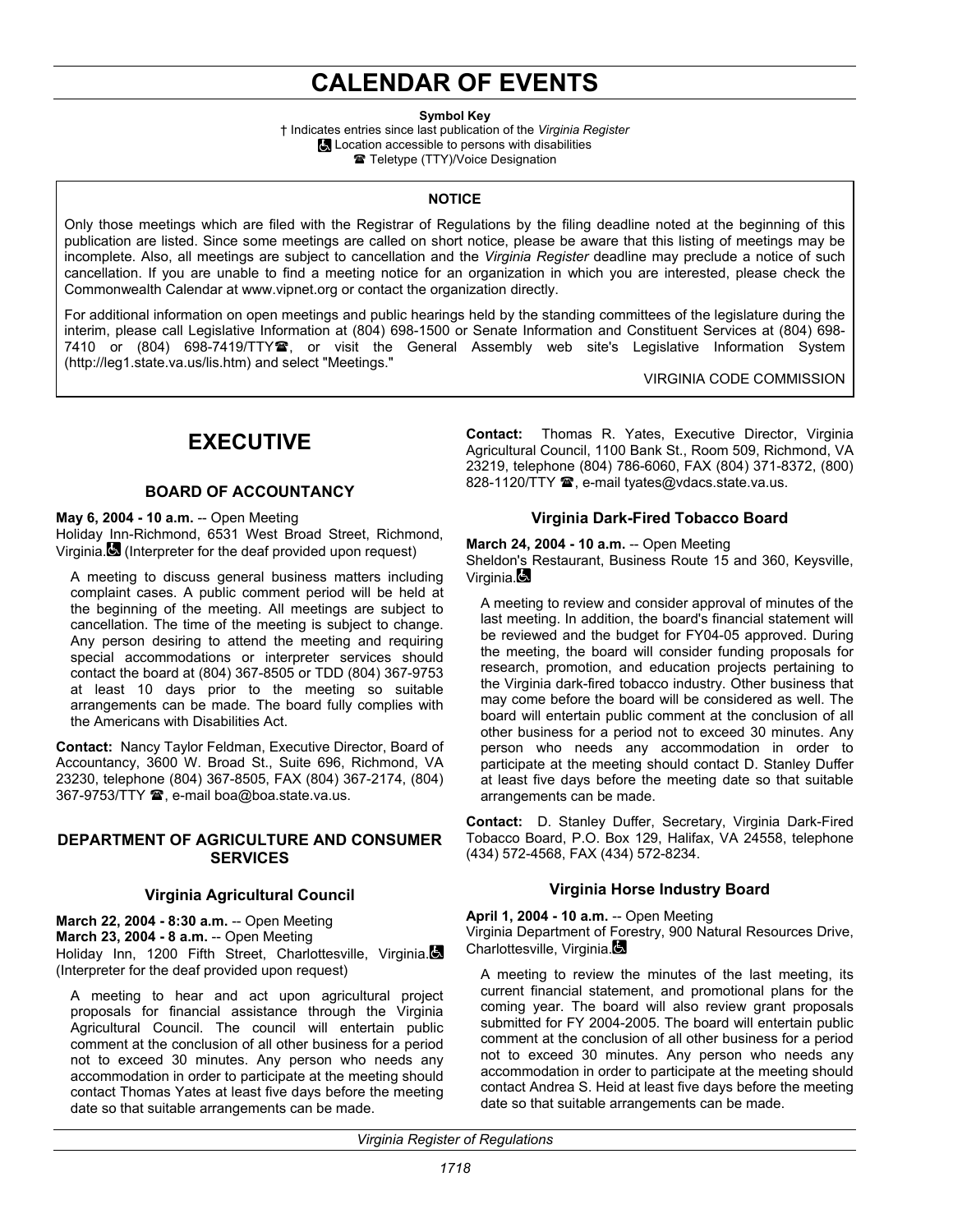**Contact:** Andrea S. Heid, Equine Marketing Specialist/Program Manager, Department of Agriculture and Consumer Services, 1100 Bank St., 9th Floor, Richmond, VA 23219, telephone (804) 786-5842, FAX (804) 786-3122.

## **Virginia Marine Products Board**

**March 30, 2004 - 6 p.m.** -- Open Meeting

Dolphin Cove Restaurant, Route 17, Gloucester, Virginia.

A meeting to consider minutes of the previous board meeting, review the board's financial statement, and hear reports on trade shows, festivals, industry tours, calendar sales, and cooperative programs with the Virginia Department of Agriculture and Consumer Services and croaker exports. The board will entertain public comment at the conclusion of all other business for a period not to exceed 30 minutes. Any person who needs any accommodation in order to participate at the meeting should contact Shirley Estes at least five days before the meeting date so that suitable arrangements can be made.

**Contact:** Shirley Estes, Executive Director, Virginia Marine Products Board, 554 Denbigh Blvd., Suite B, Newport News, VA 23608, telephone (757) 874-3474, FAX (757) 886-0671.

## **STATE AIR POLLUTION CONTROL BOARD**

**† April 5, 2004 - 11 a.m.** -- Public Hearing

Department of Environmental Quality Northern Regional Office, 13901 Crown Court, Woodbridge, Virginia.

A public hearing to receive comments on a proposed revision to the State Implementation Plan (SIP) consisting of legislation (SB 454 or similar legislation) that would enable the Commonwealth to meet its obligation under § 185 of the Clean Air Act. The legislation would authorize the department to collect federal penalty fees from stationary sources of air emissions if severe nonattainment areas in which these facilities are located do not attain air quality standards by deadlines established by the Clean Air Act. Comment is being sought on the issue of whether the legislation should be submitted as a SIP revision and not the content of the legislation.

**Contact:** Robert A. Mann, Department of Environmental Quality, P.O. Box 10009 Richmond, VA 23240, telephone (804) 698-4419, FAX (804) 698-4510, e-mail ramann@deq.state.va.us.

## **State Advisory Board on Air Pollution**

**† March 23, 2004 - 10 a.m.** -- Open Meeting Department of Environmental Quality Piedmont Regional Office, 4949-A Cox Road, Glen Allen, Virginia.

The first meeting of the State Advisory Board on Air Pollution for 2004.

**Contact:** Janet Wynne, Department of Environmental Quality, P.O. Box 10009, Richmond, VA 23240, telephone (804) 698- 4140, e-mail jtwynne@deq.state.va.us.

## **ALCOHOLIC BEVERAGE CONTROL BOARD**

**March 22, 2004 - 9 a.m.** -- Open Meeting **† April 5, 2004 - 9 a.m.** -- Open Meeting **† April 19, 2004 - 9 a.m.** -- Open Meeting **† May 3, 2004 - 9 a.m.** -- Open Meeting **† May 17, 2004 - 9 a.m.** -- Open Meeting **† June 7, 2004 - 9 a.m.** -- Open Meeting **† June 21, 2004 - 9 a.m.** -- Open Meeting Department of Alcoholic Beverage Control, 2901 Hermitage Road, Richmond, Virginia.

A meeting of the executive staff to receive and discuss reports and activities from staff members. Other matters are not yet determined.

**Contact:** W. Curtis Coleburn, III, Secretary to the Board, Department of Alcoholic Beverage Control, 2901 Hermitage Rd., Richmond, VA 23220, telephone (804) 213-4409, FAX (804) 213-4411, (804) 213-4687/TTY  $\blacksquare$ , e-mail wccolen@abc.state.va.us.

## **ALZHEIMER'S DISEASE AND RELATED DISORDERS COMMISSION**

**March 23, 2004 - 10 a.m.** -- Canceled

**June 8, 2004 - 10 a.m.** -- Open Meeting Ratcliffe Building, 1602 Rolling Hills Drive, Richmond, Virginia. (Interpreter for the deaf provided upon request)

## **April 26, 2004 - 10 a.m.** -- Open Meeting

Virginia Department for the Aging, 1600 Forest Avenue, Suite 102, Richmond, Virginia. (Interpreter for the deaf provided upon request)

A business meeting.

**Contact:** Janet L. Honeycutt, Director of Grant Operations, Department for the Aging, 1600 Forest Ave., Suite 102, Richmond, VA 23229, telephone (804) 662-9333, FAX (804) 662-9354, toll-free (800) 554-3402, (804) 662-9333/TTY  $\blacksquare$ , e-mail jlhoneycutt@vdh.state.va.us.

## **BOARD FOR ARCHITECTS, PROFESSIONAL ENGINEERS, LAND SURVEYORS, CERTIFIED INTERIOR DESIGNERS AND LANDSCAPE ARCHITECTS**

**† March 26, 2004 - 9 a.m.** -- Open Meeting Department of Professional and Occupational Regulation, 3600 West Broad Street, 4th Floor, Room 453, Richmond, Virginia.

An informal fact-finding conference.

**Contact:** Mark N. Courtney, Executive Director, Board for Architects, Professional Engineers, Land Surveyors, Certified Interior Designers and Landscape Architects, 3600 W. Broad St., Richmond, VA 23230, telephone (804) 367-8514, FAX (804) 367-2475, (804) 367-9753/TTY <sup>2</sup>, e-mail APELSCIDLA@dpor.state.va.us.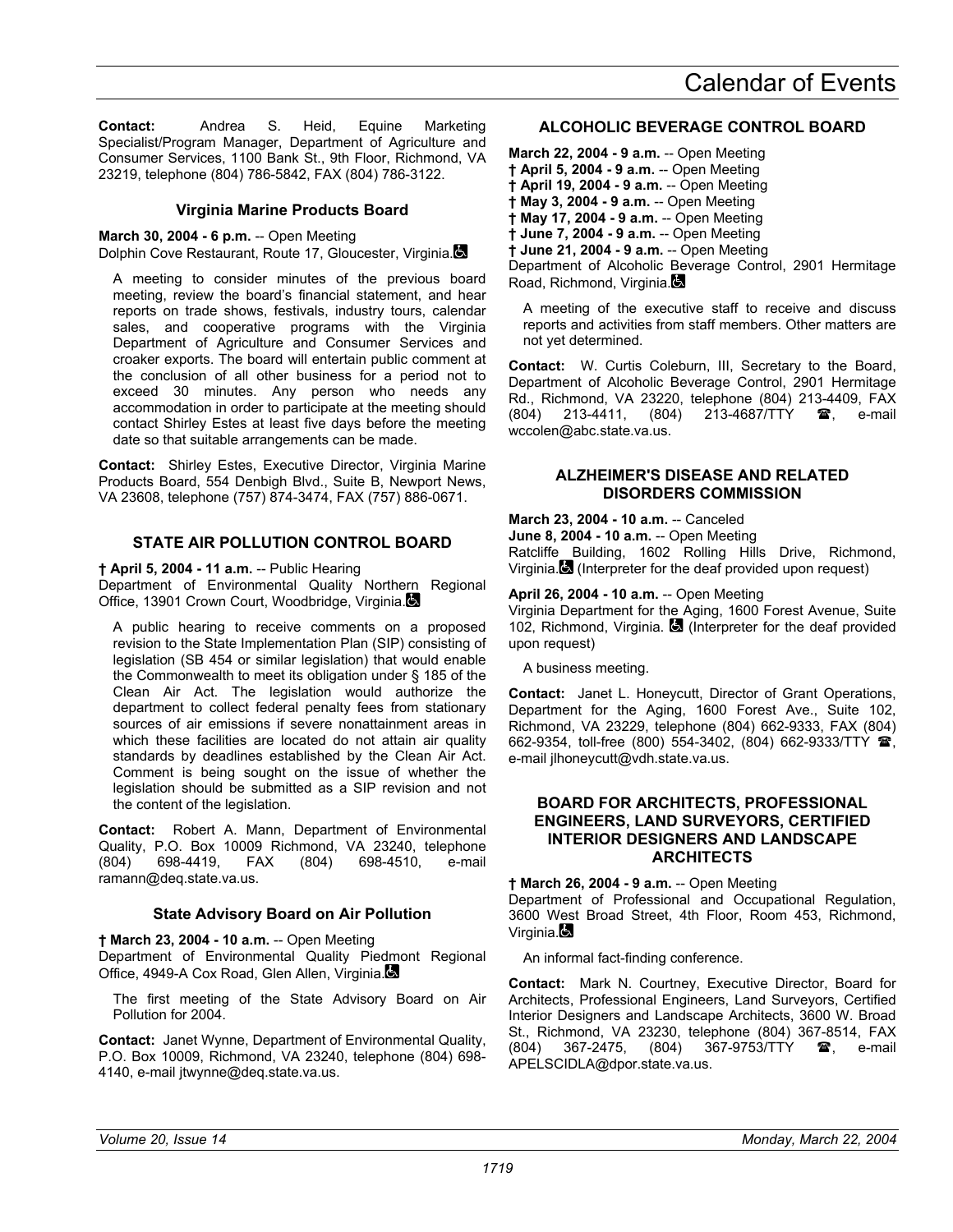#### **\* \* \* \* \* \* \* \***

**April 9, 2004 -** Public comments may be submitted until this date.

Notice is hereby given in accordance with § 2.2-4007 of the Code of Virginia that the Board for Architects, Professional Engineers, Land Surveyors, Certified Interior Designs and Landscape Architects intends to amend regulations entitled **18 VAC 10-20, Board for Architects, Professional Engineers, Land Surveyors, Certified Interior Designs and Landscape Architects Rules and Regulations.** The purpose of the proposed action is to adjust fees as necessary in accordance with § 54.1-113 of the Code of Virginia (Callahan Act). Any other changes that may be necessary may also be considered.

Statutory Authority: §§ 54.1-113, 54.1-201, 54.1-404 and 54.1- 411 C of the Code of Virginia.

**Contact:** Mark N. Courtney, Director, Board for Architects, Professional Engineers, Land Surveyors, Certified Interior Designs and Landscape Architects, 3600 W. Broad St., Richmond, VA 23230, telephone (804) 367-8514, FAX (804) 367-2475 or e-mail APELSCIDLA@dpor.virginia.gov.

**\* \* \* \* \* \* \* \*** 

**April 9, 2004 -** Public comments may be submitted until this date.

Notice is hereby given in accordance with § 2.2-4007 of the Code of Virginia that the Board for Architects, Professional Engineers, Land Surveyors, Certified Interior Designs and Landscape Architects intends to amend regulations entitled **18 VAC 10-10, Public Participation Guidelines.** The purpose of the proposed action is to clarify existing public participation guidelines.

Statutory Authority: §§ 2.2-4007 and 54.1-201 of the Code of Virginia.

**Contact:** Karen W. O'Neal, Deputy Director for Regulatory Programs, Department of Professional and Occupational Regulation, 3600 W. Broad St., Richmond, VA 23230, telephone (804) 367-8537, FAX (804) 367-2475 or e-mail Karen.O'Neal@dpor.virginia.gov.

#### **ART AND ARCHITECTURAL REVIEW BOARD**

**April 2, 2004 - 10 a.m.** -- Open Meeting

**May 7, 2004 - 10 a.m.** -- Open Meeting

**June 4, 2004 - 10 a.m.** -- Open Meeting

Science Museum of Virginia, 2500 West Broad Street, Richmond, Virginia.

A monthly meeting to review projects submitted by state agencies.

**Contact:** Richard L. Ford, AIA Chairman, 101 Shockoe Slip, 3rd Floor, Richmond, VA 23219, telephone (804) 648-5040, FAX (804) 225-0329, toll free (804) 786-6152, or e-mail rford@comarchs.com.

### **VIRGINIA COMMISSION FOR THE ARTS**

**† March 31, 2004 - 9 a.m.** -- Open Meeting Lecture Hall, Center for Education, Wolf Trap Foundation for the Performing Arts, 1645 Trap Road, Vienna, Virginia.

A quarterly meeting.

**Contact:** Peggy Baggett, Executive Director, Virginia Commission for the Arts, 223 Governor St., Richmond, VA 23219, telephone (804) 225-3132, FAX (804) 225-4327, (804) 225-3132/TTY <sup>•</sup>, e-mail peggy.baggett@arts.virginia.gov.

**† April 13, 2004 - 10 a.m.** -- Open Meeting Chamber of Commerce Building, Galax, Virginia.

**† April 14, 2004 - 10 a.m.** -- Open Meeting Washington and Lee University, Lexington, Virginia.

**† April 20, 2004 - 10 a.m.** -- Open Meeting Ferrum College, Franklin Hall, Ferrum, Virginia.

**† April 22, 2004 - 10 a.m.** -- Open Meeting Wayside Theater, Middletown, Virginia.

**† April 27, 2004 - 10 a.m.** -- Open Meeting Northern Virginia Community College, Alexandria, Virginia.

**† May 4, 2004 - 10 a.m.** -- Open Meeting Chrysler Museum of Art, Norfolk, Virginia.

**† May 6, 2004 - 10 a.m.** -- Open Meeting **† May 11, 2004 - 10 a.m.** -- Open Meeting Cultural Arts Center at Glen Allen, Glen Allen, Virginia.

A meeting to review grant applications and recommend funding to arts organizations for the 2004-2005 fiscal year.

**Contact:** Peggy Baggett, Executive Director, Virginia Commission for the Arts, 223 Governor St., Richmond, VA 23219, telephone (804) 225-3132, FAX (804) 225-4327, (804) 225-3132/TTY  $\blacksquare$ , e-mail peggy.baggett@arts.virginia.gov.

**† May 13, 2004 - 10 a.m.** -- Open Meeting The Marquee, 3015 Cutshaw Avenue, Richmond, Virginia.

A meeting to review grant applications from Virginia elementary and secondary schools in the categories of Arts Curriculum Development Grants and Artist Residency Grants.

**Contact:** Sharon Wilson, Grants Officer, Arts Education, Virginia Commission for the Arts, 223 Governor St., Richmond, VA 23219, telephone (804) 225-3132, FAX (804) 225-4327, (804) 225-3132/TTY **?**, e-mail sharon.wilson@arts.virginia.gov.

**† May 18, 2004 - 10 a.m.** -- Open Meeting The Marquee, 3015 Cutshaw Avenue, Richmond, Virginia.

A meeting to review applications from Virginia performing artists for inclusion in the 2005-2006 Tour Directory.

**Contact:** Sharon Wilson, Grants Officer, Virginia Commission for the Arts, 223 Governor St., Richmond, VA 23219, telephone (804) 225-3132, FAX (804) 225-4327, (804) 225- 3132/TTY **☎**, e-mail sharon.wilson@arts.virginia.gov.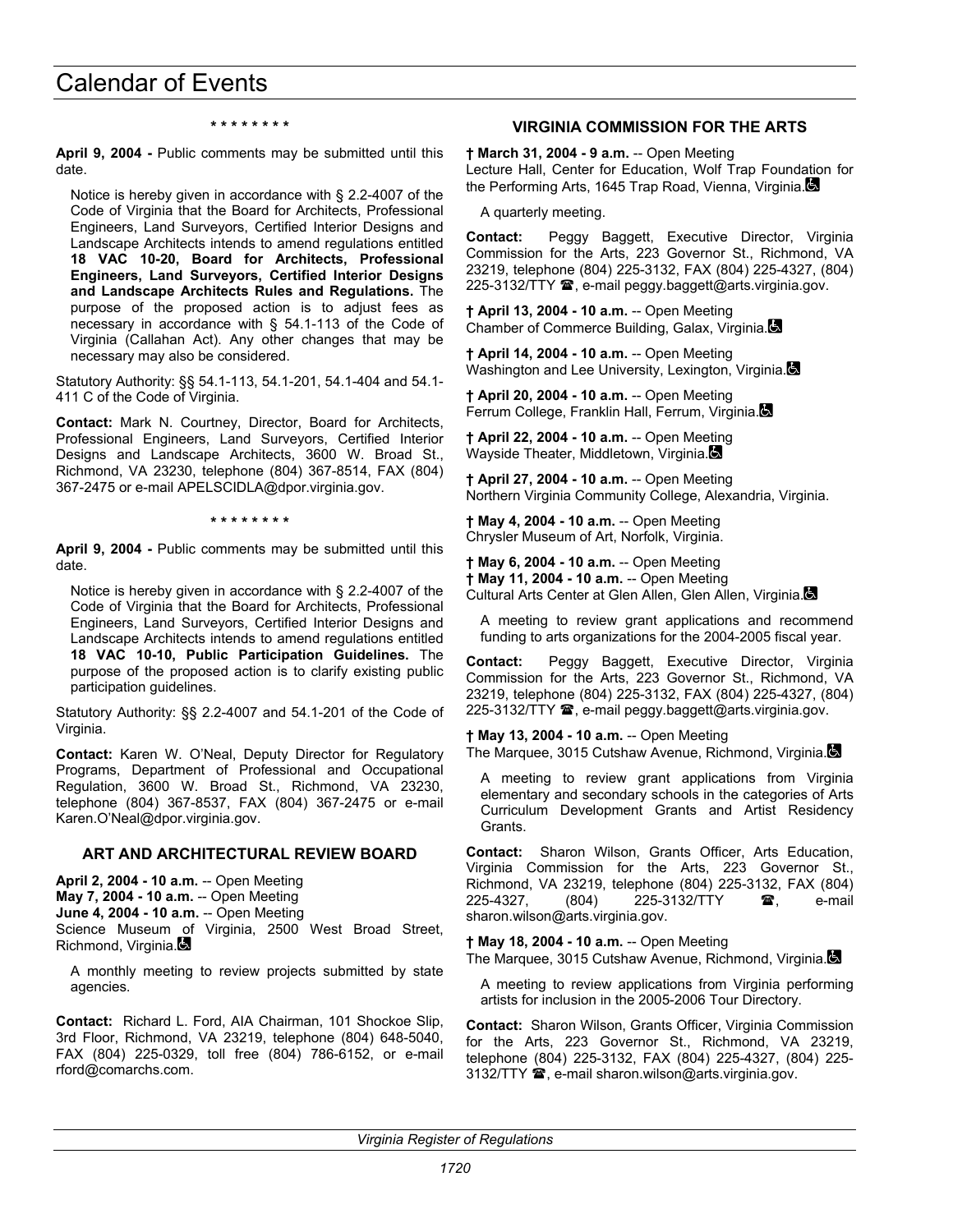## **VIRGINIA BOARD FOR ASBESTOS, LEAD, AND HOME INSPECTORS**

**April 9, 2004 -** Public comments may be submitted until this date.

Notice is hereby given in accordance with § 2.2-4007 of the Code of Virginia that the Virginia Board for Asbestos, Lead, and Home Inspectors intends to amend regulations entitled **18 VAC 15-10, Public Participation Guidelines.** The purpose of the proposed action is to clarify existing public participation guidelines.

Statutory Authority: §§ 2.2-4007 and 54.1-201 of the Code of Virginia.

**Contact:** Karen W. O'Neal, Deputy Director for Regulatory Programs, Department of Professional and Occupational Regulation, 3600 W. Broad St., Richmond, VA 23230, telephone (804) 367-8537, FAX (804) 367-2475 or e-mail Karen.O'Neal@dpor.virginia.gov.

**May 19, 2004 - 9 a.m.** -- Open Meeting

Department of Professional and Occupation Regulation, 3600 West Broad Street, Richmond, Virginia.

A meeting to conduct board business.

**Contact:** David Dick, Executive Director, Virginia Board for Asbestos, Lead, and Home Inspectors, 3600 W. Broad St., Richmond, VA 23230, telephone (804) 367-8507, FAX (804) 367-6128, (804) 367-9753/TTY **3**, e-mail asbestos@dpor.virginia.gov.

## **AUCTIONEERS BOARD**

**April 9, 2004 -** Public comments may be submitted until this date.

Notice is hereby given in accordance with § 2.2-4007 of the Code of Virginia that the Auctioneers Board intends to amend regulations entitled **18 VAC 25-10, Public Participation Guidelines.** The purpose of the proposed action is to clarify the existing regulation by specifying that the term "agency" refers to the board; clarifying that, in addition to a person, an organization may file a petition for rulemaking; and excepting fast-track rulemaking from the applicability of certain provisions of the public participation guidelines.

Statutory Authority: §§ 2.2-4007 and 54.1-602 of the Code of Virginia.

**Contact:** Karen W. O'Neal, Deputy Director for Regulatory Programs, Department of Professional and Occupational Regulation, 3600 W. Broad St., Richmond, VA 23230, telephone (804) 367-8537, FAX (804) 367-2475 or e-mail Karen.O'Neal@dpor.virginia.gov.

## **BOARD FOR BARBERS AND COSMETOLOGY**

**April 9, 2004 -** Public comments may be submitted until this date.

Notice is hereby given in accordance with § 2.2-4007 of the Code of Virginia that the Board for Barbers and Cosmetology intends to amend regulations entitled **18 VAC 41-10, Public Participation Guidelines.** The purpose of the proposed action is to clarify the existing regulation by specifying that the term "agency" refers to the board; clarifying that, in addition to a person, an organization may file a petition for rulemaking; and excepting fast-track rulemaking from the applicability of certain provisions of the public participation guidelines.

Statutory Authority: §§ 2.2-4007 and 54.1-201 of the Code of Virginia.

**Contact:** Karen W. O'Neal, Deputy Director for Regulatory Programs, Department of Professional and Occupational Regulation, 3600 W. Broad St., Richmond, VA 23230, telephone (804) 367-8537, FAX (804) 367-2475 or e-mail Karen.O'Neal@dpor.virginia.gov.

## **April 19, 2004 - 9 a.m.** -- Open Meeting

**† June 14, 2004 - 9 a.m.** -- Open Meeting Department of Professional and Occupational Regulation, 3600 West Broad Street, Richmond, Virginia.

A general business meeting including consideration of regulatory issues as may be presented on the agenda. The meeting is open to the public; however, a portion of the board's business may be discussed in closed session. Public comment will be heard at the beginning of the meeting. Persons desiring to participate in the meeting and requiring special accommodations or interpreter services should contact the department at least 10 days prior to the meeting so that suitable arrangements can be made. The department fully complies with the Americans with Disabilities Act.

**Contact:** William H. Ferguson, II, Executive Director, Board for Barbers and Cosmetology, 3600 W. Broad St., Richmond, VA 23230-4917, telephone (804) 367-8590, FAX (804) 367- 6295, (804) 367-9753/TTY **雷**, e-mail barberscosmo@dpor.virginia.gov.

## **BOARD FOR THE BLIND AND VISION IMPAIRED**

#### **April 13, 2004 - 1 p.m.** -- Open Meeting

Department for the Blind and Vision Impaired, Administrative Headquarters, 397 Azalea Avenue, Richmond, Virginia. (Interpreter for the deaf provided upon request)

A meeting to review information regarding Department for the Blind and Vision Impaired activities and operations, review expenditures from the board endowment fund, and discuss other issues raised for the board members.

**Contact:** Kathy C. Proffitt, Administrative Assistant, Department for the Blind and Vision Impaired, 397 Azalea Ave., Richmond, VA 23227, telephone (804) 371-3145, FAX (804) 371-3157, toll-free (800) 622-2155, (804) 371-3140/TTY **■, e-mail proffikc@dbvi.state.va.us**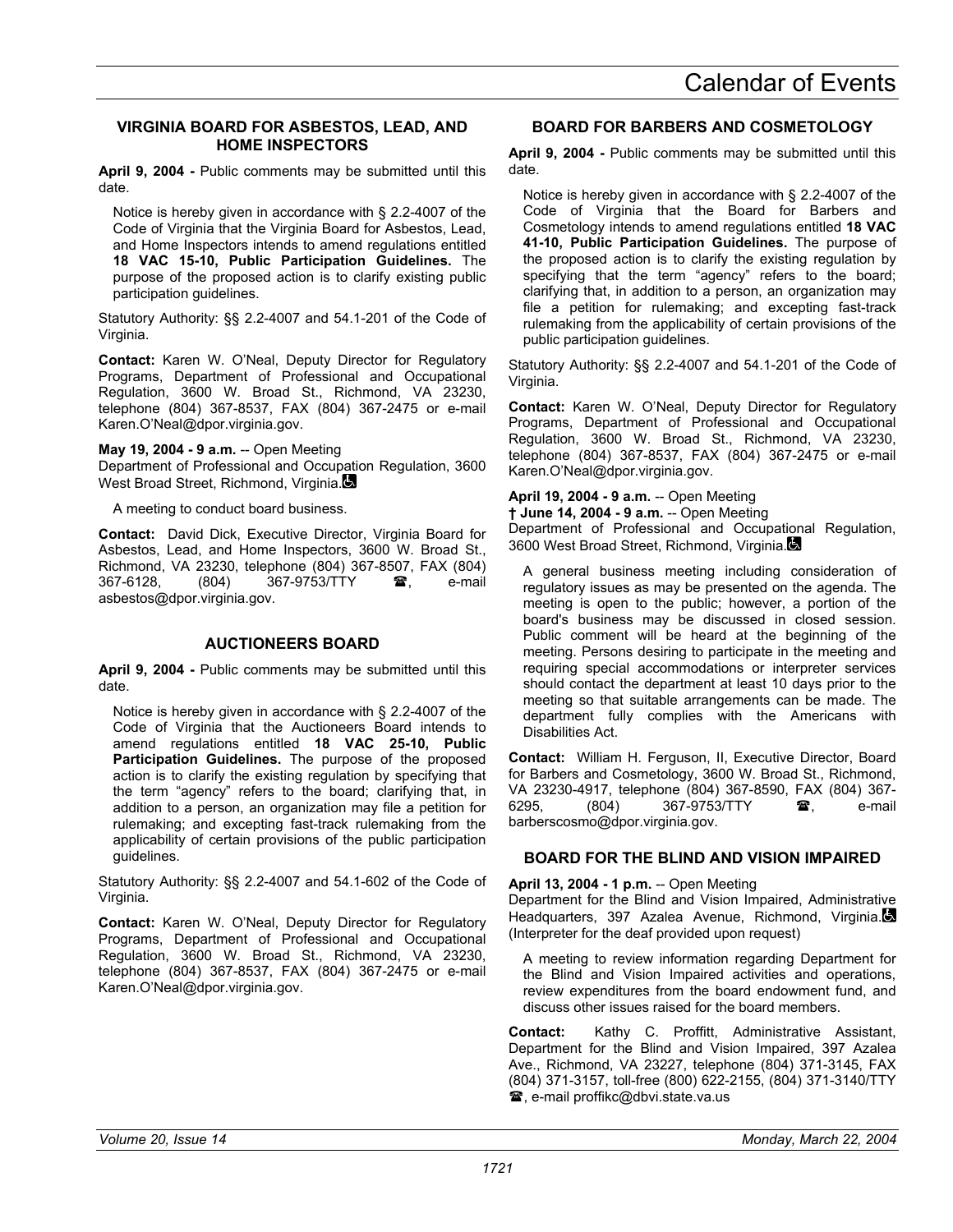### **CEMETERY BOARD**

**April 9, 2004 -** Public comments may be submitted until this date.

Notice is hereby given in accordance with § 2.2-4007 of the Code of Virginia that the Cemetery Board intends to amend regulations entitled **18 VAC 47-10, Public Participation Guidelines.** The purpose of the proposed action is to (i) allow requests to be placed on the board's public participation notification list to be sent via electronic means; (ii) allow regulatory notifications to be sent to list members electronically; and (iii) add language specifying that when electronic notifications are returned as undeliverable over more than one day, the person or organization concerned will be deleted from the list.

Statutory Authority: §§ 2.2-4007 54.1-201 and 54.1-2313 of the Code of Virginia.

**Contact:** Karen W. O'Neal, Deputy Director for Regulatory Programs, Department of Professional and Occupational Regulation, 3600 W. Broad St., Richmond, VA 23230, telephone (804) 367-8537, FAX (804) 367-2475 or e-mail Karen.O'Neal@dpor.virginia.gov.

#### **April 21, 2004 - 9 a.m.** -- Open Meeting

Department of Professional and Occupational Regulation, 3600 West Broad Street, Richmond, Virginia.

A meeting to conduct board business.

**Contact:** Karen W. O'Neal, Regulatory Programs Coordinator, Department of Professional and Occupational Regulation, 3600 W. Broad St., Richmond, VA 23230, telephone (804) 367-8537, FAX (804) 367-2475, (804) 367- 9753/TTY  $\mathbf{\mathcal{D}}$ , e-mail Karen.O'Neal@dpor.virginia.gov.

## **CHARITABLE GAMING BOARD**

**June 8, 2004 - 10 a.m.** -- Open Meeting

James Monroe Building, 101 North 14th Street, 1st Floor, Conference Rooms D and E, Richmond, Virginia.

A general meeting. An agenda will be posted on the agency website.

**Contact:** Frances C. Jones, Office Manager, Charitable Gaming Board, 101 N. 14th St., 17th Floor, Richmond, VA 23219, telephone (804) 786-3014, FAX (804) 786-1079, e-mail Frances.Jones@dcg.virginia.gov.

## **CHESAPEAKE BAY LOCAL ASSISTANCE BOARD**

**March 22, 2004 - 10 a.m.** -- Open Meeting

James Monroe Building, 101 North 14th Street, Conference Room D, Richmond, Virginia. (Interpreter for the deaf provided upon request)

A meeting to conduct general business, including review of local Chesapeake Bay Preservation Area programs. Public comment will be taken. A training session will be provided for the board members at the noon hour.

**Contact:** Carolyn J. Elliott, Administrative Assistant, Chesapeake Bay Local Assistance Board, James Monroe Bldg., 101 N. 14th St., 17th Floor, Richmond, VA 23219, telephone (804) 371-7505, FAX (804) 225-3447, toll-free (800) 243-7229, (800) 243-7229/TTY **雪**, e-mail carolyn.elliott@cblad.virginia.gov.

## **CHILD DAY-CARE COUNCIL**

**April 9, 2004 -** Public comments may be submitted until this date.

Notice is hereby given in accordance with § 2.2-4007 of the Code of Virginia that the Child Day-Care Council intends to repeal regulations entitled **22 VAC 15-20, General Procedures and Information for Licensure.** The purpose of the proposed action is to repeal the existing regulation that was jointly promulgated with the State Board of Social Services.

Statutory Authority: §§ 63.2-1734 and 63.2-1735 of the Code of Virginia.

**Contact:** Kathryn Thomas, Program Development Consultant, Child Day-Care Council, 7 N. 8th St., Richmond, VA 23219, telephone (804) 726-7158, FAX (804) 726-7132 or e-mail kathryn.thomas@dss.virginia.gov.

## **STATE CHILD FATALITY REVIEW TEAM**

#### **May 14, 2004 - 10 a.m.** -- Open Meeting

Office of the Chief Medical Examiner, 400 East Jackson Street, Richmond, Virginia.

The business portion of the State Child Fatality Review Team meeting, from 10 a.m. to 10:30 a.m., is open to the public. At the conclusion of the open meeting, the team will go into closed session for confidential case review.

**Contact:** Virginia Powell, Manager, Fatality Review and Surveillance Programs, State Child Fatality Review Team, 400 East Jackson St., Richmond, VA 23219, telephone (804) 786- 6047, FAX (804) 371-8595, toll-free (800) 447-1708, e-mail Virginia.Powell@vdh.virginia.gov.

## **STATE BOARD FOR COMMUNITY COLLEGES**

**May 19, 2004 - 1:30 p.m.** -- Open Meeting Location to be announced.

Committees will meet as follows: Academic and Student Affairs, Audit, and Budget and Finance will meet at 1:30 p.m.; Facilities and Personnel Committees will meet at 3 p.m.

**Contact:** D. Susan Hayden, Director of Public Affairs, State Board for Community Colleges, 101 N. 14th St., 15th Floor, Richmond, VA 23219, telephone (804) 819-4961, FAX (804) 819-4768, (804) 371-8504/TTY

**May 20, 2004 - 8:30 a.m.** -- Open Meeting Location to be announced.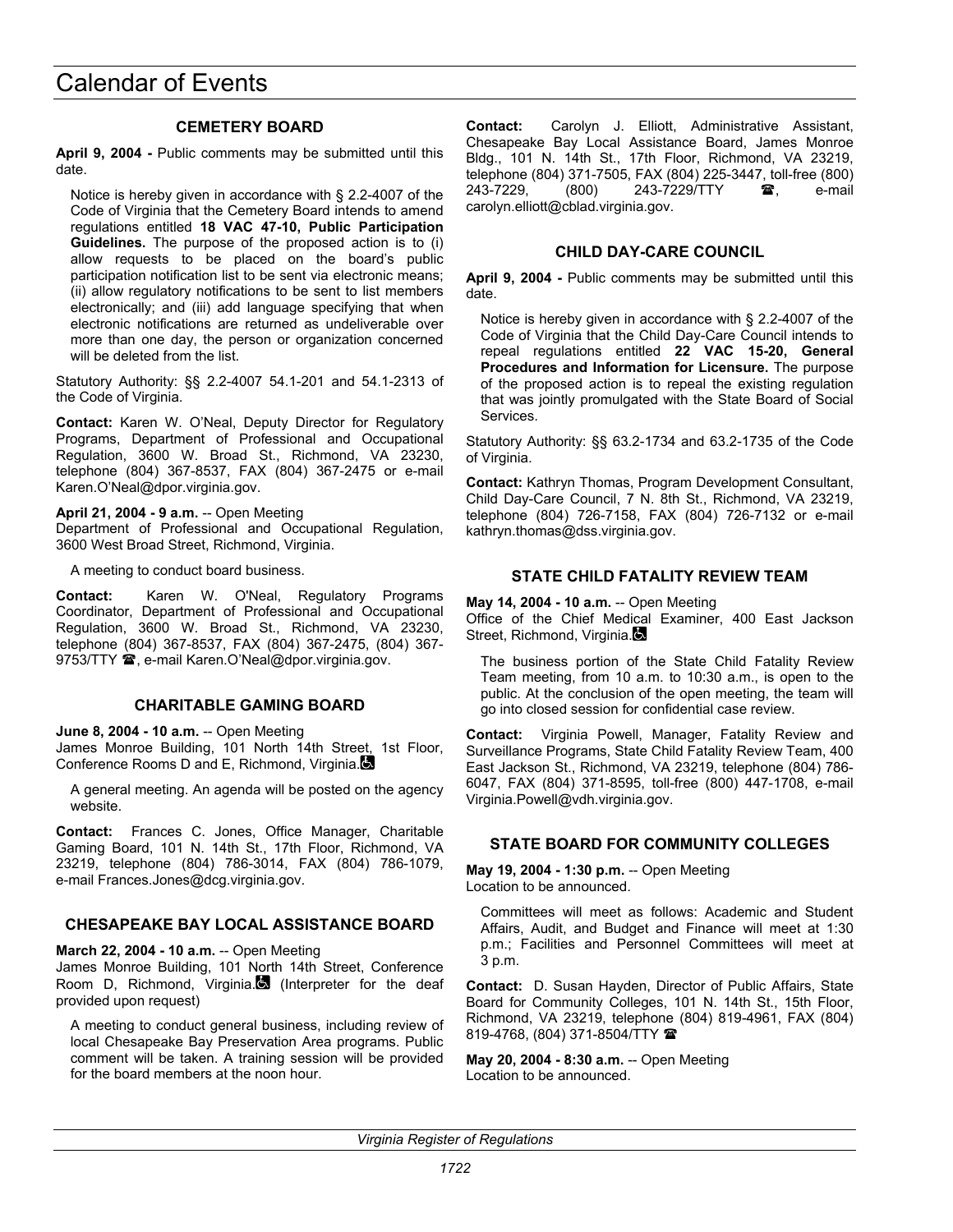A regular meeting. Public comment may be received at the beginning of the meeting upon notification at least five working days prior to the meeting.

**Contact:** D. Susan Hayden, Director of Public Affairs, State Board for Community Colleges, 101 N. 14th St., 15th Floor, Richmond, VA 23219, telephone (804) 819-4961, FAX (804) 819-4768, (804) 371-8504/TTY

### **COMPENSATION BOARD**

**March 26, 2004 - 11 a.m.** -- Open Meeting **† April 23, 2004 - 11 a.m.** -- Open Meeting Compensation Board, 202 North 9th Street, 10th Floor, Richmond, Virginia.

A monthly board meeting.

**Contact:** Cindy P. Waddell, Administrative Staff Assistant, Compensation Board, P.O. Box 710, Richmond, VA 23218, telephone (804) 786-0786, FAX (804) 371-0235, e-mail cindy.waddell@scb.virginia.gov.

**† April 15, 2004 - 10 a.m.** -- Open Meeting Hanover County Complex, 7497 County Complex Road, Board of Supervisors Meeting Room, Hanover, Virginia.

**† April 16, 2004 - 11 a.m.** -- Open Meeting Augusta County Government Center, Dick Huff Lane (off Lee Highway/US Route 11), Augusta County Board of

A FY05 budget hearing.

**Contact:** Cindy P. Waddell, Administrative Staff Assistant, Compensation Board, P.O. Box 710, Richmond, VA 23218, telephone (804) 786-0786, FAX (804) 371-0235, e-mail cindy.waddell@scb.virginia.gov.

## **BOARD OF CONSERVATION AND RECREATION**

**† April 29, 2004 - 10 a.m.** -- Open Meeting

Supervisor's Meeting Room, Verona, Virginia.

Lake Anna State Park, Visitor's Center, 6800 Lawyers Road, Spotsylvania, Virginia.

A regular business meeting.

**Contact:** Leon E. App, Chief Deputy Director, Department of Conservation and Recreation, 203 Governor St., Suite 302, Richmond, VA 23219, telephone (804) 786-6124, FAX (804) 786-6141, e-mail leonapp@dcr.state.va.us.

#### **DEPARTMENT OF CONSERVATION AND RECREATION**

**March 30, 2004 - 7 p.m.** -- Open Meeting Cedar Crest Conference Center, Twin Lakes State Park, 788 Twin Lakes Road, Green Bay, Virginia.

A meeting of the Twin Lakes State Park Master Plan Advisory Committee to review park resource inventory maps, goals and objectives, and the park purpose statement, as well as review recommendations for future developments for the master plan.

**Contact:** Anne L. Reeder, Park Manager, 788 Twin Lakes Rd., Green Bay, VA 23942, telephone (434) 392-3435, FAX (434) 392-9406, e-mail alreeder@dcr.state.va.us.

**April 20, 2004 - 10 a.m.** -- Open Meeting

Cedar Crest Conference Center, Twin Lakes State Park, 788 Twin Lakes Road, Green Bay, Virginia.

A meeting of the Twin Lakes State Park Master Plan Advisory Committee to review public input and finalize goals, objectives and the park purpose statement, as well as review recommendations for future developments for the master plan.

**Contact:** Anne L. Reeder, Park Manager, 788 Twin Lakes Rd., Green Bay, VA 23942, telephone (434) 392-3435, FAX (434) 392-9406, e-mail alreeder@dcr.state.va.us.

**May 18, 2004 - 10 a.m.** -- Open Meeting Cedar Crest Conference Center, Twin Lakes State Park, 788 Twin Lakes Road, Green Bay, Virginia.

A meeting of the Twin Lakes State Park Master Plan Advisory Committee to finalize its work on park goals and objectives and purpose statement as well as potential future park development.

**Contact:** Anne L. Reeder, Park Manager, 788 Twin Lakes Rd., Green Bay, VA 23942, telephone (434) 392-3435, FAX (434) 392-9406, e-mail alreeder@dcr.state.va.us.

**† June 22, 2004 - 7 p.m.** -- Open Meeting Cedar Crest Conference Center, Twin Lakes State Park, 788 Twin Lakes Road, Green Bay, Virginia.

A meeting to review and adopt recommended draft planning concepts, which include plan components and future developments.

**Contact:** Anne L. Reeder, Park Manager, 788 Twin Lakes Road, Green Bay, VA 23942, telephone (434) 392-3435, FAX (434) 392-9406, e-mail alreeder@dcr.state.va.us.

## **Virginia Scenic River Board**

**April 22, 2004 - 11 a.m.** -- Open Meeting Virginia State University, Jones Dining Hall, Hayden Street, Petersburg, Virginia.

A regular business meeting.

**Contact:** Leon E. App, Chief Deputy Director, Department of Conservation and Recreation, 203 Governor St., Suite 302, Richmond, VA 23219, telephone (804) 786-6124, FAX (804) 786-6141, e-mail leonapp@dcr.state.va.us.

## **Virginia Soil and Water Conservation Board**

**April 13, 2004 - 7 p.m.** -- Public Hearing Roanoke City Council Chamber, Noel C. Taylor Municipal Building, 215 Church Avenue, SW, Roanoke, Virginia.

**April 14, 2004 - 7 p.m.** -- Public Hearing Rocky Mount Municipal Building, Council Chambers, 345 Donald Avenue, Rocky Mount, Virginia.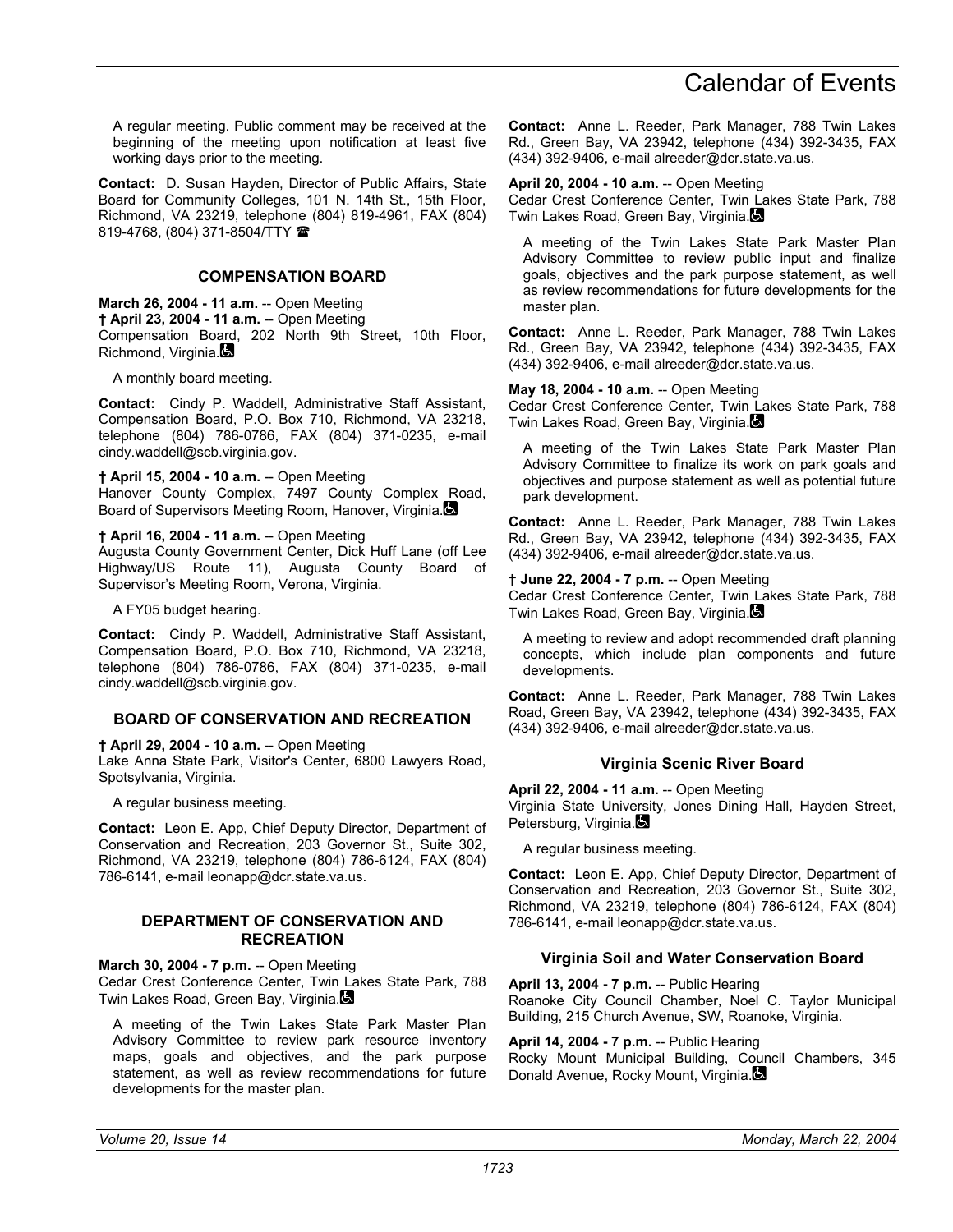The public is invited to comment on the request of the City of Roanoke to join the existing organization of the Blue Ridge Soil and Water Conservation District (BRSWCD). On January 23, 2004, the Virginia Soil and Water Conservation Board (board) approved a petition from Roanoke City suggesting the need for realigning the existing Blue Ridge Soil and Water Conservation District and including the City of Roanoke. State law empowers the board to review and decide about the formation of districts and resolve changes with district boundaries. The BRSWCD is a political subdivision of the Commonwealth and is currently comprised of Henry, Franklin and Roanoke counties. Virginia's 47 soil and water conservation districts promote natural resource conservation and stewardship and work directly with landowners, property managers and other citizens. Among the reasons presented by Roanoke City for joining the BRSWCD are the ability to participate in the rapidly expanding area of available conservation programs, which require the expertise and assistance of conservation districts, primarily from a water quality standpoint; the ability to utilize and work with the BRSWCD in educational programs designed to increase the awareness and understanding of area youth in environmental issues; and a need for local elected representation knowledgeable in conservation issues to serve the City of Roanoke. Verbal and written comments provided to the board will be considered as the board makes its decision. The board reserves the right to limit the comment time period for each speaker to a reasonable time period. The board will accept written comments received by close of business May 1, 2004, from all interested parties. Forward comments to VSWCB Chair, 203 Governor Street, Suite 206; Richmond, VA 23219.

**Contact:** Leon E. App, Chief Deputy Director, Department of Conservation and Recreation, 203 Governor St., Suite 302, Richmond, VA 23219, telephone (804) 786-6124, FAX (804) 786-6141, e-mail leonapp@dcr.state.va.us.

## **BOARD FOR CONTRACTORS**

**March 23, 2004 - 9 a.m.** -- Open Meeting **March 25, 2004 - 9 a.m.** -- Open Meeting **March 30, 2004 - 9 a.m.** -- Open Meeting **April 6, 2004 - 9 a.m.** -- Open Meeting **April 20, 2004 - 9 a.m.** -- Open Meeting **April 22, 2004 - 9 a.m.** -- Open Meeting **† April 27, 2004 - 9 a.m.** -- Open Meeting **† April 28, 2004 - 9 a.m.** -- Open Meeting **† May 5, 2004 - 1:30 p.m.** -- Open Meeting **† May 11, 2004 - 9 a.m.** -- Open Meeting

Department of Professional and Occupational Regulation, 3600 West Broad Street, Richmond, Virginia. (Interpreter for the deaf provided upon request)

Informal fact-finding conferences. Persons desiring to participate in the meeting and requiring special accommodations or interpretive services should contact the department at (804) 367-0946 at least 10 days prior to the meeting so that suitable arrangements can be made for appropriate accommodations. The department fully complies with the Americans with Disabilities Act.

**Contact:** Eric L. Olson, Executive Director, Board for Contractors, 3600 W. Broad St., Richmond, VA 23230, telephone (804) 367-2785, FAX (804) 367-2474, (804) 367- 9753/TTY <sup>3</sup>, e-mail contractors@dpor.virginia.gov.

**\* \* \* \* \* \* \* \*** 

**April 9, 2004 -** Public comments may be submitted until this date.

Notice is hereby given in accordance with § 2.2-4007 that the Board for Contractors intends to amend regulations entitled **18 VAC 50-10, Public Participation Guidelines.** The purpose of the proposed action is to (i) allow requests to be placed on the board's public participation notification list to be sent via electronic means; (ii) allow regulatory notifications to be sent to list members electronically; and (iii) add language specifying that when electronic notifications are returned as undeliverable over more than one day, the person or organization concerned will be deleted from the list.

Statutory Authority: §§ 2.2-4007 54.1-1102 of the Code of Virginia.

**Contact:** Karen W. O'Neal, Deputy Director for Regulatory Programs, Department of Professional and Occupational Regulation, 3600 W. Broad St., Richmond, VA 23230, telephone (804) 367-8537, FAX (804) 367-2475 or e-mail Karen.O'Neal@dpor.virginia.gov.

**April 13, 2004 - 9 a.m.** -- Open Meeting

Department of Professional and Occupational Regulation, 3600 West Broad Street, Richmond, Virginia.

A meeting to conduct board business.

**Contact:** Eric L. Olson, Executive Director, Board for Contractors, 3600 W. Broad St., Richmond, VA 23230, telephone (804) 367-2785, FAX (804) 367-2474, (804) 367- 9753/TTY  $\mathbf{\mathcal{D}}$ , e-mail contractors@dpor.state.va.us.

#### **May 5, 2004 - 10 a.m.** -- Open Meeting

Department of Professional and Occupational Regulation, 3600 West Broad Street, Richmond, Virginia.

A meeting of the Tradesman and Education Committee to conduct committee business. The department fully complies with the Americans with Disabilities Act.

**Contact:** Eric L. Olson, Executive Director, Board for Contractors, 3600 W. Broad St., Richmond, VA 23230, telephone (804) 367-2785, FAX (804) 367-2474, (804) 367- 9753/TTY  $\mathbf{\mathcal{D}}$ , e-mail contractors@dpor.virginia.gov.

#### **May 25, 2004 - 9 a.m.** -- Open Meeting

Department of Professional and Occupational Regulation, 3600 West Broad Street, Richmond, Virginia.

A regular scheduled meeting to address policy and procedural issues; review and render decisions on applications for contractors' licenses; and review and render case decisions on matured complaints against licensees. The meeting is open to the public; however, a portion of the board's business may be conducted in closed session. The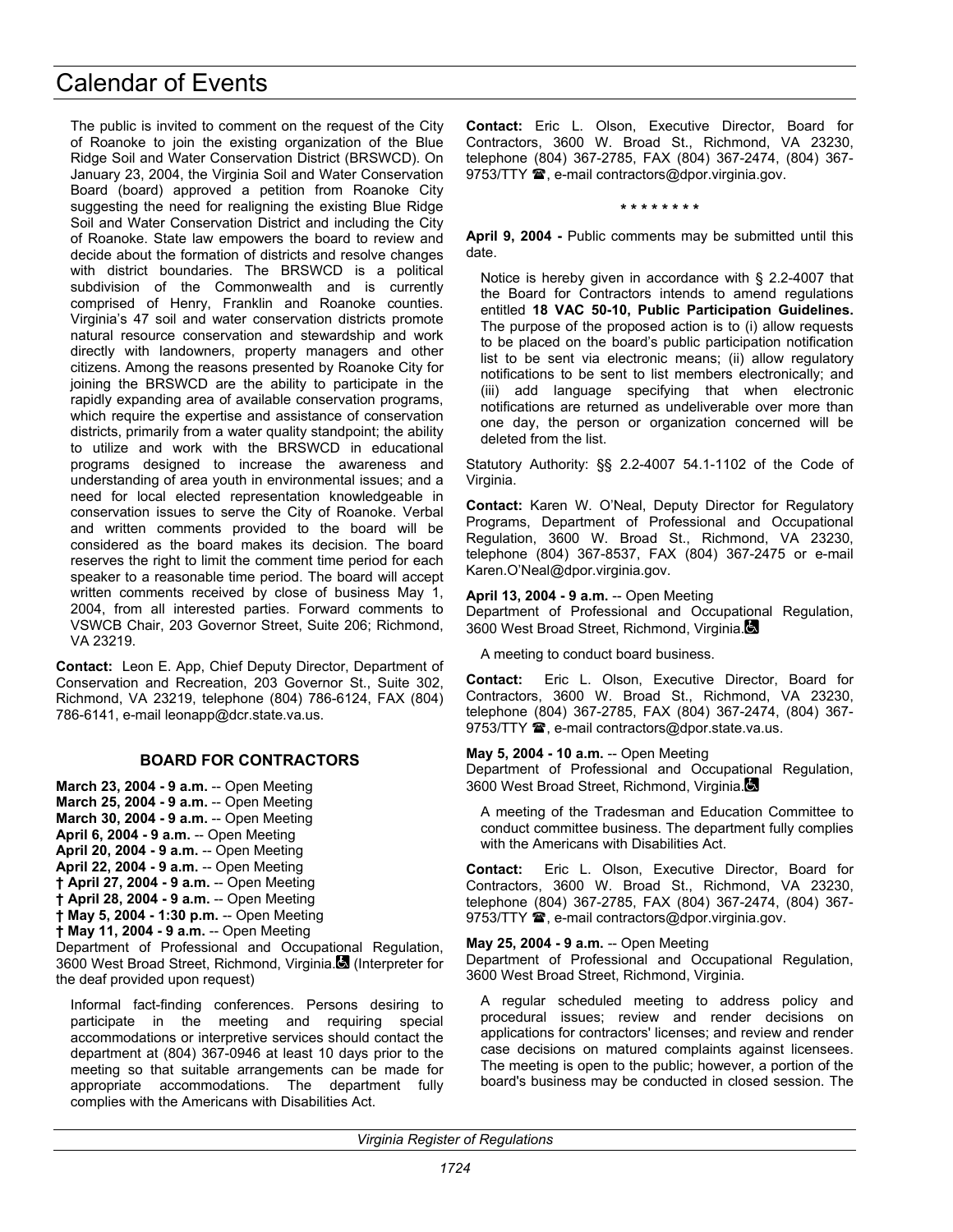department fully complies with the Americans with Disabilities Act.

**Contact:** Eric L. Olson, Executive Director, Board for Contractors, 3600 W. Broad St., Richmond, VA 23230, telephone (804) 367-2785, FAX (804) 367-2474, (804) 367- 9753/TTY  $\hat{a}$ , e-mail contractors@dpor.state.va.us.

### **BOARD OF CORRECTIONAL EDUCATION**

**† April 23, 2004 - 10 a.m.** -- Open Meeting

James Monroe Building, 101 North 14th Street, 7th Floor, Richmond, Virginia. (Interpreter for the deaf provided upon request)

A meeting to discuss general business.

**Contact:** Patty Ennis, Board Clerk, Department of Correctional Education, 101 N. 14th Street, 7th Floor, Richmond, VA 23219, telephone (804) 225-3314, FAX (804) 786-7642, (804) 371-8647/TTY **雷**, e-mail paennis@dce.state.va.us.

#### **CRIMINAL JUSTICES SERVICES BOARD**

**May 13, 2004 - 9 a.m.** -- Public Hearing

General Assembly Building, 9th and Broad Streets, House Room D, Richmond, Virginia.

**April 23, 2004 -** Public comments may be submitted until this date.

Notice is hereby given in accordance with § 2.2-4007 of the Code of Virginia that the Criminal Justice Services Board intends to adopt regulations entitled **6 VAC 20-210, Regulations for the Implementation of the Law Permitting DNA Analysis Upon Arrest for All Violent Felonies and Certain Burglaries.** The purpose of the proposed action is to comply with §§ 19.2-310.2:1 and 19.2- 310.3:1 of the Code of Virginia, effective January 1, 2003, permitting DNA analysis upon arrest for all violent felonies and certain burglaries.

Statutory Authority: §§ 19.2-310.2:1 and 19.2-310.3:1 of the Code of Virginia.

**Contact:** Katya Newton, Counsel for Division of Forensic Science, Department of Criminal Justice Services, 700 N. 5th St., Richmond, VA 23219, telephone (804) 786-6848, FAX (804) 786-6857 or e-mail knewton@dfs.state.va.us.

**† May 13, 2004 - 11 a.m.** -- Open Meeting **† June 10, 2004 - 11 a.m.** -- Open Meeting General Assembly Building, 9th and Broad Streets, House Room D, Richmond, Virginia.

A general business meeting.

**Contact:** Judith Kirkendall, Regulatory Coordinator, Department of Criminal Justice Services, 8th Street Office Bldg., 805 E. Broad St.,10th Floor, Richmond, VA 23219, telephone (804) 786-8003, FAX (804) 786-0410, e-mail jkirkendall@dcjs.state.va.us,

## **BOARD OF DENTISTRY**

**March 26, 2004 - 9 a.m.** -- Open Meeting

Department of Health Professions, 6603 West Broad Street, 5th Floor, Richmond, Virginia.

A Special Conference Committee will convene to hold informal conferences. There will not be a public comment period.

**Contact:** Cheri Emma-Leigh, Operations Manager, Board of Dentistry, 6603 W. Broad St., 5th Floor, Richmond, VA 23230, telephone (804) 662-9906, FAX (804) 662-7246, (804) 662- 7197/TTY <sup>3</sup>, e-mail Cheri.Emma-Leigh@dhp.state.va.us.

#### **† April 9, 2004 - 9 a.m.** -- Open Meeting

Department of Health Professions, 6603 West Broad Street, 5th Floor, Board Room 1, Richmond, Virginia.

A meeting to discuss board business. There will be a public comment period at the start of the meeting.

**Contact:** Sandra Reen, Executive Director, Board of Dentistry, Alcoa Bldg., 6603 W. Broad St., 5th Floor, Richmond, VA 23230-1712, telephone (804) 662-9906, FAX (804) 662-7246, (804) 662-7197/TTY **2**, e-mail Sandra.reen@dhp.state.va.us.

**† April 8, 2004 - 1 p.m.** -- Open Meeting

Department of Health Professions, 6603 West Broad Street, Board Room 1, Richmond, Virginia.

A meeting of the Regulatory/Legislative Committee to discuss proposed regulations for dentists and dental hygienists and legislation affecting the practice of dentistry.

**Contact:** Sandra Reen, Executive Director, Board of Dentistry, Alcoa Bldg., 6603 W. Broad St., 5th Floor, Richmond, VA 23230-1712, telephone (804) 662-9906, FAX (804) 662-7246, (804) 662-7197/TTY  $\mathbf{\mathcal{F}}$ , e-mail Sandra.reen@dhp.state.va.us.

#### **DESIGN-BUILD/CONSTRUCTION MANAGEMENT REVIEW BOARD**

**April 15, 2004 - 11 a.m.** -- Open Meeting **May 20, 2004 - 11 a.m.** -- Open Meeting

**† June 17, 2004 - 11 a.m.** -- Open Meeting

Department of General Services, Eighth Street Office Building, 3rd Floor, Richmond, Virginia. (Interpreter for the deaf provided upon request)

A monthly meeting to review requests submitted by localities to use design-build or construction management type contracts. Contact the Division of Engineering and Building to confirm the meeting.

**Contact:** Rhonda M. Bishton, Administrative Assistant, Department of General Services, 805 E. Broad Street, Room 101, Richmond, VA 23219, telephone (804) 786-3263, FAX (804) 371-7934, (804) 786-6152/<sup>2</sup>, or e-mail rbishton@dgs.state.va.us.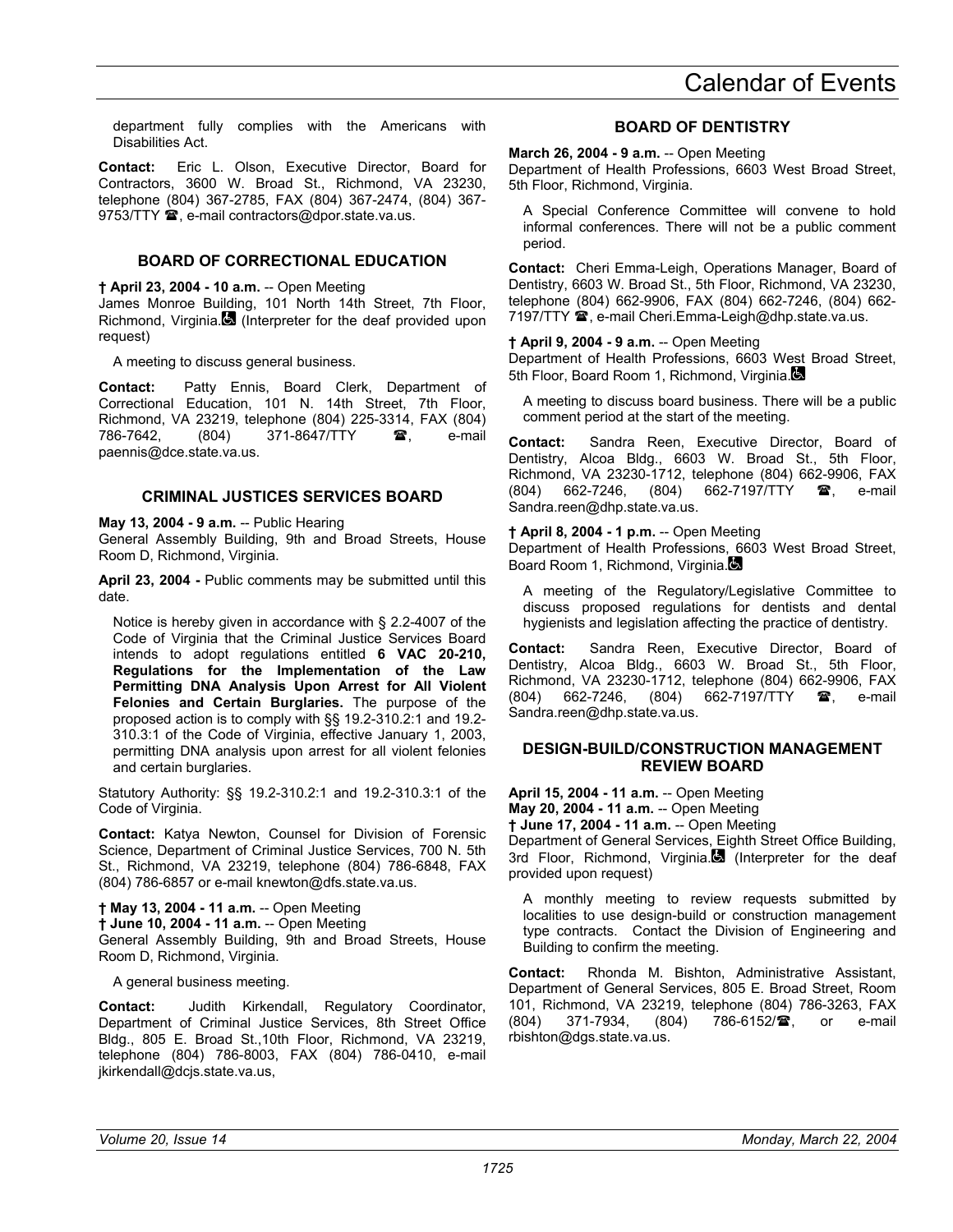## **BOARD OF EDUCATION**

**March 24, 2004 - 9 a.m.** -- Open Meeting **April 28, 2004 - 9 a.m.** -- Open Meeting **April 29, 2004 - 9 a.m.** -- Open Meeting **May 26, 2004 - 9 a.m.** -- Open Meeting General Assembly Building, 9th and Broad Streets, Senate Room B, Richmond, Virginia. $\Box$  (Interpreter for the deaf provided upon request)

A regular business meeting of the board. The public is urged to confirm arrangements prior to each meeting by viewing the Department of Education's public meeting calendar at http://www.pen.k12.va.us/VDOE/meetings.html. This site will contain the latest information on the meeting arrangements and will note any last-minute changes in time or location. Persons who wish to speak or who require the services of an interpreter for the deaf should contact the agency at least 72 hours in advance. Public comment will be received.

**Contact:** Dr. Margaret N. Roberts, Office of Policy and Public Affairs, Department of Education, P.O. Box 2120, James Monroe Bldg., 101 N. 14th St., 25th Floor, Richmond, VA 23219, telephone (804) 225-2540, FAX (804) 225-2524, e-mail mroberts@mail.vak12ed.edu.

## **DEPARTMENT OF EDUCATION**

**April 1, 2004 - 8:30 a.m.** -- Open Meeting

**April 2, 2004 - 8:30 a.m.** -- Open Meeting

Radisson Hotel Historic Richmond, 301 West Franklin Street, Richmond, Virginia. (Interpreter for the deaf provided upon request)

A meeting of the State Special Education Advisory Committee. The public is urged to confirm arrangements prior to each meeting by viewing the Department of Education's public meeting calendar at http://www.pen.k12.va.us/VDOE/meetings.html. This site will contain the latest information on the meeting arrangements and will note any last-minute changes in time or location. Please note that persons requesting the services of an interpreter for the deaf are asked to do so at least 72 hours in advance so that the appropriate arrangements may be made.

**Contact:** Dr. Margaret N. Roberts, Office of Policy and Public Affairs, Department of Education, P.O. Box 2120, 101 N. 14th St., 25th Floor, Richmond, VA 23219, telephone (804) 225- 2540, FAX (804) 225-2524, e-mail mroberts@mail.vak12ed.edu.

### **Advisory Board on Teacher Education and Licensure**

**April 19, 2004 - 9 a.m.** -- Open Meeting Sheraton Richmond West, 6624 West Broad Street, Richmond, Virginia. (Interpreter for the deaf provided upon request)

A regular meeting. The public is urged to confirm arrangements prior to each meeting by viewing the Department of Education's public meeting calendar at http://www.pen.k12.va.us/VDOE/meetings.html. This site will contain the latest information on the meeting arrangements and will note any last minute changes in time or location. Persons requesting the services of an interpreter for the deaf are asked to do so at least 72 hours in advance so that the appropriate arrangements may be made.

**Contact:** Dr. Margaret N. Roberts, Office of Policy and Public Affairs, Department of Education, P.O. Box 2120, 101 N. 14th St., 25th Floor, Richmond, VA 23219, telephone (804) 225- 2540, FAX (804) 225-2524, e-mail mroberts@mail.vak12ed.edu.

## **STATE BOARD OF ELECTIONS**

**† March 24, 2004 - 10 a.m.** -- Open Meeting General Assembly Bldg, 9th and Broad Streets, 4-West Conference Room, Richmond, Virginia.

A meeting to approve the upgrade to DieBold Accue TSR6 voting equipment.

**Contact:** Vanessa Archie, Administrative Assistant, State Board of Elections, 200 N. 9th St., Room 101, Richmond, VA 23219, telephone (804) 864-8908, FAX (804) 371-0194, tollfree  $(800)$  552-9745,  $(804)$  260-3466/TTY  $\text{m}$ , e-mail vanessa.archie@sbe.virginia.gov.

## **LOCAL EMERGENCY PLANNING COMMITTEE - ROANOKE VALLEY**

**April 28, 2004 - 9 a.m.** -- Open Meeting American Red Cross, 352 Church Avenue, SW, Roanoke, Virginia.

A quarterly meeting to provide information on training and development.

**Contact:** Jeb Wallace, ITT Industries Night Vision, 7635 Plantation Road, Roanoke, VA 24019, telephone (540) 362- 7371, FAX (540) 362-5408.

### **DEPARTMENT OF EMPLOYMENT DISPUTE RESOLUTION**

NOTE: CHANGE IN MEETING DATE

**April 29, 2004 - 10 a.m.** -- Open Meeting

Washington Building, 1100 Bank Street, Room 204, Richmond, Virginia.

A quarterly meeting of the Virginia Administrative Dispute Resolution Act Council.

**Contact:** Claudia Farr, Director, Department of Employment Dispute Resolution, 830 E. Main St., Suite 400, Richmond, VA 23219, telephone (804) 786-7994, e-mail vadra@edr.virginia.gov.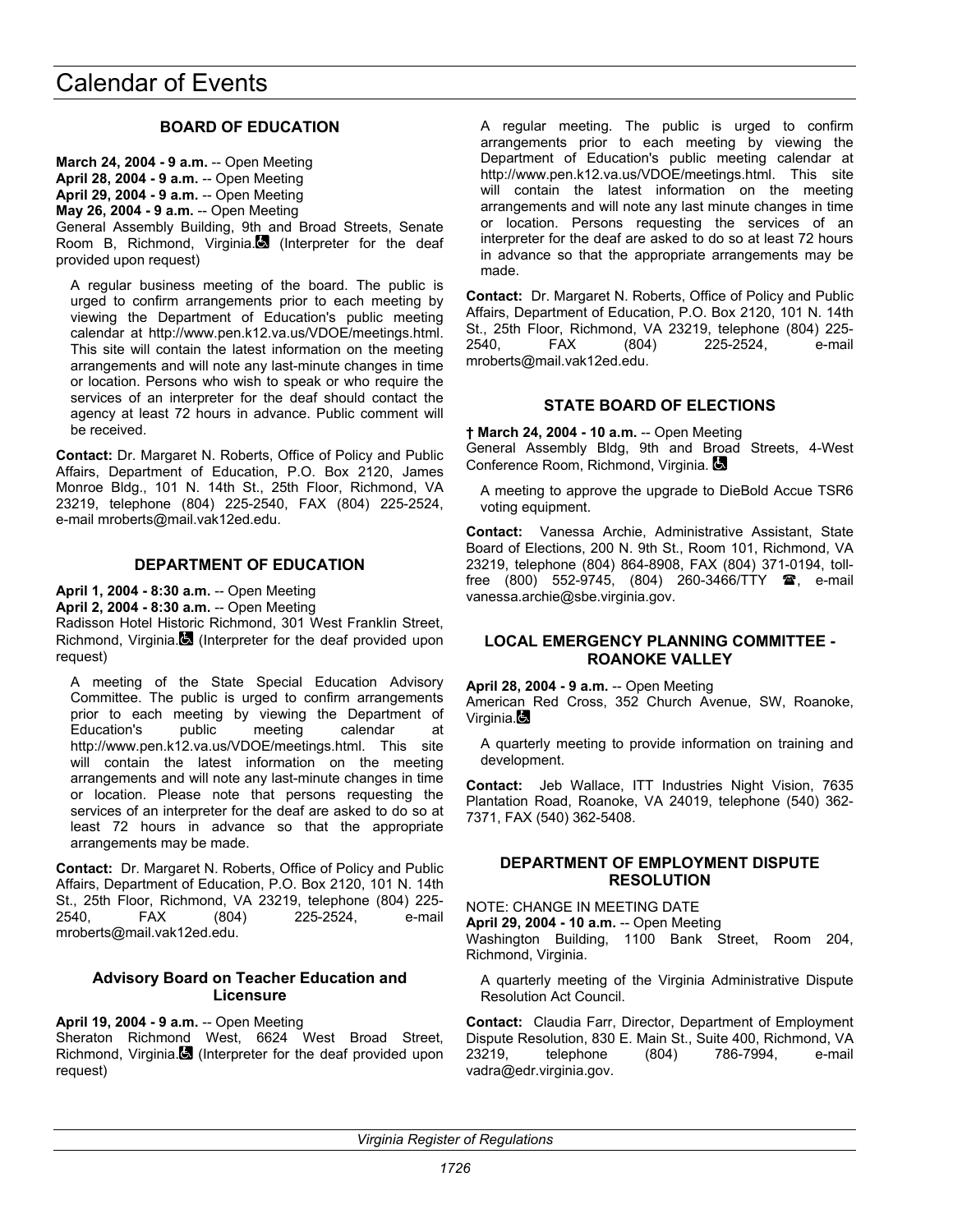## **DEPARTMENT OF ENVIRONMENTAL QUALITY**

**March 23, 2004 - 7 p.m.** -- Open Meeting

H. M. Pearson Elementary School, 9347 Bastable Mill Road, Calverton, Virginia.

The final public meeting on the development of bacteria TMDLs for Cedar and Licking Run in Pauquier and Prince William Counties. The public notice appeared in the Virginia Register of Regulations on March 8, 2004, and the public comment period closes on April 21, 2004.

**Contact:** Katherine Bennett, Department of Environmental Quality, 13901 Crown Court Woodbridge, VA 22193, telephone (703) 583-3896, FAX (703) 583-3841, e-mail kebennett@deq.state.va.us.

**† March 25, 2004 - 7 p.m.** -- Open Meeting Augusta County Government Center Board Room, 18 Government Center Lane, Verona, Virginia.

The final public meeting on the development of bacteria and or benthics TMDLs for stream segments in the Middle and South River Watersheds. The public notice appears in the Virginia Register of Regulations on March 22, 2003, and the public comment period closes on April 24, 2004.

**Contact:** Robert Brent, Department of Environmental Quality, 4411 Early Rd., Harrisonburg, VA 22801, telephone (540) 574-7878, e-mail rnbrent@deq.state.va.us.

**† March 25, 2004 - 10 a.m.** -- Open Meeting

Department of Environmental Quality Southwest Regional Office, 355 Deadmore Street, Abingdon, Virginia.

**† March 26, 2004 - 10 a.m.** -- Open Meeting

Department of Environmental Quality Northern Regional Office, 13901 Crown Court, Woodbridge, Virginia.

**† March 30, 2004 - Noon** -- Open Meeting Department of Environmental Quality Piedmont Regional Office, 4949-A Cox Road, Glen Allen, Virginia.

**† March 31, 2004 - 10:30 a.m.** -- Open Meeting

Department of Environmental Quality West Central Regional Office, 3019 Peters Creek Road, Roanoke, Virginia.

Public informational meetings regarding the Draft 2004 305(b)/303(d) Water Quality Assessment Integrated Report. The draft report will be released on March 24, 2004. The public notice appears in the Virginia Register of Regulations on March 22, 2004, and the comment period closes on April 23, 2004. For directions contact Allen Newman at 276-676- 4804.

**Contact:** Darryl Glover, Department of Environmental Quality, P.O. Box 10009, Richmond, VA 23240, telephone (804) 698-4321, e-mail dmglover@deq.state.va.us.

**† March 30, 2004 - 10 a.m.** -- Open Meeting Virginia Military Institute, Preston Library, Turman Room (Lecther Avenue), Lexington, Virginia.

A meeting of the Sewage Collection and Treatment Advisory Committee. Discussions will include transfer of administration of the SCAT regulation to the Department of

Environmental Quality, changes to the regulation, discussion of the commitee's role and discussion of related regulations.

**Contact:** Robert VanLier, Area Engineer Northern Region, Department of Environmental Quality, telephone (434) 975- 0897, e-mail rjvanlier@deq.state.va.us.

### **Virginia Recycling Markets Development Council**

#### **March 25, 2004 - 10:30 a.m.** -- Open Meeting

Henrico Training Center, Shrader and Parham Roads, Glen Allen, Virginia.

A regular meeting.

**Contact:** G. Steven Coe, Department of Environmental Quality, P.O. Box 10009, Richmond, VA 23240, telephone (804) 698-4029, FAX (804) 698-4224, e-mail gscoe@deq.state.va.us.

### **VIRGINIA FIRE SERVICES BOARD**

**May 12, 2004 - 10:30 a.m.** -- Open Meeting

State Forestry Building, Fontaine Business Park, Charlottesville, Virginia.  $\Box$  (Interpreter for the deaf provided upon request)

A meeting of the Code Change and Development Committee.

**Contact:** Jennifer Cole, VFSB Clerk, Virginia Fire Services Board, 101 N. 14th St., 18th Floor, Richmond, VA 23219, telephone (804) 371-0220, FAX (804) 371-0219, e-mail jcole@vdfp.state.va.us.

## **BOARD OF FORESTRY**

## **† March 23, 2004 - 10 a.m.** -- Open Meeting

Department of Forestry Central Office, 900 Natural Resources Drive, Charlottesville, Virginia. (Interpreter for the deaf provided upon request)

A Board of Forestry subcommittee will review the Department of Forestry's Budget.

**Contact:** Donna S. Hoy, Administrative Staff Specialist, Department of Forestry, 900 Natural Resources Dr., Suite 800, Charlottesville, VA, telephone (434) 977-6555, FAX (434) 977-7749, e-mail hoyd@dof.state.va.us.

**March 30, 2004 - 1 p.m. -- Open Meeting** Virginia Military Institute, Moody Hall, Lexington, Virginia. (Interpreter for the deaf provided upon request)

A business meeting.

**Contact:** Donna S. Hoy, Administrative Staff Specialist, Department of Forestry, 900 Natural Resources Dr., Suite 800, Charlottesville, VA 22903, telephone (434) 977-6555, FAX (434) 977-7749, e-mail hoyd@dof.state.va.us.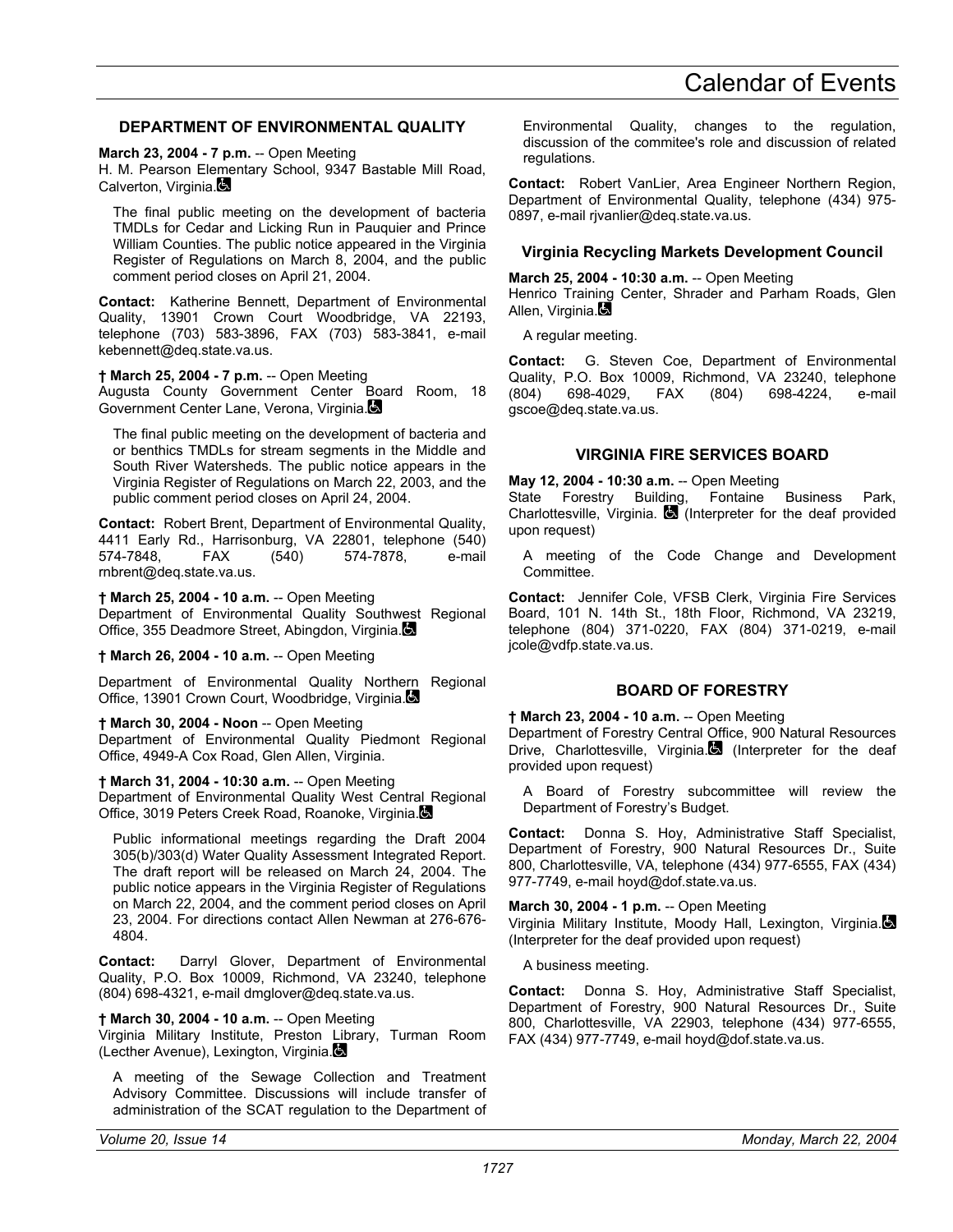## **BOARD OF FUNERAL DIRECTORS AND EMBALMERS**

**March 30, 2004 - 9 a.m.** -- Open Meeting Department of Health Professions, 6603 West Broad Street, 5th Floor, Richmond, Virginia.

Informal conferences to hear possible violations of the laws and regulations governing the practice of funeral service.

**Contact:** Elizabeth Young, Executive Director, Board of Funeral Directors and Embalmers, 6603 W. Broad St., 5th Floor, Richmond, VA 23230-1712, telephone (804) 662-9907, FAX (804) 662-9523, (804) 662-7197/TTY  $\mathbf{\mathcal{F}}$ , e-mail elizabeth.young@dhp.state.va.us.

## **BOARD OF GAME AND INLAND FISHERIES**

**March 25, 2004 - 9 a.m.** -- Open Meeting

Department of Game and Inland Fisheries, 4000 West Broad Street, Richmond, Virginia. (Interpreter for the deaf provided upon request)

A meeting to address staff's recommendations to amend the regulation sections governing the validation of game check tags for bear, deer, and turkey taken during lawful hunting; the checking of such game animals; and the description of an automated system that may be used for reporting the harvest of the animals. The board is exempted from the Administrative Process Act (§ 2.2-4002 et seq.) of the Code of Virginia in promulgating wildlife management regulations, including the length of seasons, bag limits and methods of take set on the wildlife resources within the Commonwealth of Virginia. Under board procedures, regulatory actions occur over two sequential board meetings. At the March 25 meeting, Department of Game and Inland Fisheries' staff will present recommendations for regulatory amendments, the board will solicit and hear comments from the public in a public hearing, and the board then may propose regulations or regulation amendments.

Any proposed regulatory actions will be published in the Virginia Register of Regulations and posted on the Internet at www.dgif.state.va.us, and summaries will be advertised in newspapers. A public comment period on any proposed regulations begins March 25 and closes June 25, 2004. Adoption of any regulations or regulation amendments as final will take place at the subsequent board meeting, to be held June 25, 2004. The board is required by § 2.2-4031 to publish all proposed and final regulations. The board will address staff's recommendations for changes to the process and schedule for amending regulations in future biennial regulation reviews; and it may address general and administrative issues. It may hold a closed session at some time during the March 25 meeting, and may elect to hold a dinner Wednesday evening, March 24, 2004, at a location and time to be determined.

**Contact:** Phil Smith, Policy Analyst, Department of Game and Inland Fisheries, 4016 West Broad Street, Richmond VA 23230, telephone (804) 367-8341, FAX (804) 367-0488, email dgifweb@dgif.state.va.us.

## **DEPARTMENT OF GENERAL SERVICES**

**March 23, 2004 - 10:30 a.m.** -- Public Hearing Department of Environmental Quality, Southwest Regional Office, 355 Deadmore Street, Abington, Virginia.

**March 24, 2004 - 10:30 a.m.** -- Public Hearing Department of Environmental Quality, West Central Regional Office, 3019 Peters Creek Road, Roanoke, Virginia.

**March 30, 2004 - 11:30 a.m.** -- Public Hearing City Center, 700 Town Center Drive, James Room, Newport News, Virginia.

**March 31, 2004 - 11 a.m.** -- Public Hearing Department of General Services, Division of Consolidated

Laboratory Services, 600 North 5th Street, Richmond, Virginia.

**April 1, 2004 - 11:30 a.m.** -- Public Hearing Department of Environmental Quality, Northern Virginia Regional Office, 13901 Crown Court, Woodbridge, Virginia.

**April 9, 2004 -** Public comments may be submitted until this date.

Notice is hereby given in accordance with § 2.2-4007 of the Code of Virginia that the Department of General Services' Division of Consolidated Laboratory Services intends to adopt regulations entitled **1 VAC 30-45, Certification for Noncommercial Environmental Laboratories,** and **1 VAC 30-46, Certification for Commercial Environmental Laboratories.** The purpose of the proposed action is to establish a program to certify environmental laboratories that submit data to the Department of Environmental Quality under Virginia's air, waste and water laws and regulations. Section 2.2-1105 of the Code of Virginia requires the Division of Consolidated Laboratory Services to establish and carry out the program to ensure that environmental laboratories provide accurate and consistent tests, analyses, measurements and monitoring.

Statutory Authority: § 2.2-1105 of the Code of Virginia.

**Contact:** Nancy S. Saylor, Consultant to the Division of Consolidated Laboratory Services, 600 N. 5th St., Richmond, VA 23219, telephone (804) 231-7980, FAX (804) 231-7980 or e-mail nssaylor@erols.com.

## **BOARD FOR GEOLOGY**

**April 9, 2004 -** Public comments may be submitted until this date.

Notice is hereby given in accordance with § 2.2-4007 that the Board for Geology intends to amend regulations entitled **18 VAC 70-10, Public Participation Guidelines.** The purpose of the proposed action is to (i) allow that requests placed on the board's public participation notification list be sent via electronic means; (ii) allow regulatory notifications to be sent to list members electronically; and (iii) add language specifying that when electronic notifications are returned as undeliverable over more than one day, the person or organization concerned will be deleted from the list.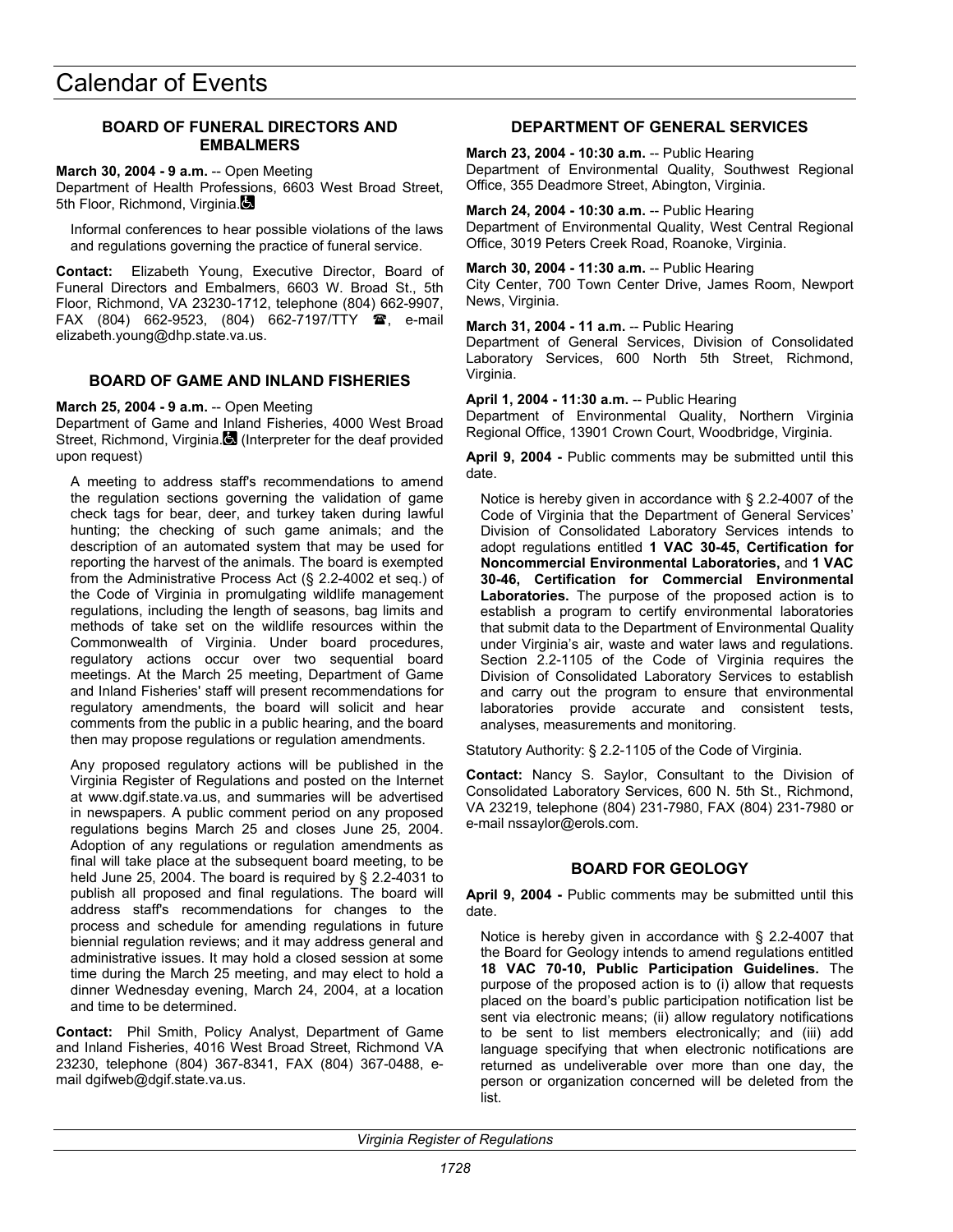**Contact:** Karen W. O'Neal, Deputy Director for Regulatory Programs, Department of Professional and Occupational Regulation, 3600 W. Broad St., Richmond, VA 23230, telephone (804) 367-8537, FAX (804) 367-2475 or e-mail Karen.O'Neal@dpor.virginia.gov.

**April 20, 2004 - 9 a.m.** -- Open Meeting Department of Professional and Occupational Regulation, 3600 West Broad Street, Richmond, Virginia.

A meeting to conduct board business.

**Contact:** David E. Dick, Executive Director, Board for Geology, 3600 W. Broad St., Richmond, VA 23230, telephone (804) 367-8507, FAX (804) 367-6128, (804) 367-9753/TTY , e-mail david.dick@dpor.virginia.gov.

### **GEORGE MASON UNIVERSITY**

**March 24, 2004 - 9 a.m.** -- Open Meeting George Mason University, Mason Hall, Fairfax, Virginia.

A meeting of the Board of Visitors. The agenda will be published 10 days prior to the meeting.

**Contact:** Mary Roper, Secretary, pro tem, George Mason University, MSN 3A1, 4400 University Dr., Fairfax, VA 22030, telephone (703) 993-8703, (703) 993-8707/TTY <sup>2</sup>, e-mail mroper@gmu.edu.

## **STATE BOARD OF HEALTH**

**April 26, 2004 -** Public comments may be submitted until this date.

Notice is hereby given in accordance with § 2.2-4007 of the Code of Virginia that the State Board of Health intends to repeal regulations entitled **12 VAC 5-210, Charges and Payment Requirements by Income Levels,** and amend regulations entitled **12 VAC 5-200, Regulations Governing Eligibility Standards and Charges for Health Care Services to Individuals.** The purpose of the proposed action is to review the system of eligibility and charges for medical services provided by local health departments.

Statutory Authority: §§ 32.1-11 and 32.1-12 of the Code of Virginia.

**Contact:** James Burns, M.D., Deputy Commissioner for Public Health, Department of Health, 107 Governor St., 13th Floor, Richmond, VA 23219, telephone (804) 864-7001, FAX (804) 864-7022 or e-mail jim.burns@vdh.virginia.gov.

**April 29, 2004 - 9 a.m.** -- Open Meeting Richmond area.

A quarterly meeting of the board to discuss state health issues.

**Contact:** Margot Fritts, Office of Health Policy and Planning, Department of Health, 109 Governors St., 10th Floor, Richmond, VA 23219, telephone (804) 864-7428, FAX (804) 864-7440, e-mail margot.fritts@vdh.virginia.gov.

**\* \* \* \* \* \* \* \*** 

**† May 11, 2004 - 7 p.m.** -- Public Hearing

Eastern Shore of Virginia Chamber of Commerce and Tourism Commission, 19056 Industrial Parkway, Melfa, Virginia.

**† May 18, 2004 - 7 p.m.** -- Public Hearing Mecklenburg County Courthouse, 393 Washington Street, Boydton, Virginia.

### **† May 19, 2004 - 7 p.m.** -- Public Hearing

Winchester Medical Center, 1840 Amherst Street, Meeting Room 3, Winchester, Virginia.

**† May 21, 2004 -** Public comments may be submitted until this date.

Notice is hereby given in accordance with § 2.2-4007 of the Code of Virginia that the State Board of Health intends to repeal regulations entitled **12 VAC 5-500, Rules and Regulations Governing the Construction and Maintenance of Migrant Labor Camps,** and adopt regulations entitled **12 VAC 5-501, Rules and Regulations Governing the Construction and Maintenance of Migrant Labor Camps.** The purpose of the proposed action is to repeal the existing regulations governing migrant labor camps (12 VAC 5-500) and promulgate new regulations (12 VAC 5-501).

Statutory Authority: § 32.1-211 of the Code of Virginia.

**Contact:** Gary L. Hagy, Director, Division of Food and Environmental Services, Department of Health, 109 Governor St., 5th Floor, Richmond, VA 23219, telephone (804) 864- 7455, FAX (804) 864-7475 or e-mail gary.hagy@vdh.virginia.org.

## **DEPARTMENT OF HEALTH**

**† May 14, 2004 - 10:30 a.m.** -- Open Meeting

Children's Hospital, 2924 Brook Road, Auditorium, Richmond, Virginia. $\blacksquare$ 

A quarterly meeting of the Advisory Committee for the Virginia Early Hearing Detection and Intervention Program, formerly known as the Virginia Newborn Hearing Screening Program.

**Contact:** Pat T. Dewey, Program Manager, Department of Health, 109 Governor St., 8th Floor, Richmond, VA 23219, telephone (804) 864-7713, FAX (804) 864-7721, e-mail pat.dewey@vdh.virginia.gov.

## **State Emergency Medical Services Advisory Board**

**May 14, 2004 - 1 p.m.** -- Open Meeting

The Place at Innsbrook, 4036-C Cox Road, Glen Allen, Virginia.

A quarterly meeting.

**Contact:** Gary R. Brown, Director, Department of Health, 109 Governor St., Suite UB-55, Richmond, VA 23219, telephone (804) 864-7600, FAX (804) 864-7580, toll-free (800) 523- 6019, e-mail gary.brown@vdh.virginia.gov.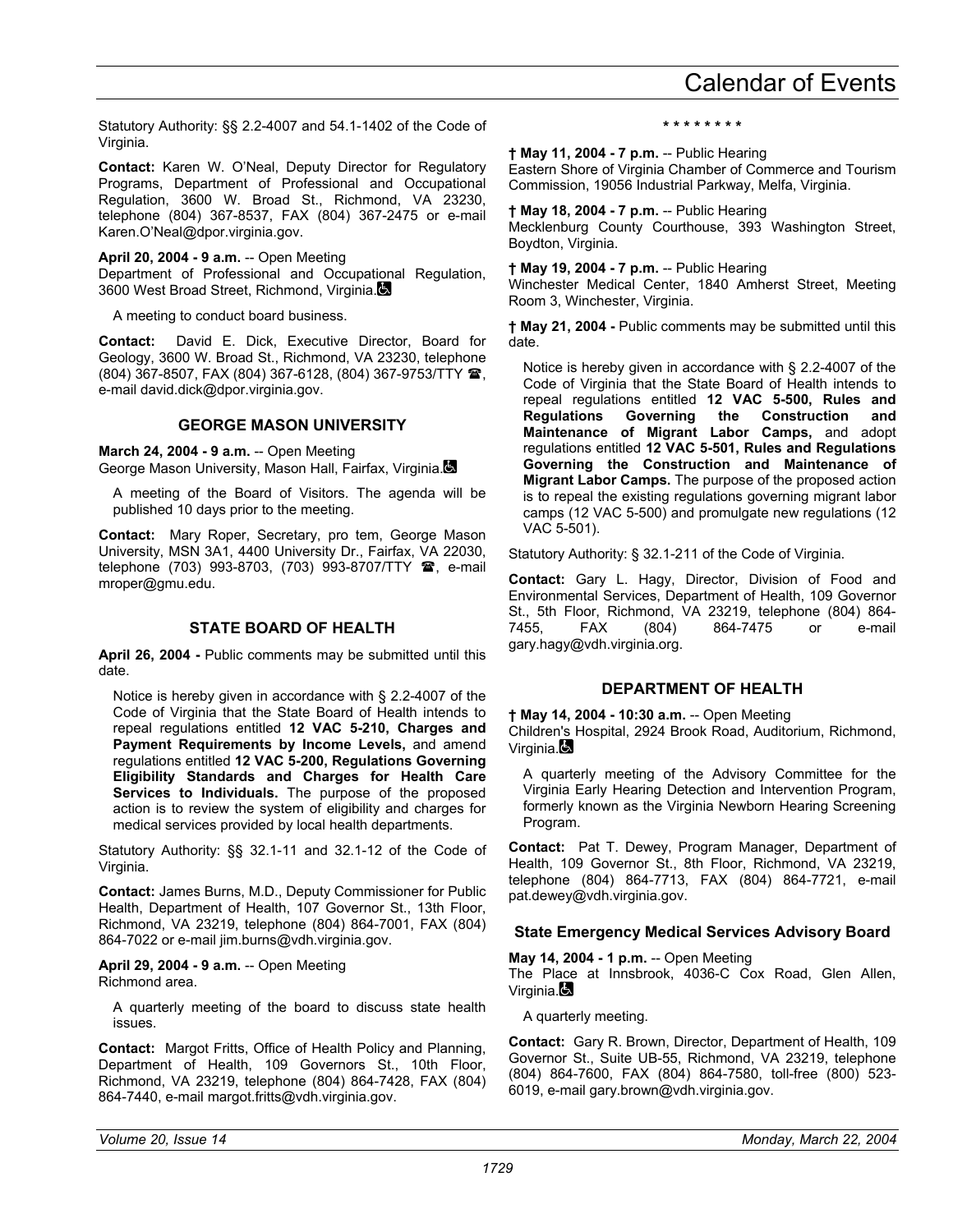## **Sewage Handling and Disposal Appeal Review Board**

#### **April 7, 2004 - 10 a.m.** -- Open Meeting

Henrico County Health Department, 8600 Dixon Powers Drive, Human Services Board Room, Richmond, Virginia.

A meeting to hear appeals of the health department denials of septic tank permits.

**Contact:** Susan C. Sherertz, Secretary to the Board, Department of Health, 109 Governor St., 5th Floor, Richmond, VA 23219, telephone (804) 864-7464, FAX (804) 864-7476, e-mail susan.sherertz@vdh.virginia.gov.

## **DEPARTMENT OF HEALTH PROFESSIONS**

**† March 24, 2004 - 11 a.m.** -- Open Meeting

Virginia State Forensic Science Building, 6600 Northside High School Road, Roanoke, Virginia.

A meeting of the Prescription Monitoring Program Advisory Committee for the purpose of orientation and development of work plan. Public comments will not be received during this meeting.

**Contact:** Ralph A. Orr, Program Manager, Department of Health Professions, 6603 W. Broad St., 5th Floor, Richmond, Virginia 23230, telephone (804) 662-9129, FAX (804) 662- 9240.

**April 16, 2004 - 9 a.m.** -- Open Meeting

**† June 11, 2004 - 9 a.m.** -- Open Meeting

Department of Health Professions, Alcoa Building, 6603 West Broad Street, 5th Floor, Conference Room 3, Richmond, Virginia.

A meeting of the Intervention Program Committee for the Health Practitioners' Intervention Program (HPIP).

**Contact:** Donna P. Whitney, Intervention Program Manager, Department of Health Professions, 6603 W. Broad St., 5th Floor, Richmond, VA 23230-1712, telephone (804) 662-9424, FAX (804) 662-7358, e-mail donna.whitney@dhp.state.va.us.

### **VIRGINIA HIGHER EDUCATION TUITION TRUST FUND**

## **Virginia College Savings Plan Board**

**† March 23, 2004 - 10 a.m.** -- Open Meeting

James Monroe Building, 101 North 14th Street, 5th Floor, Richmond, Virginia.

A regular meeting.

**Contact:** Lee Hall, Special Projects Assistant, Virginia Higher Education Tuition Trust Fund, James Monroe Bldg, 101 N. 14th St., 5th Floor., telephone (804) 786-3605, FAX (804) 786-2453, toll-free (888) 567-0540, e-mail lhall@virginia529.com.

### **BOARD OF HOUSING AND COMMUNITY DEVELOPMENT**

**March 22, 2004 - 10 a.m.** -- Open Meeting

Department of Housing and Community Development, 501 North 2nd Street, Richmond, 1st Floor, Board Room, Richmond, Virginia.

A regular business meeting.

**Contact:** Stephen W. Calhoun, Regulatory Coordinator, Department of Housing and Community Development, The Jackson Center, 501 N. 2nd St., Richmond, VA 23219-1321, telephone (804) 371-7000, FAX (804) 371-7090, (804) 371- 7089/TTY <sup>2</sup>, e-mail scalhoun@dhcd.state.va.us.

### **DEPARTMENT OF HOUSING AND COMMUNITY DEVELOPMENT**

## **State Building Code Technical Review Board**

#### **April 16, 2004 - 10 a.m.** -- Open Meeting

Department of Housing and Community Development, 501 North 2nd Street, Richmond, Virginia. (Interpreter for the deaf provided upon request)

The Review Board hears appeals under the department's building and fire regulations and considers interpretations and the formulation of recommendations for future changes to the codes.

**Contact:** Vernon W. Hodge, Secretary, Department of Housing and Community Development, 501 N. 2nd St., Richmond, VA 23219, telephone (804) 371-7150.

## **JAMESTOWN-YORKTOWN FOUNDATION**

#### **May 5, 2004 - Noon** -- Open Meeting

Richmond, Virginia area; specific location to be announced. (Interpreter for the deaf provided upon request)

A regular meeting of the Jamestown 2007 Steering Committee.

**Contact:** Stacy Ruckman, Administrative Office Manager, Jamestown-Yorktown Foundation, P.O. Box 1607, Williamsburg, VA 23187, telephone (757) 253-4253, FAX (757) 253-5299, (757) 253-5110/TTY **雷**, e-mail sruckman@jyf.state.va.us.

#### **May 13, 2004 - 10 a.m.** -- Open Meeting

**May 14, 2004 - 8 a.m.** -- Open Meeting

Williamsburg Marriott, 50 Kingsmill Road, Williamsburg, Virginia. (Interpreter for the deaf provided upon request)

A semiannual meeting of the Board of Trustees and its committees. Specific schedule not yet confirmed. An opportunity for public comment will be provided on the May 14 business session agenda.

**Contact:** Laura W. Bailey, Executive Assistant to the Boards, Jamestown-Yorktown Foundation, P.O. Box 1607, Williamsburg, VA 23187, telephone (757) 253-4840, FAX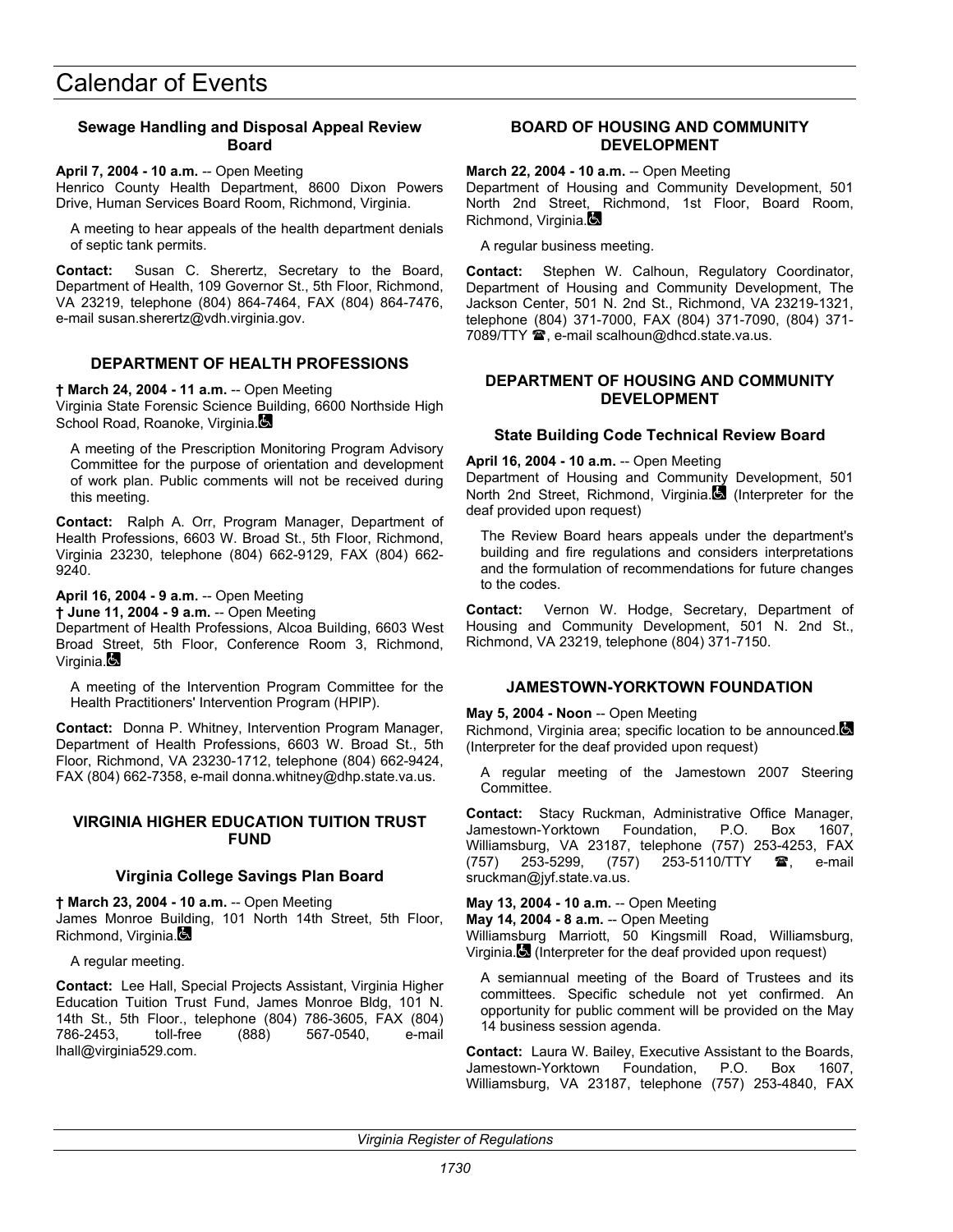(757) 253-5299, toll-free (888) 593-4682, (757) 253-7236/TTY **■, e-mail lwbailey@jyf.state.va.us.** 

**June 2, 2004 - 2 p.m.** -- Open Meeting Richmond, Virginia area; specific location to be announced. (Interpreter for the deaf provided upon request)

A regular meeting of the Executive Committee of the Jamestown 2007 Steering Committee.

**Contact:** Stacy Ruckman, Administrative Office Manager, Jamestown-Yorktown Foundation, P.O. Box 1607, Williamsburg, VA 23187, telephone (757) 253-4253, FAX (757) 253-5299, (757) 253-5110/TTY  $\mathbf{\mathfrak{B}}$ , e-mail sruckman@jyf.state.va.us.

## **DEPARTMENT OF LABOR AND INDUSTRY**

#### **Virginia Migrant and Seasonal Farmworkers Board**

**† April 7, 2004 - 10 a.m.** -- Open Meeting

State Capitol, House Room 1, Richmond, Virginia. (Interpreter for the deaf provided upon request)

A quarterly meeting.

**Contact:** Betty B. Jenkins, Board Administrator, Department of Labor and Industry, 13 S. 13th St., Richmond, VA 23219, telephone (804) 786-2391, FAX (804) 371-6524, (804) 786- 2376/TTY <sup>2</sup>, e-mail bbj@doli.state.va.us.

### **Safety and Health Codes Board**

**April 21, 2004 - 10 a.m.** -- Public Hearing

State Corporation Commission, Tyler Building, 1300 East Main Street, Courtroom A, Richmond, Virginia.

**April 23, 2004 -** Public comments may be submitted until this date.

Notice is hereby given in accordance with § 2.2-4007 of the Code of Virginia that the Department of Labor and Industry intends to repeal regulations entitled **16 VAC 25-175- 1926.950 (c) (1), Clearances,** and adopt regulations entitled **16 VAC 25-155, Virginia Construction Industry General Requirements for Clearances, Construction of Electric Transmission and Distribution Lines and Equipment.** The purpose of the proposed action is to provide construction electrical transmission workers with safety protection identical to general industry electrical transmission workers.

Statutory Authority: § 40.1-22 (5) of the Code of Virginia.

**Contact:** Regina P. Cobb, Agency Management Analyst Senior, Department of Labor and Industry, Powers-Taylor Bldg., 13 S. 13th St., Richmond, VA 23219, telephone (804) 786-0610, FAX (804) 786-8418 or e-mail rlc@doli.state.va.us.

#### **April 21, 2004 - 10 a.m.** -- Open Meeting

State Corporation Commission, Tyler Building, 1300 East Main Street, Second Floor, Courtroom A, Richmond, Virginia.  $\blacksquare$  (Interpreter for the deaf provided upon request)

A regular meeting to immediately follow public hearing.

**Contact:** Regina P. Cobb, Agency Management Analyst Senior, Department of Labor and Industry, Powers-Taylor Bldg., 13 S. 13th St., Richmond, VA 23219, telephone (804) 786-0610, FAX (804) 786-8418, (804) 786-2376/TTY **■,e-mail rlc@doli.state.va.us.** 

### **THE LIBRARY BOARD**

**† June 14, 2004 - 10:30 a.m.** -- Open Meeting

The Library of Virginia, 800 East Broad Street, Richmond, Virginia.**B** 

A meeting to discuss matters pertaining to the Library of Virginia and The Library Board. Committees of the Board will meet as follows:

8:15-9:15 a.m. - Public Library Development Committee, Publications and Educational Services Committee, Records Management Committee

9:30-10:30 a.m. - Archival and Information Services Committee, Collection Management Services Committee, Legislative and Finance Committee 10:30 a.m. - Library board meeting

**Contact:** Jean H. Taylor, Executive Secretary Senior, The Library of Virginia, 800 E. Broad St., Richmond, Virginia 23219-8000, telephone (804) 692-3535, FAX (804) 692-3594,  $(804)$  692-3976/TTY  $\mathbf{\mathcal{D}}$ , e-mail jtaylor $\mathbf{\mathcal{D}}$ lva.lib.va.us.

## **MARINE RESOURCES COMMISSION**

**March 23, 2004 - 9:30 a.m.** -- Open Meeting

**† April 27, 2004 - 9:30 a.m.** -- Open Meeting

**† May 25, 2004 - 9:30 a.m.** -- Open Meeting

**† June 22, 2004 - 9:30 a.m.** -- Open Meeting

Marine Resources Commission, 2600 Washington Avenue, 4th Floor, Newport News, Virginia. (Interpreter for the deaf provided upon request)

A monthly commission meeting.

**Contact:** Jane McCroskey, Commission Secretary, Marine Resources Commission, 2600 Washington Ave., 3rd Floor, Newport News, VA 23607, telephone (757) 247-2248, FAX (757) 247-8101, toll-free (800) 541-4646, (757) 247-2292/TTY , e-mail jmccroskey@mrc.state.va.us.

#### **BOARD OF MEDICAL ASSISTANCE SERVICES**

#### **April 13, 2004 - 10 a.m.** -- Open Meeting

Department of Medical Assistance Services, 600 East Broad Street, 13th Floor Conference Room, Richmond, Virginia.

A routine quarterly meeting required by the BMAS bylaws.

**Contact:** Nancy Malczewski, Board Liaison, Department of Medical Assistance Services, 600 E. Broad St., Suite 1300, Richmond, VA 23219, telephone (804) 786-8096, FAX (804) 371-4981. (800) 343-0634/TTY **a**, e-mail nancy.malczewski@dmas.virginia.gov.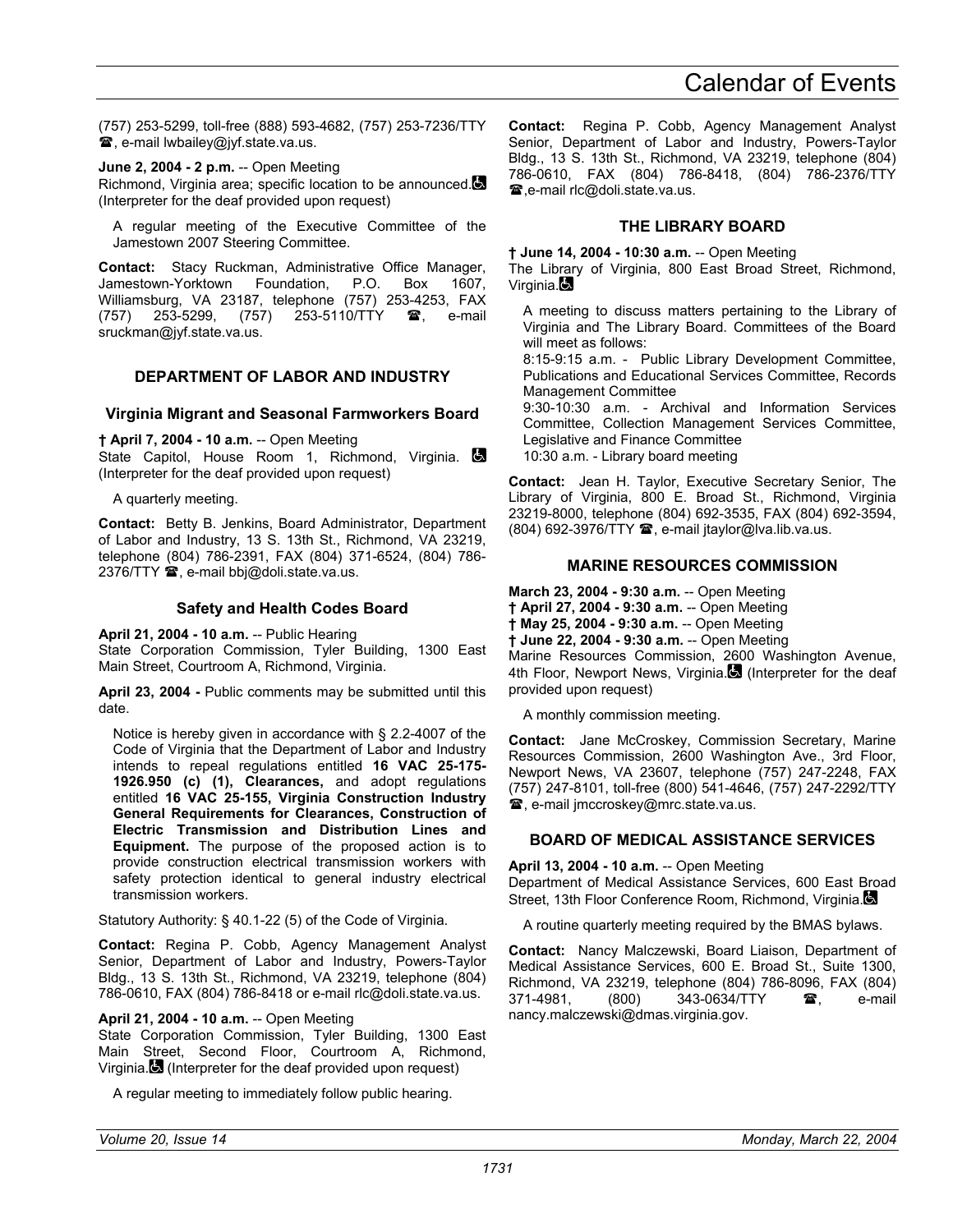## **DEPARTMENT OF MEDICAL ASSISTANCE SERVICES**

**March 26, 2004** - Public comments may be submitted until this date.

Notice is hereby given in accordance with § 2.2-4007 of the Code of Virginia that the Department of Medical Assistance Services intends to consider amending regulations entitled **12 VAC 30-70, Methods and Standards for Establishing Payment Rates; Inpatient Hospital Services.** The purpose of the proposed action is to reduce capital cost reimbursement levels for inpatient hospitals from 100% to 80%, found in 12 VAC 30-70-271.

Statutory Authority: §§ 32.1-324 and 32.1-325 of the Code of Virginia.

Public comments may be submitted until March 26, 2004, to Steve Ford, Manager, Division of Provider Reimbursement, Department of Medical Assistance Services, 600 East Broad Street, Suite 1300, Richmond, VA 23219.

**Contact:** Victoria P. Simmons, Regulatory Coordinator, Department of Medical Assistance Services, 600 East Broad Street, Suite 1300, Richmond, VA 23219, telephone (804) 786-7959, FAX (804) 786-1680, or e-mail vsimmons@dmas.state.va.us.

#### **March 30, 2004 - 4 p.m.** -- Open Meeting

Department of Medical Assistance Services, 600 East Broad Street, 13th Floor Board Room, Richmond, Virginia.

A meeting of the Medicaid Physicians Advisory Committee to discuss physician issues in the Medicaid system.

**Contact:** Chris Schroeder, Department of Medical Assistance Services, 600 E. Broad St., Suite 1300, Richmond, VA 23219, telephone (804) 371-0552, FAX (804) 371-4981, (800) 343- 0634/TTY **雷**, e-mail cschroed@dmas.state.va.us.

#### **April 21, 2004 - 1 p.m.** -- Open Meeting

Department of Medical Assistance Services, 600 East Broad Street, 13th Floor Board Room, Richmond, Virginia.

A meeting of the Pharmacy and Therapeutics Committee.

**Contact:** Adrienne T. Fegans, Progam Operations Administrator, Department of Medical Assistance Services, 600 E. Broad St., Suite 1300, Richmond, VA 23219, telephone (804) 786-4112, FAX (804) 371-4981, (800) 343-0634/TTY <sup>2</sup>, e-mail adrienne.fegans@dmas.virginia.gov.

#### **May 11, 2004 - 1 p.m.** -- Open Meeting

Department of Medical Assistance Services, 600 East Broad Street, 13th Floor, Board Room, Richmond, Virginia.

A meeting of the Pharmacy Liaison Committee to discuss current DMAS pharmacy issues and programs.

**Contact:** Javier Menendez, RPh, Pharmacy Manager, Department of Medical Assistance Services, 600 E. Broad St., Suite 1300, Richmond, VA 23219, telephone (804) 786-2196,  $(800)$  343-0634/TTY  $\hat{=}$ , e-mail jmenendez@dmas.state.va.us.

## **Drug Utilization Review Board**

**May 6, 2004 - 2 p.m.** -- Open Meeting

Department of Medical Assistance Services 600 E. Broad Street, 13th Floor Board Room Richmond, Virginia.

A regular meeting.

**Contact:** Javier Menendez, Pharmacy Manager, Department of Medical Assistance Services, 600 E. Broad St., Suite 1300 Richmond, VA 23219, telephone (804) 786-2196, (800) 343- 0634/TTY  $\mathbf{\mathcal{D}}$ , e-mail jmenende@dmas.state.va.us.

### **BOARD OF MEDICINE**

**March 27, 2004 -** Public comments may be submitted until this date.

Notice is hereby given in accordance with § 2.2-4007 of the Code of Virginia that the Board of Medicine intends to amend regulations entitled **18 VAC 85-110, Regulations Governing the Practice of Licensed Acupuncturists.** The purpose of the proposed action is to license an applicant who graduated from an acupuncture program that had obtained candidacy status from the accrediting body and subsequently been accredited within three years of the applicant's graduation.

Statutory Authority: §§ 54.1-113 and 2.2-295.69 of the Code of Virginia.

Public comments may be submitted until March 27, 2004, to William L. Harp, M.D., Executive Director, Board of Medicine, 6603 West Broad Street, Richmond, VA 23230.

**Contact:** Elaine J. Yeatts, Agency Regulatory Coordinator, Department of Health Profession, 6603 W. Broad St., Richmond, VA 23230, telephone (804) 662-9918, FAX (804) 662-9114 or e-mail elaine.yeatts@dhp.state.va.us.

**† March 31, 2004 - 9 a.m.** -- Open Meeting Holiday Inn Select, 2801 Plank Road, Fredericksburg, Virginia.

**† April 6, 2004 - 9 a.m.** -- Open Meeting Clarion Hotel, 3315 Ordway Drive, Roanoke, Virginia.

**April 14, 2004 - 9 a.m.** -- Open Meeting Williamsburg Marriott, 50 Kingsmill Road, Williamsburg, Virginia.

**† May 14, 2004 - 1 p.m.** -- Open Meeting

Department of Health Professions, 6603 West Broad Street, Richmond, Virginia.

An informal conference committee meeting to inquire into allegations that certain practitioners may have violated laws and regulations governing the practice of medicine and other healing arts in Virginia. The committee will meet in open and closed sessions. Public comment will not be received.

**Contact:** Peggy Sadler or Renee Dixson, Staff, Department of Health Professions, 6603 W. Broad St., Richmond, VA 23230, telephone (804) 662-7332, FAX (804) 662-9517, (804) 662- 7197/TTY <sup>3</sup>, e-mail Peggy.Sadler@dhp.state.va.us.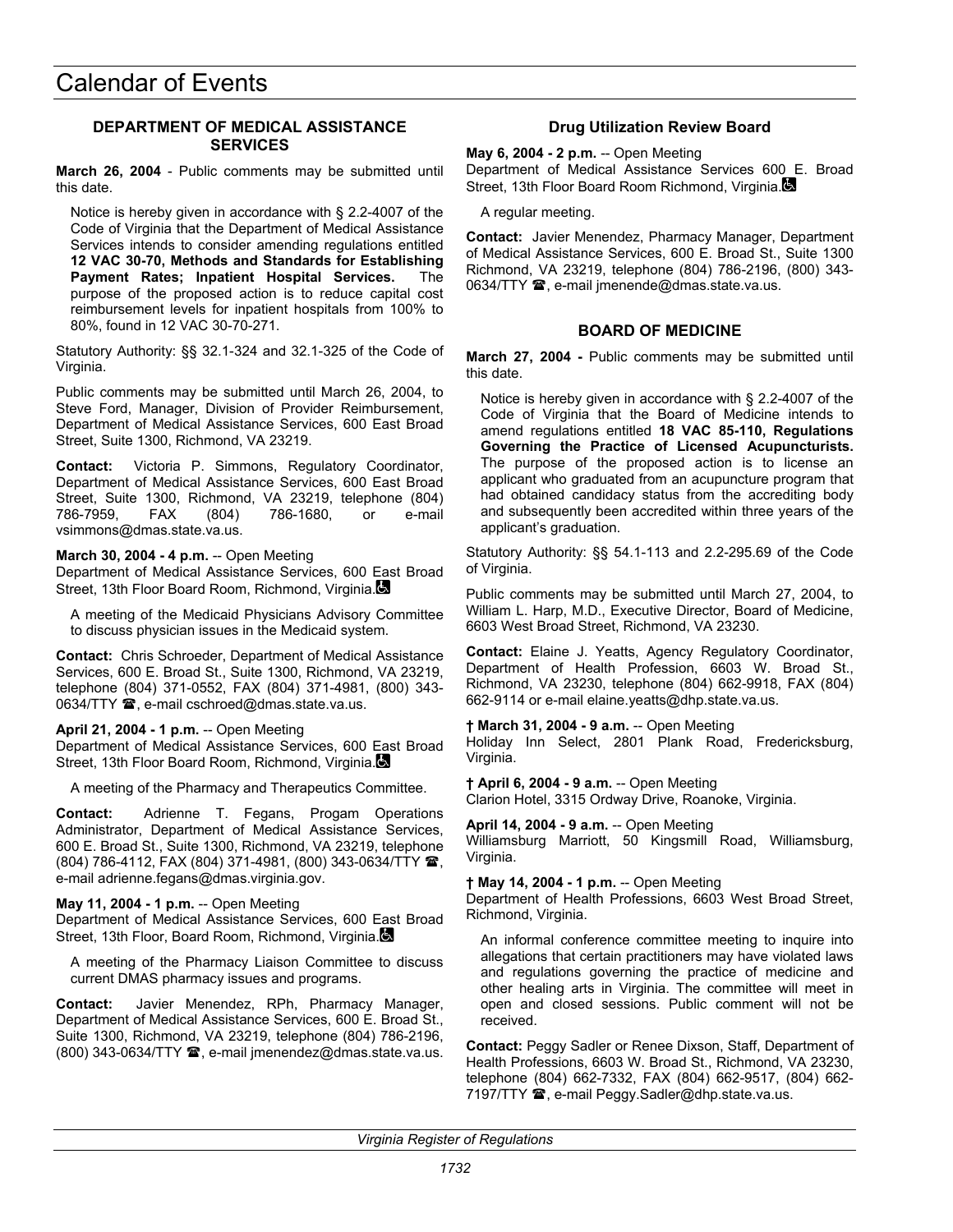#### **\* \* \* \* \* \* \* \***

**April 10, 2004 -** Public comments may be submitted until this date.

Notice is hereby given in accordance with § 2.2-4007 of the Code of Virginia that the Board of Medicine intends to amend regulations entitled **18 VAC 85-120, Regulations Governing the Certification of Athletic Trainers.** The purpose of the proposed action is to allow the board to provide a limited provisional certification to those licensed or certified in another jurisdiction pending completion of an application.

Statutory Authority: §§ 54.1-2400 and 54.1-2957.4 of the Code of Virginia.

Public comments may be submitted until April 10, 2004, to William L. Harp, M.D., Executive Director, Board of Medicine, 6603 West Broad Street, Richmond, VA 23230.

**Contact:** Elaine J. Yeatts, Agency Regulatory Coordinator, Department of Health Profession, 6603 W. Broad St., Richmond, VA 23230, telephone (804) 662-9918, FAX (804) 662-9114 or e-mail elaine.yeatts@dhp.state.va.us.

#### **† April 22, 2004 - 8 a.m.** -- Open Meeting

Department of Health Professions, 6603 West Broad Street, 5th Floor, Board Room 2, Richmond, Virginia.

A meeting to consider regulatory and disciplinary matters as may be presented on the agenda. Public comment on agenda items will be received at the beginning of the meeting.

**Contact:** William L. Harp, M.D., Executive Director, Board of Medicine, Alcoa Bldg., 6603 W. Broad St., 5th Floor, Richmond, VA 23230-1712, telephone (804) 662-9908, FAX (804) 662-9943, (804) 662-7197/TTY  $\blacksquare$ , e-mail william.harp@dhp.state.va.us.

#### **† April 22, 2004 - 1 p.m.** -- Open Meeting

Department of Health Professions, 6603 West Broad Street, 5th Floor, Board Room 3, Richmond, Virginia.

The Credentials Committee will meet to consider applicants for licensure matters of the board. Public comment will received at the beginning of the meeting.

**Contact:** William L. Harp, M.D., Executive Director, Board of Medicine, Alcoa Bldg., 6603 W. Broad St., 5th Floor, Richmond, VA 23230-1712, telephone (804) 662-9908, FAX (804) 662-9943, (804) 662-7197/TTY **3**, e-mail william.harp@dhp.state.va.us.

#### **† May 27, 2004 - 8:30 a.m.** -- Open Meeting

Department of Health Professions, 6603 West Broad Street, 5th Floor, Board Room 2, Richmond, Virginia.

The Legislative Committee will consider regulatory matters as may be presented on the agenda. Public comment will be received at the beginning of the meeting.

**Contact:** William L. Harp, M.D., Executive Director, Board of Medicine, Alcoa Bldg., 6603 W. Broad St., 5th Floor, Richmond, VA 23230-1712, telephone (804) 662-9908, FAX

(804) 662-9943, (804) 662-7197/TTY  $\mathbf{\mathcal{F}}$ , e-mail william.harp@dhp.state.va.us.

#### **Advisory Board on Acupuncture**

**† May 18, 2004 - 9 a.m.** -- Open Meeting

Department of Health Professions, 6603 West Broad Street, 5th Floor, Board Room 4, Richmond, Virginia.

A meeting to consider issues related to the regulation of acupuncture. Public comment will be received at the beginning of the meeting.

**Contact:** William L. Harp, M.D., Executive Director, Board of Medicine, Alcoa Bldg., 6603 W. Broad St., 5th Floor, Richmond, VA 23230-1712, telephone (804) 662-9908, FAX<br>(804) 662-9943, (804) 662-7197/TTY **38**, e-mail (804) 662-9943, (804) 662-7197/TTY  $\mathbf{\mathscr{F}}$ , e-mail william.harp@dhp.state.va.us.

## **Advisory Board on Athletic Training**

**† May 20, 2004 - 1 p.m.** -- Open Meeting

Department of Health Professions, 6603 West Broad Street, 5th Floor, Board Room 1, Richmond, Virginia.

A meeting to consider issues related to the regulation of athletic training. Public comment will be received at the beginning of the meeting.

**Contact:** William L. Harp, M.D., Executive Director, Board of Medicine, Alcoa Bldg., 6603 W. Broad St., 5th Floor, Richmond, VA 23230-1712, telephone (804) 662-9908, FAX (804) 662-9943, (804) 662-7197/TTY **音**, e-mail william.harp@dhp.state.va.us.

#### **Advisory Board on Occupational Therapy**

#### **† May 19, 2004 - 9 a.m.** -- Open Meeting

Department of Health Professions, 6603 West Broad Street, 5th Floor, Board Room 4, Richmond, Virginia.

A meeting to consider issues related to the regulation of occupational therapy. Public comment will be received at the beginning of the meeting.

**Contact:** William L. Harp, M.D., Executive Director, Board of Medicine, Alcoa Bldg., 6603 W. Broad St., 5th Floor, Richmond, VA 23230-1712, telephone (804) 662-9908, FAX<br>(804) 662-9943, (804) 662-7197/TTY **28**, e-mail 662-9943, (804) 662-7197/TTY **@**, e-mail william.harp@dhp.state.va.us.

#### **Advisory Board on Physician Assistants**

**† May 20, 2004 - 1 p.m.** -- Open Meeting

Department of Health Professions, 6603 West Broad Street, 5th Floor, Board Room 1, Richmond, Virginia.

A meeting to consider issues related to the regulation of physician assistants. Public comment will be received at the beginning of the meeting.

**Contact:** William L. Harp, M.D., Executive Director, Board of Medicine, Alcoa Bldg., 6603 W. Broad St., 5th Floor, Richmond, VA 23230-1712, telephone (804) 662-9908, FAX (804) 662-9943, (804) 662-7197/TTY <sup>2</sup>, e-mail william.harp@dhp.state.va.us.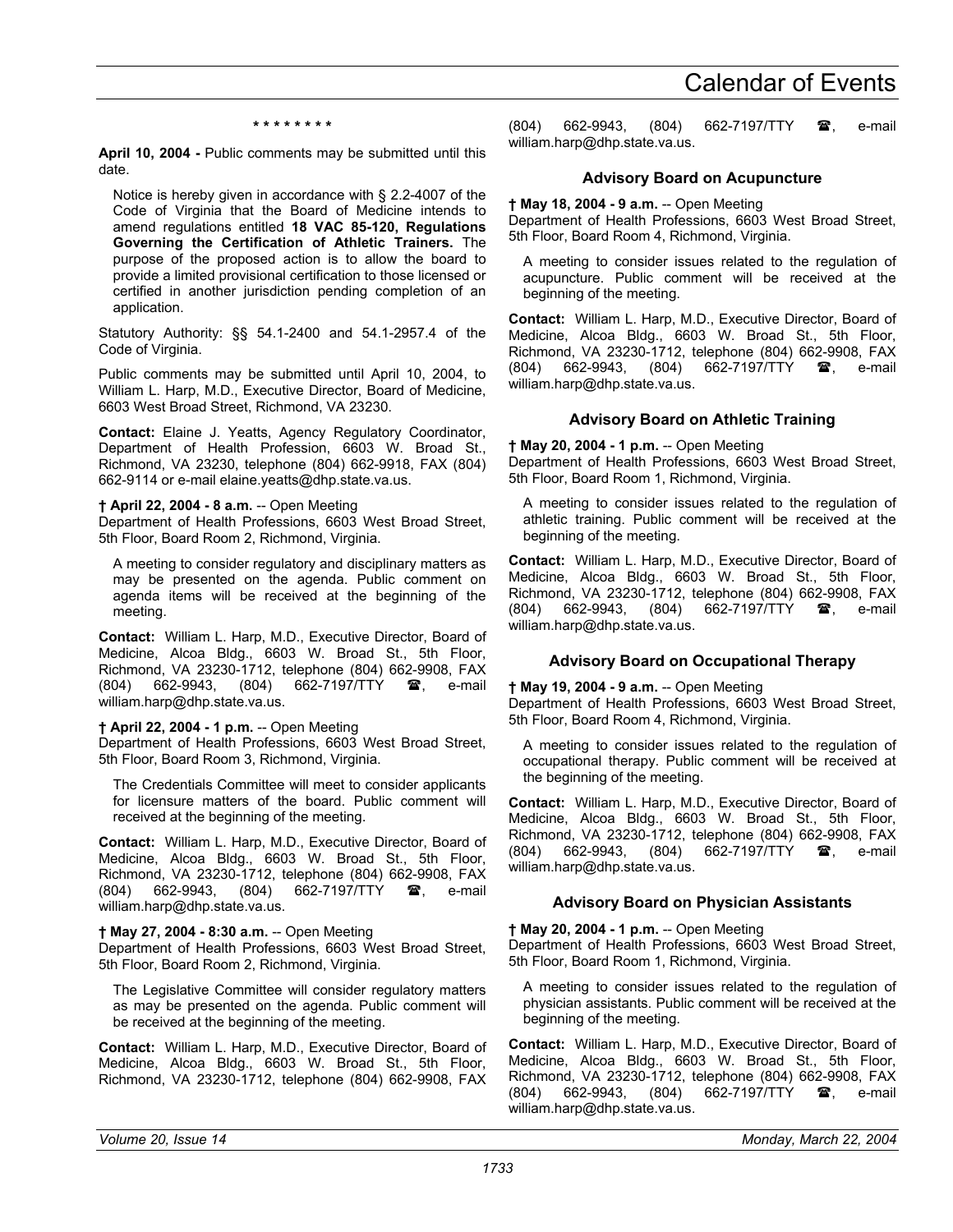### **Advisory Board on Radiologic Technology**

**† May 18, 2004 - 1 p.m.** -- Open Meeting

Department of Health Professions, 6603 West Broad Street, 5th Floor, Board Room 4, Richmond, Virginia.

A meeting to consider issues related to the regulation of radiologic technology. Public comment will be received at the beginning of the meeting.

**Contact:** William L. Harp, M.D., Executive Director, Board of Medicine, Alcoa Bldg., 6603 W. Broad St., 5th Floor, Richmond, VA 23230-1712, telephone (804) 662-9908, FAX (804) 662-9943, (804) 662-7197/TTY **雷**, e-mail william.harp@dhp.state.va.us.

### **Advisory Board on Respiratory Care**

#### **† May 19, 2004 - 1 p.m.** -- Open Meeting

Department of Health Professions, 6603 West Broad Street, 5th Floor, Board Room 4, Richmond, Virginia.

A meeting to consider issues related to the regulation of respiratory care. Public comment will be received at the beginning of the meeting.

**Contact:** William L. Harp, M.D., Executive Director, Board of Medicine, Alcoa Bldg., 6603 W. Broad St., 5th Floor, Richmond, VA 23230-1712, telephone (804) 662-9908, FAX (804) 662-9943, (804) 662-7197/TTY **雷**, e-mail william.harp@dhp.state.va.us.

#### **DEPARTMENT OF MENTAL HEALTH, MENTAL RETARDATION AND SUBSTANCE ABUSE SERVICES**

**† March 24, 2004 - 1 p.m.** -- Open Meeting

Virginia Housing Development Authority, 601 South Belvidere Street, Richmond, Virginia. **(3)** (Interpreter for the deaf provided upon request)

The third meeting of the Olmstead Community Integration Implementation Team.

**Contact:** Viktoria Glenn, Administrative Assistant to the Olmstead Initiative, Department of Mental Health, Mental Retardation and Substance Abuse Services, Forest Office Park, Lee Bldg., Franklin Farms Drive, Richmond, VA 23229, telephone (804) 662-7069, FAX (804) 662-7662, e-mail glennvh@drs.state.va.us.

### **STATE MENTAL HEALTH, MENTAL RETARDATION AND SUBSTANCE ABUSE SERVICES BOARD**

**† April 22, 2004 - 10 a.m.** -- Open Meeting Holiday Inn Central, 3207 North Boulevard, Richmond Virginia.

A regular meeting. There will be a public comment period.

**Contact:** Marlene A. Butler, State Board Secretary, Department of Mental Health, Mental Retardation and Substance Abuse Services, Jefferson Bldg., 1220 Bank St.,

13th Floor, Richmond, VA 23219, telephone (804) 786-7945, FAX (804) 371-2308, e-mail mbutler@dmhmrsas.state.va.us.

### **VIRGINIA COMMISSION ON MILITARY BASES**

**April 16, 2004 - 11 a.m.** -- Open Meeting Virginia's Center for Innovative Technology, 2214 Rock Hill Road, Briefing Room, Herndon, Virginia.

A quarterly meeting.

**Contact:** Cynthia H. Arrington, Communications, Virginia Commission on Military Bases, P.O. Box 798, Richmond, VA 23218, telephone (804) 225-3743, FAX (804) 786-1121, e-mail carrington@yesvirginia.org.

#### **DEPARTMENT OF MOTOR VEHICLES**

#### **Medical Advisory Board**

**† April 14, 2004 - 8 a.m.** -- Open Meeting **† June 11, 2004 - 8 a.m.** -- Open Meeting Department of Motor Vehicles, 2300 West Broad Street, Richmond, Virginia. (Interpreter for the deaf provided upon request)

A general business meeting.

**Contact:** Jacquelin Branche, R. N., Division Manager, Department of Motor Vehicles, P.O. Box 27412, Richmond VA 23269-0001, telephone (804) 497-7188, FAX (804) 367-1604, toll-free (800) 435-5137, (800) 272-9268/TTY **@**, e-mail dmvj3b@dmv.state.va.us.

#### **VIRGINIA MUSEUM OF FINE ARTS**

**April 6, 2004 - 8 a.m.** -- Open Meeting **May 4, 2004 - 8 a.m.** -- Open Meeting

Virginia Museum of Fine Arts, 2800 Grove Avenue, MDR Payne Room, Richmond, Virginia.

A meeting for staff to update the Executive Committee. Public comment will not be received.

**Contact:** Suzanne Broyles, Secretary of the Museum, Virginia Museum of Fine Arts, 2800 Grove Ave., Richmond, VA 23221, telephone (804) 340-1503, FAX (804) 340-1502, (804) 340-1401/TTY <sup>2</sup>, e-mail sbroyles@vmfa.state.va.us.

#### **April 20, 2004 - 9 a.m.** -- Open Meeting

Lewis Ginter Botanical Garden, Robins Room, 1800 Lakeside Avenue, Richmond, Virginia.

A meeting for trustees and staff to discuss governance issues. Public comment will not be received.

**Contact:** Suzanne Broyles, Secretary of the Museum, Virginia Museum of Fine Arts, 2800 Grove Ave., Richmond, VA 23221, telephone (804) 340-1503, FAX (804) 340-1502, (804) 340-1401/TTY <sup>3</sup>, e-mail sbroyles@vmfa.state.va.us.

## **† June 17, 2004 - Noon** -- Open Meeting

Virginia Museum of Fine Arts, 200 North Boulevard, Auditorium, Richmond, Virginia.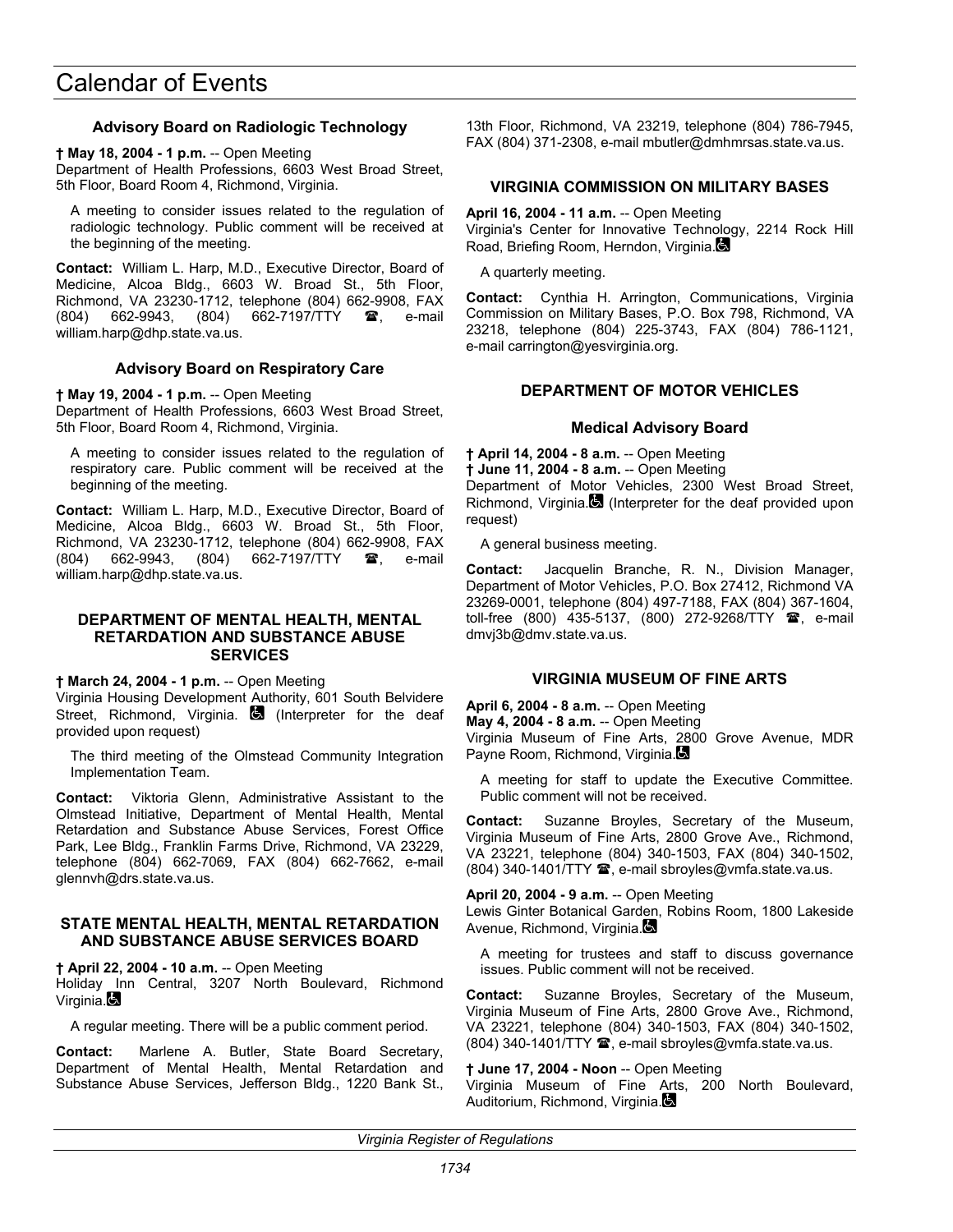A meeting for staff to update the Executive/Finance Committee. Public comment will not be received.

**Contact:** Suzanne Broyles, Secretary of the Museum, Virginia Museum of Fine Arts, 200 N. Boulevard, Richmond, VA 23220-4007, telephone (804) 340-1503, FAX (804) 340- (804) 340-1401/TTY **雷**, e-mail sbroyles@vmfa.state.va.us.

## **BOARD OF NURSING**

**March 22, 2004 - 9 a.m.** -- Open Meeting **March 24, 2004 - 9 a.m.** -- Open Meeting **March 25, 2004 - 9 a.m.** -- Open Meeting **May 17, 2004 - 9 a.m.** -- Open Meeting **May 19, 2004 - 9 a.m.** -- Open Meeting **May 20, 2004 - 9 a.m.** -- Open Meeting

Department of Health Professions, 6603 West Broad Street, 5th Floor, Conference Room 2, Richmond, Virginia.

A panel of the board will conduct formal hearings with licensees or certificate holders. Public comment will not be received.

**Contact:** Jay P. Douglas, M.S.M., C.S.A.C., Executive Director, Board of Nursing, 6603 W. Broad St., 5th Floor, Richmond, VA 23230, telephone (804) 662-9909, FAX (804) 662-9512, (804) 662-7197/TTY <sup>3</sup>, e-mail nursebd@dhp.state.va.us.

**March 23, 2004 - 9 a.m.** -- Open Meeting **May 18, 2004 - 9 a.m.** -- Open Meeting Department of Health Professions, 6603 West Broad Street, 5th Floor, Board Room 2, Richmond, Virginia.

A general business meeting including committee reports, consideration of regulatory action, and disciplinary case decisions as presented on the agenda. Public comment will be received at 11 a.m.

**Contact:** Jay P. Douglas, R.N., Executive Director, Board of Nursing, Alcoa Bldg., 6603 W. Broad St., 5th Floor, Richmond, VA 23230-1712, telephone (804) 662-9909, FAX (804) 662- 9512. (804) 662-7197/TTY **a**, e-mail jay.douglas@dhp.state.va.us.

**April 8, 2004 - 9 a.m.** -- Open Meeting **April 13, 2004 - 9 a.m.** -- Open Meeting **April 19, 2004 - 9 a.m.** -- Open Meeting **April 20, 2004 - 9 a.m.**-- Open Meeting **April 29, 2004 - 9 a.m.** -- Open Meeting **June 3, 2004 - 9 a.m.** -- Open Meeting **June 7, 2004 - 9 a.m.** -- Open Meeting **June 8, 2004 - 9 a.m.** -- Open Meeting **† June 9, 2004 - 9 a.m.** -- Open Meeting **† June 10, 2004 - 9 a.m.** -- Open Meeting **† June 15, 2004 - 9 a.m.** -- Open Meeting Department of Health Professions, 6603 West Broad Street, 5th Floor, Conference Room 3, Richmond, Virginia.

**† June 16, 2004 - 9 a.m.** -- Open Meeting Department of Health Professions, 6603 West Broad Street, 5th Floor, Conference Room 1, Richmond, Virginia.

A Special Conference Committee comprised of two or three members of the Virginia Board of Nursing will conduct informal conferences with licensees and/or certificate holders. Public comment will not be received.

**Contact:** Jay P. Douglas, R.N., M.S.M., C.S.A.C., Executive Director, Board of Nursing, 6603 W. Broad St., 5th Floor, Richmond, VA 23230, telephone (804) 662-9909, FAX (804) 662-7197/TTY **a** e-mail nursebd@dhp.state.va.us.

## **JOINT BOARDS OF NURSING AND MEDICINE**

**April 21, 2004 - 9 a.m.** -- Open Meeting Department of Health Professions, 6603 West Broad Street, 5th Floor, Richmond, Virginia.

A meeting of the Joint Boards of Nursing and Medicine.

**Contact:** Jay P. Douglas, R.N., M.S.M., C.S.A.C., Executive Director, Board of Nursing, 6603 W. Broad Street, 5th Floor, Richmond, VA 23230, telephone (804) 662-9909, FAX (804) 662-9512, e-mail nursebd@dhp.state.va.us.

## **BOARD OF NURSING HOME ADMINISTRATORS**

**April 14, 2004 - 11 a.m.** -- Open Meeting Department of Health Professions, 6603 West Broad Street, 5th Floor, Richmond, Virginia.

A Special Conference Committee will meet to hold informal conferences. There will not be a public comment period.

**Contact:** Cheri Emma-Leigh, Operations Manager, Board of Nursing Home Administrators, 6603 W. Broad St., 5th Floor, Richmond, VA 23230, telephone (804) 662-7457, FAX (804) 662-7246, (804) 662-7197/TTY **@**, e-mail Cheri.Emma-Leigh@dhp.state.va.us.

## **OLD DOMINION UNIVERSITY**

**April 8, 2004 - 1 p.m.** -- Open Meeting

Webb University Center, Old Dominion University, Norfolk, Virginia. $\blacksquare$ 

A quarterly meeting of the governing board of the institution to discuss business of the board and the institution as determined by the Rector and the President.

**Contact:** Donna Meeks, Executive Secretary to the Board of Visitors, Old Dominion University, 204 Koch Hall, Norfolk, VA 23529, telephone (757) 683-3072, FAX (757) 683-5679, e-mail dmeeks@odu.edu.

## **BOARD FOR OPTICIANS**

**April 9, 2004 - 9:30 a.m.** -- Open Meeting Department of Professional and Occupational Regulation, 3600 West Broad Street, Richmond, Virginia.

A general business meeting to consider regulatory and other issues as may be presented on the agenda. The meeting is open to the public; however, a portion of the board's business may be discussed in closed session.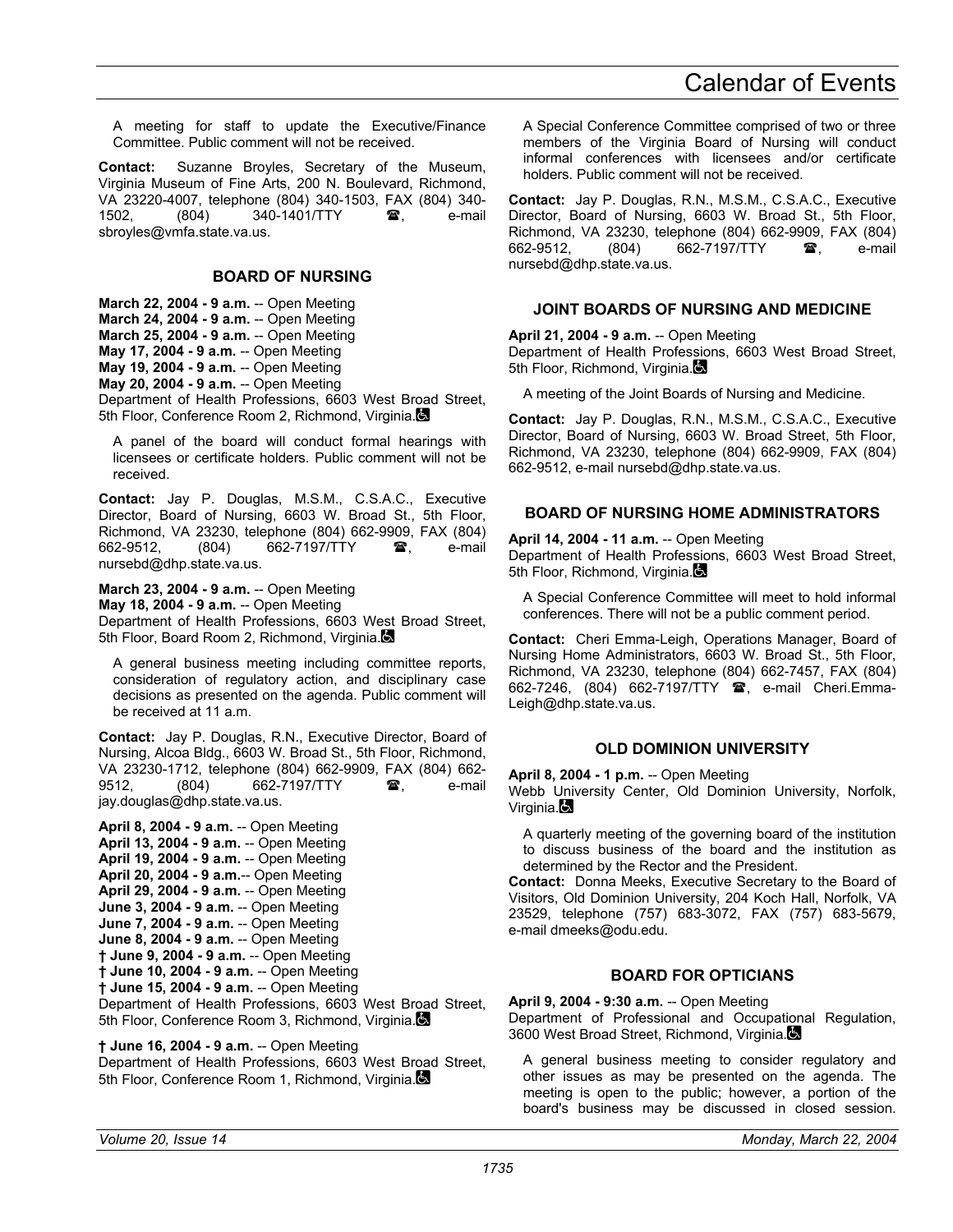Public comment will be heard at the beginning of the meeting. Persons desiring to participate in the meeting and requiring special accommodations or interpretive services should contact the department at least 10 days prior to this meeting so that suitable arrangements can be made for an appropriate accommodation. The department fully complies with the Americans with Disabilities Act.

**Contact:** William H. Ferguson, II, Executive Director, Board for Opticians, 3600 West Broad Street, Richmond, VA 23230- 4917, telephone (804) 367-8590, FAX (804) 367-6295, (804) 367-9753/TTY  $\mathbf{\mathcal{D}}$ , e-mail opticians@dpor.virginia.gov.

**\* \* \* \* \* \* \* \*** 

**April 9, 2004 -** Public comments may be submitted until this date.

Notice is hereby given in accordance with § 2.2-4007 that the Board for Opticians intends to amend regulations entitled **18 VAC 100-10, Public Participation Guidelines.** The purpose of the proposed action is to (i) allow requests to be placed on the board's public participation notification list to be sent via electronic means; (ii) allow regulatory notifications to be sent to list members electronically; and (iii) add language specifying that when electronic notifications are returned as undeliverable over more than one day, the person or organization concerned will be deleted from the list.

Statutory Authority: §§ 2.2-4007 and 54.1-201 of the Code of Virginia.

**Contact:** Karen W. O'Neal, Deputy Director for Regulatory Programs, Department of Professional and Occupational Regulation, 3600 W. Broad St., Richmond, VA 23230, telephone (804) 367-8537, FAX (804) 367-2475 or e-mail Karen.O'Neal@dpor.virginia.gov.

## **VIRGINIA BOARD FOR PEOPLE WITH DISABILITIES**

**† March 25, 2004 - 1 p.m.** -- Open Meeting

Koger Center, Wythe Building, Forest Office Park, 1604 Santa Rosa Road, 2nd Floor Conference Room, Richmond, Virginia. (Interpreter for the deaf provided upon request)

A meeting of the Executive Committee.

**Contact:** Sandra Smalls, Executive Assistant to the Director, Virginia Board for People with Disabilities, 202 N. 9th St., 9th Floor, Richmond, VA, telephone (804) 786-9368, FAX (804) 786-1118, toll-free (800) 846-4464, (800) 846-4464/TTY 2, email smallsse@vbpd.state.va.us.

### **† March 26, 2004 - 9 a.m.** -- Open Meeting

Richmond Marriott Hotel, 500 East Broad Street, Grand Ballroom, Salon E, Richmond, Virginia. (Interpreter for the deaf provided upon request)

A quarterly meeting of the board.

**Contact:** Sandra Smalls, Executive Assistant to the Director, Virginia Board for People with Disabilities, 202 N. 9th St., 9th Floor, Richmond, VA, telephone (804) 786-9368, FAX (804) 786-1118, toll-free (800) 846-4464, (800) 846-4464/TTY <sup>2</sup>, email smallsse@vbpd.state.va.us.

#### **BOARD OF PHARMACY**

**March 25, 2004 - 9 a.m.** -- Open Meeting

Department of Health Professions, 6603 West Broad Street, 5th Floor, Conference Room 4, Richmond, Virginia.

A Special Conference Committee will discuss disciplinary matters. Public comments will not be received.

**Contact:** Elizabeth Scott Russell, Executive Director, Board of Pharmacy, 6603 W. Broad St., 5th Floor, Richmond, VA 23230, telephone (804) 662-9911, FAX (804) 662-9313.

#### **† April 13, 2004 - 9 a.m.** -- Open Meeting

Department of Health Professions, 6603 West Broad Street, 5th Floor, Board Room 2, Richmond, Virginia.

A meeting to consider such regulatory and disciplinary matters as may be presented on the agenda. Public comment will be received at the beginning of the meeting.

**Contact:** Elizabeth Scott Russell, RPh, Executive Director, Board of Pharmacy, Alcoa Bldg., 6603 W. Broad St., 5th Floor, Richmond, VA 23230-1712, telephone (804) 662-9911, FAX (804) 662-9313, (804) 662-7197/TTY <sup>2</sup>, e-mail scotti.russell@dhp.state.va.us.

### **BOARD OF PHYSICAL THERAPY**

**March 26, 2004 - 9 a.m.** -- Open Meeting Department of Health Professions, 6603 West Broad Street, 5th Floor, Richmond, Virginia.

Informal conferences will be held to hear possible violations of the laws and regulations governing the practice of physical therapy.

**Contact:** Elizabeth Young, Executive Director, Board of Physical Therapy, 6603 W. Broad St., 5th Floor, Richmond, VA 23230-1712, telephone (804) 662-9924, FAX (804) 662- 9523, (804) 662-7197/TTY **雷**, e-mail elizabeth.young@dhp.state.va.us.

#### **\* \* \* \* \* \* \* \***

**March 26, 2004 - 7:30 p.m.** -- Public Hearing

VPTA Leadership Retreat at Hospitality House, 415 Richmond Road, Williamsburg, Virginia.

**April 10, 2004 -** Public comments may be submitted until this date.

Notice is hereby given in accordance with § 2.2-4007 of the Code of Virginia that the Board of Physical Therapy intends to amend regulations entitled **18 VAC 112-20, Regulations Governing the Practice of Physical Therapy.** The purpose of the proposed action is to clarify and update educational, examination and practice requirements. Substantive changes include the elimination of the prohibition on licensure after six failed attempts to pass the national examination; inclusion of a requirement for additional clinical training or course work to sit for the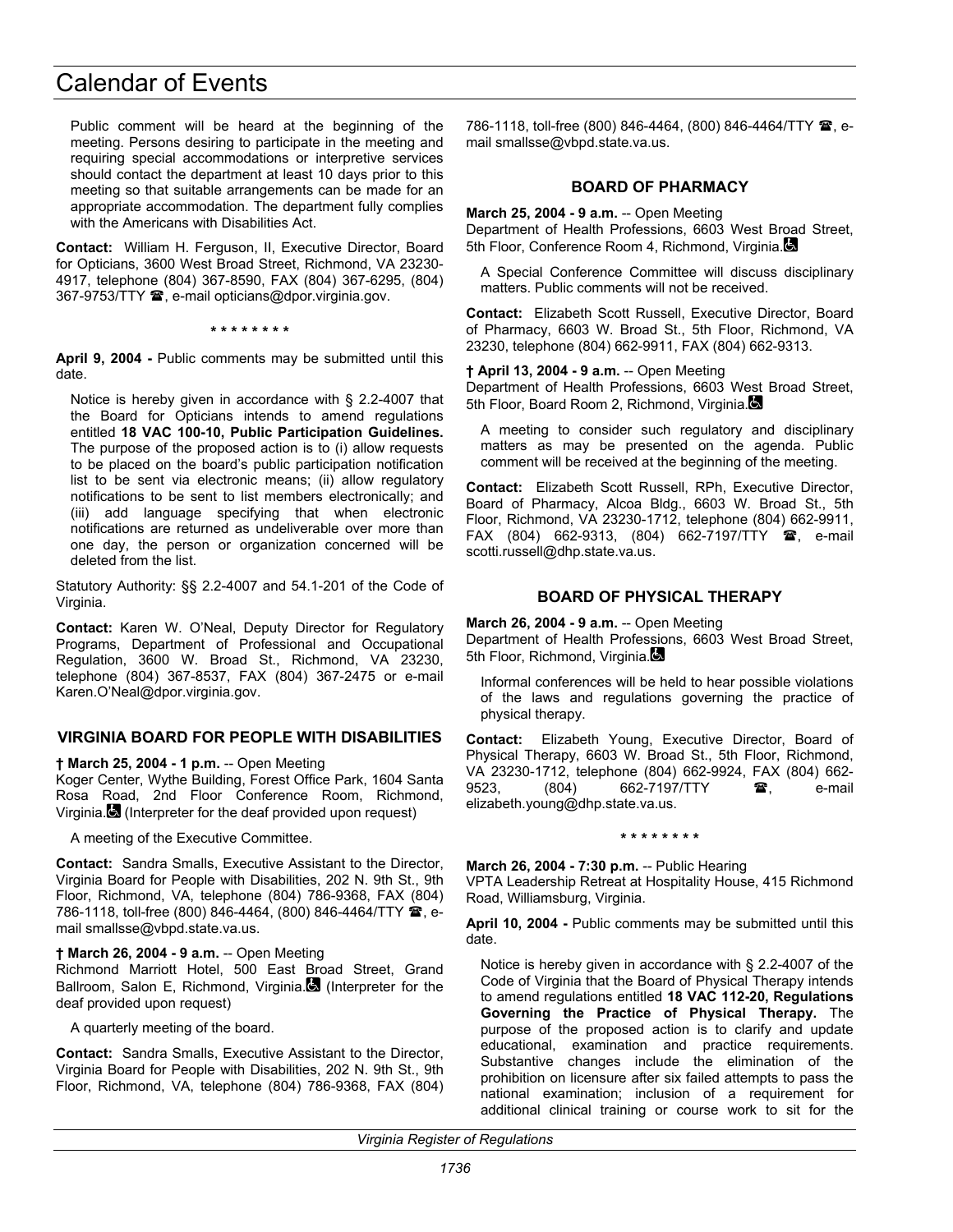examination after three failures; and acceptance of documentation of active practice for seven years with an unrestricted license if the examination taken for initial licensure is not identical to the examination required in Virginia. A copy of the proposed regulation may be found under Laws and Regulations Governing Physical Therapy at http://dhp.state.va.us./Physical Therapy/default.htm.

Statutory Authority: § 54.1-2400 and Chapter 34.1 (§ 54.1- 3473 et seq.) of Title 54.1 of the Code of Virginia.

Public comments may be submitted until April 10, 2004, to Elizabeth Young, Executive Director, Board of Physical Therapy, 6603 West Broad Street, Richmond, VA 23230.

**Contact:** Elaine J. Yeatts, Agency Regulatory Coordinator, Department of Health Profession, 6603 W. Broad St., Richmond, VA 23230, telephone (804) 662-9918, FAX (804) 662-9114 or e-mail elaine.yeatts@dhp.state.va.us.

## **POLYGRAPH EXAMINERS ADVISORY BOARD**

**June 3, 2004 - 10 a.m.** -- Open Meeting Department of Professional and Occupational Regulation, 3600 West Broad Street, Richmond, Virginia.

A regular meeting. The board fully complies with the Americans with Disabilities Act.

**Contact:** Eric Olson, Executive Director, Department of Professional and Occupational Regulation, 3600 W. Broad St., Richmond, VA 23230, telephone (804) 367-2785, FAX (804) 367-9753/TTY  $\bullet$ , e-mail olson@dpor.state.va.us.

#### **BOARD FOR PROFESSIONAL AND OCCUPATIONAL REGULATION**

**June 7, 2004 - 10 a.m.** -- Open Meeting

Department of Professional and Occupational Regulation, 3600 West Broad Street, 5th Floor Conference Room 5W, Richmond, Virginia.

A quarterly meeting.

**Contact:** Judy Spiller, Executive Secretary, Board for Professional and Occupational Regulation, 3600 W. Broad St., Richmond, VA 23230, telephone (804) 367-8519, FAX (804) 367-9537. (804) 367-9753/TTY **a**. e-mail judy.spiller@dpor.virginia.gov.

### **DEPARTMENT OF PROFESSIONAL AND OCCUPATIONAL REGULATION**

**April 9, 2004 -** Public comments may be submitted until this date.

Notice is hereby given in accordance with § 2.2-4007 that the Department of Professional and Occupational Regulation intends to amend regulations entitled **18 VAC 120-10, Public Participation Guidelines.** The purpose of the proposed action is to (i) allow requests to be placed on the board's public participation notification list to be sent via electronic means; (ii) allow regulatory notifications to be sent to list members electronically; and (iii) add language

specifying that when electronic notifications are returned as undeliverable over more than one day, the person or organization concerned will be deleted from the list.

Statutory Authority: §§ 2.2-4007, 54.1-201, 54.1-831 and 54.1- 1802 of the Code of Virginia.

**Contact:** Karen W. O'Neal, Deputy Director for Regulatory Programs, Department of Professional and Occupational Regulation, 3600 W. Broad St., Richmond, VA 23230, telephone (804) 367-8537, FAX (804) 367-2475 or e-mail Karen.O'Neal@dpor.virginia.gov.

## **BOARD OF PSYCHOLOGY**

**April 27, 2004 - 9:30 a.m.** -- Open Meeting Department of Health Professions, 6603 West Broad Street, 5th Floor, Richmond, Virginia.

A business meeting to include reports from standing committees and any other disciplinary or regulatory matters as may be presented on the agenda. Public comment will be received at the beginning of the meeting.

**Contact:** Evelyn B. Brown, Executive Director, Board of Psychology, Alcoa Bldg., 6603 W. Broad St., 5th Floor, Richmond, VA 23230-1712, telephone (804) 662-9913, FAX<br>(804) 662-9943, (804) 662-7197/TTY **as**, e-mail (804) 662-9943, (804) 662-7197/TTY  $\circledR$ , e-mail evelyn.brown@dhp.state.va.us.

## **VIRGINIA PUBLIC GUARDIAN AND CONSERVATOR ADVISORY BOARD**

**† March 23, 2004 - 11:45 a.m.** -- Open Meeting Woodlands Hotel and Suites, 105 Visitors Center Drive, Williamsburg, Virginia.

A meeting of the Executive Committee to nominate officers.

**Contact:** Terry Raney, Guardianship Coordinator, Department for the Aging, 1600 Forest Ave., Suite 102, Richmond, VA 23229, telephone (804) 662-7049, FAX (804) 662-9354, toll-free (800) 552-3402, (804) 552-3402/TTY  $\hat{B}$ , email terry.raney@vda.virginia.gov.

**May 20, 2004 - 10 a.m.** -- Open Meeting

1610 Forest Avenue, Suite 100, Richmond, Virginia.

A quarterly meeting.

**Contact:** Terry Raney, Guardianship Coordinator, Department for the Aging, 1610 Forest Ave., Suite 100, Richmond, VA 23229, telephone (804) 662-7049, FAX (804) 662-9354, toll-free (800) 552-3402, (804) 662-9333/TTY **@** e-mail traney@vda.virginia.gov.

## **REAL ESTATE APPRAISER BOARD**

**April 9, 2004 -** Public comments may be submitted until this date.

Notice is hereby given in accordance with § 2.2-4007 that the Real Estate Appraiser Board intends to amend regulations entitled **18 VAC 130-10, Public Participation**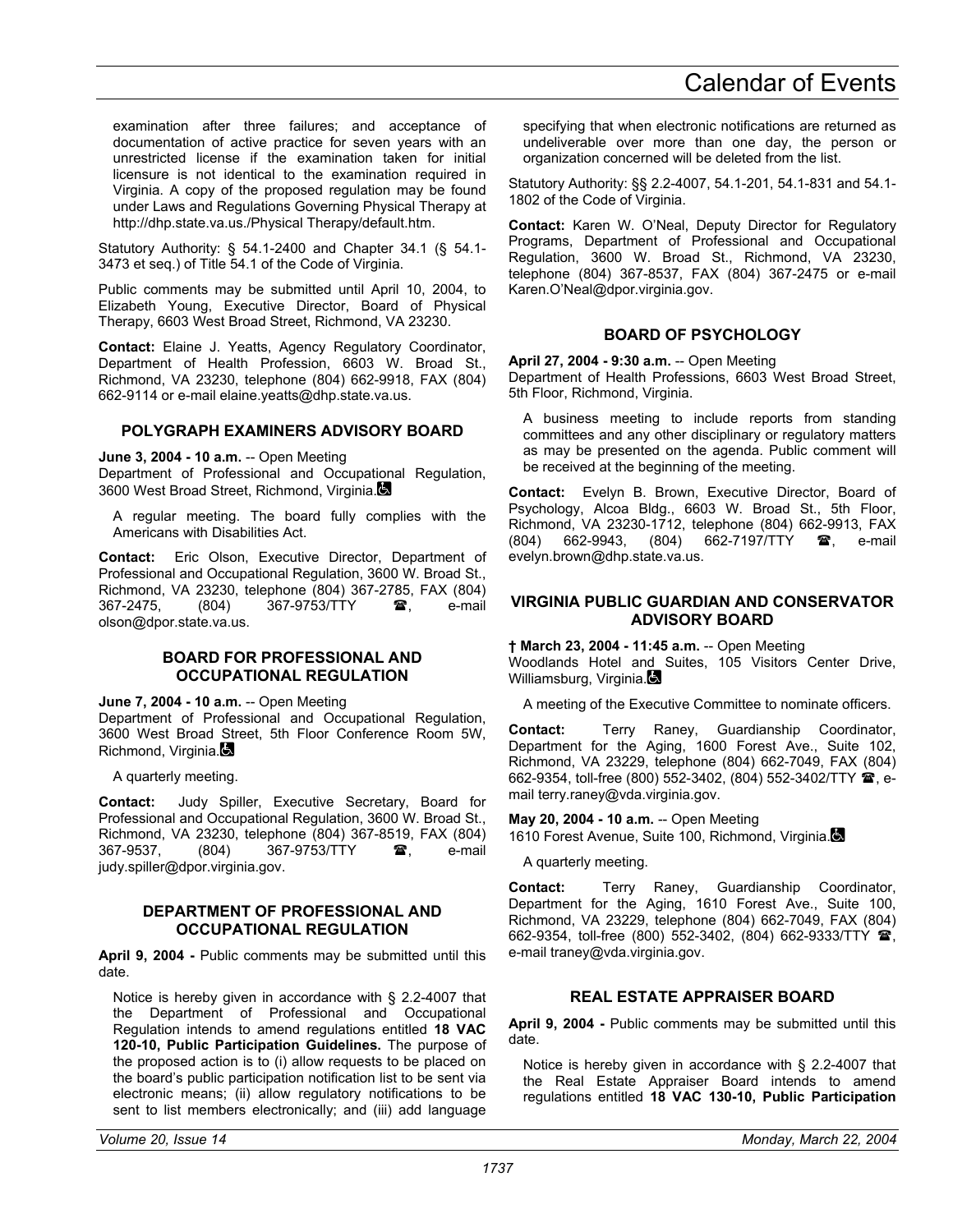**Guidelines.** The purpose of the proposed action is to (i) allow requests to be placed on the board's public participation notification list to be sent via electronic means; (ii) allow regulatory notifications to be sent to list members electronically; and (iii) add language specifying that when electronic notifications are returned as undeliverable over more than one day, the person or organization concerned will be deleted from the list.

Statutory Authority: §§ 2.2-4007 and 54.1-2013 of the Code of Virginia.

**Contact:** Karen W. O'Neal, Deputy Director for Regulatory Programs, Department of Professional and Occupational Regulation, 3600 W. Broad St., Richmond, VA 23230, telephone (804) 367-8537, FAX (804) 367-2475 or e-mail Karen.O'Neal@dpor.virginia.gov.

## **REAL ESTATE BOARD**

**† March 24, 2004 - 1 p.m.** -- Open Meeting **March 31, 2004 - 9 a.m.** -- Open Meeting **† April 1, 2004 - 9 a.m.** -- Open Meeting Department of Professional and Occupational Regulation, 3600 West Broad Street, 4th Floor, Room 453, Richmond, Virginia.

An informal fact-finding conference.

**Contact:** Karen W. O'Neal, Regulatory Programs Coordinator, Real Estate Board, 3600 W. Broad St., Richmond, VA 23230, telephone (804) 367-8537, FAX (804) 367-2475, (804) 367-9753/TTY **雷**, e-mail Karen.O'Neal@dpor.virginia.gov.

**\* \* \* \* \* \* \* \*** 

**March 24, 2004 - 2 p.m.** -- Public Hearing Department of Professional and Occupational Regulation, 3600 W. Broad Street, Richmond, Virginia.

**April 9, 2004 -** Public comments may be submitted until this date.

Notice is hereby given in accordance with § 2.2-4007 that the Real Estate Board intends to amend regulations entitled **18 VAC 135-20, Virginia Real Estate Board Licensing Regulations.** The purpose of the proposed action is to increase fees.

Statutory Authority: §§ 2.2-4007, 54.1-113 and 54.1-2105 of the Code of Virginia.

**Contact:** Christine Martine, Executive Director, Department of Professional and Occupational Regulation, 3600 W. Broad St., Richmond, VA 23230, telephone (804) 367-8552, FAX (804) 367-6946 or e-mail reboard@dpor.virginia.gov.

**March 25, 2004 - 8:30 a.m.** -- Open Meeting Department of Professional and Occupational Regulation, 3600 W. Broad Street, Richmond, Virginia.

A meeting of the full board to review fair housing cases.

**Contact:** Karen W. O'Neal, Regulatory Programs Coordinator, Real Estate Board, 3600 W. Broad St.,

Richmond, VA 23230, telephone (804) 367-8537, FAX (804) 367-2475, (804) 367-9753/TTY **雪**, e-mail Karen.O'Neal@dpor.virginia.gov.

**March 25, 2004 - 9 a.m.** -- Open Meeting

Department of Professional and Occupational Regulation, 3600 W. Broad Street, Richmond, Virginia.

A regular meeting of the full board.

**Contact:** Karen W. O'Neal, Regulatory Programs Coordinator, Real Estate Board, 3600 W. Broad St., Richmond, VA 23230, telephone (804) 367-8537, FAX (804) 367-2475, (804) 367-9753/TTY **雷**, e-mail Karen.O'Neal@dpor.virginia.gov.

**\* \* \* \* \* \* \* \*** 

**April 9, 2004 -** Public comments may be submitted until this date.

Notice is hereby given in accordance with § 2.2-4007 that the Real Estate Board intends to amend regulations entitled **18 VAC 135-10, Public Participation Guidelines.** The purpose of the proposed action is to (i) allow requests to be placed on the board's public participation notification list to be sent via electronic means; (ii) allow regulatory notifications to be sent to list members electronically; and (iii) add language specifying that when electronic notifications are returned as undeliverable over more than one day, the person or organization concerned will be deleted from the list.

Statutory Authority: §§ 2.2-4007 and 54.1-2105 of the Code of Virginia.

**Contact:** Karen W. O'Neal, Deputy Director for Regulatory Programs, Department of Professional and Occupational Regulation, 3600 W. Broad St., Richmond, VA 23230, telephone (804) 367-8537, FAX (804) 367-2475 or e-mail Karen.O'Neal@dpor.virginia.gov.

## **DEPARTMENT OF REHABILITATIVE SERVICES**

### **Commonwealth Neurotrauma Initiative Advisory Board**

**† March 31, 2004 - 10 a.m.** -- Open Meeting **† June 16, 2004 - 9:30 a.m.** -- Open Meeting Virginia Department for the Deaf and Hard of Hearing, 1602 Rolling Hills Drive, 2nd Floor Conference Room, Richmond, Virginia. (Interpreter for the deaf provided upon request)

A regular meeting.

**Contact:** Kristie Chamberlain, CNI Program Specialist, Department of Rehabilitative Services, 8004 Franklin Farms Dr., Box K300, Richmond, VA 23288-0300, telephone (804) 662-7154, FAX (804) 662-7154, toll-free (800) 552-5019, (804) 464-9950/TTY <sup>2</sup>, e-mail chambekl@drs.state.va.us.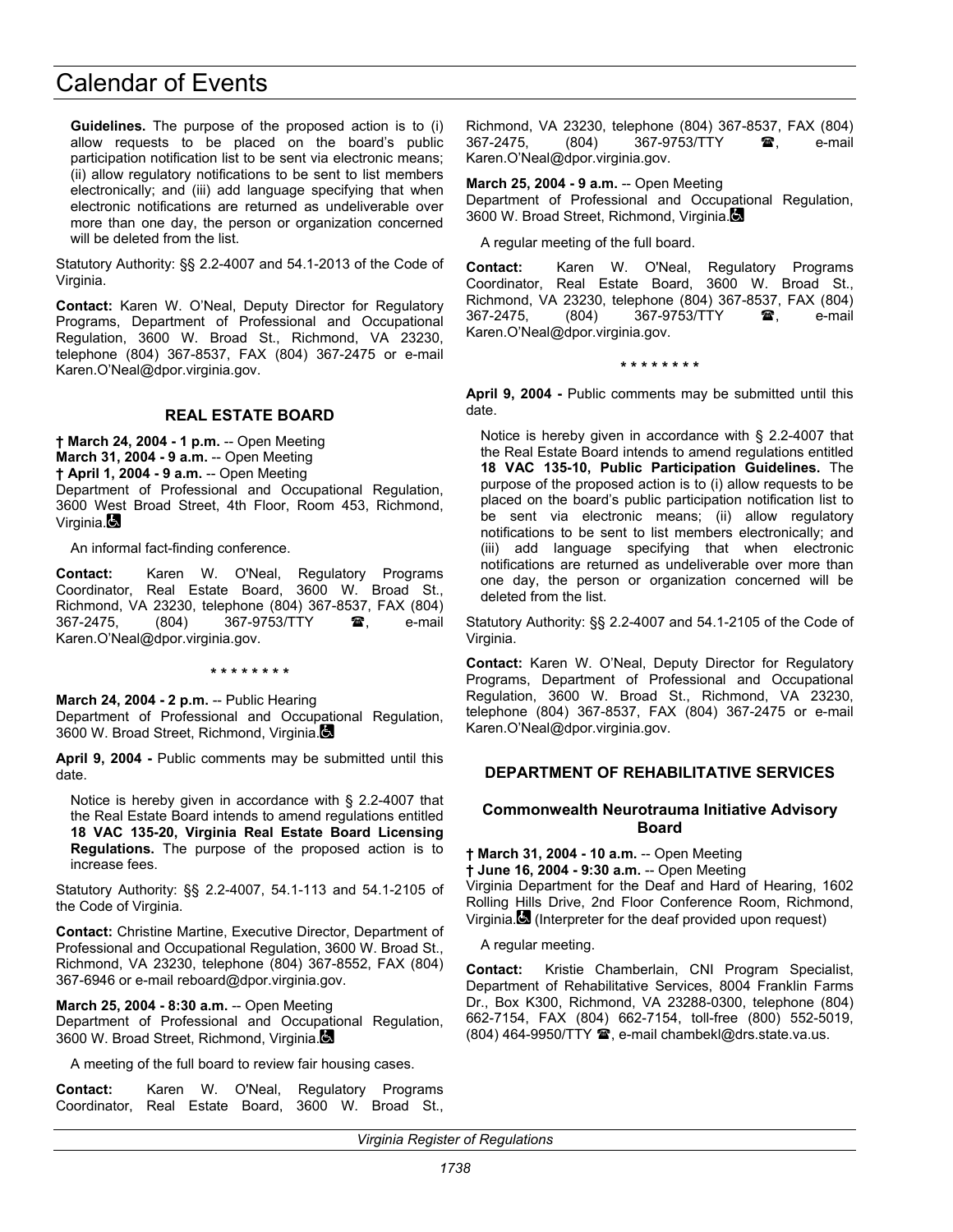## **VIRGINIA RESOURCES AUTHORITY**

**April 13, 2004 - 9 a.m.** -- Open Meeting

Virginia Resources Authority, Eighth and Main Building, 707 East Main Street, 2nd Floor, Richmond, Virginia.

A regular meeting of the Board of Directors to (i) review and, if appropriate, approve the minutes from the most recent monthly meeting; (ii) review the authority's operations for the prior month; (iii) review applications for loans submitted to the authority for approval; (iv) consider loan commitments for approval and ratification under its various programs; (v) approve the issuance of any bonds; (vi) review the results of any bond sales; and (vii) consider such other matters and take such other actions as it may deem appropriate. Various committees of the Board of Directors may also meet immediately before or after the regular meeting and consider matters within their purview. The planned agenda of the meeting and any committee meetings will be available at the offices of the authority one week prior to the date of the meeting. Any person who needs any accommodation in order to participate in the meeting should contact the authority at least 10 days before the meeting so that suitable arrangements can be made.

**Contact:** Bonnie R. C. McRae, Executive Assistant, Virginia Resources Authority, 707 E. Main St., Richmond, VA 23219, telephone (804) 644-3100, FAX (804) 644-3109, e-mail bmcrae@vra.state.va.us.

### **STATE BOARD OF SOCIAL SERVICES**

**March 26, 2004 -** Public comments may be submitted until this date.

Notice is hereby given in accordance with § 2.2-4007 of the Code of Virginia that the State Board of Social Services intends to amend regulations entitled **22 VAC 40-80, General Procedures and Information for Licensure.** The purpose of the proposed action is to amend the regulation to clarify and simplify some standards and to incorporate changes that have been made to the Code of Virginia since the last revision of this regulation. Many changes are the result of the recodification of Title 63.1 of the Code of Virginia that will become effective October 1, 2002. The Code of Virginia mandates that the Department of Social Services (department) license certain facilities that provide care to children and adults. Programmatic regulations are developed for these facilities. The current regulation contains general licensing requirements that are applicable to all licensed programs but are not included in the programmatic regulations. Previously, this regulation was promulgated jointly by the State Board of Social Services (board) and the Child Day-Care Council for all the department's licensed programs. However, the Child Day-Care Council desires to promulgate a separate regulation that applies only to child day centers (the only program for which they have regulatory responsibility). This regulation will continue to contain references to child day centers, however, because of the board's sole authority to regulate some procedures and activities that are applicable to child day centers. The goal of the amended regulation is to provide clear and concise information and requirements for

applicants, licensees, and licensing staff regarding the licensing process.

Statutory Authority: §§ 63.2-217, 63.2-1732, 63.2-1733 and 63.2-1734 of the Code of Virginia

**Contact:** Kathryn Thomas, Program Development Consultant, Division of Licensing Programs, Department of Social Services, 7 N. 8th St., Richmond, VA 23219, telephone (804) 726-7158, FAX (804) 726-7132, or e-mail kathryn.thomas@dss.virginia.gov.

#### **\* \* \* \* \* \* \* \***

**March 26, 2004 -** Public comments may be submitted until this date.

Notice is hereby given in accordance with § 2.2-4007 of the Code of Virginia that the State Board of Social Services intends to amend regulations entitled **22 VAC 40-141, Licensing Standards for Independent Foster Homes.** The purpose of the proposed action is to change the title to "Licensing Standards for Independent Foster Homes, amend the existing standards to clarify the intent of the regulation and incorporate changes made in the Code of Virginia since this regulation was adopted. Proposed amendments include allowing placement agreements; allowing children to remain in the independent foster home for up to six months; updating medical requirements; clarifying capacity; revising standards regarding physical restraint and time-out/separation; strengthening and updating safety requirements to better protect infants and young children; including language regarding respecting the diversity of children and their families; and the responsibilities of the licensee.

Statutory Authority: §§ 63.2-217 and 63.2-1734 of the Code of Virginia.

**Contact:** Cynthia Carneal, Operations Consultant, Department of Social Services, 7 N. 8th St., Richmond, VA 23219, telephone (804) 726-7140, FAX (804) 726-7132 or e-mail cynthia.carneal@dss.virginia.gov.

**\* \* \* \* \* \* \* \*** 

**March 26, 2004 -** Public comments may be submitted until this date.

Notice is hereby given in accordance with § 2.2-4007 of the Code of Virginia that the State Board of Social Services intends to adopt regulations entitled **22 VAC 40-293, Locality Groupings.** The purpose of the proposed action is to establish criteria for local departments of social services to change Temporary Assistance for Needy Families (TANF) locality groupings. Locality groupings determine payments levels for recipients of TANF in each locality.

Statutory Authority: § 63.2-217 of the Code of Virginia.

**Contact:** Mark L. Golden, TANF Program Manager, Department of Social Services, 7 N. 8th St., Richmond, VA 23219, telephone (804) 726-7385, FAX (804) 726-7356 or e-mail mark.golden@dss.virginia.gov.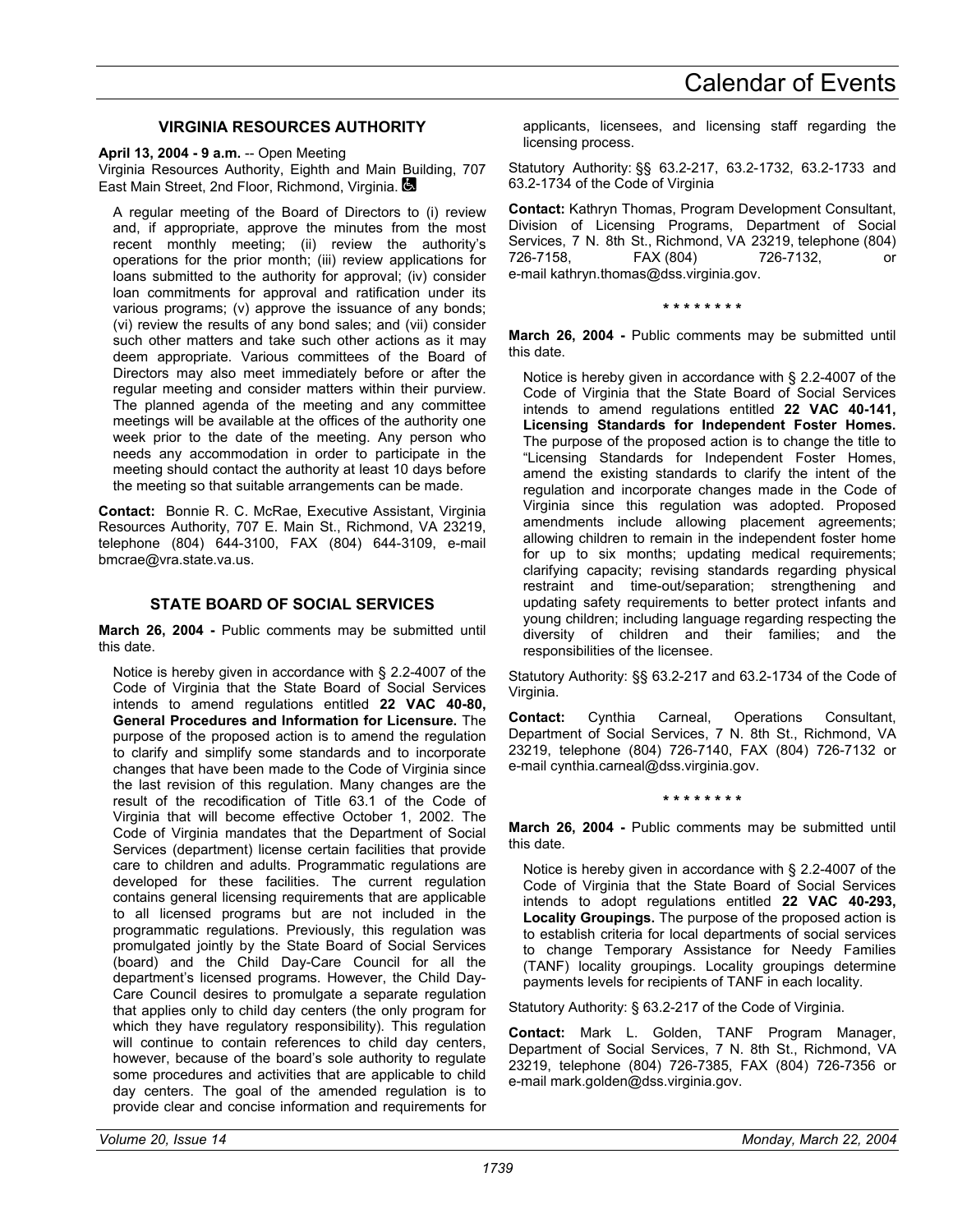#### **\* \* \* \* \* \* \* \***

**March 26, 2004 -** Public comments may be submitted until this date.

Notice is hereby given in accordance with § 2.2-4007 of the Code of Virginia that the State Board of Social Services intends to amend regulations entitled **22 VAC 40-740, Locality Groupings.** The purpose of the proposed action is to update guidelines used by local departments of social services for investigating reports and protecting the health, safety, and welfare of the elderly and adults. Proposed changes are primarily technical in nature to make the regulation consistent with the Code of Virginia and current policy, update state agency names and delete outdated terminology.

Statutory Authority: §§ 63.2-217 and 63.2-1605 of the Code of Virginia.

**Contact:** Cindy Lee, Adult Services Program Consultant, Department of Social Services, 7 N. 8th St., Richmond, VA 23219, telephone (804) 726-7535, FAX (804) 726-7895 or e-mail cindy.lee@dss.virginia.gov.

#### **\* \* \* \* \* \* \* \***

**† May 21, 2004 -** Public comments may be submitted until this date.

Notice is hereby given in accordance with § 2.2-4007 of the Code of Virginia that the State Board of Social Services intends to amend regulations entitled **22 VAC 40-745, Assessment in Adult Care Residences.** The purpose of the proposed action is to establish general standards for the assessment of applicants to and residents of assisted living facilities. It should be noted that adult care residences are now called assisted living facilities. Through the assessment process, public funds can be more appropriately utilized by ensuring that individuals receive the level of care and services they need.

Statutory Authority: §§ 63.2-217 and 63.2-1732 of the Code of Virginia

**Contact:** Marjorie Marker, Family Services Specialist, Department of Social Services, 7 N. 8th St., Richmond, VA 23219, telephone (804) 726-7536, FAX (804) 726-7894, or e-mail marjorie.marker@dss.virginia.gov.

**April 14, 2004 - 9 a.m.** -- Open Meeting

**April 15, 2004 - 9 a.m.** -- Open Meeting

Sudley North Government Center, 7987 Ashton Avenue, Manassas, Virginia.

A business meeting. Public comment will be received beginning at 1:30 p.m.

**Contact:** Pat Rengnerth, State Board Liaison, Department of Social Services, Office of Legislative and Regulatory Affairs, 7 N. 8th St., Room 5214, Richmond, VA 23219, telephone (804) 726-7905, FAX (804) 726-7906, (800) 828-1120/TTY **■,e-mail patricia.rengnerth@dss.virginia.gov.** 

#### **BOARD FOR PROFESSIONAL SOIL SCIENTISTS AND WETLAND PROFESSIONALS**

**April 9, 2004 -** Public comments may be submitted until this date.

Notice is hereby given in accordance with § 2.2-4007 that the Board for Professional Soil Scientists intends to amend regulations entitled **18 VAC 145-10, Public Participation Guidelines.** The purpose of the proposed action is to (i) allow requests to be placed on the board's public participation notification list to be sent via electronic means; (ii) allow regulatory notifications to be sent to list members electronically; and (iii) add language specifying that when electronic notifications are returned as undeliverable over more than one day, the person or organization concerned will be deleted from the list.

Statutory Authority: §§ 2.2-4007 and 54.1-201 of the Code of Virginia.

**Contact:** Karen W. O'Neal, Deputy Director for Regulatory Programs, Department of Professional and Occupational Regulation, 3600 W. Broad St., Richmond, VA 23230, telephone (804) 367-8537, FAX (804) 367-2475 or e-mail Karen.O'Neal@dpor.virginia.gov.

#### **\* \* \* \* \* \* \* \***

**April 14, 2004 - 10 a.m.** -- Public Hearing

Department of Professional and Occupational Regulation, 3600 West Broad Street, Richmond, Virginia.

**April 23, 2004 -** Public comments may be submitted until this date.

Notice is hereby given in accordance with § 2.2-4007 of the Code of Virginia that the Board for Professional Soil Scientists and Wetland Professionals intends to amend regulations entitled **18 VAC 145-20, Board for Professional Soil Scientists Regulations.** The purpose of the proposed action is to adjust fees as necessary in accordance with § 54.1-113 of the Code of Virginia (Callahan Act).

Statutory Authority: §§ 54.1-113 and 54.1-201 of the Code of Virginia.

**Contact:** Mark N. Courtney, Executive Director, Board for Professional Soil Scientists, 3600 W. Broad St., Richmond, VA 23230, telephone (804) 367-8514, FAX (804) 367-2475, (804) 367-9753/TTY , e-mail soilscientist@dpor.virginia.gov.

## **VIRGINIA TOBACCO SETTLEMENT FOUNDATION**

**March 23, 2004 - Noon** -- Open Meeting

VCU Sports Medicine Center, 1300 West Broad Street, Parlor, Richmond, Virginia.

A meeting of the Board of Trustees to discuss new marketing concepts.

**Contact:** Eloise Burke, Senior Executive Assistant, Virginia Tobacco Settlement Foundation, 701 E. Franklin St., Suite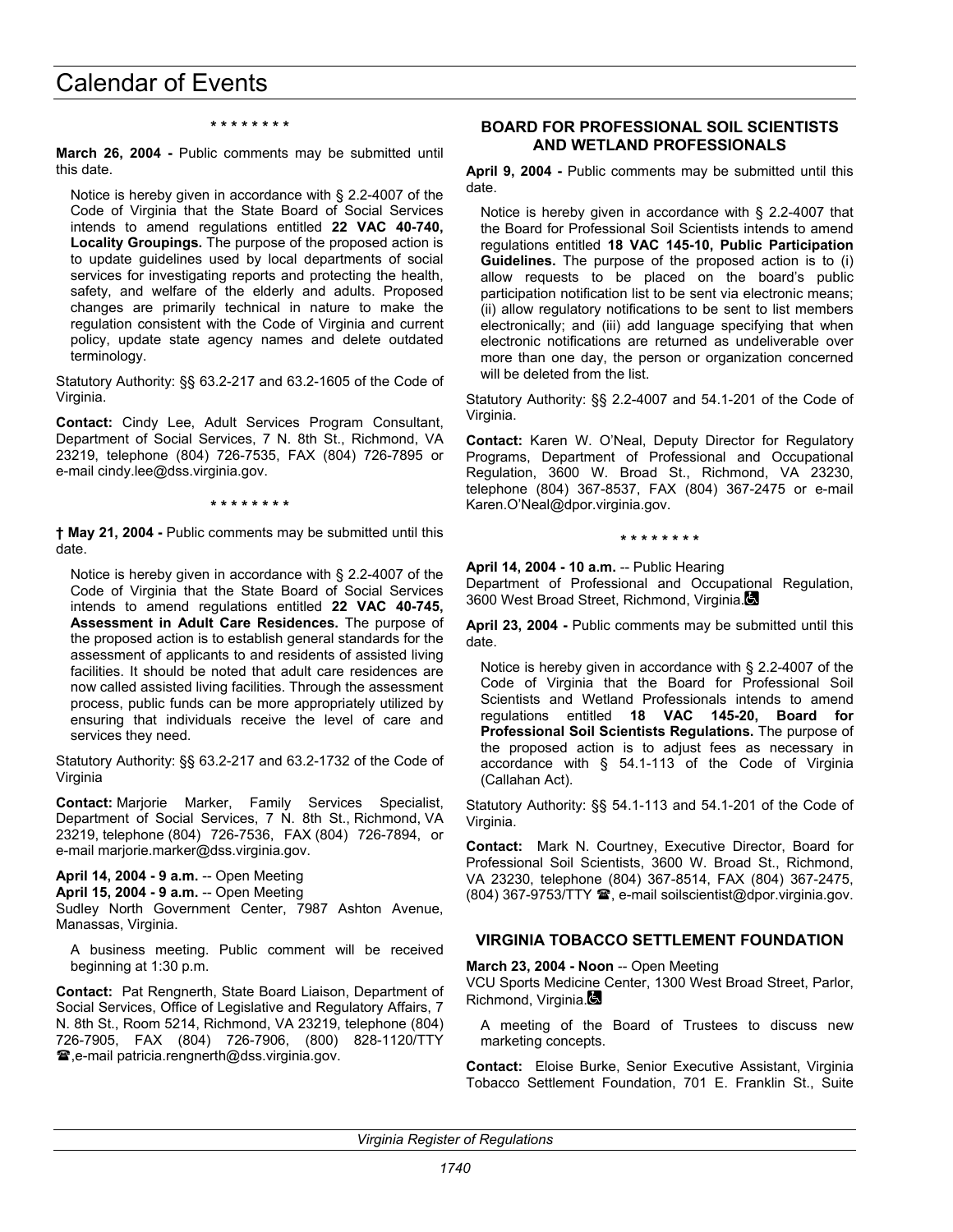501, Richmond, VA 23219, telephone (804) 786-2523, FAX (804) 225-2883, e-mail eburke@tsf.state.va.us.

#### **April 20, 2004 - 3 p.m.** -- Open Meeting

Sully Governmental Center, 4900 Stonecroft Boulevard, Chantilly, Virginia.

A meeting of the North Regional Advisory Board to review proposals.

**Contact:** Lisa Brown, Grants Program Administrator, Virginia Tobacco Settlement Foundation, 620 Herndon Parkway, Suite 200, Herndon, VA 20170, telephone (703) 481-9823, FAX (703) 481-9857, e-mail lbrown@tsf.state.va.us.

## **BOARD OF VETERINARY MEDICINE**

**† April 7, 2004 - 8 a.m.** -- Open Meeting

Department of Health Professions, 6603 West Broad Street, 5th Floor, Board Room 4, Richmond, Virginia.

A meeting of the Legislative/Regulatory Review Committee to consider possible changes to the current regulations. Public comment will be received at the beginning of the meeting.

**Contact:** Elizabeth A. Carter, Ph.D., Executive Director, Board of Veterinary Medicine, Alcoa Bldg., 6603 W. Broad St., 5th Floor, Richmond, VA 23230-1712, telephone (804) 662- 9915, FAX (804) 662-9504, (804) 662-7197/TTY **雪**, e-mail elizabeth.carter@dhp.state.va.us.

**† April 7, 2004 - 10 a.m.** -- Open Meeting

Department of Health Professions, 6603 West Broad Street, 5th Floor, Conference Room 4, Richmond, Virginia.

Informal hearings (disciplinary hearings). These are public meetings, but public comment will not be received.

**Contact:** Terri H. Behr, Administrative Specialist, Board of Veterinary Medicine, 6603 W. Broad St., 5th Floor, Richmond, VA 23230, telephone (804) 662-9915, FAX (804) 662-7098, (804) 662-7197/TTY <sup>2</sup>, e-mail terri.behr@dhp.state.va.us.

### **BOARD FOR WASTE MANAGEMENT FACILITY OPERATORS**

**March 30, 2004 - 10 a.m.** -- Open Meeting

Department of Professional and Occupational Regulation, 3600 West Broad Street, 4th Floor, Richmond, Virginia.

A regular meeting.

**Contact:** David E. Dick, Executive Director, Board for Waste Management Facility Operators, 3600 W. Broad St., Richmond, VA 23230, telephone (804) 367-8595, FAX (804) 367-6128, (804) 367-9753/TTY **雷**, e-mail wastemgt@dpor.state.virginia.gov.

**\* \* \* \* \* \* \* \*** 

**April 9, 2004 -** Public comments may be submitted until this date.

Notice is hereby given in accordance with § 2.2-4007 that the Board for Waste Management Facility Operators intends to amend regulations entitled **18 VAC 155-10, Public Participation Guidelines.** The purpose of the proposed action is to (i) allow requests to be placed on the board's public participation notification list to be sent via electronic means; (ii) allow regulatory notifications to be sent to list members electronically; and (iii) add language specifying that when electronic notifications are returned as undeliverable over more than one day, the person or organization concerned will be deleted from the list.

Statutory Authority: §§ 2.2-4007 and 54.1-2211 of the Code of Virginia.

**Contact:** Karen W. O'Neal, Deputy Director for Regulatory Programs, Department of Professional and Occupational Regulation, 3600 W. Broad St., Richmond, VA 23230, telephone (804) 367-8537, FAX (804) 367-2475 or e-mail Karen.O'Neal@dpor.virginia.gov.

## **STATE WATER CONTROL BOARD**

**March 23, 2004 - 9:30 a.m.** -- Open Meeting

General Assembly Building, 9th and Broad Streets, House Room C, Richmond, Virginia.

A regular meeting.

**Contact:** Cindy Berndt, Regulatory Coordinator, Department of Environmental Quality, P.O. Box 10009, Richmond, VA 23240, telephone (804) 698-4378, FAX (804) 698-4346, e-mail cmberndt@deq.state.va.us.

**March 24, 2004 - 10 a.m.** -- Open Meeting **April 28, 2004 - 10 a.m.** -- Open Meeting **May 26, 2004 - 10 a.m.** -- Open Meeting Department of Environmental Quality, Piedmont Regional Office, 4949-A Cox Road, Glen Allen, Virginia.

A meeting of the ad hoc committee established to assist in the development of water quality standards to protect the Chesapeake Bay from nutrient enrichment and sedimentation.

**Contact:** Elleanore Daub, Department of Environmental Quality, P.O. Box 10009, Richmond, VA 23240, telephone (804) 698-4111, FAX (804) 698-4116, toll-free 800-592-5482 or (804) 698-4021/TTY  $\blacksquare$ 

#### **\* \* \* \* \* \* \* \***

**March 31, 2004 - 7 p.m.** -- Public Hearing

Loudoun County Sanitation Authority, 880 Harrison Street, SE, Leesburg, Virginia.

**April 23, 2004 -** Public comments may be submitted until this date.

Notice is hereby given in accordance with § 2.2-4007 of the Code of Virginia that the State Water Control Board intends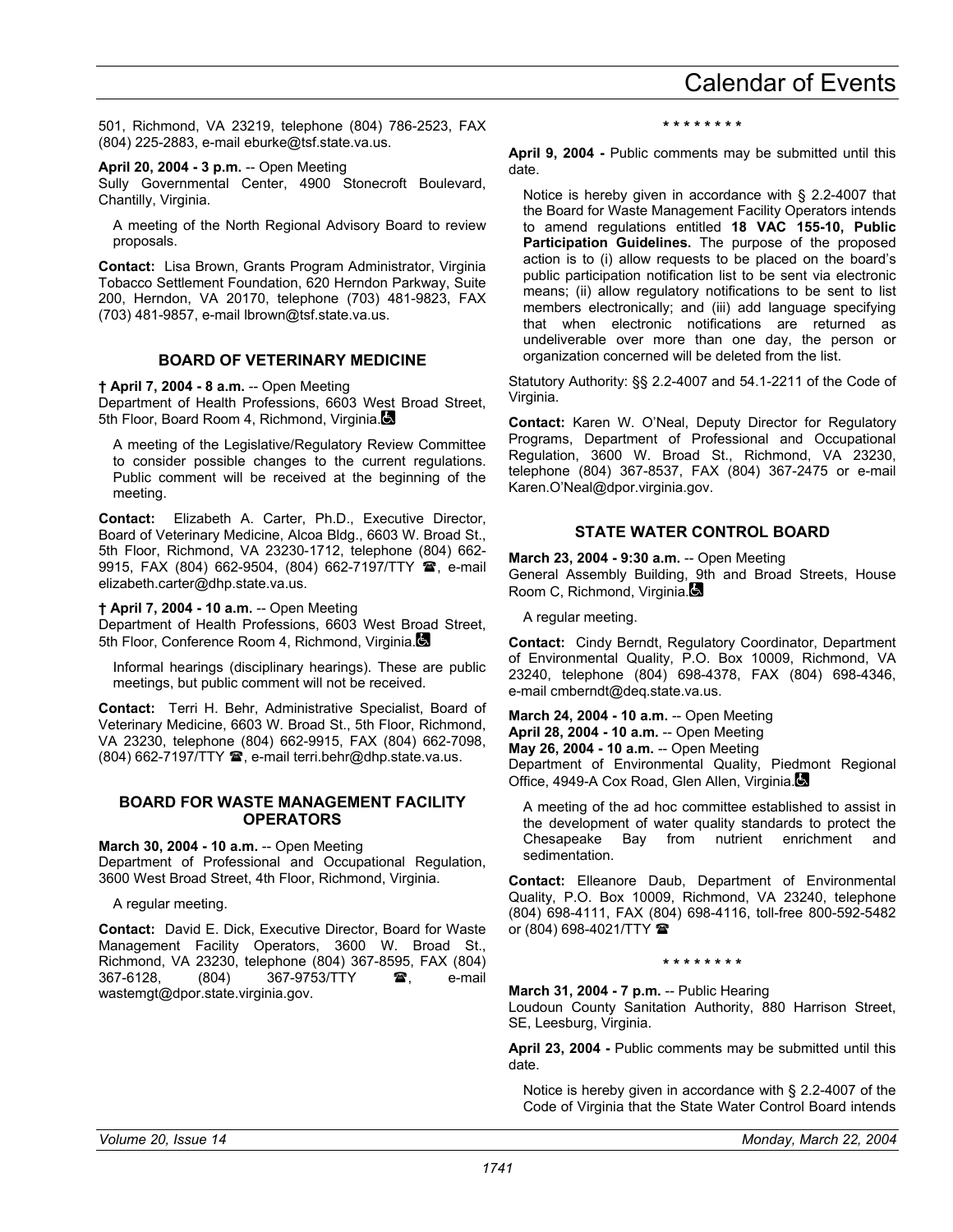to repeal regulations entitled **9 VAC 25-400, Policy for Waste Treatment and Water Quality Management for the Dulles Area Watershed.** The purpose of the proposed action is to eliminate 9 VAC 25-400 and concurrently adopt a reformatted **9 VAC 25-401, Sewage Treatment in the Dulles Area Watershed regulation.**

Statutory Authority: § 62.1-44.15 of the Code of Virginia.

**Contact:** Thomas A. Faha, Department of Environmental Quality, 13901 Crown Court, Woodbridge, VA 22193, telephone (703) 583-3846 or e-mail tafaha@deq.state.va.us.

**April 1, 2004 - 2 p.m.** -- Open Meeting Luray Fire Station, 1 Firehouse Lane, Luray, Virginia.

A public meeting to receive comments on the State Water Control Board's notice of intend to amend the water quality standards regulations to designate certain waters within the Shenandoah National Park as exceptional state resource waters (Tier III). The notice of intent was published in the Virginia Register of Regulations on February 23, 2004, and the public comment closes on April 9, 2004.

**Contact:** Jean W. Gregory, Department of Environmental Quality, P.O. Box 10009, Richmond, VA 23240, telephone (804) 698-4113, FAX (804) 698-4522, e-mail jwgregory@deq.state.va.us.

**April 7, 2004 - 1 p.m.** -- Open Meeting

Department of Environmental Quality, Piedmont Regional Office, 4949-A Cox Road, Glen Allen, Virginia.

A meeting of the Virginia Wetlands Enhancement and Restoration Coordinating Committee. The committee will, among other things, be promoting voluntary wetlands creation and/or enhancement on public and private lands.

**Contact:** Ellen Gilinsky, Department of Environmental Quality, P.O. Box 10009, Richmond, VA 23240, telephone (804) 698-4375, FAX (804) 698-4347, e-mail egilinsky@deq.state.va.us.

**\* \* \* \* \* \* \* \*** 

**April 13, 2004 - 10 a.m.** -- Public Hearing Department of Environmental Quality, Piedmont Regional Office, 4949-A Cox Road, Glen Allen, Virginia.

**May 7, 2004 -** Public comments may be submitted until this date.

Notice is hereby given in accordance with § 2.2-4007 of the Code of Virginia that the State Water Control Board intends to amend regulations entitled **9 VAC 25-590, Petroleum Underground Storage Tank Financial Responsibility Requirements.** The purpose of the proposed action is to propose administrative changes, incorporate ways to reduce the cost of compliance with the existing requirements and such other amendments necessary in response to public comment.

Statutory Authority: §§ 62.1-44.34:9 and 62.1-44.34:12 of the Code of Virginia.

**Contact:** Renee Hooper, Department of Environmental Quality, P.O. Box 10009, Richmond, VA 23240, telephone (804) 698-4018 or e-mail rthooper@deq.state.va.us.

**† April 22, 2004 - 1:30 p.m.** -- Open Meeting Department of Environmental Quality Piedmont Regional Office, 4949-A Cox Road, Glen Allen, Virginia.

**† May 3, 2004 - 10 a.m.** -- Open Meeting Department of Environmental Quality Valley Regional Office, 411 Early Road, Harrisonburg, Virginia.

**† May 4, 2004 - 10 a.m.** -- Open Meeting Department of Environmental Quality Northern Regional Office, 13901 Crown Court, Woodbridge, Virginia.

**† May 5, 2004 - 1:30 p.m.** -- Open Meeting Department of Environmental Quality West Central Regional Office, 3019 Peters Creek Road, Roanoke, Virginia.

**† May 6, 2004 - 1:30 p.m.** -- Open Meeting Department of Environmental Quality Southwest Regional Office, 355 Deadmore Street, Abingdon, Virginia.

A meeting to receive comments from the public on the State Water Control Board's intent to amend 9 VAC 25-720-50 B of the Potomac-Shenandoah Basin, 9 VAC 25-720-70 B of the Rappahannock Basin, 9 VAC 25-720-80 B of the Roanoke Basin, 9 VAC 25-720-90 B of the Tennessee-Big Sandy Basin, and 9 VAC 25-720-130 B of the New River Basin. These portions of the regulation (9 VAC 25-720) contain stream segment classifications, effluent limitations including water-quality-based effluent limitations, and waste load allocations that are not a component of total maximum daily loads. The proposed amendment is needed to establish a standard format for data presentation, update the data and information contained in these portions of the regulation to reflect the advances in technology, changing water quality conditions, and provide consistency with VPDES permits. Draft amendments have not been developed. The Notice of Intended Regulatory Actions appear in the Virginia Register on March 22, 2004, and the public comment period will close on May 14, 2004.

**Contact:** Charles Martin, State Water Control Board, Department of Environmental Quality, P.O. Box 10009, Richmond, VA 23240, telephone (804) 698-4462, FAX (804) 698-4522, e-mail chmartin@deq.state.va.us.

### **BOARD FOR WATERWORKS AND WASTEWATER WORKS OPERATORS**

**April 9, 2004 -** Public comments may be submitted until this date.

Notice is hereby given in accordance with § 2.2-4007 that the Board for Waterworks and Wastewater Works Operators intends to amend regulations entitled **18 VAC 160-10, Public Participation Guidelines.** The purpose of the proposed action is to (i) allow requests to be placed on the board's public participation notification list to be sent via electronic means; (ii) allow regulatory notifications to be sent to list members electronically; and (iii) add language specifying that when electronic notifications are returned as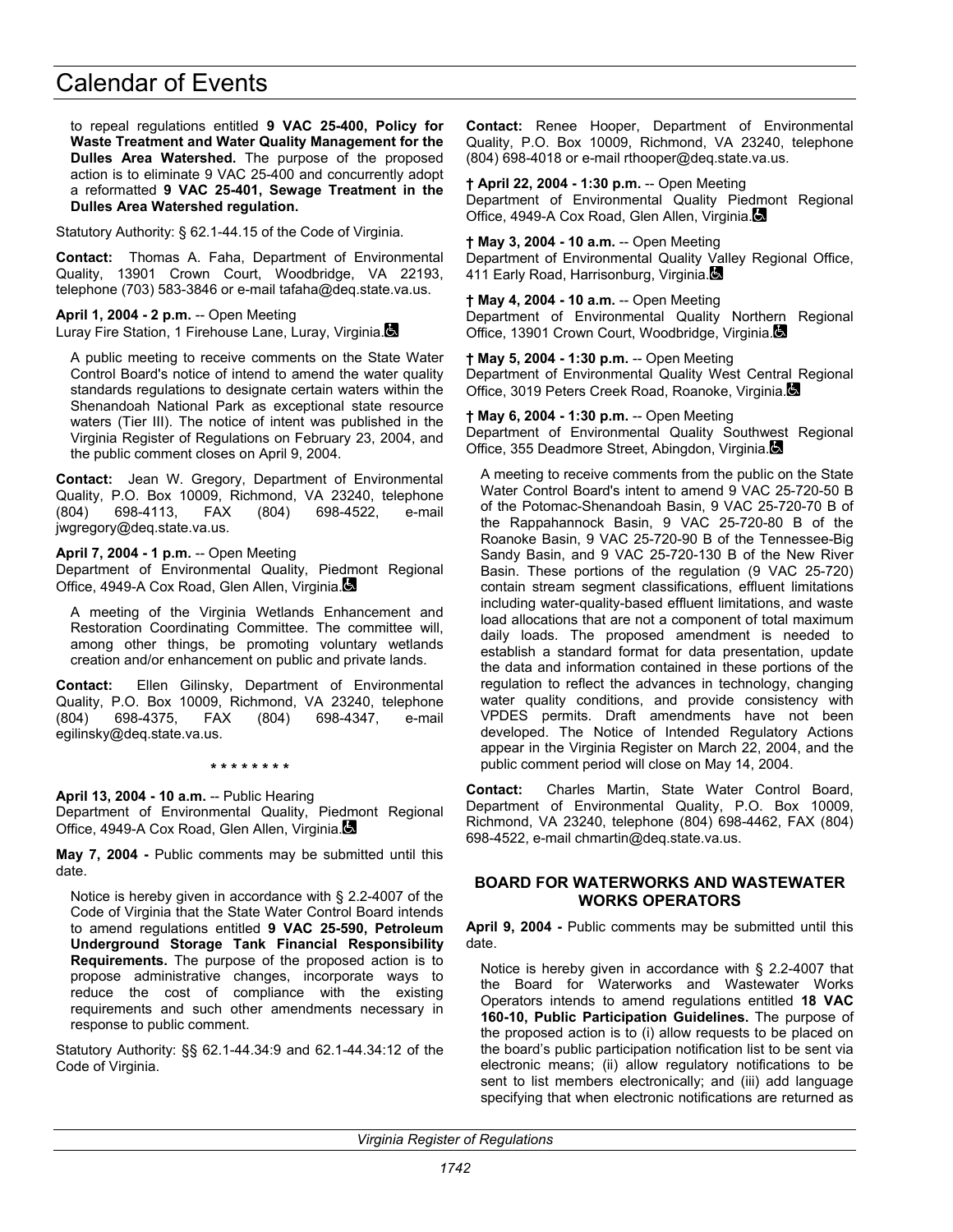undeliverable over more than one day, the person or organization concerned will be deleted from the list.

Statutory Authority: §§ 2.2-4007 and 54.1-201 of the Code of Virginia.

**Contact:** Karen W. O'Neal, Deputy Director for Regulatory Programs, Department of Professional and Occupational Regulation, 3600 W. Broad St., Richmond, VA 23230, telephone (804) 367-8537, FAX (804) 367-2475 or e-mail Karen.O'Neal@dpor.virginia.gov.

## **\* \* \* \* \* \* \* \***

## **May 12, 2004 - 10 a.m.** -- Public Hearing

Department of Professional and Occupational Regulation, 3600 West Broad Street, 4th Floor Conference Room, Richmond, Virginia.

**May 25, 2004 -** Public comments may be submitted until this date.

Notice is hereby given in accordance with § 2.2-4007 that the Board for Waterworks and Wastewater Works Operators intends to amend regulations entitled **18 VAC 160-20, Board for Waterworks and Wastewater Works Operators Regulations.** The purpose of the proposed action is to adjust fees as necessary in accordance with § 54.1-113 of the Code of Virginia (Callahan Act). Any other changes that may be necessary may also be considered.

Statutory Authority: §§ 54.1-113 and 54.1-201 of the Code of Virginia.

**Contact:** David E. Dick, Executive Director, Board for Waterworks and Wastewater Works Operators, 3600 West Broad Street, Richmond, VA 23230, telephone (804) 367-<br>8507, FAX (804) 367-6128. or e-mail 8507, FAX (804) 367-6128, or e-mail David.Dick@dpor.virginia.gov.

## **† June 22, 2004 - 8:30 a.m.** -- Open Meeting

Department of Professional and Occupational Regulation, 3600 West Broad Street, Richmond, Virginia.

A meeting to conduct board business.

**Contact:** David E. Dick, Executive Director, Board for Waterworks and Wastewater Works Operators, 3600 W. Broad St., Richmond, VA 23230, telephone (804) 367-8507, FAX (804) 367-6128, (804) 367-9753/TTY  $\circledR$ , e-mail waterwasteoper@dpor.state.va.us.

## **VIRGINIA WORKFORCE COUNCIL**

**† March 31, 2004 - 9:30 a.m.** -- Open Meeting

Virginia Historical Society, 428 North Boulevard, Richmond, Virginia.(Interpreter for the deaf provided upon request)

A business meeting. Public comment will be scheduled and limited to three minutes per person and a written copy of comments is required. Agenda items will be announced.

**Contact:** Gail Robinson, Council Liaison, Virginia Employment Commission, 703 E. Main St., Room 121, Richmond, VA 23219, telephone (804) 225-3070, FAX (804)

225-2190, toll-free (800) 828-1120, e-mail grobinson@vec.state.va.us.

## **INDEPENDENT**

## **STATE LOTTERY BOARD**

**† April 28, 2004 - 9:30 a.m.** -- Open Meeting

State Lottery Department, 900 East Main Street, 13th Floor, Richmond, Virginia.

A regular meeting. There will be an opportunity for public comment shortly after the meeting is convened.

**Contact:** Frank S. Ferguson, Director, Legislative and Regulatory Affairs, State Lottery Department, 900 E. Main St., Richmond, VA 23219, telephone (804) 692-7901, FAX (804) 692-7905, e-mail fferguson@valottery.state.va.us.

## **VIRGINIA OFFICE FOR PROTECTION AND ADVOCACY**

## **† March 25, 2004 - 10 a.m.** -- Open Meeting

1910 Byrd Avenue, Suite 5, Richmond, Virginia. (Interpreter for the deaf provided upon request)

A regular meeting. Public comment is welcome and will be received at the start of the meeting. Individuals requiring interpreter services or other accommodations should contact Ms. Vance.

**Contact:** Dee Vance, Administrative Assistant, Virginia Office for Protection and Advocacy, 1910 Byrd Ave, Suite 5, Richmond, Virginia 23230, telephone (804) 662-7099, FAX (804) 662-7431, toll-free (800) 552-3962, (804) 225-2042/TTY , e-mail vancedm@vopa.state.va.us.

## **VIRGINIA RETIREMENT SYSTEM**

**March 24, 2004 - 11 a.m.** -- Open Meeting **April 21, 2004 - 11 a.m.** -- Open Meeting **May 19, 2004 - 11 a.m.** -- Open Meeting Bank of America Building, 1111 East Main Street, 4th Floor Conference Room, Richmond, Virginia.

The regular meeting of the Investment Advisory Committee of the VRS Board of Trustees. No public comment will be received at the meeting.

**Contact:** Phyllis Henderson, Investment Department Administrative Assistant, Virginia Retirement System, 1111 East Main Street, Richmond, VA 23219, telephone (804) 649- 8059, FAX (804) 786-1541, toll-free (888) 827-3847, (804) 344-3190/TTY <sup>2</sup>, e-mail phenderson@vrs.state.va.us.

## **March 24, 2004 - 3 p.m. -- Open Meeting**

**May 19, 2004 - 4 p.m. -- Open Meeting** 

VRS Headquarters, 1200 East Main Street, Richmond, Virginia. $\blacksquare$ 

A meeting of the Audit and Compliance Committee. No public comment will be received at the meeting.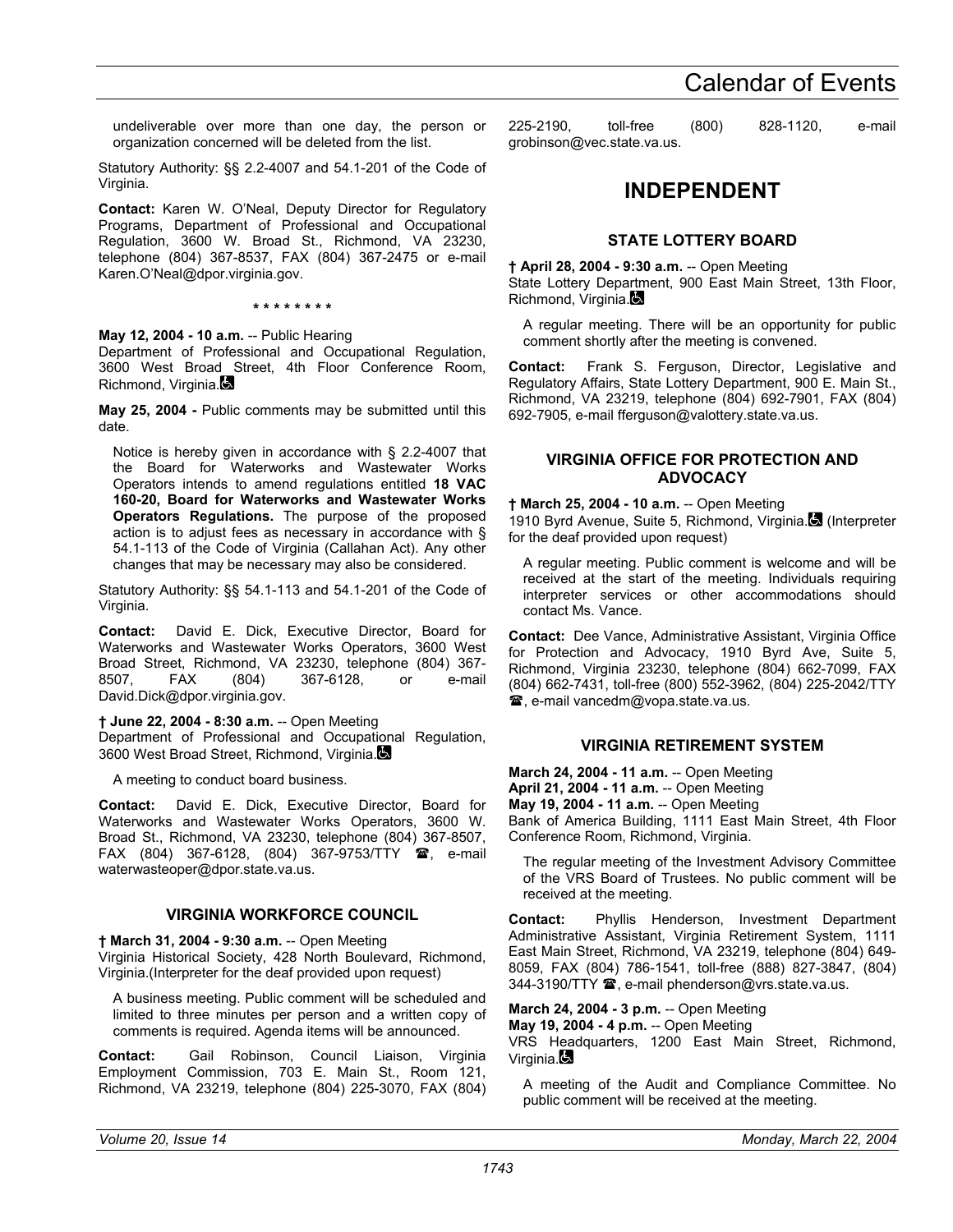**Contact:** LaShaunda B. King, Executive Assistant, Virginia Retirement System, 1200 E. Main Street, Richmond, VA 23219, telephone (804) 649-8059, FAX (804) 786-1541, tollfree (888) 827-3847, (804) 344-3190/TTY  $\mathbf{\mathfrak{B}}$ , e-mail lking@vrs.state.va.us.

**† March 25, 2004 - 8:30 a.m.** -- Open Meeting Virginia Retirement System Headquarters Building, 1200 East Main Street, Richmond, Virginia.

A special meeting of the Benefits and Actuarial Committee. No public comment will be received at the meeting.

**Contact:** LaShaunda B. King, Executive Assistant, Virginia Retirement System, 1200 E. Main St., Richmond, VA 23219, telephone (804) 649-8059, FAX (804) 786-1541, toll-free (888) 827-3847, (804) 344-3190/TTY  $\circledR$ , e-mail lking@vrs.state.va.us.

**March 25, 2004 - 9 a.m.** -- Open Meeting **May 20, 2004 - 9 a.m.** -- Open Meeting Virginia Retirement System Headquarters Building, 1200 East Main Street, Richmond, Virginia.

A regular meeting of the Board of Trustees. No public comment will be received at the meeting.

**Contact:** LaShaunda B. King, Executive Assistant, Virginia Retirement System, 1200 E. Main St., Richmond, VA 23219, telephone (804) 649-8059, FAX (804) 786-1541, toll-free (888) 827-3847, (804) 344-3190/TTY  $\circledR$ , e-mail lking@vrs.state.va.us.

**May 19, 2004 - 2:30 p.m.** -- Open Meeting VRS Headquarters, 1200 East Main Street, Richmond, Virginia.

Meetings of the following committees:

2:30 p.m. - Benefits and Actuarial Committee 4 p.m. - Administration and Personnel Committee

No public comment will be received at the meeting.

**Contact:** LaShaunda B. King, Executive Assistant, Virginia Retirement System, 1200 E. Main Street, Richmond, VA 23219, telephone (804) 649-8059, FAX (804) 786-1541, tollfree (888) 827-3847, (804) 344-3190/TTY  $\blacksquare$ , e-mail lking@vrs.state.va.us.

#### **June 1, 2004 - 8:30 a.m.** -- Open Meeting Location to be determined.

Board of Trustees annual retreat.

**Contact:** LaShaunda B. King, Executive Assistant, Virginia Retirement System, 1200 E. Main St., Richmond, VA 23219, telephone (804) 649-8059, FAX (804) 786-1541, toll-free (888) 827-3847, (804) 344-3190/TTY **雷**, e-mail lking@vrs.state.va.us.

## **LEGISLATIVE**

## **CHRONOLOGICAL LIST**

## **OPEN MEETINGS**

#### **March 22**

Agriculture and Consumer Services, Department of - Virginia Agricultural Council

Alcoholic Beverage Control Board

Chesapeake Bay Local Assistance Board

Housing and Community Development, Board of

Nursing, Board of **March 23** 

Agriculture and Consumer Services, Department of - Virginia Agricultural Council

† Air Pollution Control Board, State

- State Advisory Board on Air Pollution

Contractors, Board for

Environmental Quality, Department of

† Forestry, Board of

† Higher Education Tuition Trust Fund, Virginia

- Virginia College Savings Plan Board

Marine Resources Commission

Nursing, Board of

† Public Guardian and Conservator Advisory Board Tobacco Settlement Foundation, Virginia

Water Control Board, State

## **March 24**

Agriculture and Consumer Services, Department of - Virginia Dark-Fired Tobacco Board

Education, Board of

† Elections, State Board of George Mason University

† Health Professions, Department of

- Prescription Monitoring Program Advisory Committee

† Mental Health, Mental Retardation and Substance Abuse Services, Department of

- Olmstead Community Integration Implementation Team Nursing, Board of

† Real Estate Board

Retirement System, Virginia

Water Control Board, State

## **March 25**

Contractors, Board for

† Environmental Quality, Department of

- Virginia Recycling Markets Development Council

Game and Inland Fisheries, Board of

Nursing, Board of

† People with Disabilities, Virginia Board for

Pharmacy, Board of

† Protection and Advocacy, Virginia Office for

Real Estate Board † Retirement System, Virginia

**March 26** 

† Architects, Professional Engineers, Land Surveyors, Certified Interior Designers and Landscape Architects, Board for Compensation Board

Dentistry, Board of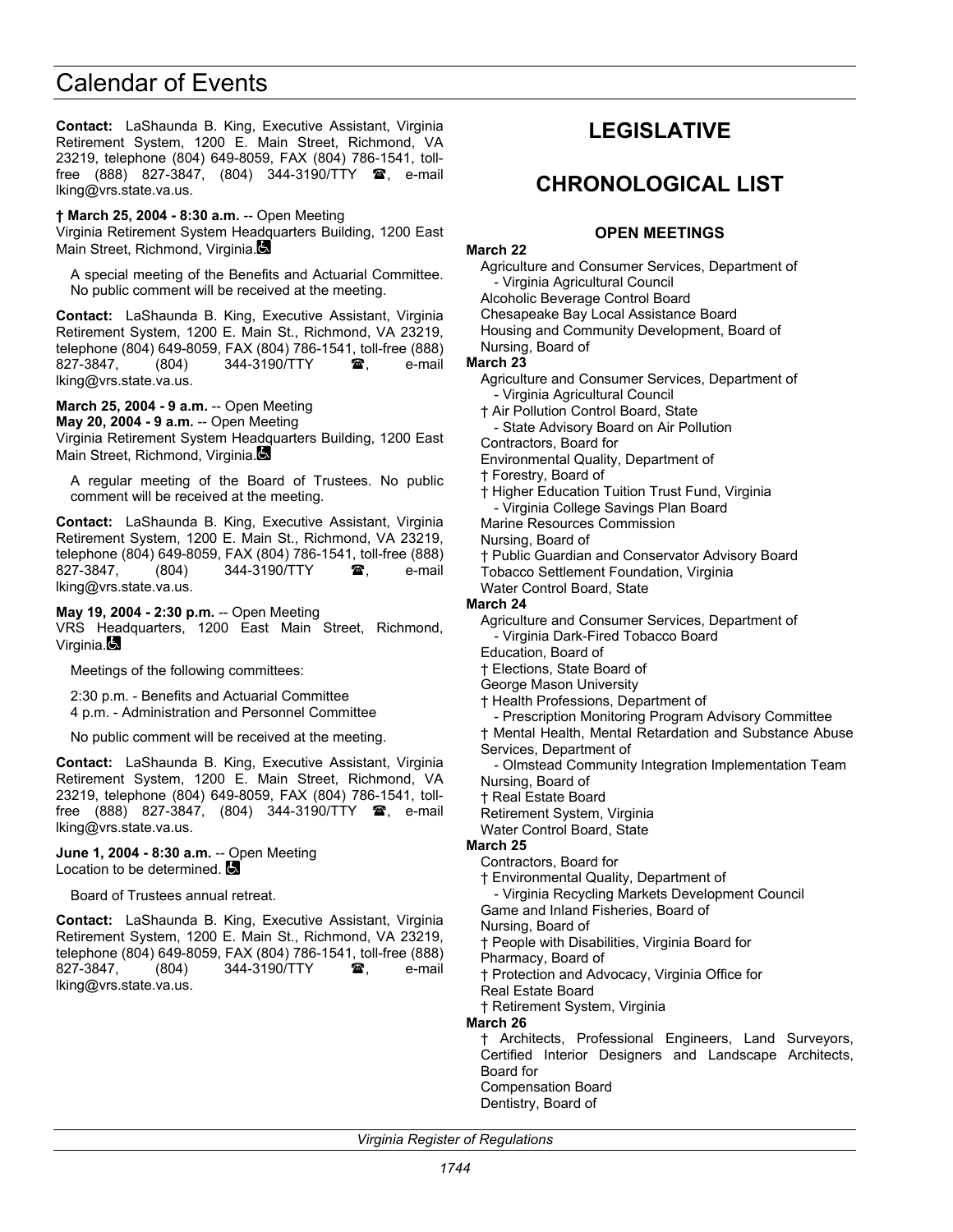† Environmental Quality, Department of † People with Disabilities, Virginia Board for Physical Therapy, Board of **March 30**  Agriculture and Consumer Services, Department of - Virginia Marine Products Board Conservation and Recreation, Department of Contractors, Board for † Environmental Quality, Department of Forestry, Board of Funeral Directors and Embalmers, Board of Medical Assistance Services, Department of - Medicaid Physicians Advisory Committee Waste Management Facility Operators, Board for **March 31**  † Arts, Virginia Commission for the † Environmental Quality, Department of † Medicine, Board of Real Estate Board † Rehabilitative Services, Department of - Commonwealth Neurotrauma Initiative Trust Fund Advisory Board † Workforce Council, Virginia **April 1**  Agriculture and Consumer Services, Department of - Virginia Horse Industry Board Education, Department of - State Special Education Advisory Committee † Real Estate Board Water Control Board, State **April 2**  Art and Architectural Review Board Education, Department of - State Special Education Advisory Committee **April 5**  † Alcoholic Beverage Control Board **April 6**  Contractors, Board for † Medicine, Board of † Museum of Fine Arts, Virginia **April 7**  Health, Department of - Sewage Handling and Disposal Appeal Review Board † Labor and Industry, Department of - Virginia Migrant and Seasonal Farmworkers Board † Veterinary Medicine, Board of Water Control Board, State **April 8**  † Dentistry, Board of Nursing, Board of Old Dominion University **April 9**  † Dentistry, Board of Opticians, Board for **April 13**  † Arts, Virginia Commission for the Blind and Vision Impaired, Board for the Contractors, Board for Medical Assistance Services, Board of Nursing, Board of † Pharmacy, Board of Resources Authority, Virginia

**April 14**  † Arts, Virginia Commission for the Medicine, Board of † Motor Vehicles, Department of Medical Advisory Board Nursing Home Administrators, Board of Social Services, State Board of **April 15**  † Compensation Board Design-Build/Construction Management Review Board Social Services, State Board of **April 16**  † Compensation Board Health Professions, Board of - Intervention Program Committee Housing and Community Development, Department of - State Building Code Technical Review Board Military Bases, Virginia Commission on **April 19**  † Alcoholic Beverage Control Board Barbers and Cosmetology, Board for Education, Department of - Advisory Board on Teacher Education and Licensure Nursing, Board of **April 20**  † Arts, Virginia Commission for the Conservation and Recreation, Department of Contractors, Board for Geology, Board for Museum of Fine Arts, Virginia Nursing, Board of Tobacco Settlement Foundation, Virginia **April 21**  Cemetery Board Labor and Industry, Department of - Safety and Health Codes Board Medical Assistance Services, Department of - Pharmacy and Therapeutics Committee Nursing and Medicine, Joint Boards of Retirement System, Virginia **April 22**  † Arts, Virginia Commission for the Conservation and Recreation, Department of - Virginia Scenic River Board Contractors, Board for † Medicine, Board of † Mental Health, Mental Retardation and Substance Abuse Services, State Board † Water Control Board, State **April 23**  † Compensation Board † Correctional Education, Board of **April 26**  Alzheimer's Disease and Related Disorders Commission **April 27**  † Arts, Virginia Commission for the † Contractors, Board for † Marine Resources Commission Psychology, Board of **April 28**  † Contractors, Board for

Education, Board of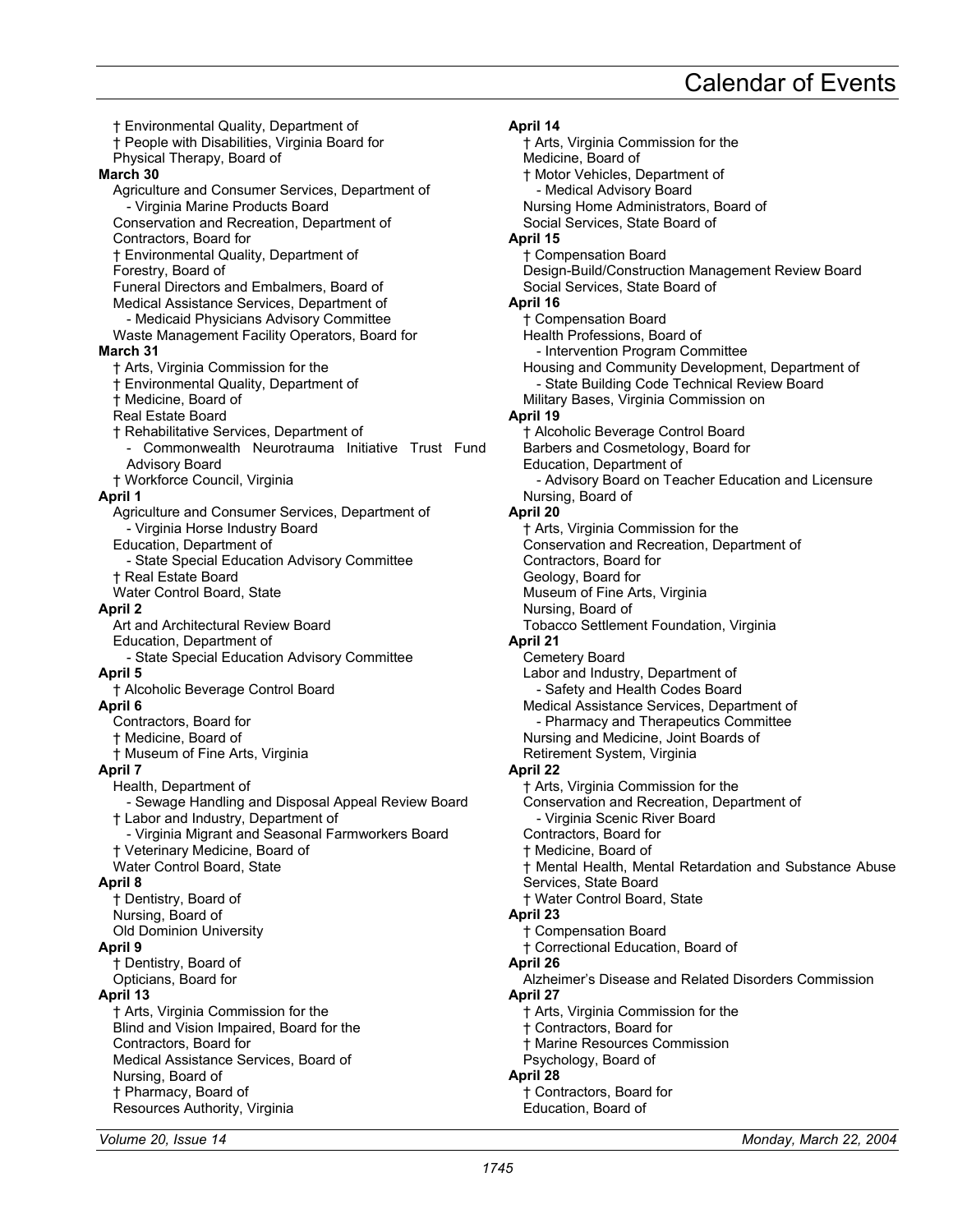Emergency Planning Committee, Local - Roanoke Valley † Lottery Board, State Water Control Board, State **April 29**  † Conservation and Recreation, Board of Education, Board of † Employment Dispute Resolution, Department of - Virginia Administrative Dispute Resolution Act Council Health, Board of Nursing, Board of **May 3**  † Alcoholic Beverage Control Board † Water Control Board, State **May 4**  † Arts, Virginia Commission for the Fine Arts, Virginia Museum of † Water Control Board, State **May 5**  Contractors, Board for Jamestown-Yorktown Foundation † Water Control Board, State **May 6**  Accountancy, Board of † Arts, Virginia Commission for the Medical Assistance Services, Department of Drug Utilization Review Board † Water Control Board, State **May 7**  Art and Architectural Review Board **May 11**  † Arts, Virginia Commission for the † Contractors, Board for Medical Assistance Services, Department of - Pharmacy Liaison Committee **May 12**  Fire Services Board, Virginia **May 13**  † Arts, Virginia Commission for the † Criminal Justices Services Board Jamestown-Yorktown Foundation **May 14**  Child Fatality Review Team, State † Health, Department of - State Emergency Medical Services Advisory Board - Advisory Committee for the Virginia Early Hearing Detection and Intervention Program Jamestown-Yorktown Foundation † Medicine, Board of **May 17**  † Alcoholic Beverage Control Board Nursing, Board of **May 18**  † Arts, Virginia Commission for the Conservation and Recreation, Department of † Medicine, Board of - Advisory Board on Acupuncture - Advisory Board of Radiologic Technology Nursing, Board of **May 19**  Asbestos, Lead, and Home Inspectors, Virginia Board for Community Colleges, State Board for † Medicine, Board of

- Advisory Board of Occupational Therapy - Advisory Board on Respiratory Care Nursing, Board of Retirement System, Virginia **May 20**  Community Colleges, State Board for Design-Build/Construction Management Review Board † Medicine, Board of - Advisory Board on Athletic Training - Advisory Board on Physician Assistants Nursing, Board of Public Guardian and Conservator Advisory Board, Virginia Retirement System, Virginia **May 25**  Contractors, Board for † Marine Resources Commission **May 26**  Education, Board of Water Control Board, State **May 27**  † Medicine, Board of **June 1**  Retirement System, Virginia **June 2**  Jamestown-Yorktown Foundation **June 3**  Nursing, Board of Polygraph Examiners Advisory Board **June 4**  Art and Architectural Review Board **June 7**  † Alcoholic Beverage Control Board Nursing, Board of Professional and Occupational Regulation, Board for **June 8**  Alzheimer's Disease and Related Disorders Commission Charitable Gaming Board Nursing, Board of **June 9**  † Nursing, Board of **June 10**  † Criminal Justice Services Board † Nursing, Board of **June 11**  † Health Professions, Department of - Intervention Program Committee † Motor Vehicles, Department of - Medical Advisory Board **June 14**  † Barbers and Cosmetology, Board for † Library Board, The **June 15**  † Nursing, Board of **June 16**  † Nursing, Board of † Rehabilitative Services, Department of - Commonwealth Neurotrauma Initiative Advisory Board **June 17**  † Design-Build/Construction Management Review Board † Museum of Fine Arts, Virginia

#### **June 21**

† Alcoholic Beverage Control Board